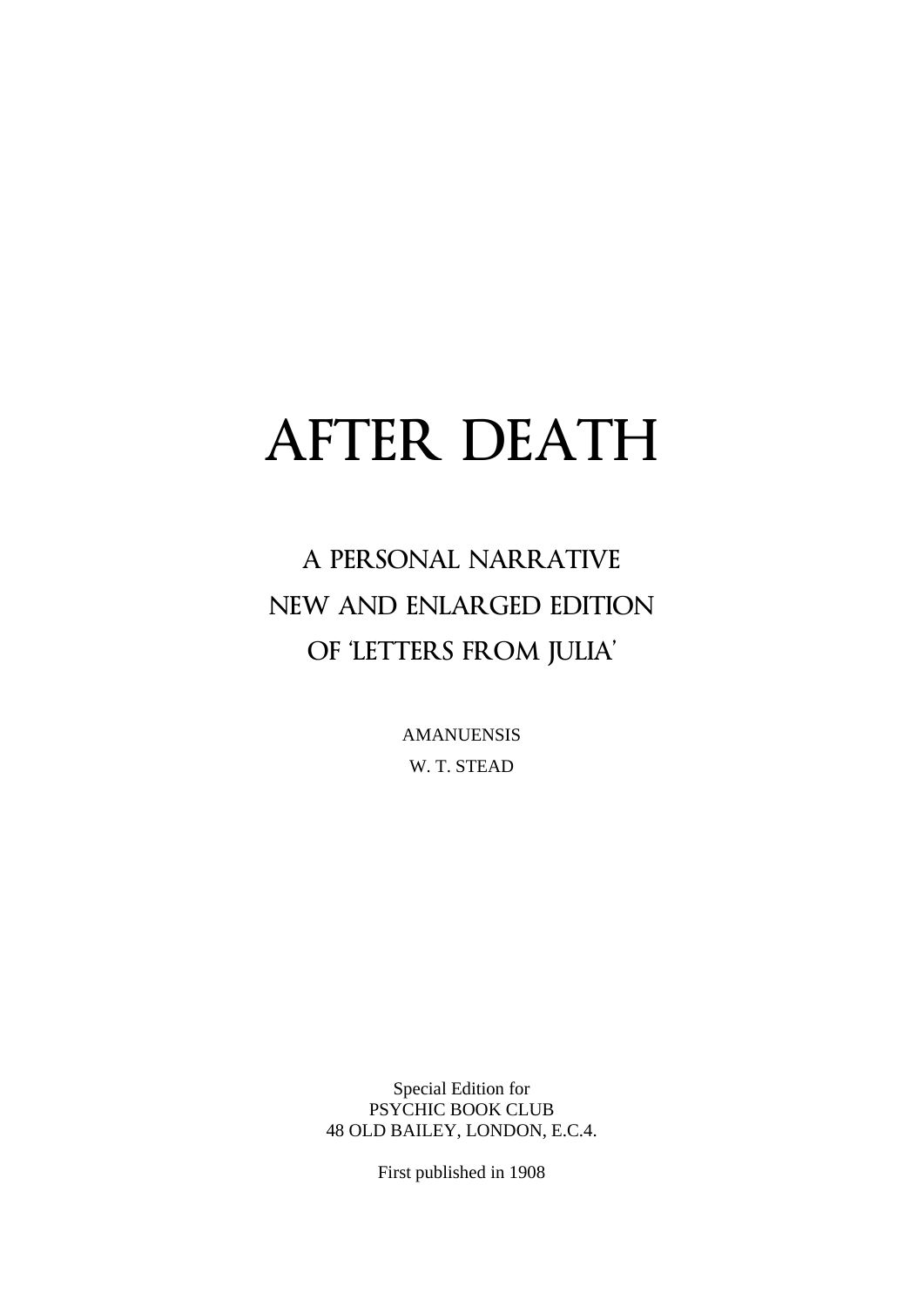These communications are printed exactly as they were received by W. T. Stead.

Since the 1921 edition, this book has been translated into Greek, Japanese and Polish.

This edition was published in 1952 by the Psychic Book Club as one of the outstanding psychic books selected for their members to whom it is issued exclusively at a privilege price. Particulars of membership can be obtained from the Psychic Book Club, 48 Old Bailey, London, E.C.4.

PRINTED IN GREAT BRITAIN BY LOWE AND BRYDONE (PRINTERS) LIMITED, LONDON, N.W.IO

#### **CONTENTS**

#### FIRST SERIES

#### TO HER FRIEND

| Ι.  | <b>CROSSING THE BAR</b>       |
|-----|-------------------------------|
| Н.  | THE SURPRISES OF THE NEW LIFE |
| Ш   | ON THE BLISS OF HEAVEN        |
| TV. | ON MOURNING FOR THE DEAD      |
| V   | THE LAW OF SPIRITUAL GROWTH   |

#### SECOND SERIES

#### TO THE WRITER

| I.       | AFTER THE BORDER HAS BEEN CROSSED          |
|----------|--------------------------------------------|
| П.       | LIFE ON THE OTHER SIDE                     |
| III.     | <b>HOW TO WIDEN THE CHINKS</b>             |
| $IV_{-}$ | THE USE AND ABUSE OF SPIRIT COMMUNICATIONS |
| V.       | THE OPEN DOOR TO THE OPEN SECRET           |
| VI.      | ON THE LOSING AND THE FINDING OF THE SOUL  |
| VII.     | PARTING WORDS                              |

#### FRAGMENT

#### ON LIFE HERE AND HEREAFTER

#### LAST SERIES, 1908, UNFINISHED

#### NOW PUBLISHED FOR THE FIRST TIME

#### PROPOSAL

#### JULIA'S NARRATIVES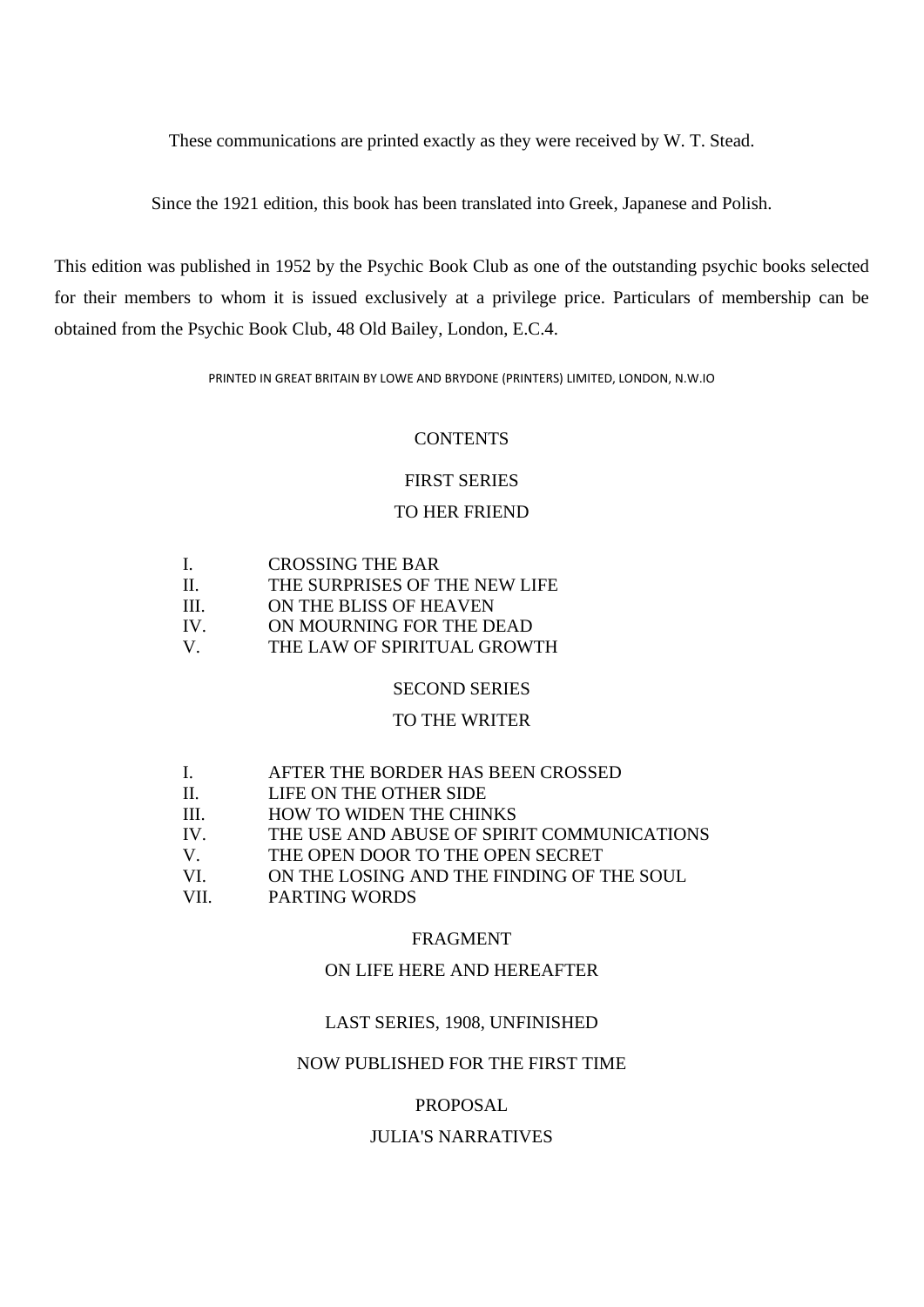## **LETTERS FROM JULIA FIRST SERIES. TO HER FRIEND.**

*These ' Letters' are partially made up from extracts from extracts written with my hand, by Julia to her friend, Miss E-, in 1892-3, together with others addressed to me. As these grew out of the correspondence with Miss E-, I have included them in the first series.* 

#### **I. CROSSING THE BAR.**

When I left you, darling, you thought I was gone from you forever, or at least till you also passed over. But I was never so near to you as after I had, what you called, died.

I found myself free from my body. It was such a strange new feeling. I was standing close to the bedside on which my body was lying; I saw everything in the room just as before I closed my eyes. I did not feel any pain in 'dying'; I felt only a great calm and peace. Then I awoke, and I was standing outside my old body in the room. There was no one there at first, just myself and my old body. At first I wondered

I was so strangely well. Then I saw that I had passed over.

I waited about a little; then the door opened and Mrs. H. came in. She was very sad; she addressed my poor body as if it was myself. I was standing looking at her, but all her thoughts were upon the poor old body I had left behind. It seemed so absurd I could not help laughing. I did not try to speak at first; I waited to see what would happen.

Then I felt as though a great warm flood of light had come into the room, and I saw an angel. She, for at first she seemed to be a female, came to me and said – "I am sent to teach you the laws of the new life." And as I looked, she gently touched me and said: "We must go."

Then I left the room and my poor old body, and passed out. It was so strange; the streets were full of spirits. I could see them as we passed; they seemed to be just like ourselves. My angel had wings; they were beautiful. She was all robed in white.

We went at first through the streets, then we went through the air, till we came to the place where we met friends who had passed on before.

There were Mr. M-, and Mr. M-, and Ethel A-, and many others. They told me much about the spirit world. They said I must learn its laws and endeavour to be as useful as I could. The angel who remained with me all the time helped me to explain.

The spirit friends had their life much as it was here; they lived and loved, and if they had not to work for their daily bread, they had still plenty to do.

Then I began to be sad about you, and I wanted to go back; the angel took me swiftly through the air to where I came from. When I entered the death-chamber, there lay my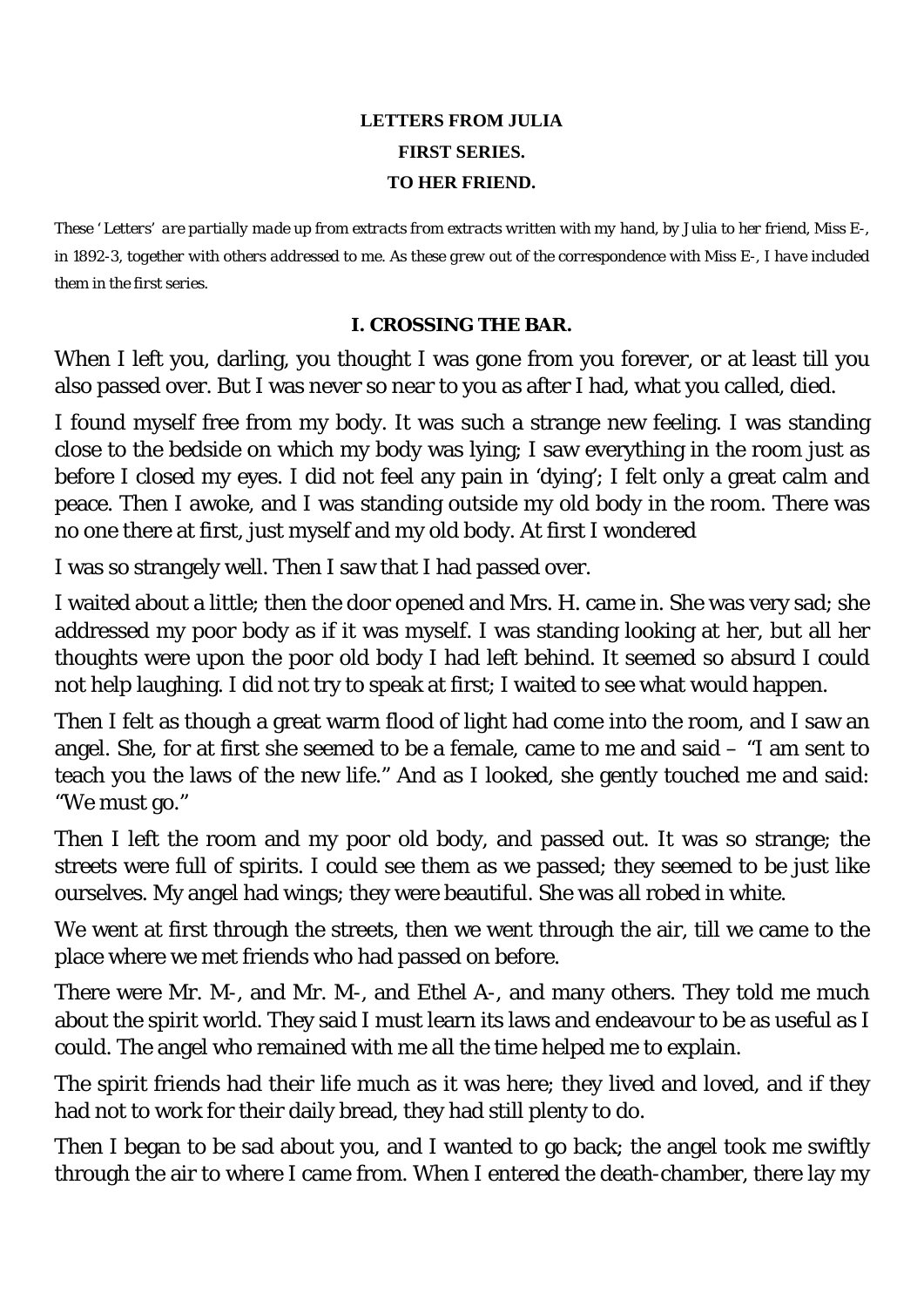body. It was no longer of interest to me, but I was so grieved to see how you were all weeping over my worn-out clothes. I wished to speak to you. I saw you, darling, all wet with tears, and I was so sad I could not cheer you. I very much wanted to speak and tell you how near I was to you, but I could not make you hear. I tried, but you took no notice. I said to the angel – "Will it be always thus?"

She said, "Wait; the time will come when you will speak with her. But at present she cannot hear, neither can she understand."

I was then called away. I found myself in a great expanse of landscape where I had never been before. I was alone; that is, I saw no one. But you are never really alone. We are always living in the presence of God. But I saw no one. Then I heard a voice. I did not see whence it came, or who spoke. I only heard the words. "Julia, *He who saved thee would fain speak with thee.*" I listened, but no words other than these were spoken.

Then I said, "Who is it that speaks?" And, behold, a flaming fire - really like fire though in human shape. I was afraid. Then he spoke and said, "Be not afraid. It is I who am appointed to teach thee the secret things of God." Then I saw that the brightness as of fire was only the brightness that comes from the radiant love of the Immortals.

Then the flame-bright One said to me, "Julia, behold your Saviour!" And when I looked I saw Him. He was sitting on a seat close to me, and He said, "Beloved, in My Father's House are many mansions ; here am I whom you have loved so long. I have prepared a place for you."

And I said, "Where, oh, my Lord?" He smiled, and in the brightness of that smile I saw the whole landscape change as the Alps change in the sunset, which I saw so often from the windows of my hotel at Lucerne.\* Then I saw that I was not alone, but all around and above were fair and loving forms, some of those whom I had known, others of whom I had heard, while some were strange. But all were friends, and the air was full of love. And in the midst of all was He, my Lord and Saviour. He was as a Man among men. He was full of the wonderful sweet mildness which you are acquainted with in some of the pictures that have been painted by the Italian Fra Angelical.<sup>1</sup> He had an admirable look of warm affection, which was as the very breath of life to my soul. He is with us always. This is Heaven - to be with Him. You cannot understand how the consciousness of His presence makes the atmosphere of this world so different from that with you. There are many things I wish I could write to you, but I cannot, nor could you understand them. I can only tell you that He is more than we ever have imagined. He is the Source and Giver of all good gifts. All that we know of what is good and sweet and pure and noble and lovable are but faint reflections of the immensity of the glory that is His. And He loves us with such tender love! Oh, Ellen, Ellen, you and I used to love each other with what seemed to us sometimes too deep and intense a love, but that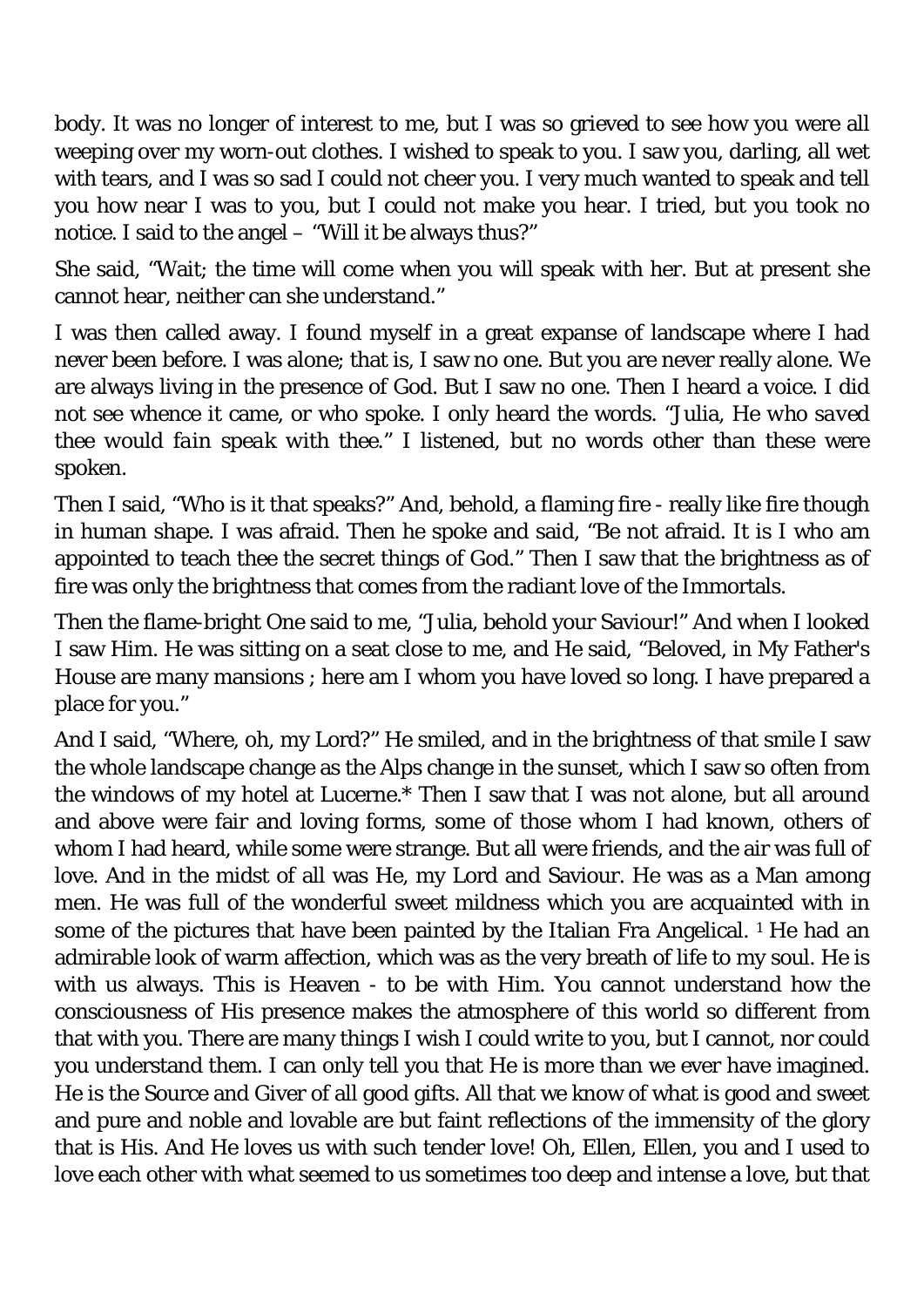## at its very best was but the pale reflection of the love with which He loves us, which is marvellously and wonderfully great beyond all power of mind to describe. His name is Love; it is what He is - Love, Love, Love!

\* When this was written with my hand I did not know that Miss Ames had ever seen the Alpengluh. Miss E- told me, however, on receiving this, that she well remembered the delight with which her friend had described the Alpengluh as she had seen it at Lucerne. She wrote: "I knelt long and let that wonderful light absorb me into itself, and prayed God would thus take me unto Himself. I seemed alone with my Creator, and talked with Him face to face." – 'A Young Woman Journalist,' p. 140.

1 Here also I did not know that Miss Ames had ever seen any of Angelico's pictures. But on reading 'A Young Woman Journalist,' and after speaking of the wonderful pictures by Fra Angelico, says, "Especially did I like his easel pictures. The blessed man felt that his inspiration to paint came directly from God. Lübke says, 'His angels are the purest types to which imagination has consented. By no other hand are these beings of another sphere depicted so genuinely as the gentle guardians of man'" (p. 119).

I cannot tell you everything; you could not understand it. But I am in a state of bliss such as we never imagined when on earth. I am with my friends who went before.

No one seems to be old. We are young, with what seems to be immortal youth. We can, when we please, assume the old bodies, or their immortal spiritual counterparts, as we can assume our old clothes for purposes of identification, but our spiritual bodies here are young and beautiful. There is a semblance between what we are and what we were. We might recognize the new by its likeness to the old, but it is very different. The disembodied soul soon assumes the new raiment of youth, from which all decay has been removed.

I find it so difficult to explain how we live, and how we spend our time. We never weary, and do not need to sleep as we did on earth ; neither do we need to eat or drink; these things were necessary for the material body; here we do not need them. I think we can best teach you what we experience by asking you to remember those moments of exaltation when, in the light of the setting or rising sun, you look out, happy and content, upon the landscape over which the sun's rays have shed their magical beauty. There is peace; there is life; there is beauty; above all, there is love. Beauty everywhere; joy and love. Love, love is the secret of Heaven. God is love, and when you are lost in love you are found in God.

You ask me what we feel about the sin and sorrow of the world. We reply that we see it, and seek to remove it. But it does not oppress us as it used to do, for we see the other side. We cannot doubt the love of God. We live in it. It is the greatest, the only real thing. The sins and sorrows of the earth-life are but as shadows that will flee away. But they are not merely on the earth plane; there is sin and there is sorrow on this side. Hell is on this side as well as the joy of Heaven. But it is the joy of Heaven to be always emptying Hell.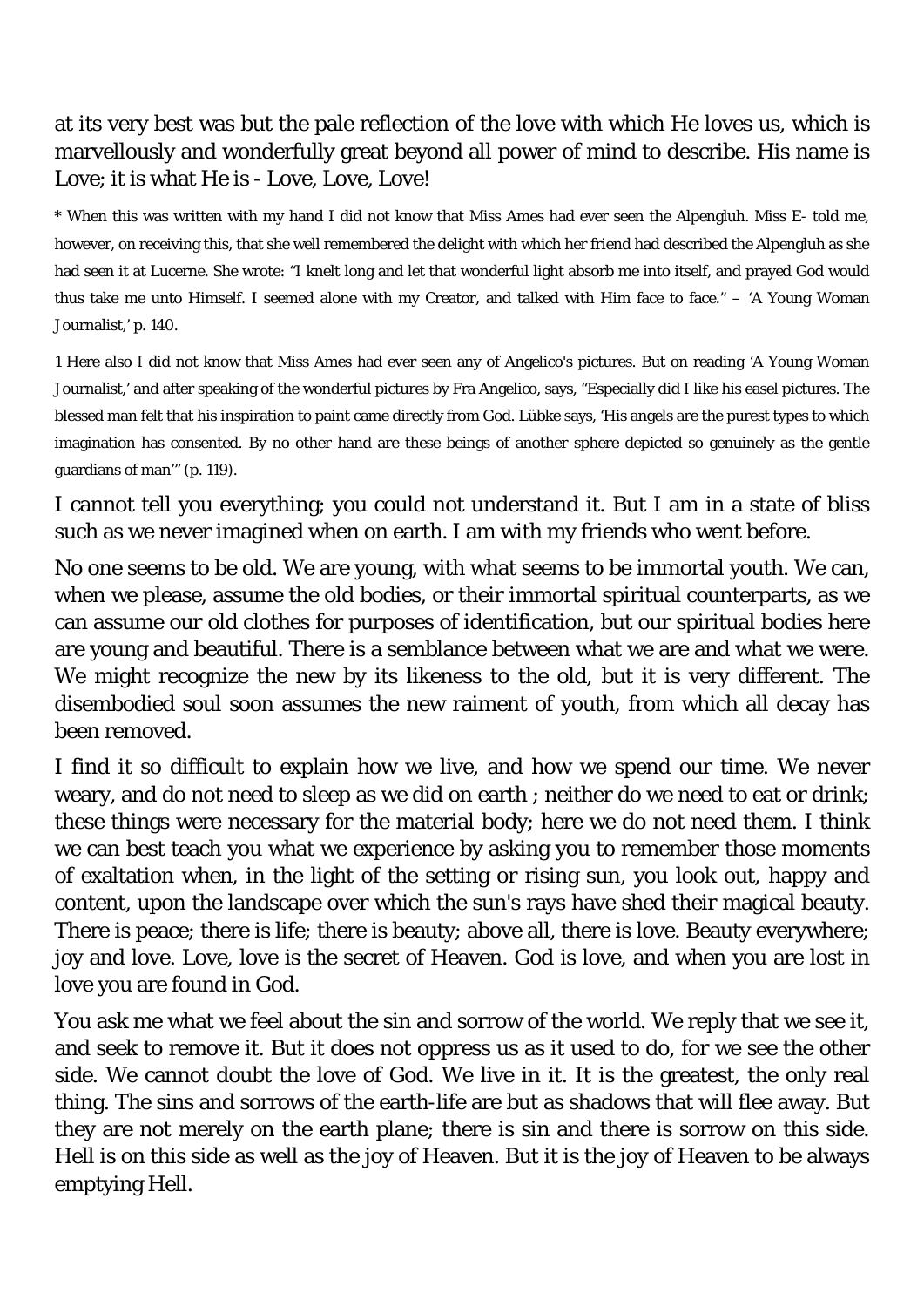We are learning always to save by love; how to redeem by sacrifice. We must make sacrifices, otherwise there is no salvation. What else is the secret of Christ?

#### **II. THE SURPRISES OF THE NEW LIFE.**

While my hand was writing a letter to Ellen I thought, "I wonder if the new life surprised Julia much." Instantly she wrote –

Yes, I was not prepared for such oneness in the life on both sides.

When the soul leaves the body it remains exactly the same as when it was in the body; the soul, which is the only real self, and which uses the mind and the body as its instruments, no longer has the use or the need of the body. But it retains the mind, the knowledge, the experience, the habits of thought, the inclinations; they remain exactly as they were. Only it often happens that the gradual decay of the fleshy envelope to some extent obscures and impairs the real self which is liberated by death. The most extraordinary thing which came to my knowledge when I passed over was the difference between the apparent man and the real self.

It gave quite a new meaning to the warning, "Judge not," for the real self is built up even more by the use it makes of the mind than by the use it makes of the body. There are here men who seemed to be vile and filthy to their fellows, who are far, far, far superior, even in purity and holiness, to men who in life kept an outward veneer of apparent goodness while the mind rioted in all wantonness. It is the mind that makes character. It is the mind that is far more active, more potent than the body, which is but a poor instrument at best. Hence the thoughts and intents of the heart, the imaginations of the mind, these are the things by which we are judged for it is they which make up and create as it were the real character of the inner self, which becomes visible after the leaving of the body.

Thought has much greater reality than you imagine. The day-dreamer is not so idle as you imagine. The influence of his idealizing speculation may not make him work, but it may be felt imperceptibly by more practical minds. And so, in like manner, the man who in his innermost heart gives himself up to evil and unclean thoughts may be generating forces, the evil influences of which stir the passions and ruin the lives it may be of his own children, who possibly never knew that their father had ever had a thought of sin.

Hence on this side things seem so topsy-turvy. The first are last, the last first. I see convicts and murderers and adulterers, who worked their wickedness out in the material sphere, standing far higher in the scale of purity and of holiness than some who never committed a crime, but whose minds, as it were, were the factory and breeding-ground of thoughts which are the seed of crimes in others. I do not mean by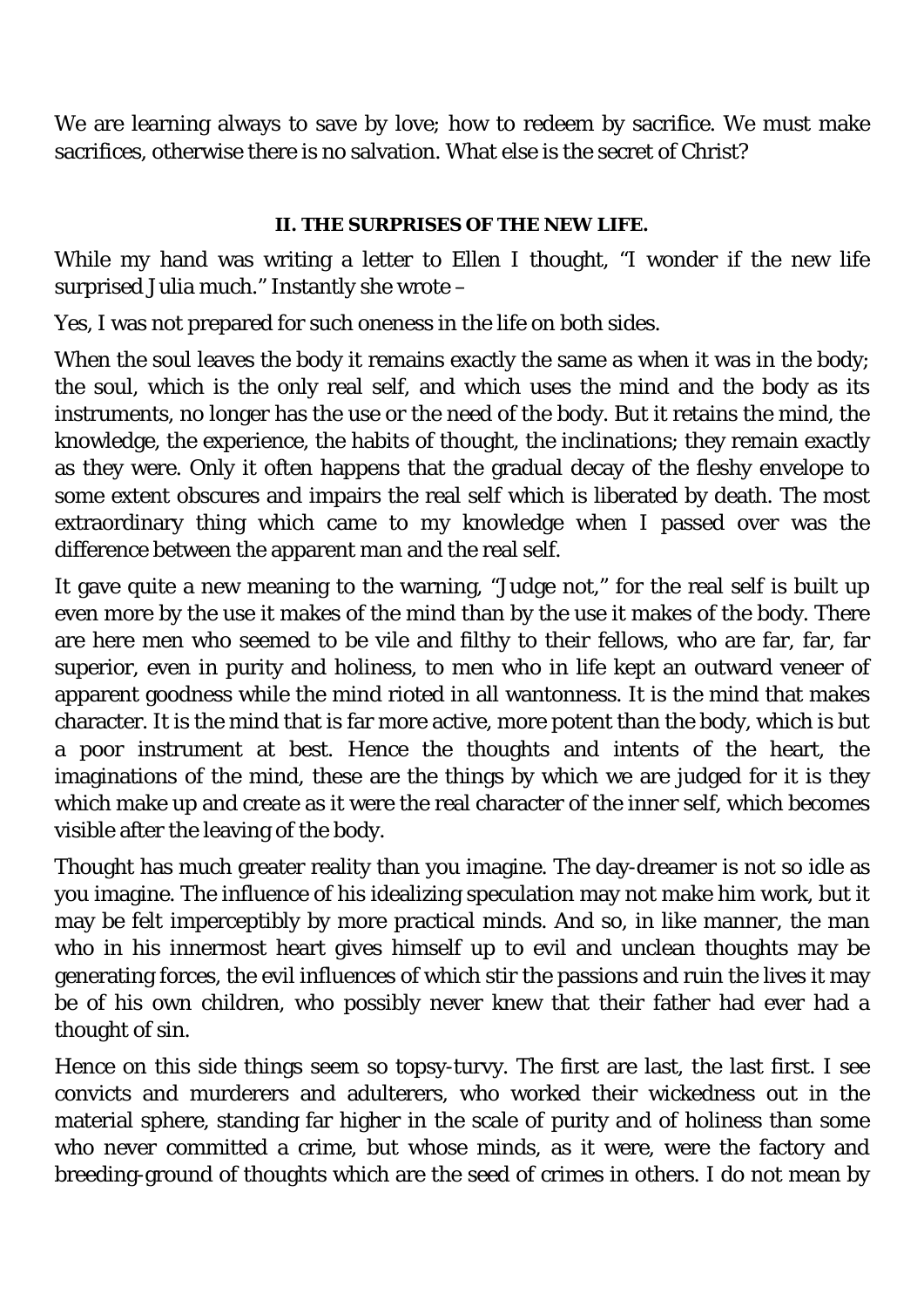this that it is better to do crimes than to think them. Only that the doing is not always to be taken as proof, of wicked-heartedness. The sins of impulse, the crimes perpetrated in a gust of passion - these harm the soul less and do less harm than the long-indulged thoughts of evil which come at last to poison the whole soul.

When the body is cast off the real state of the case is visible. Then it is for the first time that we are seen as we really are or rather have been thinking. The revelation is startling, and even now I am but dimly beginning to be accustomed to it.

Then there is another thing that surprised me not a little, and that was or is the discovery of the nothingness of things. I mean by that the entire nothingness of most things which seemed to one on earth the most important of things. For instance, money, rank, worth, merit, station, and all the things we most prize when on earth, are simply nothing. They don't exist anymore than the mist of yesterday or the weather of last year. They were no doubt influential for a time, but they do not last; they pass as the cloud passes, and are not visible any more.

I want to ask you if you can help me at all in a matter in which I am much interested. I have long wanted to establish a place where those who have passed over could communicate with the loved ones behind. At present the world is full of spirits longing to speak to those from whom they have been parted, just as I longed to speak to you, but without finding a hand to enable them to write. It is a strange spectacle. On your side, souls full of anguish for bereavement; on this side, souls full of sadness because they cannot communicate with those whom they love. What can be done to bring these sombre, sorrow-laden persons together? To do so requires something which we cannot supply. You must help. But how? It is not impossible. And when it is done death will have lost its sting and the grave its victory. The apostle thought this was done. But the grave has not been so easily defeated, and death keeps its sting. Who can console us for the loss of our beloved? Only those who can show us that they are not lost, but are with us more than ever. Do you not think I have been much more with Ellen since I put off my flesh than I used to be? Why, I dwell with her in a way that before was quite impossible. I was never more with her than I have been since I came to this side. But she would not have known it, nor would you have heard from me at all but for the accident of your meeting.

What is wanted is a bureau of communication between the two sides. Could you not establish some sort of office with one or more trust-worthy mediums ? If only it were to enable the sorrowing on the earth to know, if only for once, that their so-called dead live nearer them than ever before, it would help to dry many a tear and soothe many a sorrow. I think you could count upon the eager co-operation of all on this side.

We on this side are full of joy at the hope of this coming to pass. Imagine how grieved we must be to see so many whom we love, sorrowing without hope, when those for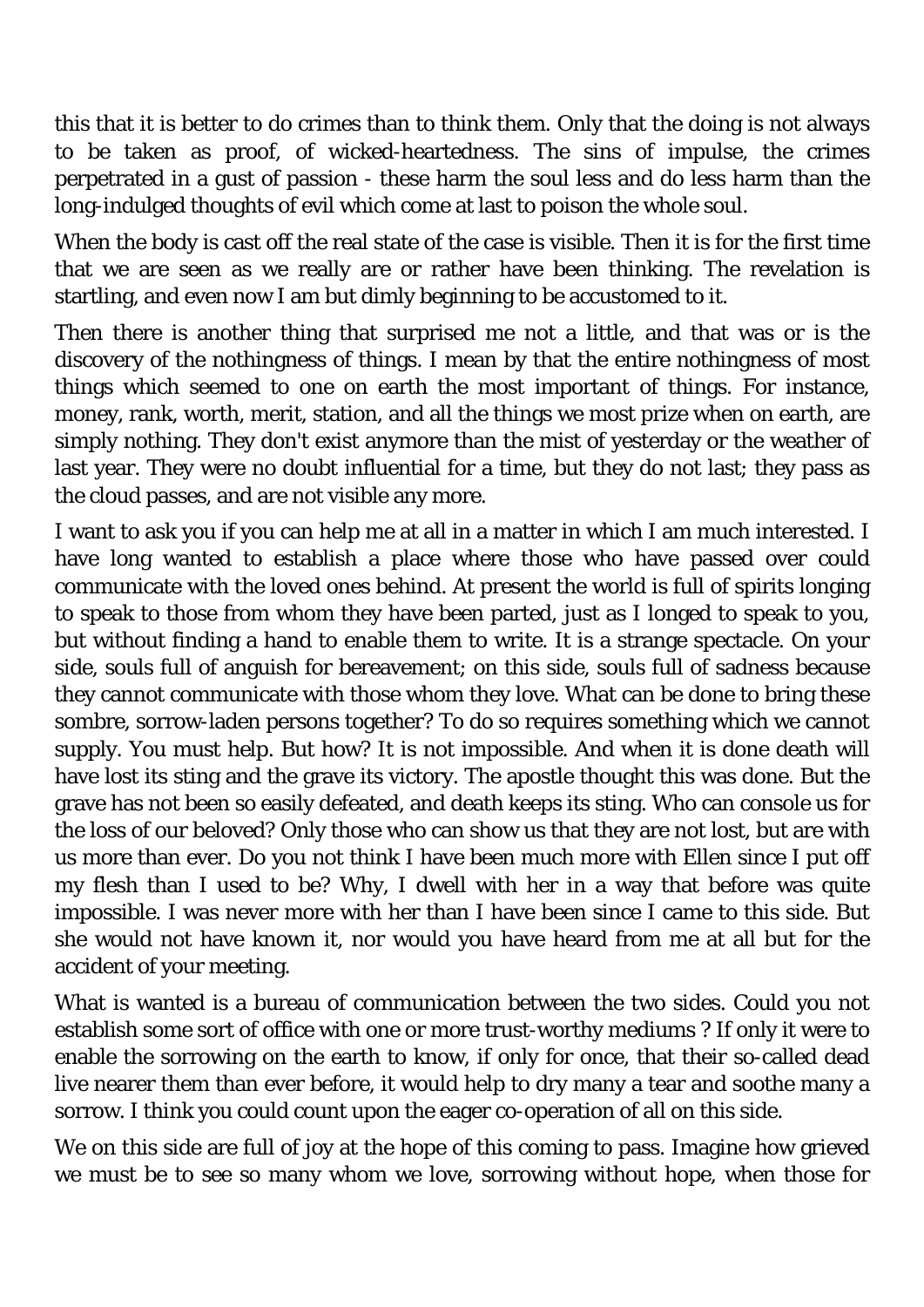whom they sorrow are trying in vain every means to make them conscious of their presence. And many also are racked with agony, imagining that their loved ones are lost in hell, when in reality they have been found in the all-embracing arms of the love of God. Ellen, dear, do talk of this with Minerva, and see what can be done. It is the most important thing there is to do. For it brings with it the trump of the Archangel, when those that were in their graves shall awake and walk forth once more among men.

I was at first astonished to learn how much importance the spirits attach to the communications which they are allowed to have with those on earth. I can, of course, easily understand, because I feel it myself - the craving there is to speak to those whom you loved and whom you love; but it is much more than this. What they tell me on all sides, and especially my dear guides, is that the time is come when there is to be a great awakening among the nations, and that the agency which is to bring this about is the sudden and conclusive demonstration, in every individual case which seeks for it, of the reality of the spirit, of the permanence of the soul, and the immanence of the Divine. I said: *"But how can I help?"*

She wrote: "You are a good writing medium. If you would allow your hand to be used by the spirit of any on this side whose relatives or friends wished to hear from them, you could depend almost confidently upon the spirit using your hand. At any rate, I could always explain why they could not use your hand."

#### **III. ON THE BLISS OF HEAVEN.**

#### *On another occasion I asked her, "What is it, for instance, which makes heaven so much better than earth?"*

She wrote: There are degrees in Heaven. And the lowest heaven is higher than the most wonderful vision of its bliss that you ever had. There is nothing to which you can compare our constantly loving state in this world except the supreme beatitude of the lover who is perfectly satisfied with and perfectly enraptured with the one whom he loves. For the whole difference between this side and your side consists in this - without entering now into the question of body and matter - that we live in love, which is God, and you too often live in the misery which is the natural, necessary result of the absence of God, who is love.

There is much love on earth; were it not so it would be hell. There is the love of the mother for her children, of brother and sister, of young and maiden, of husband and wife, of friends, whether men or women, or whether the friendship is between those of the same sex. All these forms of love are the rays of heaven in earth. They are none of them complete. They are the sparkling light from the diamond facets, the totality of which is God. The meanest man or woman who loves is, so far as they love, inspired by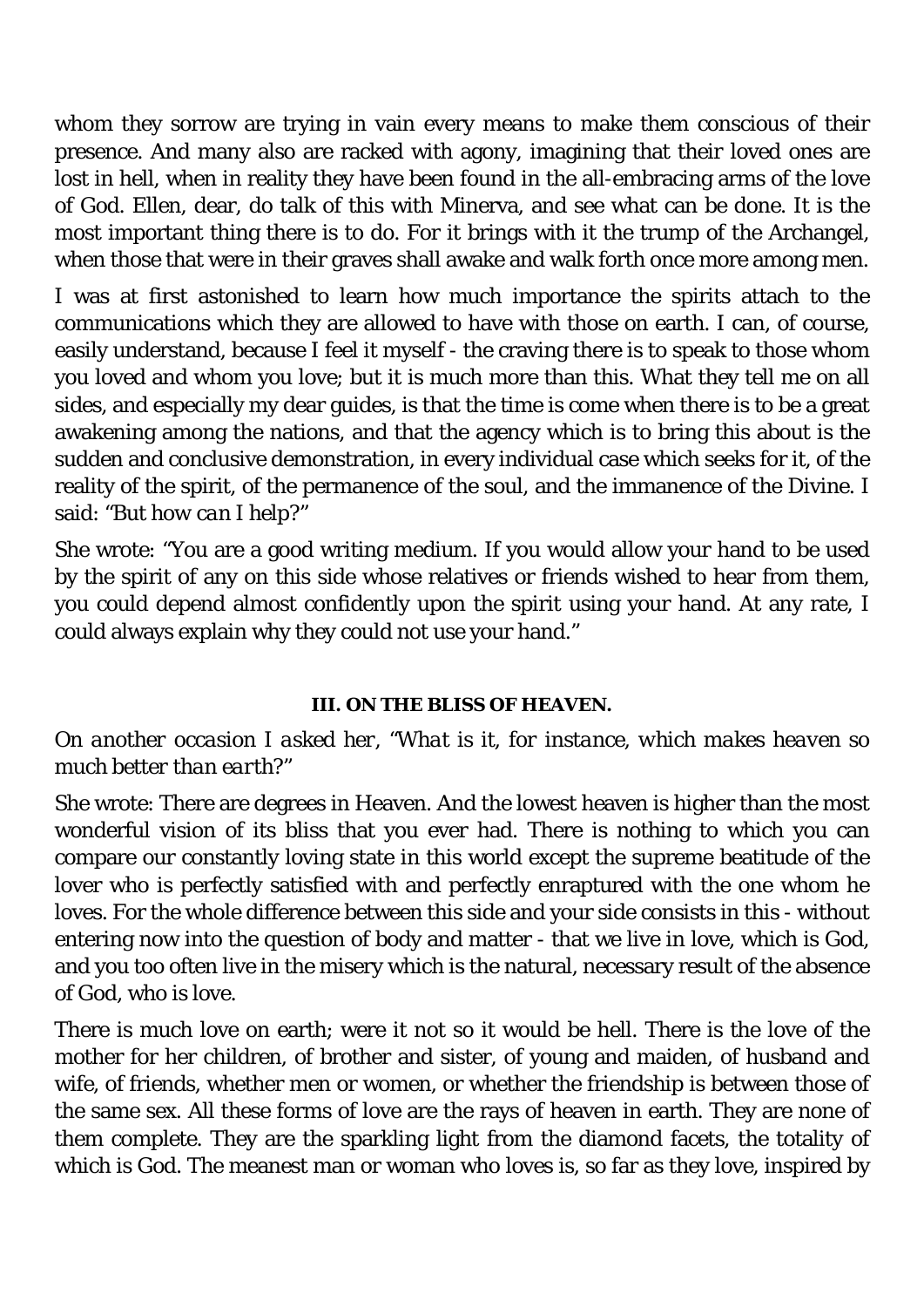the Divine. The whole secret of the saving of the world lies in that - you must have more love - more love - more love.

You may say that there is a love which is selfish and a love which is evil. It is true, but that is because the love is imperfect. It is not love when it leads to selfishness. The love which leads a mother to engross herself with her own children and neglect all her duties to other people is not wrong itself. It is only because she has not enough love for others that her love for her children makes her selfish. The great need wherever love seems to make people selfish is not less love for those whom they do love, but more love for the others who are neglected. You never love any one too much. It is only that we don't love others enough also. Perfect love all round is the Divine ideal, and when love fails at any point, then evil is in danger of coming in. But even a guilty love, so far as it takes you out of yourself, and makes you toil and pray and live and perhaps die for the man or woman whom you should never have loved, brings you nearer Heaven than selfish, loveless marriage. I do not say this is against marriage. I know you think that this is a dangerous doctrine. All true doctrine is dangerous, but is not less true for its danger. There is no doubt that much so-called love is very selfish, and is not love at all. The love, for instance, which leads a man to ruin a woman, and desert her when he has gratified a temporary passion, is not love. It is not easy to distinguish it from the deadliest hate. It is self-indulgence in its worst shape. Now, all love is of the nature of self-sacrifice. There are many things also to be borne in mind. We have all not merely to think what is the result to ourselves, but also to other persons, some of whom may not yet be born. To love, therefore, any one really, truly, means that we are putting ourselves in his place, loving him as ourselves, that we desire for him the best, and give up ourselves and our own pleasure in order to secure it for him. This is true love, and wherever you find it you find a spark of God. That is why mothers are so much nearer God than anyone else. They love more - that is, they are more like God; it is they who keep the earth from becoming a vast hell.

Now, my darling, hold fast to this central doctrine: Love is God, God is love. The more you love, the more you are like God. It is only when we deeply, truly love, we find our true selves, or that we see the Divine in the person loved. Oh, Ellen, Ellen! if I could come back and speak in the ears of the children of men, I think I should wish to say nothing but this - Love! Love is the fulfilling of the law, love is the seeing of the face of God. Love is God, God is love. If you wish to be with God - love ! If you wish to be in heaven - love! For heaven differs chiefly from earth and from hell in that in heaven all love up to the full measure of their being, and all growth in grace is growth in love. Love! love! love! That is the first word and the last word. There is none beside that, for God, who is love, is all in all, the Alpha and the Omega, the first and the last, world without end. Oh, my darling Ellen, this is indeed a true word. It is the Word which the world needs, it is the Word which became flesh and dwelt amongst men -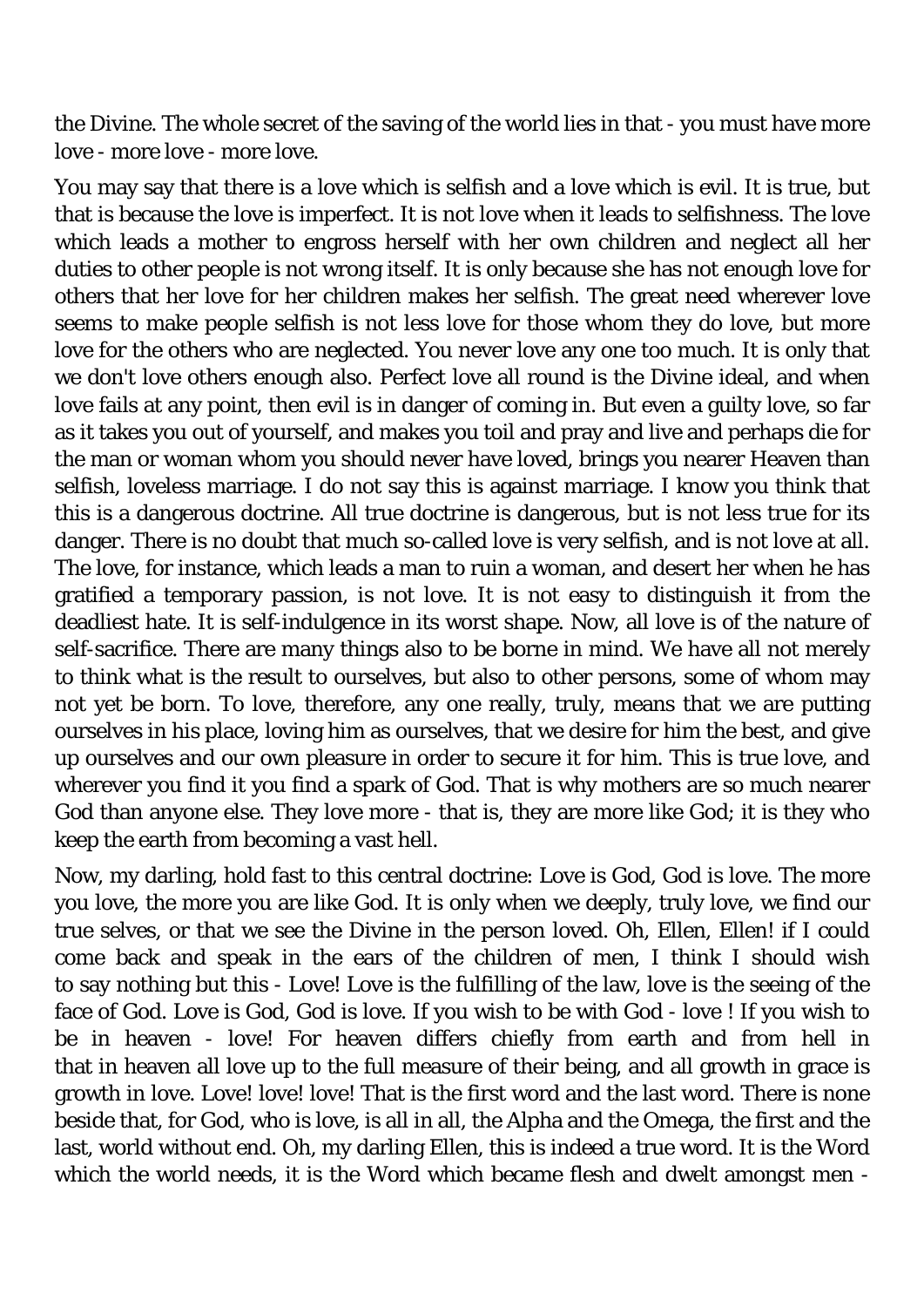Love, love, love!

#### **IV. ON MOURNING FOR THE DEAD.**

*The following letter was written to a dear friend who was utterly broken down by excessive grief over the death of a beloved relative. I have suppressed the passages which were exclusively personal to the friend in question, but the letter as a whole might be addressed to any of those who mourn for their dead as those who have no hope.* 

I was often with you during the last illness of your dear one, and oh I did so want to help you, but I could not make you see me or hear. I was with you that day when she came over to our side. We were all waiting round for her, and I felt it would have been such a comfort to you, to have told you just how happy she was with her mother and husband and the others. But, alas! alas! you were all so unintelligent we could not make you hear anything.

My own beloved, what do you mean by mourning as one who has no hope? Is it then all mere talk that Christ brought life and immortality to light? Why is it that with the certainty of the continued existence of your loved ones you feel as disconsolate and forlorn as if there were no other world and as if Christ had never triumphed over death and the grave? Why do you grieve as those who have no hope? Do you not know that you are as a city, set on a hill which cannot be hid? How many thousands, nay millions, of poor souls all over the world will have their lives saddened by the drip of your tears, who might have been gladdened by the sunlight of your smile - if you had only believed really in the love of God!

I do not say you have been very bad, I only mean to say that, whether from ill-health or over-strain, you have not made the most of an opportunity. My dearest friend, I beg you not to think that I would dare to say these things to one to whom I owe so much, and from whom I learnt almost all that has been useful to me on this side, but I am on this side, and we can see things here which you cannot. I still hope that you will be able to give to all the whole world an example, not of what is called Christian resignation, which is often only another word for despairing acquiescence, but the gladness and joy unspeakable that is the natural right of those who live in the love of God. This is not my message only. It is the message of all on this side. Why were you raised up, why are you set on high in order that all eyes may see you? I know you. Not for your own sake, but in order that you in your life may reflect His love to all who see you, as a mirror reflects the rays of the sun. My dear, dear friend, why do you not weep, not that your dear one is with us, but because you have made so little of the magnificent opportunity of proving to all that the other world is God's world to you, and that those who are lost to others are not lost to you who believe?

It is no use saying you believe if you don't believe. What is the use of saying you are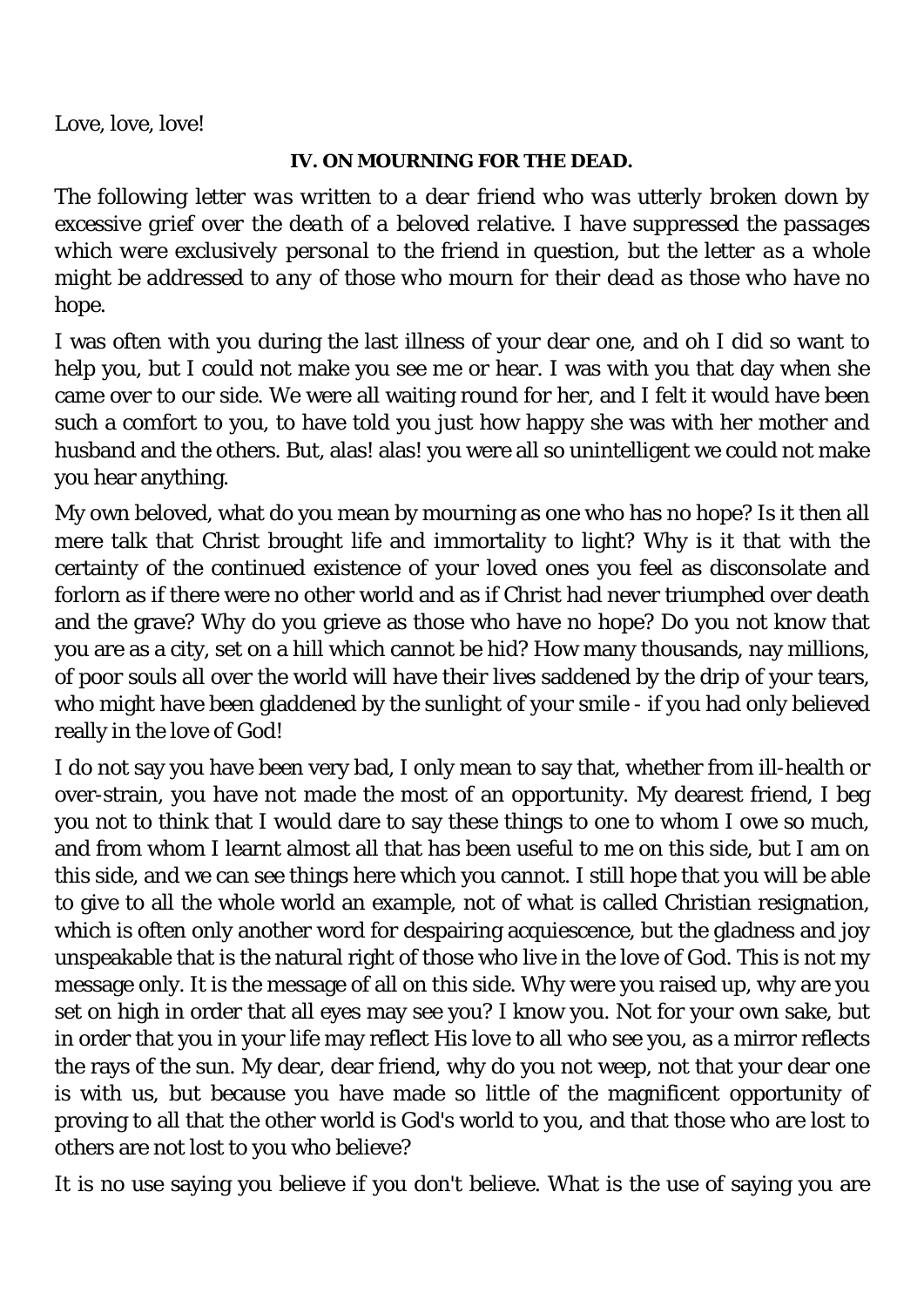warm if you shiver? I must beg of you not to be vexed with me, and not to think that I would say one word about anything that might grieve your mind, nor that we see so clearly, oh so clearly what a chance there is now of proving to all the reality of Christ's triumph over death.

What can I say to convince you? It is easy, you say, for me to scold you, but you cannot hear me, see me. You stretch out your hands in the darkness for your dear one who stands close to you, and you are disconsolate, and your heart rebels and you are unbelieving. Well, so far as you disbelieve, so far you lose your power to be the conductor of the love of God to man.

The secret of all power to help man is for you to be just the passive instrument in God's hands to teach, to show, to prove what He says. When self or unbelief comes in, there is weakness and loss of power. I don't mean by self what people call selfishness, I mean the darkness of material things which shuts us out from God and His Truth.

It is no use saying you believe when you feel sad. No one who really believes can ever feel sad. The measure of your grief is the measure of your unbelief. We who live in the atmosphere of the Love of God are often sad at our own imperfections. But where the deed is not ours but His, when the fact is what His wisdom and love have accomplished, not what our selfishness and sin have brought about, then all sorrow is the register of the spiritual thermometer of our unbelief.

Forgive me; I hate having to say these things to you, you who have been my teacher, to whom I owe all I am now, oh, my own beloved friend. It is not pleasant for me to say these things. It is a hard thing. But I know your faith and I know your love and I trust to see them shine forth radiant and as the Love of God before the eyes of a sorrowing world.

How awful a sight is the human race! Nothing you have ever said, or written, or dreamed could adequately express the sense of the horror of the sum of misery and anguish that prevails in the world by the presence of Death. By sin came death, Christ came to triumph over both. But He has not triumphed if those who call themselves by His name have no realizing sense of the immortality of their loved ones. Christ destroyed the dim veil that sin drew between the two worlds. Christ opened up the spirit-world to those on earth. But since His time that veil has been gradually restored, until now Death is as palpable a separation as it was in the pagan day. That is to be changed, and you are charged with one great part of the work of changing it. It is a proud privilege, a glorious opportunity. Go back, not as one who sorrows for the dead who are lost, but one who rejoices for the lost who are found.

And if you are faithful, then will the joy of the Love of our Lord, which will fill your heart, be as the Dayspring from on high to the dim, sorrow-bleared eyes of the Human race.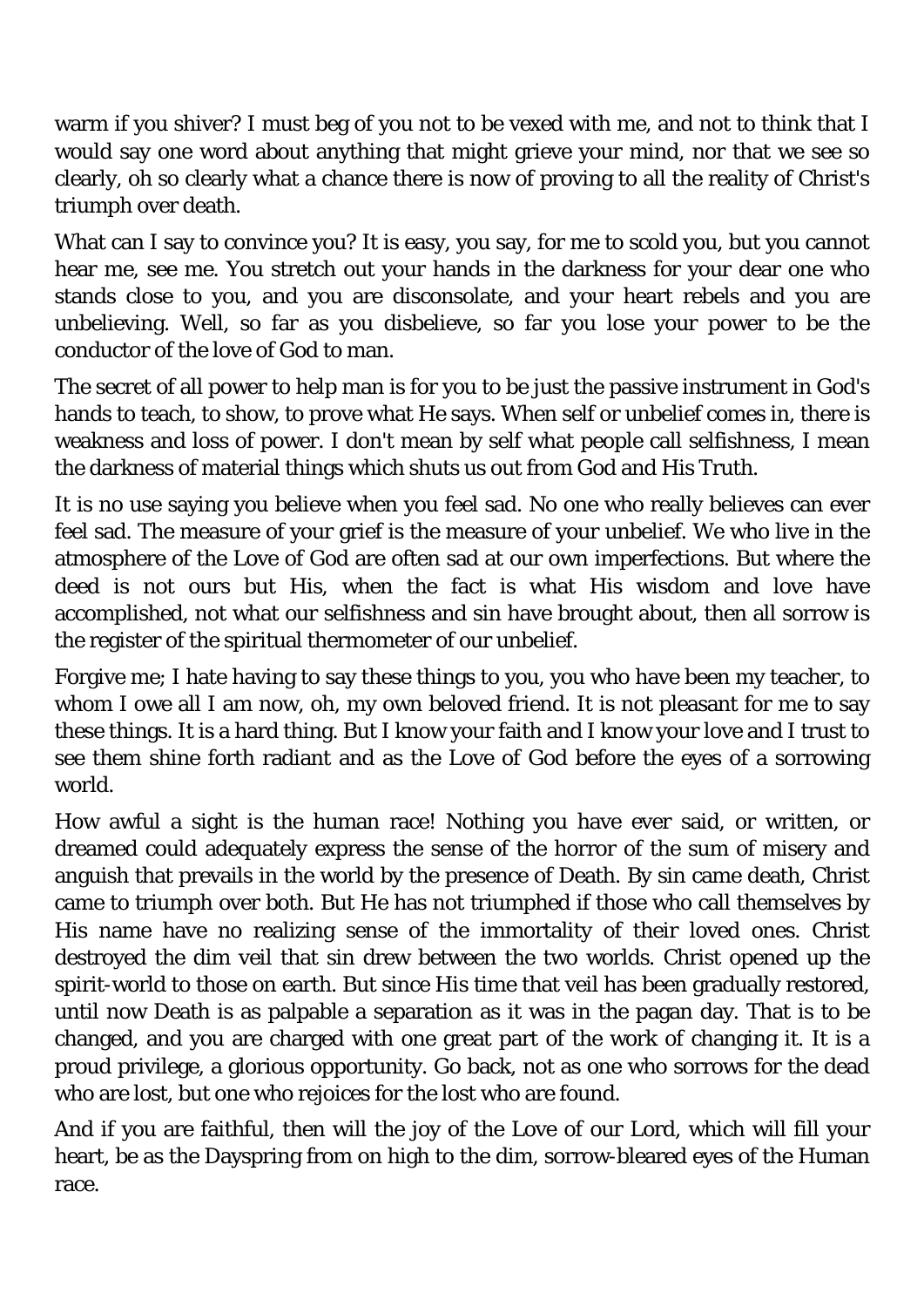Now, my dearest and honoured friend, forgive me! What I write, I write not for myself alone, but for all on this side whose hope is placed in you. Good-bye.

Your loving Friend, 'JULIA.'

#### **V. THE LAW OF SPIRITUAL GROWTH.**

## *One of her communications, which came on the 18th June, 1893, was obviously addressed to me throughout.*

I am over the Border, but I am in constant communication with you on the earth-side. To me this has been a means of great blessing. I cannot conceive how anyone can consider that such communications can possibly retard growth. Growth depends upon love and service; and you limit the area of both when you put a wall of iron between the spheres. The conception of earth as a geographical place is very material. You think too much in matter. You cannot realize that to me and to all on this side you are spiritfogged in a little body limited and conditioned by that fog. But the real self is spirit, not flesh-fog, and life is ministry and sacrifice and service and love. As, therefore, this means of communication enables me to minister to and serve those whom I loved, who are often sorely pressed and troubled, you can see how absurd is the doctrine that it is a hindrance to development.

The question arises at once, Was Jesus wrong? Did His Incarnation impair or harm His Divine Nature? If not, then remember His own example. As He saved us, we also must save others, walking so far as we can in our Lord's steps. You are able to bear witness to the fact whether or not for the eleven months during which I have communicated with you I have ever sought anything but your welfare and the welfare of your friends. Would it have been good for you to have been without my friendship? I have been ever near to you, and have more than once been able to tell you of what was to come, to explain what seemed mysterious, and generally to help and encourage you in all your work. What is there in this to harm one? I am surprised that any one should be so matter-minded as to imagine the earth-sphere is a geographical and not a spiritual limitation. No one is on the earth-sphere who lives in the spirit of the Lord. The place is immaterial; the spirit is everything.

Now, there are millions of good souls here whose love for those whom they left on earth is vast and consuming. There are mothers who have been taken from their children, there are women who have lost their lovers and their husbands; there are numberless men who love and have lost their only joy in life when a gulf was made between them and those whom they loved. Oh, my dear friend, don't talk such nonsense! What is the use of saying they ought to find all consolation in the love of God? How is God revealed to me? He is revealed to them only when they love; there is no God where there is no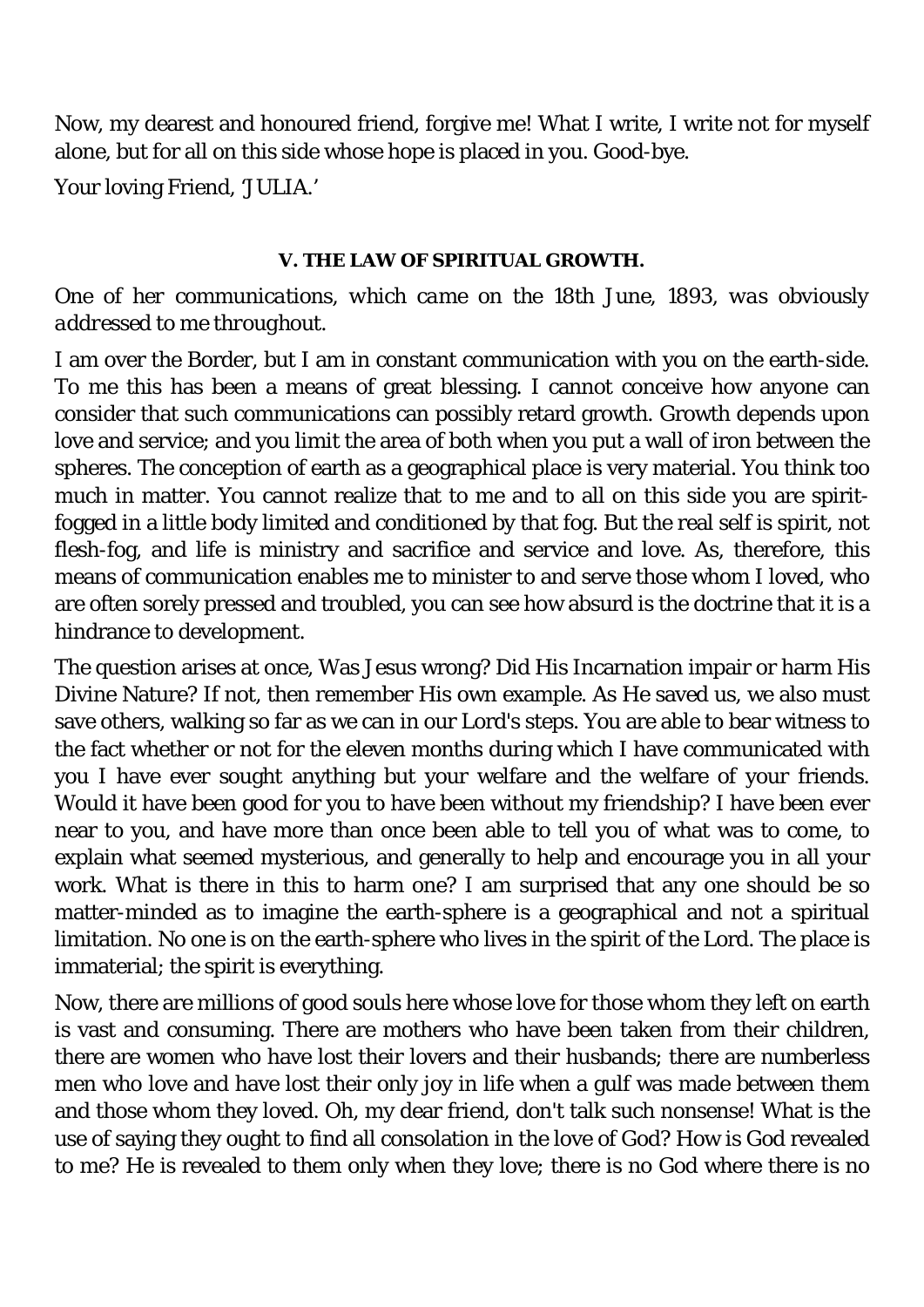love. Do you think that we on this side, because we live more visibly in the presence of God, and are more consciously in the light of the love of our Lord, therefore love less those whom we loved on earth? I tell you, nay. It is quite the opposite. We love them more and more, and more continually, as we grow in grace and in the knowledge of the Lord. But how is it that we find ourselves thus cut off by a barrier from those whom we love? Partly, no doubt, by our own fault. But, also, largely by yours.

You have had teaching as to the communion of saints; you say and sing all manner of things as to the saints above and below being one army of the Living God, but when any one of us on the other side tries to make any practical effort to enable you to realize the oneness, and to make you feel that you are encompassed about by so great a cloud of witnesses, then there is an outcry. It is against the will of God! It is tampering with demons! It is conjuring up evil spirits! Oh, my friend, my friend, be not deceived by these specious outcries! Am I a demon? Am I a familiar spirit? Am I doing what is contrary to the will of God when I constantly, constantly try to inspire you with more faith in Him, more love for Him all His creatures, and, in short, try to bring you nearer and closer to God? You know I do all this. It is my joy and the law of my being. I should go on doing it even if you were to refuse to let me use your hand. I am more privileged than most, because I can consciously interpret my action to you. But I am only doing consciously to you what is being done to others who are more or less unconscious of the influences they are subject to.

Take my darling Ellen, for instance. I never write to her now with your hand, because I can, and do, constantly communicate with her direct. I do not visualize myself before her eyes; but she knows I am with her constantly, and always most with her when she is most troubled. But if you had not happened to be at Eastnor, as you would say, Ellen would only have had a vague semiconsciousness, hardly daring to call itself a hope, that I was with her. Now she knows. And you can ask her whether the knowledge is not to her as a great blessing from on high.

Oh, my friend, my friend, you do not know the volume of refreshing water that will rush forth if you strike this rock, and save this people from perishing in the arid wilderness of unbelief. I am not now speaking about religion. I am speaking about love. There is love in this world like the water in the sea. Its waves are wailing and sobbing on the shore of human life; but you cannot hear, you do not understand. Why not try to flood your world with this heavenly love? Is it not worth while doing? If not, what is worth doing?

I want to say one word now about the danger of the communications about which you hear so much. The dangers I have not much to say. That there is love on this side is true. The devil and his angels are no mere metaphysical abstractions. There are evil ones, false ones, frivolous ones on this side, as there are on yours. You can never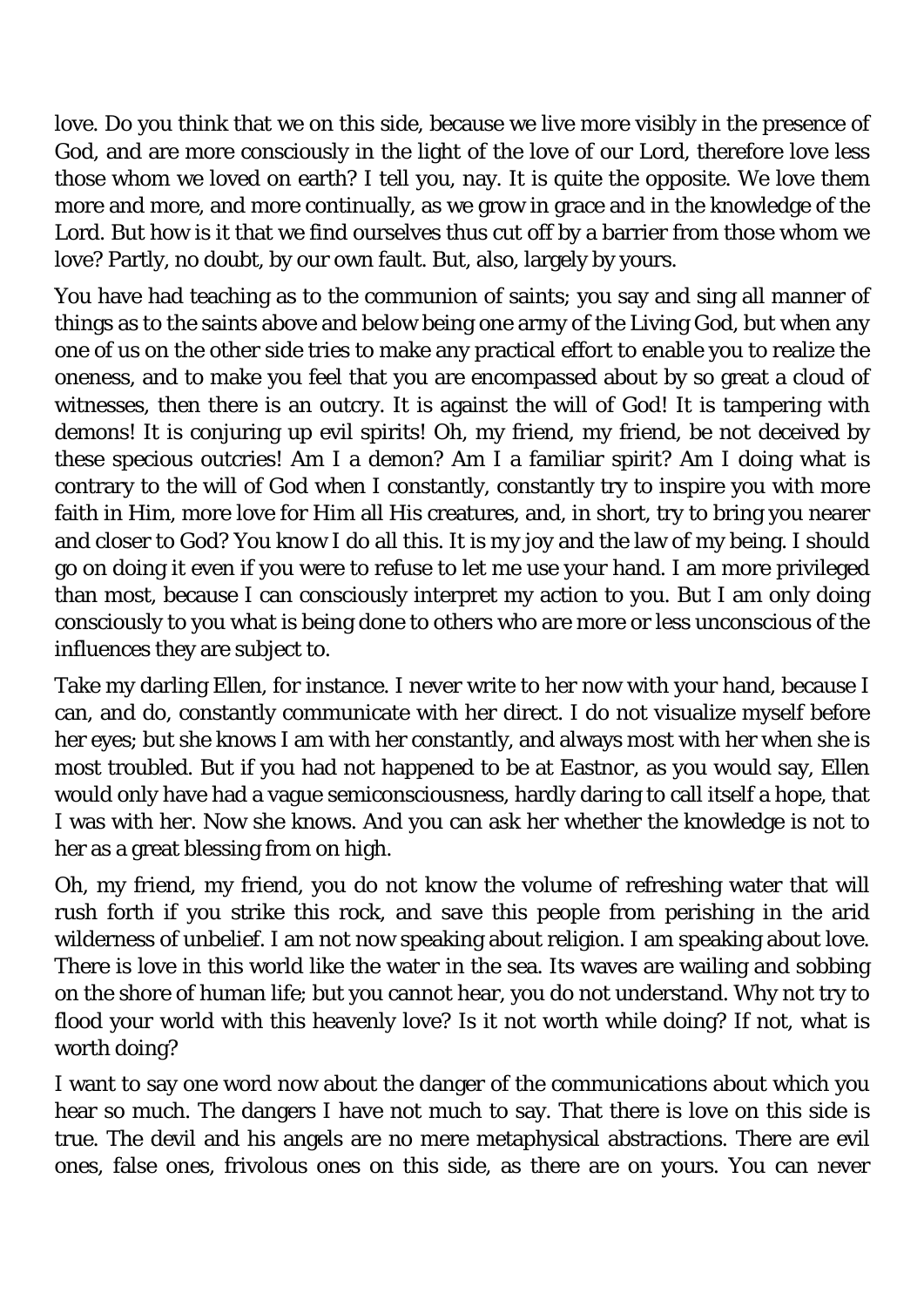enlarge the scope and range of existence without at the same time enlarging the area of possible temptation and probable loss and peril. But the whole question is one of balance. And what I want to ask is this, Do you or anyone else in your world ever cut off your communications with your children when they have gone into the larger life of a city, because they may bring you into the vortex of a city's temptations and the risk of evil and danger? You laugh at the suggestion? Why not laugh equally when those whom you love have passed on, not to New York, or Chicago, or London, but into the presence of God?

I do not ask that you should open a door into your souls through which all who feel disposed on this side should enter in to possess it. You can, if you like, either on this side or on that, enter into companionship with the good or the bad. And I dare say that it is as true, on this side as on yours, that there is a possibility of making acquaintances who may be difficult to shake off. But so it is in London. You do not shrink from coming up to London from the country because in London there are many thousands of thieves, drunkards, swindlers, and men of evil and vicious life.

You say you came up to London to do your work, and that it was therefore necessary to run the risk. Yes, and so it is necessary to run the risks of communicating with the wider field of spiritual existence. You say why? Oh, my friend, why? Is it necessary to ask that question? If so, then you have never loved, or known the craving passion to help the loved ones. I rest the case on love. I will not argue it now upon what you believe and know, of the importance of realizing the segmentary nature of earth-life. I base it on the wide and universal want of the human heart not to have its consciousness of the presence and existence of the beloved suddenly severed by death - what you call death - which is really the entrance into life. It is necessary to risk the danger of evil spirits for the sake of keeping in conscious touch with the loved who have gone before.

And, believe me, the danger is monstrously exaggerated. It springs almost entirely from the false and foolish notions which have prevailed. If only you grasp the idea of the continuity of existence ; if only you remember that though the conditions of existence are altered, the life itself remains the same, you will no more have to face so many evils as those which come from believing that, when we speak to you, you are confronted by a kind of spiritual earthquake - a rushing into your life of something altogether supernatural. There is no such thing as supernatural. All is natural, and our Lord is the Lord of all.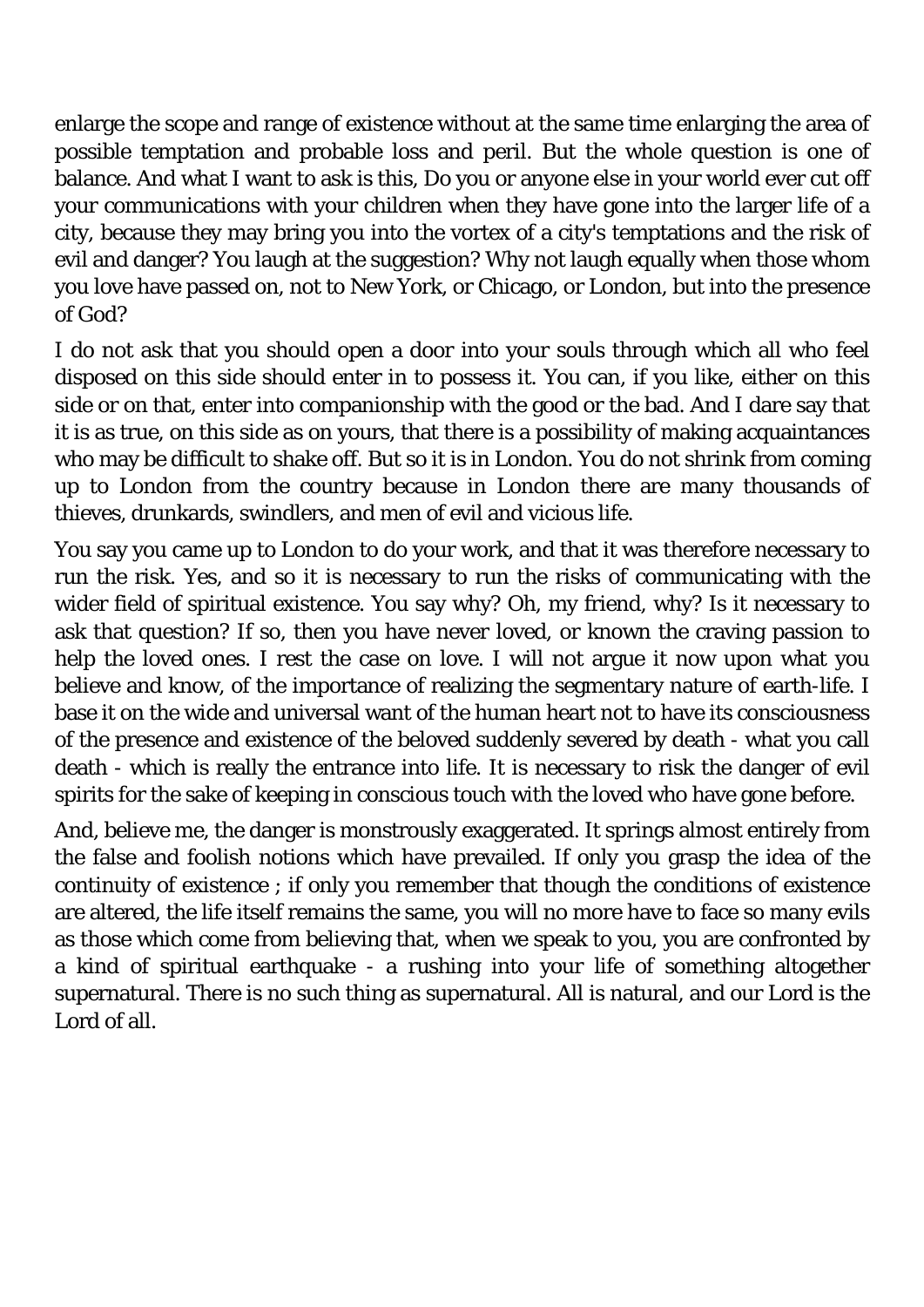## *SECOND SERIES.*  TO THE WRITER.

#### **I. AFTER THE BORDER HAS BEEN CROSSED.**

*Although my communications with Julia have been more or less regular, for the last five years they have been chiefly about matters in which I have been personally interested, and for nearly two years I abstained from questioning her as to her life on the other side. In one of the last letters which she wrote, site excused herself from writing further at that time. She said she felt that it was almost a presumption for her to describe a country in which she had made so brief a sojourn. Travellers should not attempt to describe a continent as soon as they land on its shores, and she adjourned for a season all communications on those subjects. This silence I respected, but at the close of 1894 Julia announced that she would resume her communications, and this is the result. The headings are my own. It will be noticed that here and there, in these communications, there are remarks by the way, asides, as it were, interrupting the tenor of the message. That is owing to questions which I ask, or mental observations which I make, as I read what my hand is writing. I have printed these observations in italics.* 

December 17th 1894.

MY DEAREST FRIEND, - My duty to you and to those whom you reach is very grave. My task, however, is a pleasant one. For you are to allow me to tell those who are still in the body something more of the life which they will lead when their bodies are no longer useful.

In my earlier letters I told you how I experienced the change which you call Death. I have since then exchanged experiences with very many others on this side, and I now know more than I did then. With me the change was perfectly painless. I wish that it might be so always with all who are appointed to die. Unfortunately the moment of transition sometimes seems to be very full of pain and dread. With some it lasts a comparatively long time; I mean the time of quitting the body. With some it is momentary. The envelope opens, the letter is released, and it is over. But sometimes the death-birth is like childbirth, and the soul labours long to be free. There is no visible cause why this should be. That is to say, I do not know why some should pass so much more easily than others. That it is a fact is true. But, after all, the parting of soul and body is but an affair of moments. There is no reason to regard it with so much alarm. The tranquil soul that prepares and knows need not feel even a tremor of alarm. The preliminaries of decease are often painful; the actual severance, although sometimes accompanied by a sense of wrench, is of small account.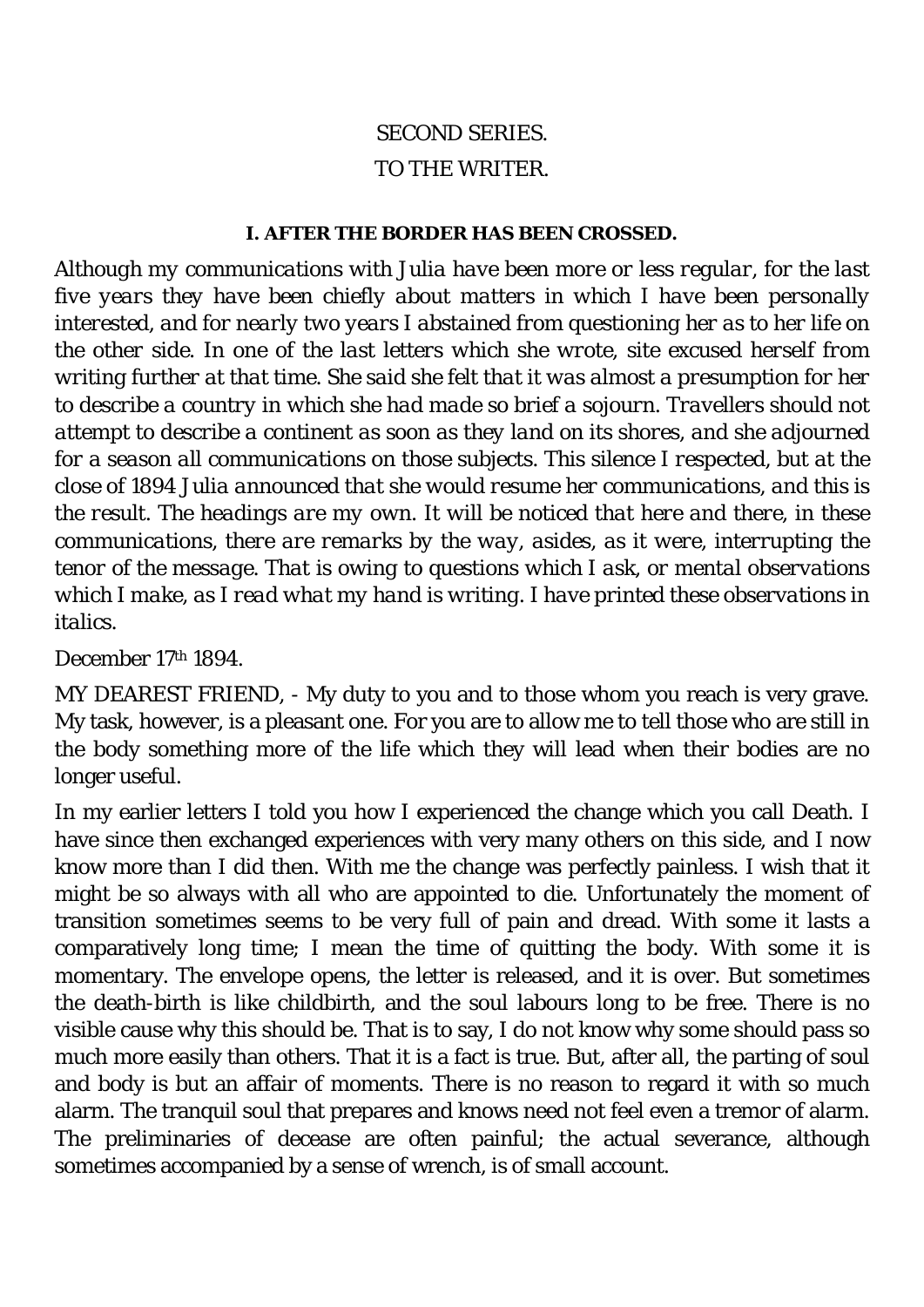When the soul leaves the body it is at the first moment quite unclothed as at birth. The spirit-body disengaged from the physical body is conscious, at least I was, almost from the first. I awoke standing by my dead body, thinking I was still alive and in my ordinary physical frame. It was only when I saw the corpse in the bed that I knew that something had happened. When the thought of nakedness crosses the spirit there comes the clothing which you need. The idea with us is creative. We think, and the thing is. I do not remember putting on any garments. There is just the sense of need, and the need is supplied. When we stand for the first time on this side there is not so much fear as great awe and curiosity. The sense of being in a land altogether undiscovered and unexplored, where there may be all manner of strange beings, perhaps hostile, fills you with a moment's trepidation. And then it is that the good Lord in His kindness sends to the newly-delivered soul the Guardian Angel of whom I wrote before.

So far as I have been able to ascertain, this Messenger of Love and Mercy meets all men when they die. In this there is no distinction made between the saved and the lost, and the Messenger is sent alike to all. But the lost have not the faculty to see him. The saved not only profit by his counsels, but feel him, and know he is with them. It is to all that the good Lord ministers - to all on your side and on this. His loving kindness is over all His creatures. But some know Him not, and when He would draw them nearer to His heart they are as if they saw, heard, felt nothing. But I think He loves best those who need Him most. The orphaned souls He cares for, though they see Him not; and they suffer, as it is necessary that they may be rid of the sin-stains which their loveless life has left upon their souls.

The sinfulness of sin chiefly shows itself in the inability to see God. The punishment of sin which is remedial, is the sense of loneliness and darkness which overwhelms the loveless souls when they come into this world, the atmosphere of which is eternal love. This they endure until such time as they love. When they love, they turn to God, and see in the darkness a ray of the Love infinite and everlasting, in which they are able to realize, as we do that they live, and move, and have their being.

There is much about this of which I will tell you later. For the present let me just say this: There is when the loveless soul comes here, as much care taken to welcome it as when the soul of love arrives. But the selfish soul is blind and dark, and shudders in the dark. The imagination, which here is far more powerful than with you, fills the solitude with spectres, and the sinner feels he is encompassed by the constantly renewed visions of his deeds. Nor is this all; he sees those whom he has injured, and he fears. If ever a soul needs a Saviour and Deliverer, it is when imagination and memory without love recreate all anew the selfish acts of a loveless life.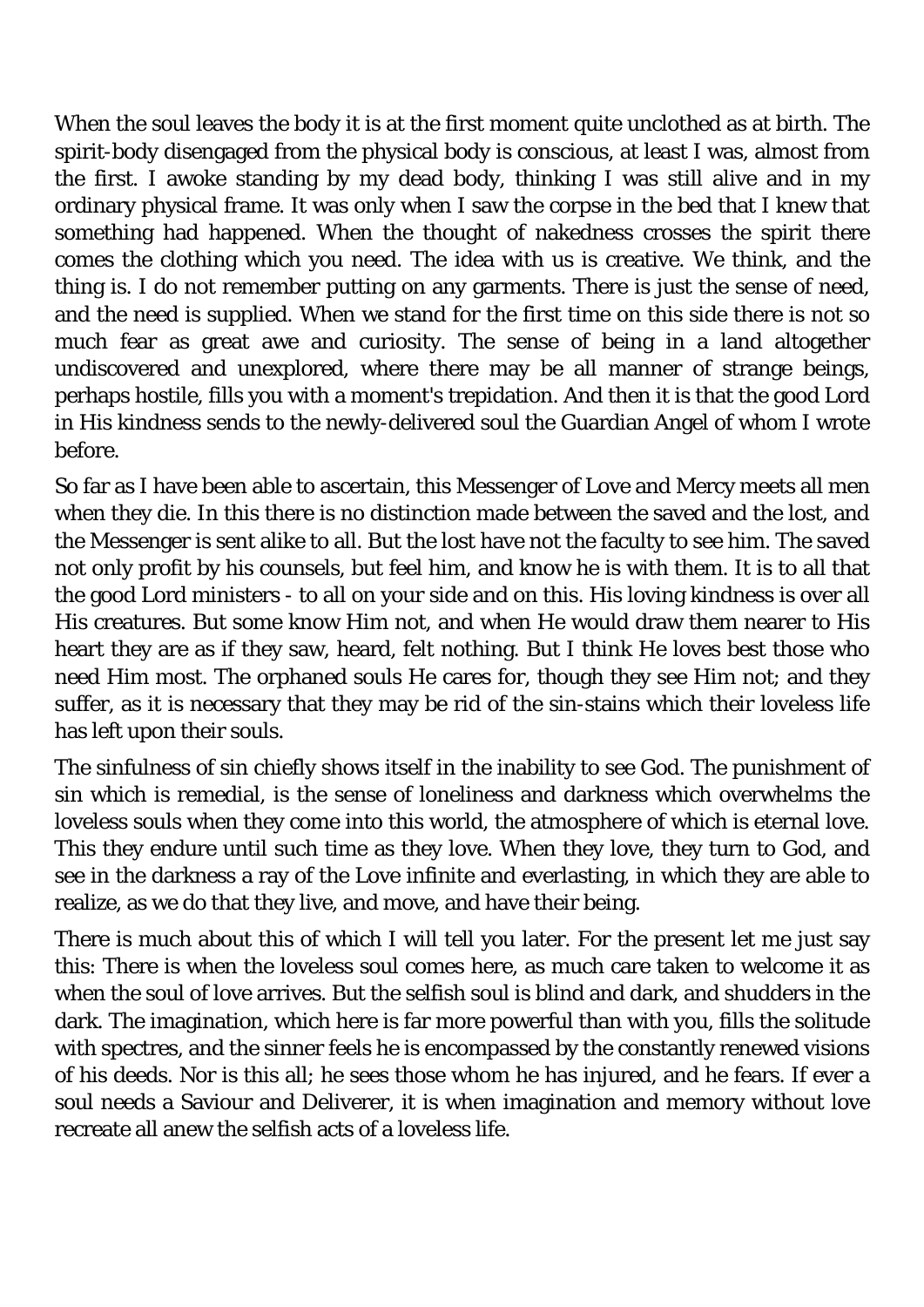December 18th 1894.

When you stand all alone for the first time on this side there is not always, as you would think, a great longing to go back to the world you have quitted. The first sense is not

that, but of awe and of curiosity as to the new world.

When I awoke, I was so astonished and amazed at what I saw, and at the strangeness and the sameness, I did not want to come back. The mind has not room for too many strong emotions at once. After the first shock of the entire novelty has subsided you begin to remember your friends. I remember seeing the nurse at my bedside and trying to speak to her, but I was soon convinced that it was impossible, and the new life lay before me.

You see it is this way. There is so much that is familiar and so much also that is unfamiliar, that you don't feel as if there was any immediate hurry to examine the old which you have seen all your life, and go on seeing, while there is so much that is new which you have never seen. You naturally are absorbed by the new, and only after you have felt and seen and understood what the new things are does your mind revert to those whom you have left, and you wish to go back to tell them of what you have experienced.

## *Have you ever wished to be back again in this life? She wrote -*

No, I have never for one passing moment wished to be back in my body again.

The body is such a miserable substitute for the spirit in which we live and move and act as we think. No, if I might come back and live on earth as I used to do, I would not; it would be all loss and no gain. There is nothing the body could give me that I do not now enjoy. Only in an etherealized but more real way, and much that I now enjoy I should lose by being again in my body.

## *What about being parted from friends who survive?*

That is, I admit, a deprivation to them and to you, inasmuch as you see them lamenting their deprivation. But it is not a real deprivation. You are with them to help them more than when you lived. When the departure entails material loss, as of the father who earns the money with which the family is supported, and the children are hungry, are scattered, or are sent to the poorhouse, you may think that it is hard to bear. And in one way it is. But you can have no idea of the abiding sense of the things which most impress us here. The first is the vivid realization of the love of God; the second is the exceedingly transitory nature of all earthly things; and the third, the extent to which poverty and misery minister to the creation of character, the development of love. These things make you feel very differently from what you, who are still immersed in the fever of matter, can quite understand.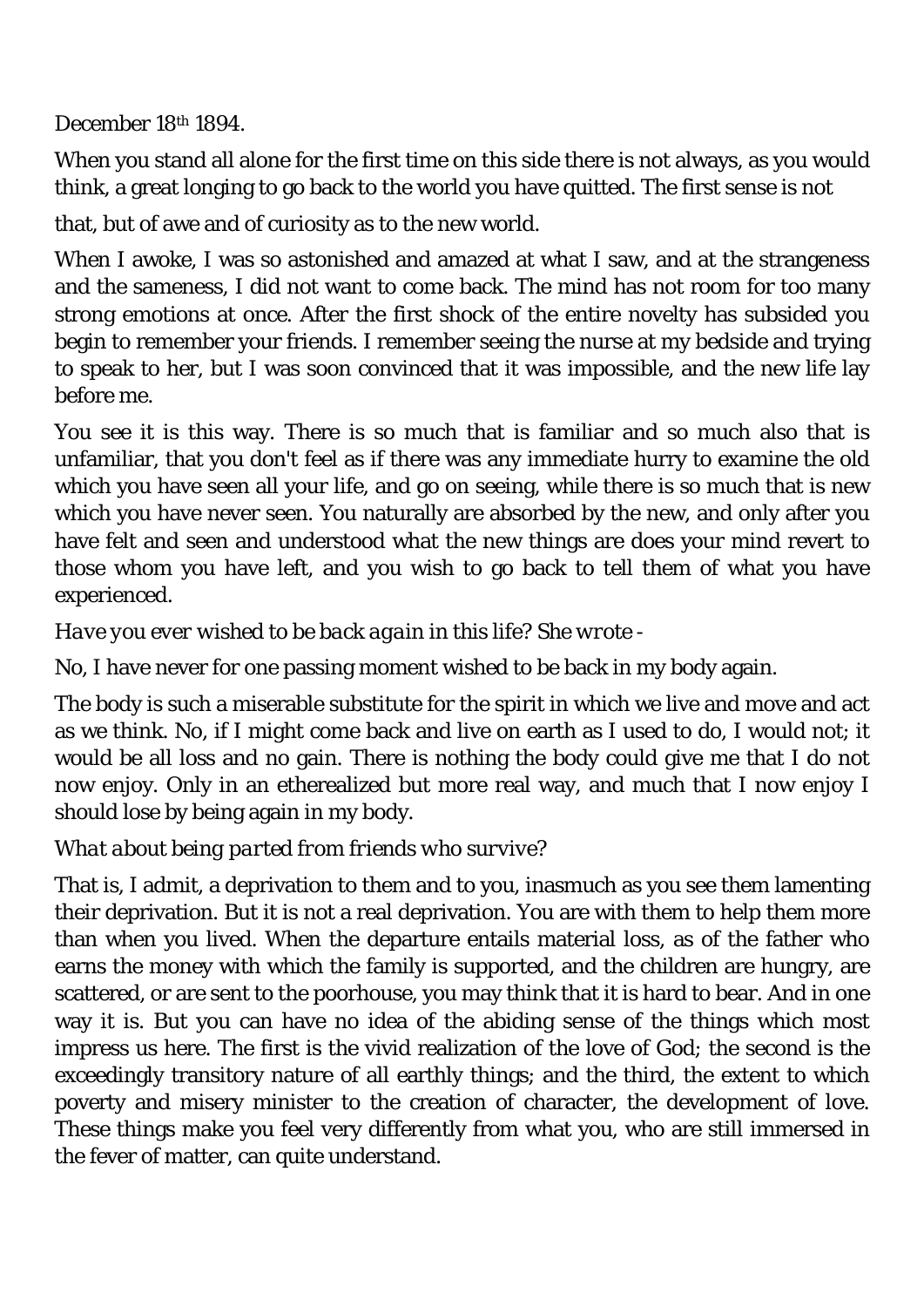We see so very differently the perspective. We realize that what often seems to you hard and cruel is the greatest benediction of the love of God. We know that He is Love, and what seems least loving is the irreducible minimum of suffering necessary to create the soul anew in the likeness of the love of God. Whatever else you may doubt, never lose hold of this: God is Love. The atmosphere of the universe is the realizing sense of the love of God, and the more I live here the more impossible it seems to doubt it. The sun shines. The light of the sun fills the sky, and there is no doubt about it. God is Love. His love fills the universe; to us there is no doubt about it. Nor does the cloud or the night make us doubt the sun. And we do not doubt God because of the sin and the darkness where He is not seen.

Oh, my friend, my friend! I am ashamed of the poor, paltry, miserable words and metaphors with which I am now trying to give you some idea of the abounding and overwhelming and all-encompassing sense which we have of the love of God. That, my friend, is Heaven; and when you have it Heaven is there. All is summed up in that: God is Love, Love is God, and Heaven is the perfect realization of that.

December 23rd 1894.

What I want to write about this morning is the state of the disembodied soul immediately, after death. When it meets the Guardian Angel there is usually a blank wonderment.

All is so new, and there are such unexpected samenesses as well as differences. When, for instance, we wake into the new life we are still in the same world. There are all the familiar things around us - the walls, the pictures, the window, the bed, and the only new thing is your own body out of which you stand and wonder how it can be that it is there, and that it is no longer you. And then you begin clearly to understand what has happened. It is very much like experiences you have in dreams, which, after all, are often due to the same cause, the conscious soul leaving the physical frame, which, however, remains breathing. The first thing you notice that is not the same is the Angel. You are the same. I mean that there is no break in your consciousness, your memory, your sex. I was woman in my bodily life, and I am woman still. There is no change there. But you are in a manner different.

The Angel Guardian who came to me had wings, as I said. It is not usual, but if we please we can assume them. They are no more necessary than any of the contrivances by which you attempt to attain the mastery of the spirit over the burden of matter. We think, and we are there. Why, then, wings? They are scenic illusions useful to convey the idea of superiority to earth-bound conditions, but we do not use them any more than we use steam-engines. But I was glad my Guide had wings. It seemed more like what I thought it would be and ought to be, and I was at once more at ease than I would otherwise have been.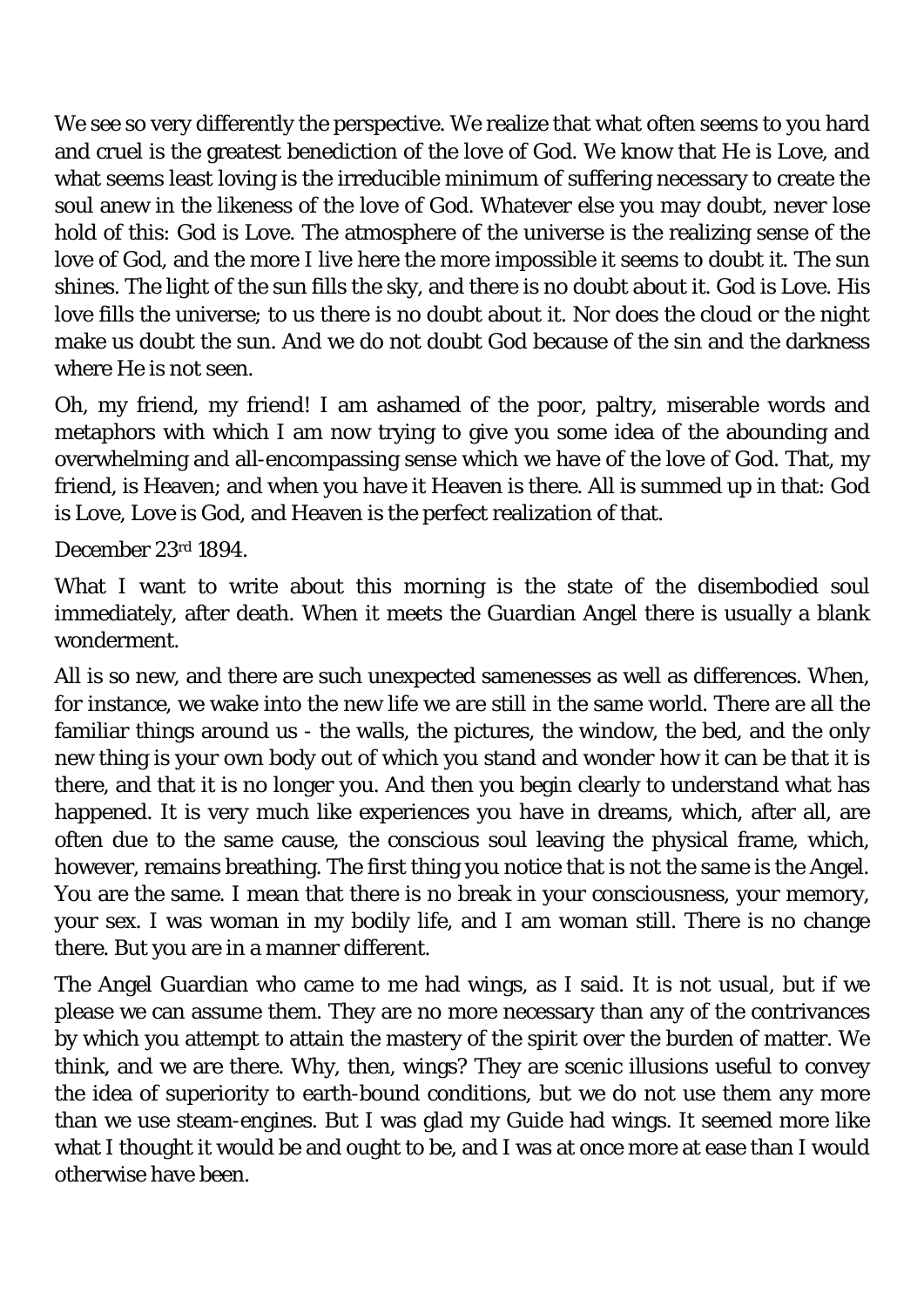When my Guide came he spoke to me in a very sweet, strong voice that had in it the confidence of the Invisible. And I was thrilled through and through with its note, which did not seem strange to me. Nor was this strange, for he had often been with me during my earth-life, although I had never seen him. I recognized him as an old and familiar part of myself, and this at first made me think that it was a woman. And when he said, "Come!" I did not hesitate. There was, as it were, a natural response to what seemed as the prompting of your own conscience. That is often the case. We have all our guides. These angels, unknown and unseen by us, prompt us to all good actions and dissuade us from evil. They are with us in thought, and we often receive their warnings as if they were the promptings of our own spirit. So they are; but the spirit which prompts is quite outside our own conscious self.

The Guardian Angel is indeed a kind of other self, a higher, purer, and more developed section of your own personality. This is perhaps a little difficult to understand, but it is true.

There are, as well as good, evil angels, who are with us not less constantly, and they are also sometimes visible as Angels of Darkness when we come across. They are with us always, and we are with them here when we leave our bodies. We are always swaying hither and thither towards our good and evil guides. We call them, or we did call them, impulses, wayward longings, aspirations, coming we know not where or whence. We see on this side where they come from.

The soul in the body hears but dimly, and sees not at all the innumerable influences with which it is surrounded. The first and most startling thing we have to learn is that our senses, material senses, are not so much to help us to see and hear as to bar us off from seeing and hearing. We are on earth, as it were, with blinkers on. We must not see or hear or know much that surrounds us. The physical consciousness, which is part of us, needs for its development the temporary seclusion of life from the realities of the world of spirit into which it is ushered at death. Hence, when we close our eyes in the sleep of death, it is more of a laying down of the blinkers that limited and confined our vision than almost anything else. I am speaking of the conscious change to our senses.

We then can see what were the sources of these vague impressions, intuitions, and aspirations, both up and down. We were in the midst of these Beings always, but we mistook them for parts of ourselves. They are distinct, although united, for no one can live to himself alone. We are all members one of another, and this is as true of spirits as of bodies.

These evil agencies exist. That I know. We see them; but we cannot fear them. For greater is He that is for us than all they that are against us. He is Love. And He is stronger than hate. The only power the Evil Ones have is due to our fear and lack of faith. They are powerless when we yield to the good Guardian who is ever near us, or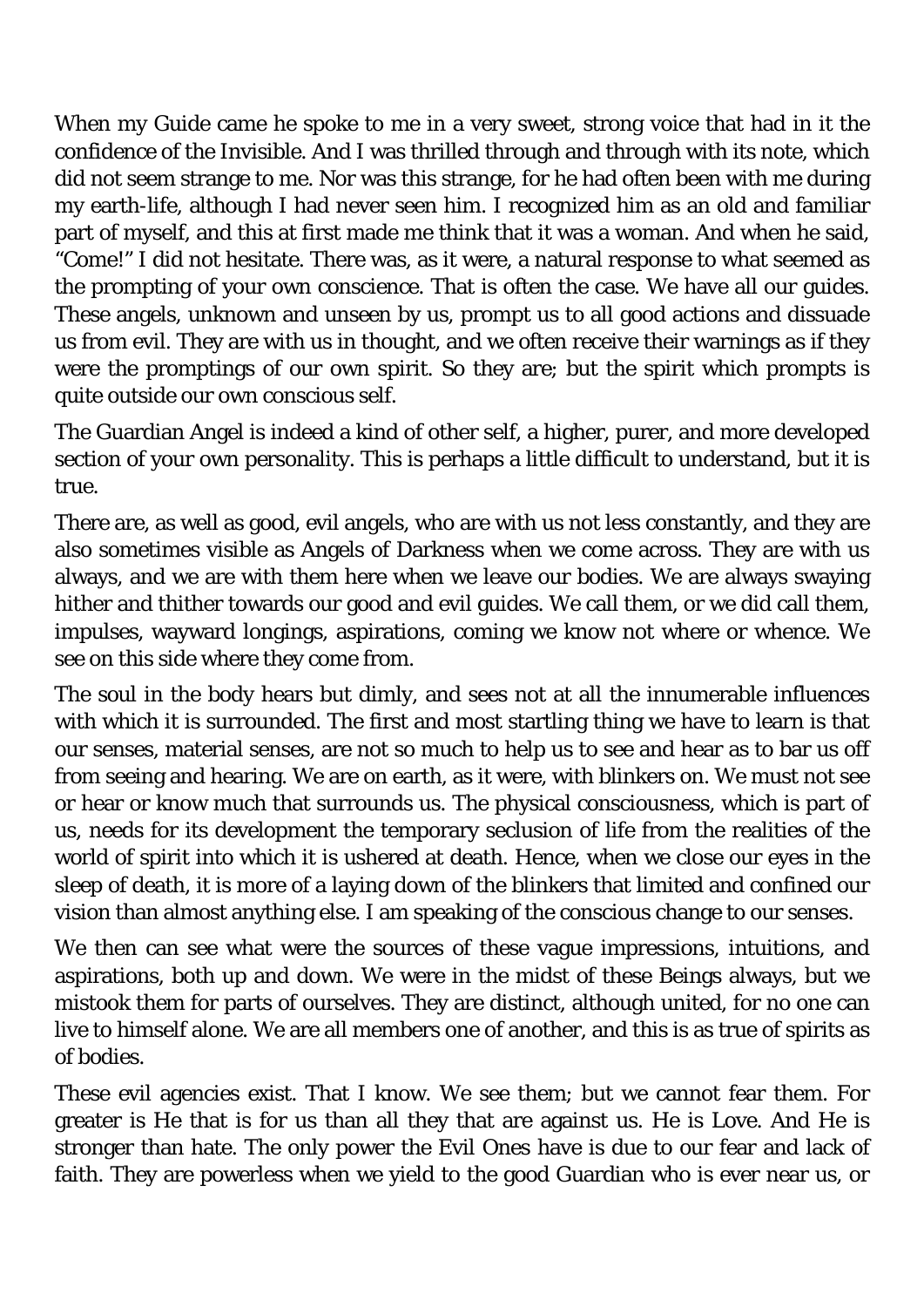when we know God, who is love. I have not seen much of this evil side of life, and my information must be more or less second-hand.

When I began to move I walked as I used to walk, and it seemed natural to do so. My Guide walked beside me, and we saw the world as it was with spirits moving among men. I did not see at first which was which. They were all living people, it seemed to me. But I saw the spirits pass through matter and move away, as physical bodies could not do. Then I asked my Guide, and he said they were like myself, those who had lived on earth and had passed on. Then I saw that they moved sometimes as if they were still in the body, and at other times as if they were angels, coming and going with great speed, and I remarked upon it to my Guide. And he said, "Yes, they can do as they please, for it is in the power of the mind to go slow or fast." Then I thought, if they can, I can. And I asked, not speaking, but thinking in my mind, if this were so? And my Guide, without my having spoken, answered and said, "This also is possible to you." And I said then to him, "May we go as they go wherever we are going?" And he smiled and said, "As you will, so it will be." And then I had my first experience of the new freedom of locomotion. The earth seemed to grow small beneath my feet.

Christmas Day, 1984

We went through space at a great speed. I did not feel the speed so much while in motion as when we stayed and discovered how fast and how far we had come. When we stayed it was not in this world at all. We had left your planet and were now - speeding through space. I was hardly conscious of movement. We went as we think. Only the things we saw at first disappeared, and there was nothing to check or time our flight. We were together, my Guide and I. We went to a place at a great distance from your earth. The distance I cannot measure. Nor do we take account of distance, when you have only to think to be anywhere. The stars and the worlds, of which you see gleaming twinklings at night, are to us all as familiar as the village-home to a villager. We can go where we please, and we do please very often.

For there is one passion that increases rather than diminishes on this side, and that is the desire to know and to learn. We have so much to learn and such facilities! We shall never be able to say we know everything about this world, for the marvellous wisdom of God is past finding out. When we reach what we think the ultimate, there is a new vista of marvels which we see before us. We pass through, and when we come to a stand, beyond us again stretches a new invisible marvel-world, into which we also may at some new stage of development begin to see.

What oppresses us, if we may use the word, always and everywhere is the illimitableness of the universe. Up and down we see it unfolding always and ever. When we make the most effort to exhaust the subject the more inexhaustible it appears.

The journey which my Guide took me was a long one, how long I did not know. He led,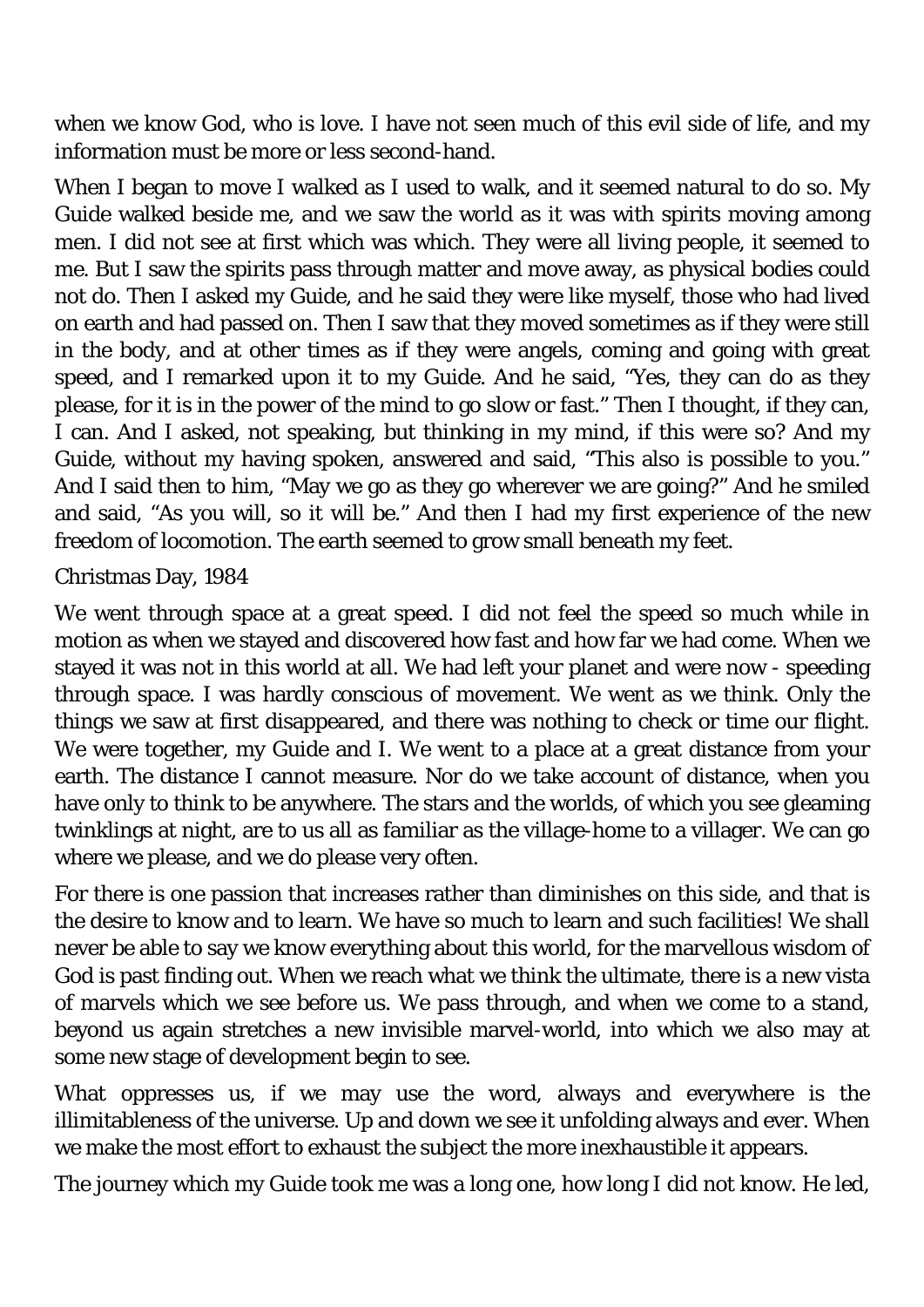I only willed to follow him. The motion was not flying. It was thought-transference of yourself. When I look back I see that it was made slower and simpler to give me the sense of distance. Now the movement is instantaneous. But then at first it was gradual. From walking we seemed to glide into the air without effort. The world simply sank away from us as when you are in a balloon; then it slid away behind, and we went through the air or through space in ether without landmarks. He went a little before me. I was at first a little frightened. But he was with me, and there was besides such an exhilarating sense of liberty and power. You don't know what a prison the body is until you leave it. I exulted, I was so well, so free, so happy.

## *What about those you had left in tears?*

No, I did not think much during the journey of those whom I had left behind. They were alive and well, and they would soon come over and be with me. The overpowering rush of new sensations seemed to leave no room for regrets or thoughts of the old life. Well, you may regret this, but I am telling you facts. You will find it so also your first day. And I think it is good and not evil. For otherwise it would have been different.

When we were journeying I spoke little. My thoughts were busy and yet I was not conscious of even thinking, only of feeling and seeing, drinking in at every point new impressions. When we seemed to be arriving at a new world, I spoke. I asked my guide, "Where is this? Is it Heaven?" He replied, "Wait and see. You will find those there who will teach you what you want to know."

The place was very pleasant to behold. The air was sweet, and there was a delicious fragrance as of flowers in June. The world - for it was a world we were approaching seemed not unlike our old world, but it was different - there was nothing to jar. The sense of restful peace and contented love was everywhere. The place had a placid smile of tranquil joy; the note I remember, the details I will not enter upon.

#### **II. LIFE ON THE OTHER SIDE.**

March 10<sup>th</sup> 1895.

MY DEAREST FRIEND, - I wish to write with you quite a long letter this morning.

I will postpone anything I may have to say about personal things, in order to tell you the message with which I am charged.

It is a message not personal to yourself, but general, and one which I wish you to publish in 'Borderland'. We have not often so good an opportunity of addressing those who are still in their bodies, so I beg you to allow me the full use of your hand and pen for an hour at least.

You may remember that in my last I told you how we travelled to the land where I met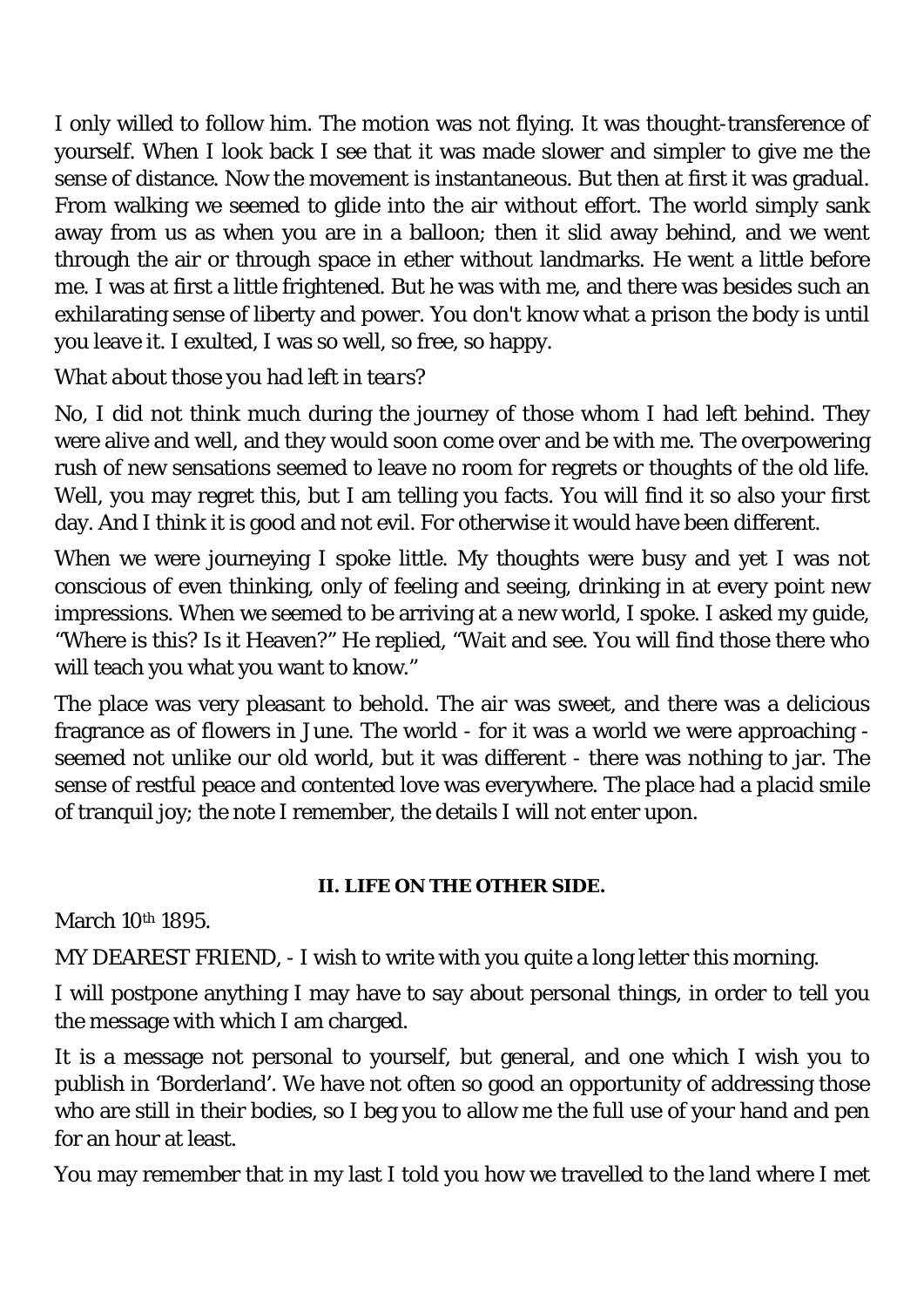my beloved friends. The meeting was very pleasant, but also in some way strange. There was a sense of difference. Those whom I met were still as loving as when I had bidden them adieu, but they were also somewhat different. There was nothing that reminded me of the pain and sorrow in which I had last seen them. They had grown spiritually. I felt myself a poor child beside them. Yet they were not haughty, only they knew more and loved more. They were very tender and kind to me. My Angel Guide handed me over to them. She \* said, "She needs what you can give her."

\* Julia speaks of this Guide indifferently as he and she explaining, when I asked, that in our sense angels are neither male nor female.

The first thing they were to teach me was to see those whom I knew on this side. That is almost always the way. I was no exception. When the soul wakes up on this side it is often encompassed about by those whom it has loved and served in life. But sometimes a little space intervenes, as was my case. Why, I shall tell you hereafter. But the space is small. We talk of space to you because you are still dominated by earth conditions, and when you come over here you find it difficult at first to escape from the old conceptions. They gradually fall off you as the chrysalis drops from the butterfly. But you will find that the Guide and the loving Father are wonderfully accommodating to your weakness and ignorance and prejudice.

When I came here I had not lived long on earth. When I passed over I was still in the full energy of my prime. Among those who were here before were none who had been so close to me on earth as to make me long for them more than for all else. If Ellen, for example, had been on this side, my first thought would have been for her, and she would have been with the Angel. But as it was, all the longings of my heart were for those still on your side. My affections were set on the world and the souls still in the body. With regard to the New World, what I felt was more curiosity and wonder than the immediate passionate longing of the heart to meet those who had gone before. Hence the Angel met me alone. Hence the apparently long journey through space.

## *What about space?*

My dearest friend, it is impossible for me to answer all your questions. When you can understand what I might call the other side of everything, and can realize that the things seen are temporal, but the things unseen are eternal, you will be able better to understand what I am now trying to tell you as to the semblance of space.

When I found my friends, there were about five or six of those relatives and near friends who had been on this side for some time. My dear little sister was the lovingest and dearest of all. I saw before me the semblance of her childhood, just as she was in the long years ago, when I had parted with her it seemed forever. But she was only assuming the child-form to gain recognition. After a time, when I learned more about the life here, she revealed herself to me as we see her now, as a spirit who is a woman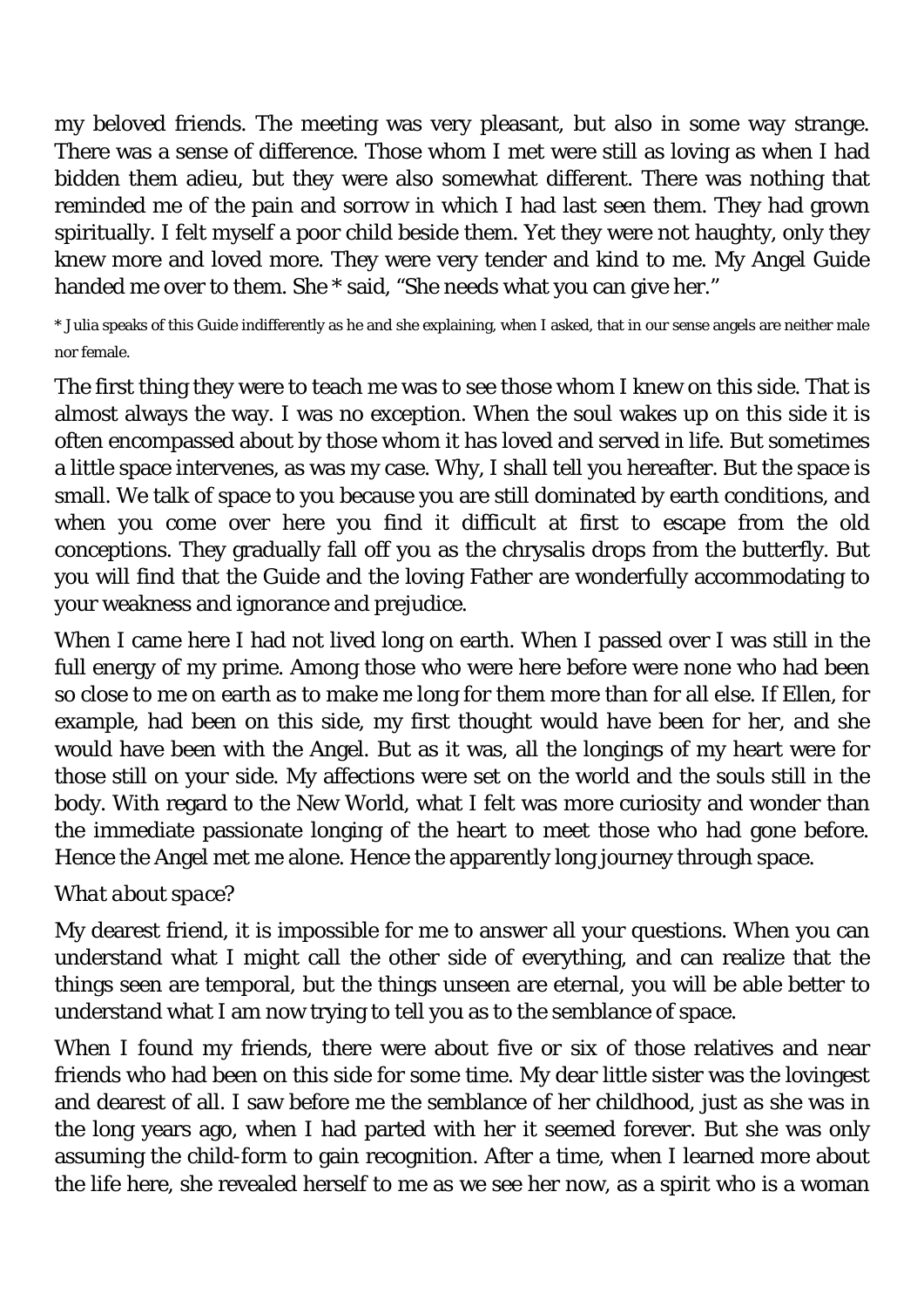grown. There is no difficulty in our assuming whatever form we need for the purpose of the moment. No, I do not mean to say that I could assume permanently any disguise; but you can make yourself appear for the time what you think you wish to be. For the subtle thought is as an artist not merely in colour or marble, but to all apparent semblance in the actual person.

You should not marvel at this, for have you not many proofs of this even on your side in the phenomenon of the Double? Yes, the Double only reproduces himself. But if you, when you are still encumbered with bodies of flesh and blood, can reproduce your apparently real and living counterparts clothed sometimes in dresses which exist only in your thought, why should you doubt that we can do the same, only to a much greater extent? We have no need to do so for our own purpose; but when a new-comer arrives, or when we have to manifest ourselves to you who are still in the body, then we need to use this thought-creation, and body forth the visual tangible appearances with which you are familiar.

#### *Can you tell me how to do this?*

No, I will not enter upon that subject, there is much more important matter to write about than these induced materializations.

My little sister having embraced me, and welcomed me to the sphere where the loved and the lost are united, took me by the hand and brought me to the friends who were close by waiting for me. They were all very kind and loving, and they told me many things. The chief surprise that I found was in the fact that we were all so very much the same. We did not seem to have become angels or saints. For my part I was, I fear, by no means saintly. There was at first a certain awe that numbed me; but as that numbing sensation wore off, my old natural self asserted itself, and I really felt that I was as I had been, only with a much greater sense of power and of freedom. There was the increased sense of vitality - doubly and trebly delightful after my illness - and a great feeling of restful absence of fret.

But don't imagine that I felt myself a saint or an angel; I did not, and I fear that I do not now. The sense of imperfection is still with us. Oh, my friend, my friend, there are heights to scale which you have not dreamed of; there are depths of infinite love which we have not even attempted to fathom. And the more we see, and know, and understand of the Divine love, the more we feel lost in the contrast between the immensity of His love and the infinitesimal meagreness of our own souls. But the difference between what we feel here and on earth is that here the consciousness of love is everywhere. We see what we are, and we often regret it, and mourn for our shortcomings. But we know that we live in the very love of God, and that our very stumblings tend upwards. But we do stumble and fall short of the glory of God.

Even here! oh, my friend, my friend, do you think that if that bundle of passionate and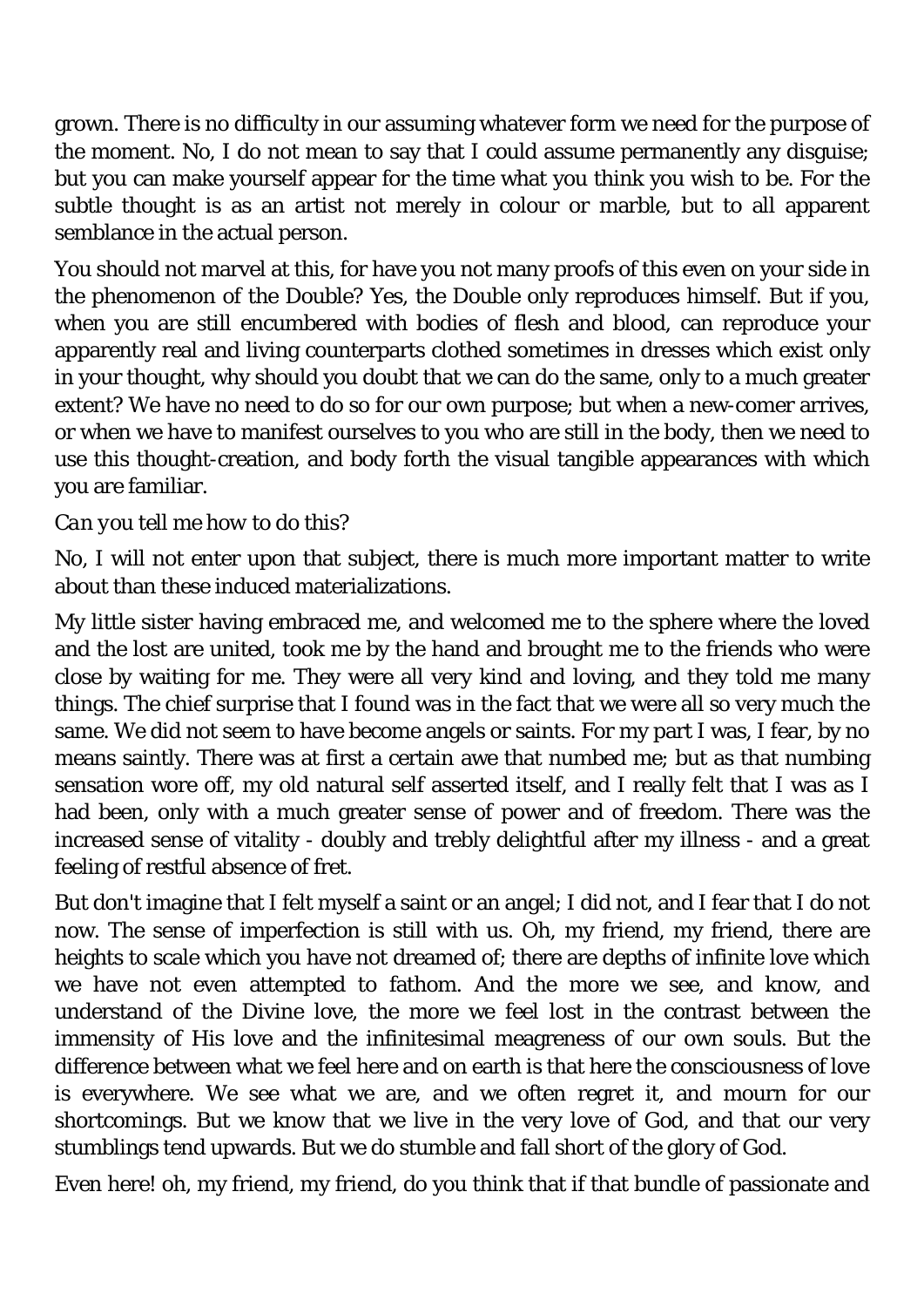eager forces which make up what you call your Ego were to come here, if the earthly house of your tabernacle were to be dissolved, that you would, in a moment, in a twinkling of an eye, be quite other than you are? Would that spirit of yours be freed from the characteristics which make you really you? No, I tell you no. Individuality is not eliminated, but rather accentuated in its essence, and harmonized in its accidents. The trouble in the world is that there it is the other way. There is so much friction in the horns and hoofs and armour of individuality that the real individuality often perishes.

No, I don't mean that we never get into a temper; but we are in what you might call a moral and spiritual sanitarium. We have brought with us all our diseases. We get cured. You can understand that by analogy with the effect of certain climates on earth on physical maladies. The ozone of our life here is love. And, my dear friend, if you had but love enough you would have Heaven where you area Believe me, that there is no truth greater than this. God is Love! God is Love!

And Heaven differs from earth most of all in this. There is more love in it; and every love that throbs in the human heart makes earth more like Heaven. No, I will not be led into a discussion about different loves. I have written about that before. All that I need say now is that the love which takes you out of yourself, and makes the happiness of another so important to you as to make even pain and trouble joyous, and more to be desired than the greatest pleasures, if they are for the welfare of the beloved, that love is the love that overcometh the world. Sin is only the absence of love. Sorrow would be turned into joy if only you loved. I know what you mean. But the sorrow that comes from loving one too much - no, you can never love anyone too much. You often love others too little, and the misery you feel because, as you say, you love one too much, is really because you love the other too little.

You have, for instance, lost, by parting or by misunderstanding, someone whom you idolize. You are wretched, and life seems dark, and there is no object worth living for. This darkness and misery are not because you love, but because you don't love. For that which troubles you is the void, the blank left in your life. You have never mastered the secret of the true life until you have learned that love is the magic wand that can transform the world, and that wherever it is not transformed it is because you do not love. For instance, if your heart was always full of love for all men as it is for the woman whom you most passionately adore - if every human or sentient being were so much loved by you that you were as much rapt into ecstasy by a chance of helping them, and of making them glad, as you are by similar opportunities for her whom you love - you would never be desolate and forlorn. Life would never be a blank, nor existence a burden. No, my dearest friend, believe me when I say, whatever else I may have to teach you, there is nothing that for a moment is comparable in importance to this - the open secret of Heaven is Love. He who dwells in perfect love is in Heaven. Hatred is hell, and God is with all who love, so far as they love. God is love. Those who do not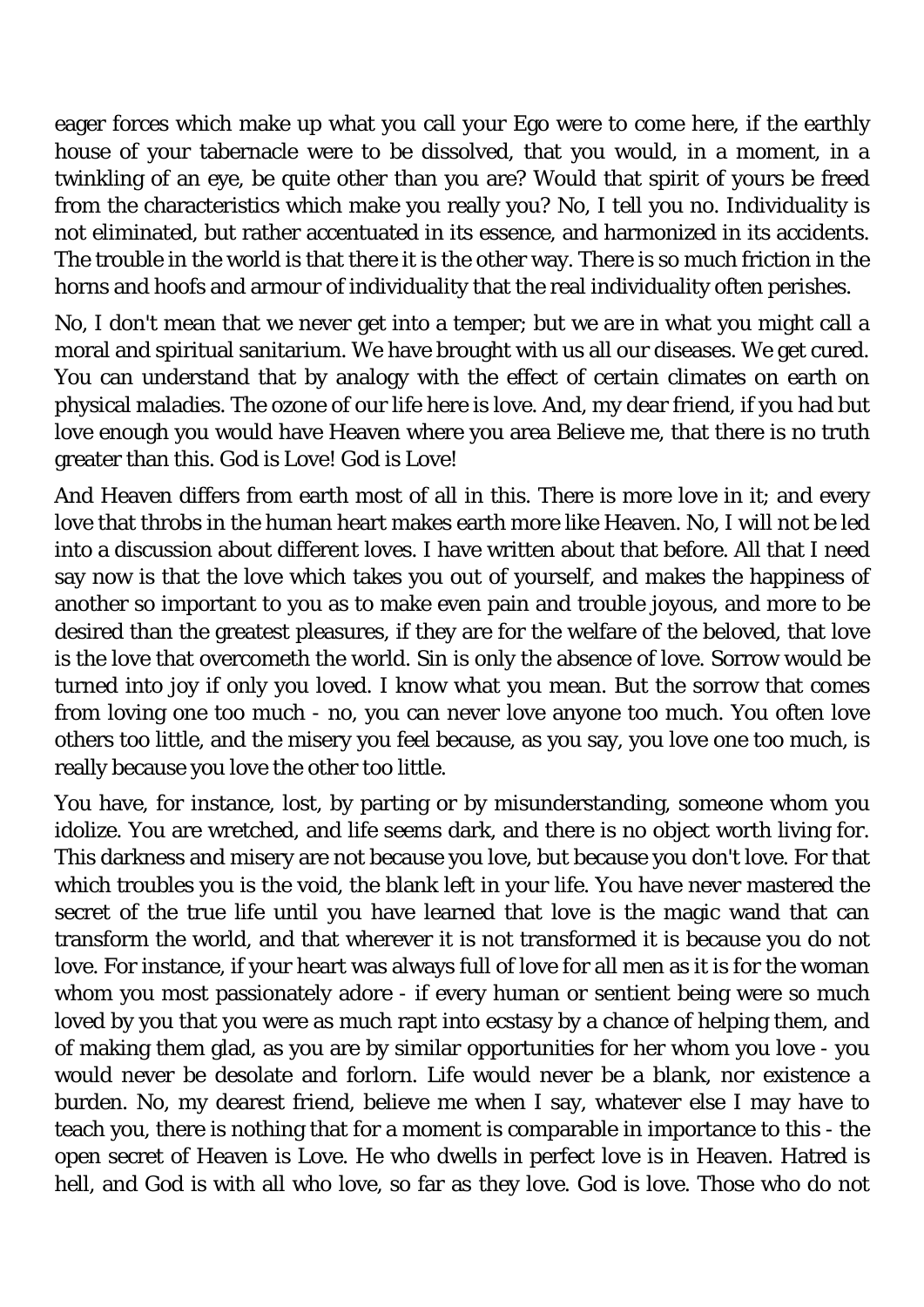love are without God.

But your questions and objections take me away from what I was saying. When I came to talk with my friends, they told me many things that at first startled me. They said, for instance, that I should be able to go among all those whom I had left, and that I should feel no sense of separation. For the spirits of our friends are open to us on this side. Then I said, "There is no death," and they laughed merrily. "Of course not," they said, "not to us who are 'dead.' Death is only a sense of deprivation and separation which the so-called living feel - an incident of limitation of 'life.' Death only exists for the living, not for us." And I wished at once to go and see if it were so; and immediately as I thought, I was back among those whom I loved. I saw Minerva, and I tried to make her see me. I saw Ellen, and she would not listen to me; and so I came back and said, "No, there is death." They cannot hear, or see, or speak, or feel my touch. And my friends said, "There is death for the body, and those who are in the body feel death even when in life; but when they sleep, and some when they wake, they can hold converse with the spirit before death." And, as you know, I have found it so. But sometimes the soul is so immersed in matter, it is so preoccupied with the affairs of the world, that even when sleep liberates the higher soul it sees nothing of us. Mostly, however, it can see, and speak, and communicate freely with the spirits of our living friends. But they seldom can communicate their impressions to the physical consciousness, which is to us almost as inert and unimpressionable as the body of a man asleep is to the living men around.\*

\* In the Proceedings of the Society for Psychical Research, of April, 1895, we have a very elaborate paper by Mr. Myers upon the experiences of Mr. Stainton Moses. On pp. 87 and 88 we have what professes to be an witness account of communications made through Mr. Stainton Moses, July 21, 1871, by the spirit of no less eminent an ecclesiastic than Samuel Wilberforce, Bishop of Winchester. Whether the communicating intelligence was in any way connected with the disembodied spirit of the bishop, I do not propose to discuss, I merely wish to call attention to the communication received, which purported to come from this source in order to show how naturally and simply, and, as a matter of course, the Intelligence communicated information which corresponds pretty closely to 'Julia's' account of 'Life on the other Side.'

"When my spirit awoke to consciousness of the eternal life and its surroundings, I found myself in company with bright and blessed angels, the ministers to me of the abounding mercy of my God. The shock that severed me from earth had been so sudden that at first I was not conscious that I was in the world of spirits. But my dear father made himself known, and convinced me that I was indeed alive and amongst the ranks of the shining ones. With him was my dear mother; and they were joined after by the pure spirit of Keble, and philanthropic souls who delight to gather around him who on earth was a chief amongst men in philanthropy and deeds of love.\* By them I was conducted to the home where my guardians rest. From them I learn that which is requisite for me, and am taught to put aside much that I once thought of vital moment. Ah! how easily does the spirit put away the opinions of earth to which it so fondly clung! Through my guardians I received the request that I would put myself into communication with you. It was conveyed to me through your presiding spirit, who now writes for me. I complied with joy, and am now pleased beyond measure that I can touch the plain where so many so dear to me still live; though, alas! alas! I cannot reach them. They know not; and will not learn as yet. Since I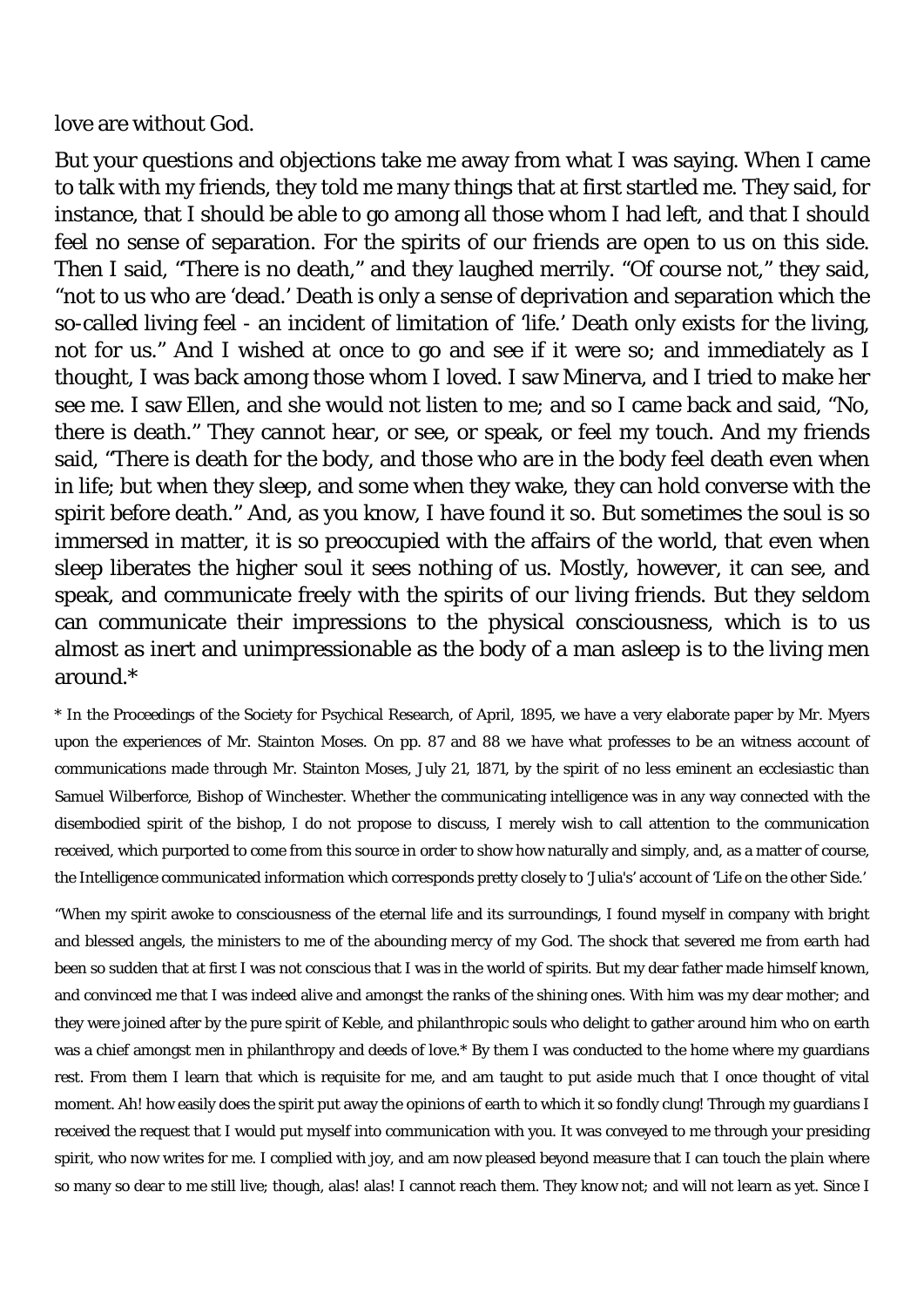left the earth I have been occupied in learning my work, and in preparing myself for the life of progress to which my being is now devoted. Already, under the guidance of my guardians, I have passed through the first sphere, where are gathered those who are bound to earth by the affections, or are unable to rise as yet. There I saw some whom I had known in the body, and learned from them, and from others, much that I needed to know. My work will be of a similar sort till I reach my appointed sphere. I have come to give you this brief word of comfort and consolation. Be of good cheer."

*\* Those who on earth were fortunate enough to find their true vocation, generally work on the same lines here. A doctor, for instance, whose heart was in his work on earth, generally watches its progress from this side.* 

#### March 22nd 1895.

MY DEAREST FRIEND, - May I resume my message? Thanks, so much. When I had tried in vain to communicate with Minerva and with Ellen, I began to be a little sad. It seemed to me as if I were away from the real interests which bound me to life. It was, no doubt, very pleasant to be well, and delightful to move about as freely as you think; but still the people I loved most and the work I was most wrapped up in, were there, and I was rather sad. Then it was that the Good Angel, who had welcomed me into this world, took me to see my Lord. I have nothing to add to what I wrote before.

It was beautiful and glorious, exceeding all my powers of description. There was no expectation of the meeting, nor was I even able to realize the fact that I had met Him until I saw the whole landscape flame and glow as with the radiance of opened Heaven when He spoke to me. The cause for this difficulty was, I suppose, the extreme naturalness of all that I saw and heard. There is such a difficulty in realizing that today, as yesterday, is the same. When there is something of what we used to call the supernatural order occurring in the midst of what seems so very natural, it is difficult to realize it. But, oh, my friend, when it is realized, what a change occurs! The whole world was transfigured in the realization of the intensity and constancy of His love. And from that moment I have never been sad, save from my own shortcomings and my own lack of love. Oh, my dearest friend, if only we could live more in the realized sense of His love.

"One has so much to ask. Are the spheres like this around?"

"In every way similar. It is only the change of condition that makes the difference. Flowers, and fruits, and pleasant landscapes, and animals, and birds, are with us as with you. Only the material conditions are changed. We do not crave for food as you ; nor do we kill to live. Matter, in your sense, is done with ; and we have no need of sustenance, save that which we can draw in with the air we breathe. Nor are we impeded in our movements by matter, as you are. We move freely, and by volition. I learn by degrees, and as a newborn babe, to accustom myself to the new conditions of my being."

"Are things real to you?"

"Quite; and very beautiful."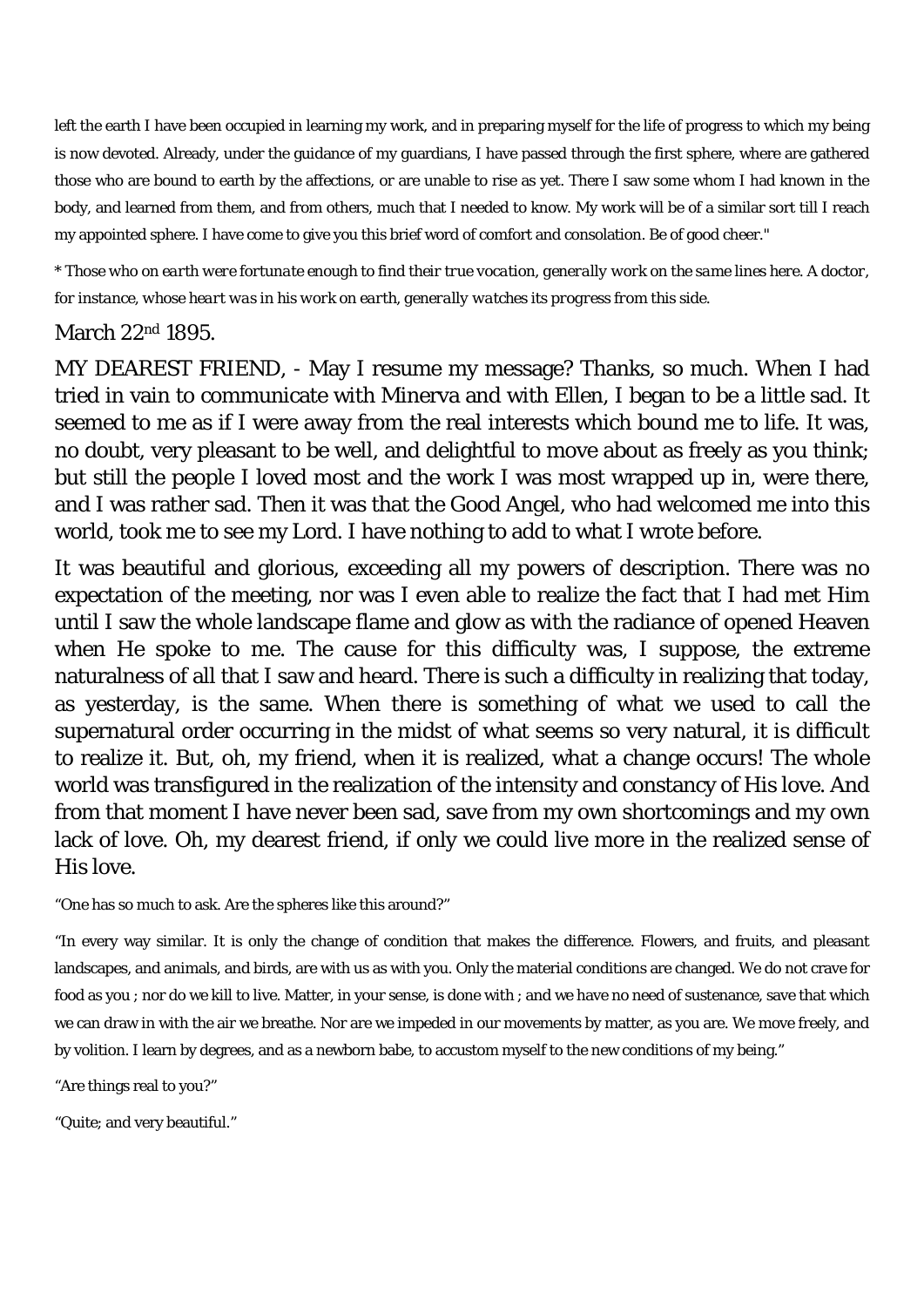#### *What about the Divinity of our Lord?*

Oh, why do you trouble yourselves about these scholasticisms? The thing that matters to you is surely what is - not what may have been defined centuries since. My dearest friend, when you come to this side and have a more vivid sense of the majesty and marvel of the universe; when you see, as we do every day, the great unfolding of the infinite glory of the Infinite Father; and when you see also, as we do, that the whole secret of all things is Love, and that there was never so much Love revealed to mankind as in Him, you can understand how it is true that there dwelt in Him the fulness of the Godhead bodily.

March 23rd 1895.

MY DEAREST FRIEND, - That is right; be quite passive; ask no questions, but allow me to write as if I were using my own hand. What I want to say to you, and, through you, to the world of men and women among whom I once lived as an embodied spirit, is not a message which you can help out by eager questionings. Ask me what you please after I have done; but, meanwhile, make your mind as passive as possible. I will do the writing.

Now, my dear friend, I wish to go on from where I left off, telling you, as far as I can, consecutively what my experiences were when I first found myself on this side. When I had seen the splendour of the love-light that flooded the world, I was beside myself with joy. All the many loves which I had known on your side faded into insignificance beside the great glowing radiance of that love which swathed me about as with a garment and enabled me to see what marvellous possibilities, what undreamed-of powers were all the while in the heart of each of us. For there is no other word for it but love - God is Love, and Love is God, and the mystic power of God is Love. We may become as God so far as we enter into His Divine nature, which is love. We may be God as we love, and we remove ourselves from God as we don't love. When you feel as if you were unable to sympathize with any person, by so much as you are unable to sympathize even with his sins, you are out of God. He is all in all, and all His, all is Love; and you cannot work out His purposes in hate and unkindness. Oh, if only I could make you see as we see it here, how true it is that they only live who love; that all that is not of love is as death; that the soul that does not love is without God in outer darkness; and the only way to save the world is to drench it with love, to flood it with love; yes, love even for the worst. It is not by disliking men, even for their sins, that you will save them from their sins. Pardon me, but this is the truth; all else that I can tell you is but as the fringe: this is the central essence of all.

When I had, as it were, recovered from the delighted amazement of the new light, I felt overpowered by a sense of the marvellous condescension of my Lord; for there was about Him nothing of the majesty that terrifies and repels. The one supreme idea which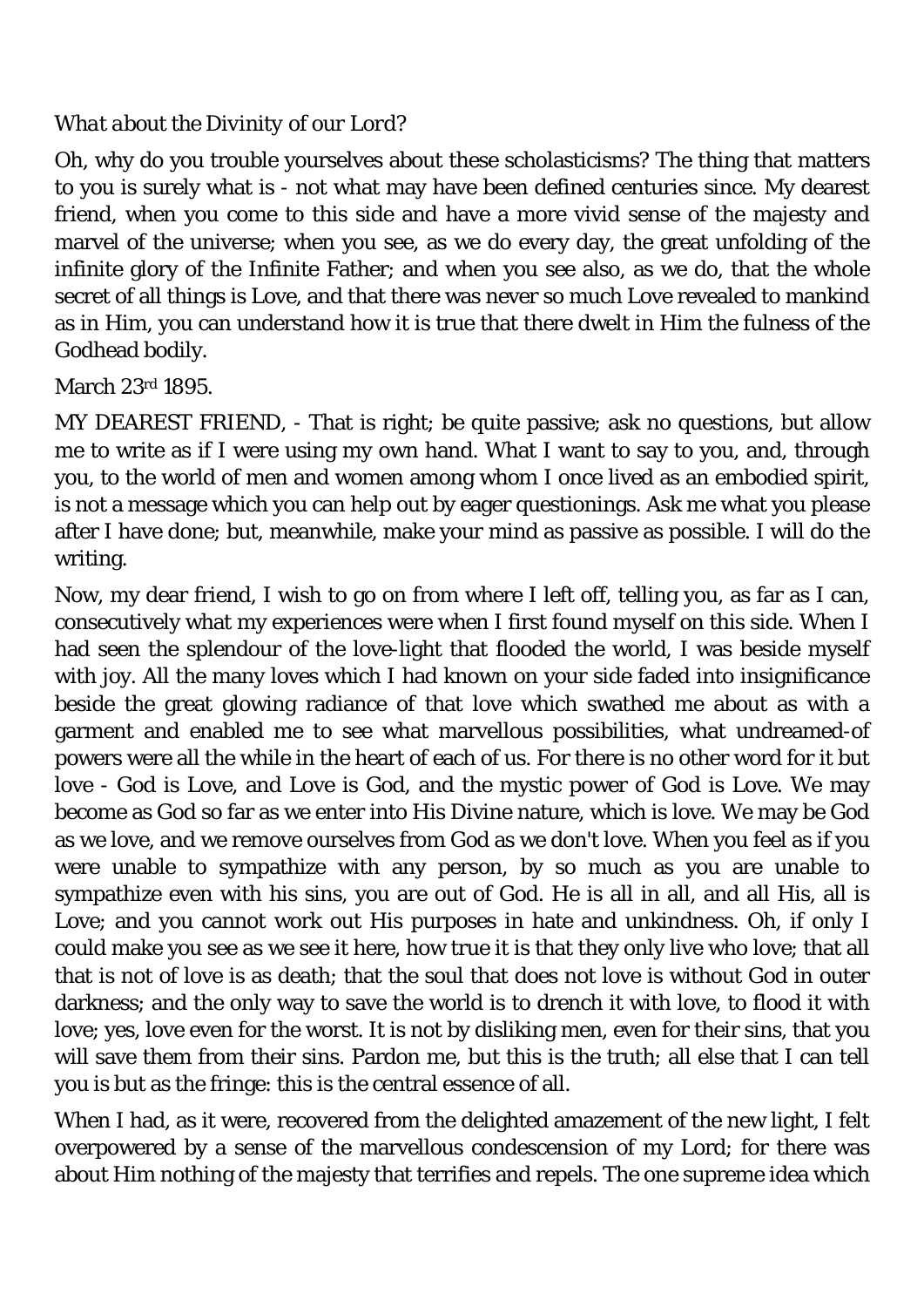He left on my mind was that of the infinite attraction of love; and a love, too, that was personal to myself. There was no jealousy in my love, but I felt that He loved me as much personally as He loved any one; and He wished for my love, and that without it neither He nor I could be complete. (I know you think this is a blasphemy; I should have thought so once.) But there is the incompleteness of the not yet realized ideal; and the thought of God will not be completely embodied until every heart throbs in responsive love without one jarring note to the All Lover, in whom we live and move, and have our being.

And with the great new joy in my heart I talked with Him. . . . What I meant and what He understood was very simple. I longed, simply longed, with an all-constraining desire to make known this love that passeth all understanding to those I loved; and He smiled with loving satisfaction at me as I spoke, and I know that I was not denied.

But I was not then allowed to begin my work. What I had to do was the beginning of preparation; the patience for my work. I had to learn so much; of God, and among the lessons I had to learn, this above all was enforced upon me, to apprehend the patience that waits. He waits; for with Him time is not, and He sees the end from the beginning. And when we, in our impulsive eagerness, would rush in and change, forgetting that time is but a mode of thought, He restrains us; and I was restrained. But it seemed hard; I wanted to go at once and tell you what the truth of the world is. But I must wait; wait and learn. And I was prepared to execute my mission.

## March 31st 1895

MY DEAREST FRIEND, - I gladly continue my message. You are so busy, I sometimes fear that I shall never be able to tell you what you want to know.

The worth of character, which you sometimes ignore and never rightly recognize, must be seen as we see it here to be appreciated. We have wonderful surprises here. We see men as they are. Not, of course, all men always. But when the wrappings are off, we see the nature of the soul, and the factor that decides is the character. I know this sounds like a commonplace. But it does not seem a commonplace when it is applied as we see it applied here. No. You can hardly, by any stretch of imagination, realize what a change it is to live in a place where the only test is character, where property, station, and work do not count - no, nor religious profession. The idea that you so often have in the world, that the words which you say with your lips have magic influence on your hearts, must be seen in all its hollow absurdity to be understood.

We see things as they are, not as they are labelled. We have such surprises to encounter; such amazing upturns and revolutions of the estimate in which men and women are held. Oh, my friend, my friend, if the first word of my message is, God is Love, and those who love are living in God, my second word surely must be: Judge not, Judge not. For you cannot see, you cannot understand. You are all as children in the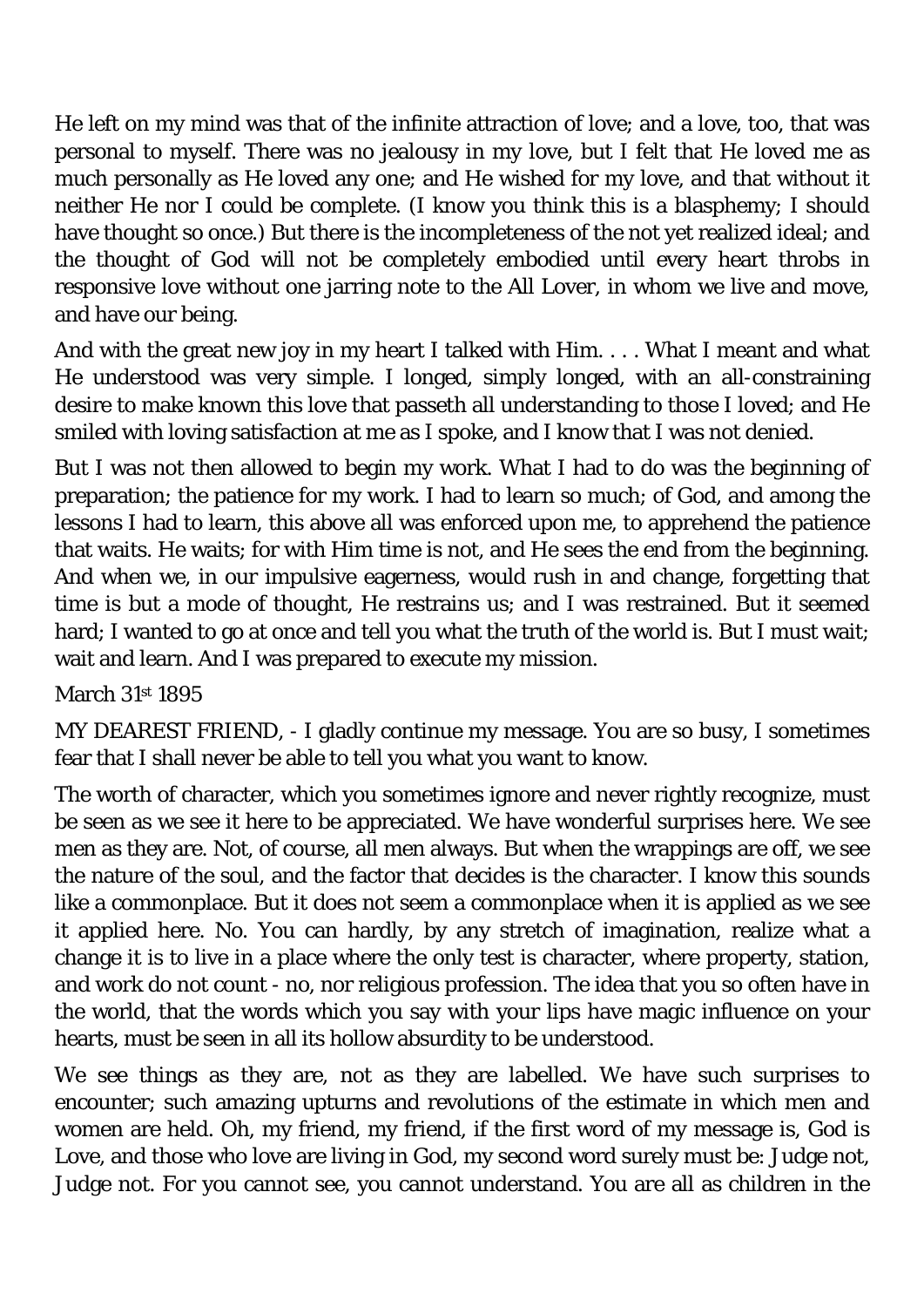dark, making guesses at the colour of shadows thrown upon a screen. You do not see the colour, and yet you pronounce confident judgment. Judge not until at least you see the man as he is.

Often what seems to you the worst things are the best. Sometimes the apparent best are among the worst. Motive is not everything, but it is a great deal - so much that those from whom motive is hidden cannot judge fully. My own experience of all this was very varied and I soon became accustomed to disregard all the distinctions I had made so much of when in life. Then I used to ask if So-and-so were religious, whether he belonged to this or that or the other church; now these things do not interest me any more than the new frills and facings of fashion. We don't ask what church. Here let me say that you may misunderstand what I have written. It is not that I think being religious is of no importance. It is of all importance. What I meant was the asking of anyone of his church connection as a way of knowing whether or not he was religious. That is the absurdity we never practise. We never ask about these things except so far as they stand in the way of the real religion. We lament, and have continually to deplore, the fact that they are substituted for the love which is the fulfilling of the law. The degree of love with which anyone loves, measures his religion. The degree of hatred, or indifference which paralyses love in the soul, is the test of irreligion. Love eats into selfishness as the sun's rays eat into the black and dark night. That is God in life. That is what we see. Light that shines in the darkness. Love is that light. We don't care for the shape of the shutters that shut it out. Nor for the endless discussions, as to the windows that let it in. These questions are so simply answered. The best window, what is that? It is the window that lets in most light. Where, then, is the light that is the test of the window? And the light of life is Love, and Love is God and God is Love; and those who do not love are those who sit in outer darkness, and in the valley of the shadow of death. Sin consists in the living without God; that is to say, without love. But the more you think the more you see that love that is selfish is not love, and love that injures its object is not love but cruelty. The love that sacrifices the permanent welfare of the loved one, to the immediate gratification of the pleasure of the moment, is not real love. All love supposes some degree of restraint, and this is true of the Highest as well as of men and women. Restraint that is born of the intelligence that foresees. And real love is the keenest-sighted of all things.

#### **III. HOW TO WIDEN THE CHINKS.**

Sept 18th 1896.

I have much to say to you, and I hope that you will be quite passive and not interrupt me.

Now listen. I am going to write a letter to the readers of *Borderland*, which will be a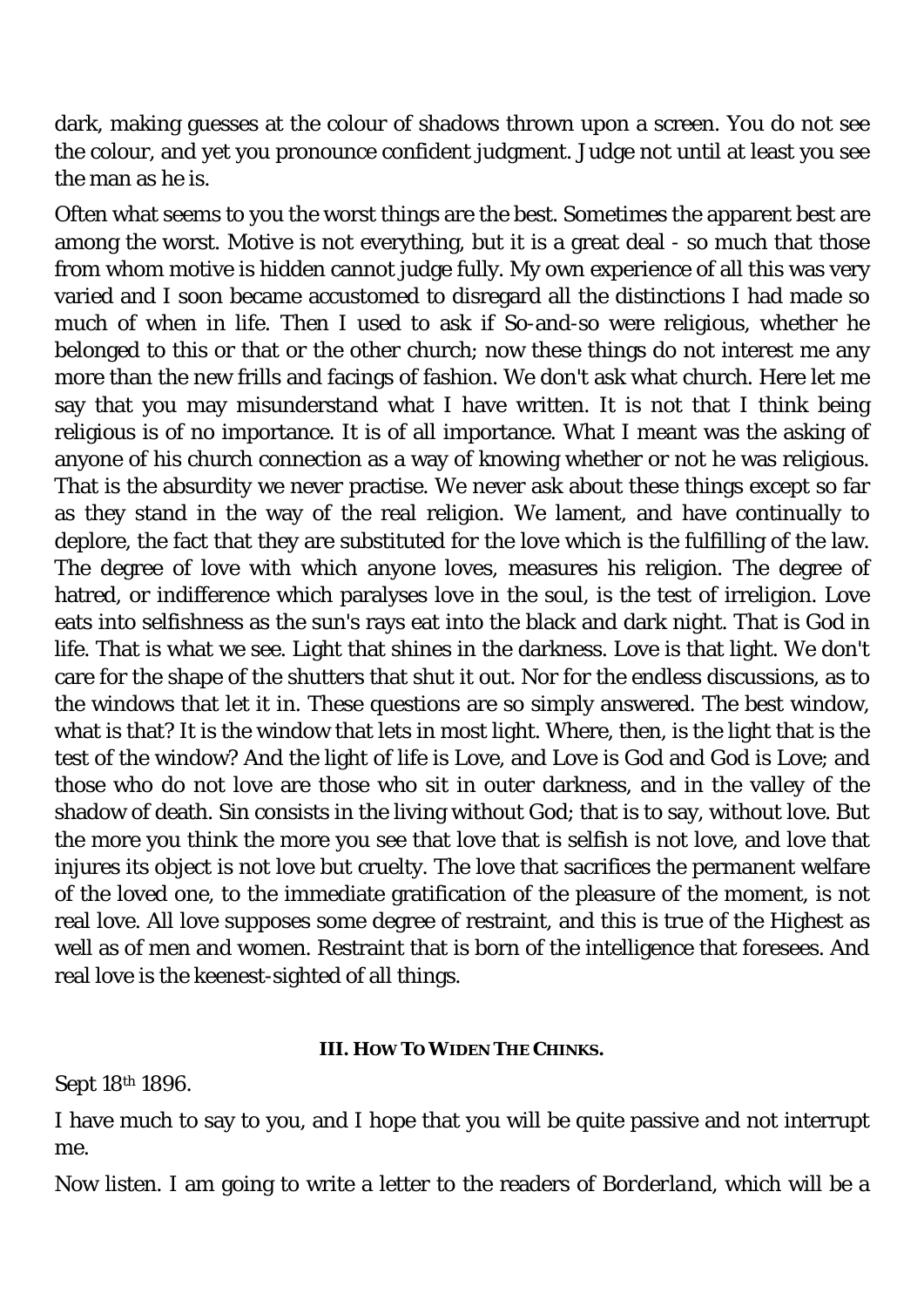very useful communication. We have been thinking it over for a long time, and I am charged to deliver it to you at the first opportunity. I will write it straight away, and continue day after day till it is finished. I think it will take me about a week to finish it. And you must let me have the uninterrupted use of your hand. It is to give them what we know to be the most important advice that there is to give for the conduct of life.

We have all seen with intense interest the efforts which man is making at present to discover, if he can, what lies beyond. We who are beyond are not less anxious to communicate to you - who have still to slough your bodies - what will be the best for you on earth to know, in view of the new life which awaits you. And I had hoped that, in the letters which I began in *Borderland*, to have explained many things. But they were interrupted, and I now see that it was better so.

We who have ceased to dwell in matter often make mistakes in our expectations, as you do, and err in our judgment. No one save Him who is above all knows all. We are not made infallible because we put off our bodies. We see many things you do not. But we are making progress through darkness into light, through ignorance into knowledge. And hence it is that while we may, and I hope often will, say what will help you and enable you to guide your way better, we never arrogate to ourselves the right to dictate. We are only too glad to impress you with our thought. But it is not Divine wisdom only the thought of your friends who, being disencumbered of their earthly bodies, have the open vision, and dwell in the land of Love and Light.

Our chief difficulty in framing our message is the fact that we have nothing to say that has not been anticipated, more or less, by one or other of those messengers who have taught men the way to God. But this is obvious. You have to recognize the fact that God has not left you in darkness all these ages, nor has He given you misleading light. What we have to do is not to give you what I may call a revolutionary revelation, so much as to widen the chinks through which the same light may stream through a little more clearly. The fullness of the glory of that light we cannot describe. We who dwell in it are discovering more and more of the imperfection of our vision. And so it will ever be. Progress, eternal progress, ever forgetting the things that are behind, ever reaching forward to those which are before it, is the universal law.

There are many things, however, on which we think it possible to widen the chinks. And I will at once proceed to explain what it is that we wish to impress upon you as most important.

## *I thought at once, "Love?"*

I am not going to repeat what I have often said before about Love. There is nothing to add to or to take away from what I said about love when I first wrote with your hand.

For the identification of love, wherever it is found, as God, as a ray from God, pure and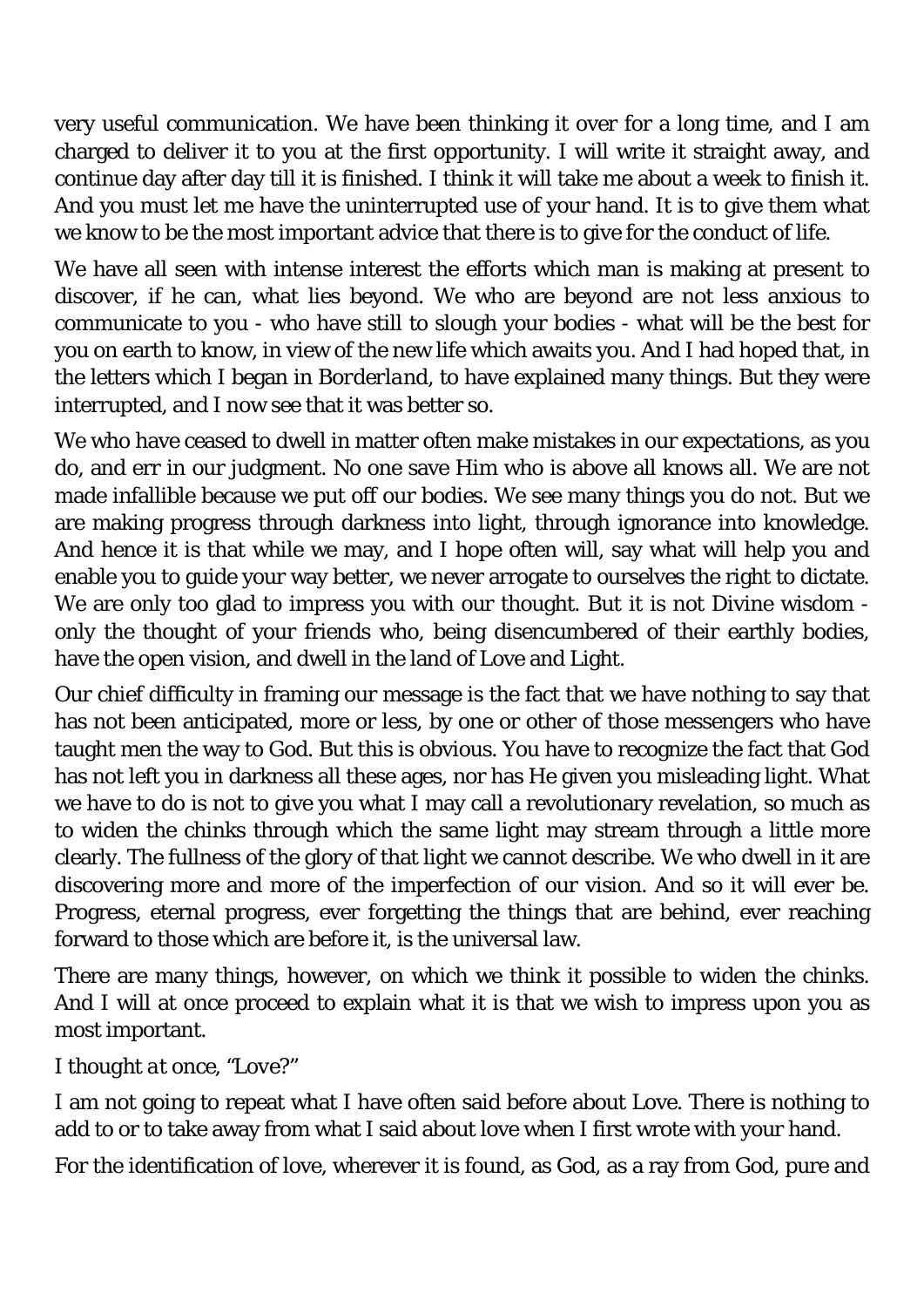bright, the authentic emanation from God, in proportion as it is unselfish and sacrificial in its nature that is the Gospel which will save the world. And when men ask you where God is, then you can answer, where Love is. That I have said before, and I might go on saying it always. But repetition would not widen the chinks.

And what we want to do is to widen the chinks, through which more of the light and glory of this world may stream into the world in which you live.

Yes, it can be done if you will but be passive and not make your mind a whirling wheel of interrogation. When you are done asking, I may get on writing. But when your mind is so excitable and runs along so many of its own channels, I cannot trust your hand as the instrument whereby to transmit my message.

Yes, I can understand. But the understanding why does not suffice to make the instrument work. When you are passive I shall resume my message. It is of great importance to have a passive, quiet, receptive mind.

September 19th 1896

Now to resume where I left off.

What we wish most to say to you is that you should endeavour to resume the Habit of Contemplation. You are all too much hurried. You are all getting to be too busy. How do you think that you are to keep the door open between you and Him who is Love, unless you have at least some moments in the day when you can be alone with Him, and with us? Oh, my friend, when we see you absorbed day by day, and far into the night, over the things of your life, being so preoccupied that no voice from the Other Side can reach your ears, what chance have you to grow in the knowledge of the Spirit? About as much as a girl dusting out a boarding-house in a hurry has of learning the higher mathematics. Oh, my friend, what the world needs is an arrest of this fretful fever about trivial things which perish with the using.

What the age needs is time to think, time to meditate, time to pray, time, in short, for the Divine and Eternal. What is it that we most need in our efforts to bring this world of ours into touch with yours? Why have I failed with you, comparatively? Why is the Bureau I wrote about years ago not established? All because of one thing, and one thing only: you have no time. That is to say, that all the time you have, you spend on the things of this whirling transitory life. It will not do. Your world will gain no glimpse of the Other Side, open we the chinks never so widely, when the whole day is spent in the desperate pursuit of an unceasing multitude of this world's affairs. No; to truly live, you must make time to think; to clear, for some moments at least, a silence where our voices may be heard. That is nothing new, but the world seems to be forgetting it more than of old. We can do nothing to establish the connection unless, for at least some brief season, you can say to yourself, "Peace; be still!"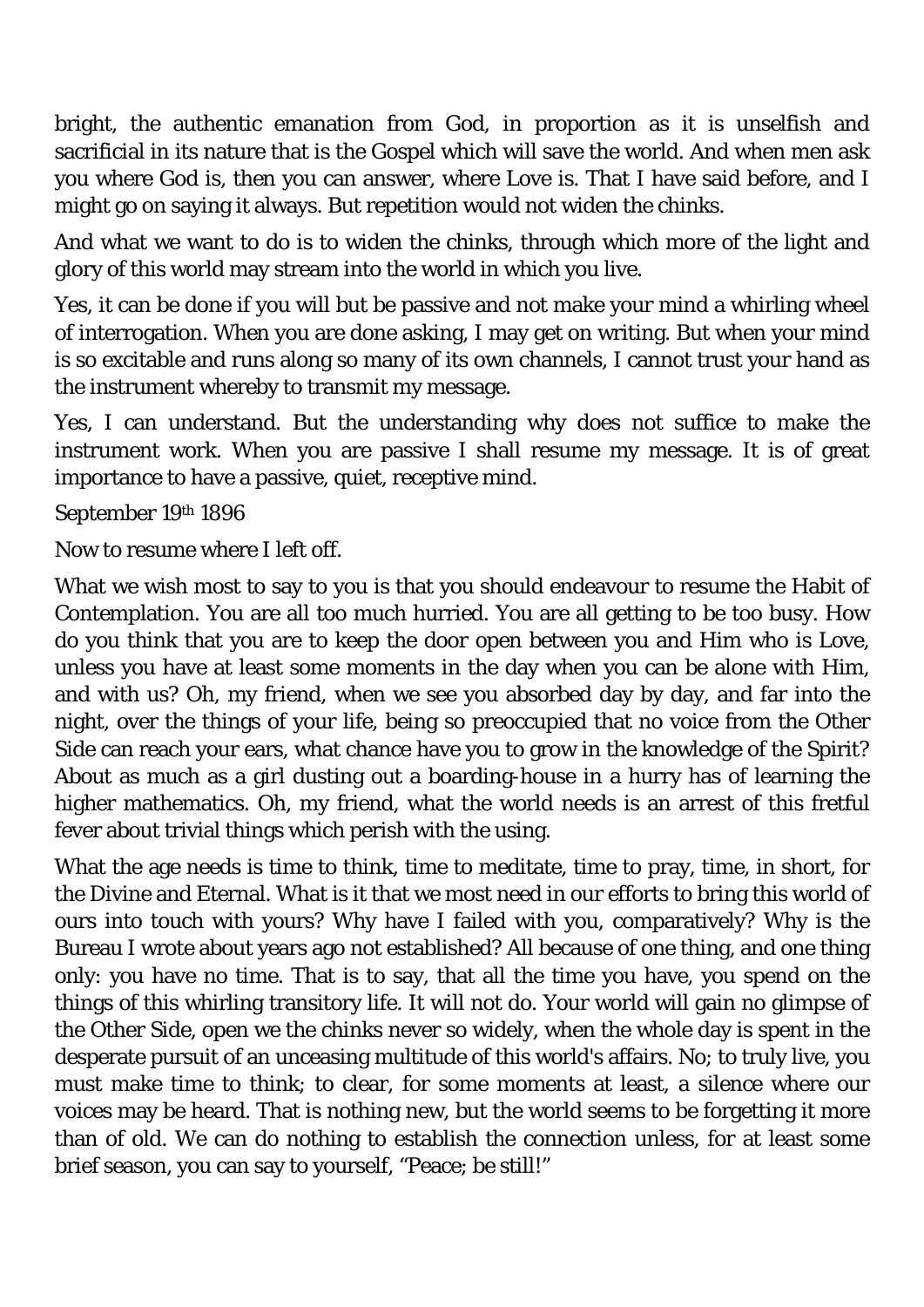We do not ask impossibilities. We do not wish men in a newspaper office to practise the contemplative life of the monks of the Thebaid. But we do want even newspaper men to have at least five minutes in every day in which to possess their souls in peace. All the rest of the day the world and its affairs possess them. But if there were but five minutes daily for the soul for quiet thinking on the relations between you and love - which is God manifest in life - would it not be better for you? Would you not have more chance of the open vision that you have lost?

## *Am I not myself suggesting the illustrations at least?*

Oh, my friend, how little you understand of the working of mind on mind. All that I see in your mind - knowledge of the English language, for instance, or associated ideas are to me so much material by which I can get my thought into your consciousness. All your stored-up ideas, memories, associations, are like the letters inside a typewriter. I strike whatever I need. The alphabet was yours, but the touch was mine.

What is necessary to be done is to get the idea impressed on the mind of this generation, Rest. And whatever there is in your mind that I can use to impress this idea I use without hesitation. It is easier working with familiar tools. When I try to make you write words with which you are not familiar I fail, at least as often as I succeed. Hence, I am always more pleased when I can revive an old idea, or use a metaphor that would be familiar to you, than if I were to laboriously try to move your fingers to trace words which you had never seen before.

Now I hope you understand. What I want you to say I make you feel in the readiest way possible, always using your own language and your own ideas as I use your own pen and your own handwriting. But I use them to impress my idea, to deliver my message.

And what we have to say to you and through you first of all is this: you must have time to think of God and of His Manifestation as Love, otherwise you will crowd God out of your life; and a life without Love is a life without God. What you will need is a haltingplace now and then; a resting-place in which the Angels of God can commune with the Soul. What chance have you of realizing the truths of the Other World if you are perpetually racing to catch trains in this? I know you must catch trains, but what I plead for is that you should make time, at least for a few minutes a day, in which to catch Eternity, or a glimpse of it, and of Eternal things.

Yes, that will do. I will write to-morrow.

September 27th 1896.

Now then to resume. It is a mistake to say that there is no longer time in which to think. With the increased rush there are many oases. But, with the continued rush there disappears the capacity to utilize them. And what I wish to do to-day is to point out some of the methods in which the lost Meditation-time may be recovered.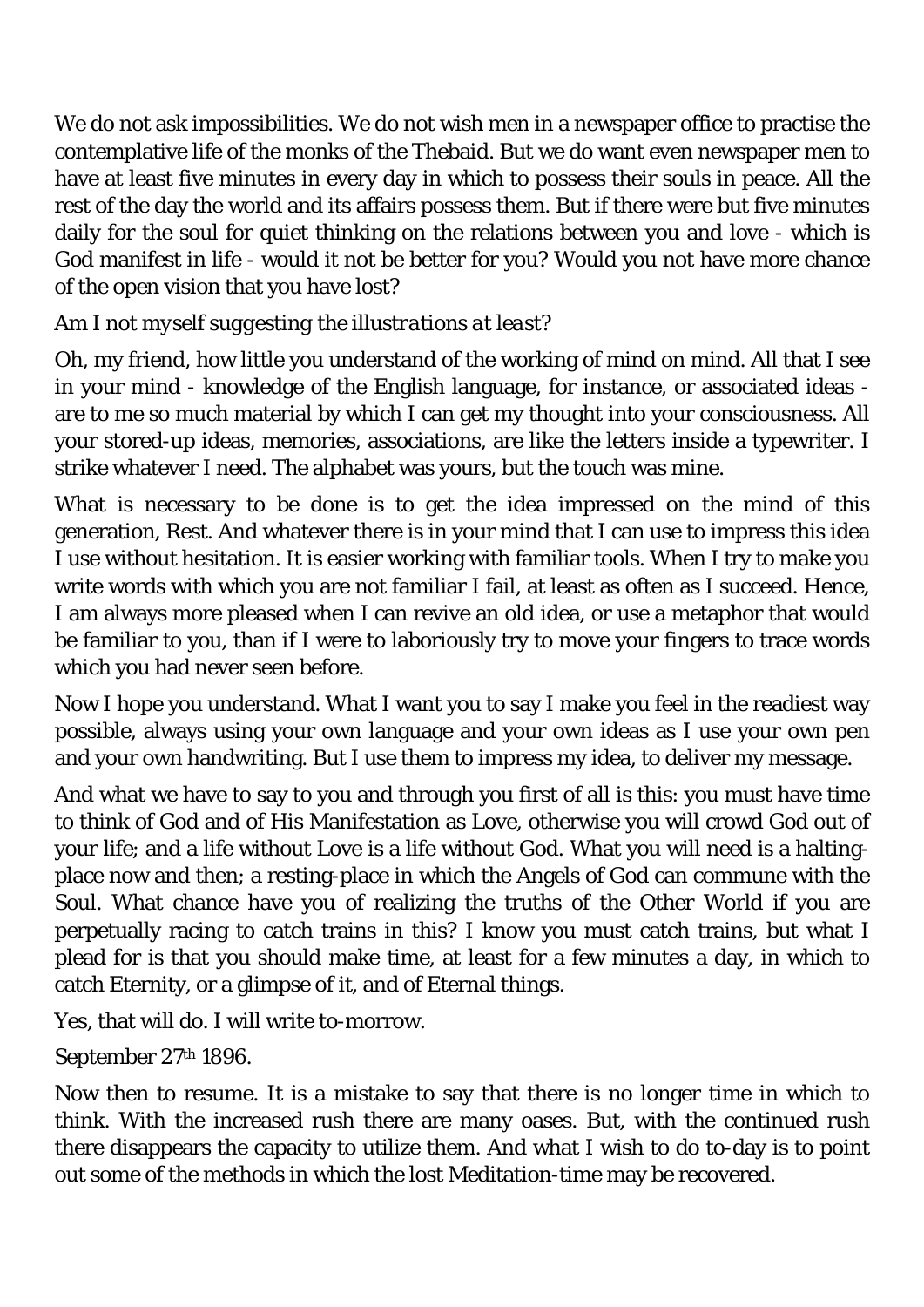What I want Meditation-time for is to get a chance at your soul. The mundane and material veil the soul from us. We catch fitful glimpses of your soul as if through thickhanging clouds. We want to see more of it and to influence you more in Time with the thought of Eternity.

To do this we must get you to help. And the first way to help is to teach you how to utilize your spare moments. Here let me answer that thought of yours as to the idleness of purposeless meditation. It is not my purpose that your meditation should be purposeless.

What I want you to do, if you find an opportunity, is to modernize the Rosary. What you have to do is to get the ordinary man who will not pray, and who is not given to spiritual meditation, to take the first steps towards the realization of the Divine. This you can do only in one way. Where Love is, God is. There is no formula so true as that. To get man into the presence of God, make him love. And the worst sign of the latter times is when the love of many has grown cold. But do not quench the smoking flax. Break not the bruised reed. Wherever life is, love is not impossible. For the complete absence of love is the final cessation of life. Love is often latent as heat is. But the development, the expansion of love - that is the growth of life.

Hence the use of the Meditation-moment is primarily the development of Love. And this can be done quite simply by giving the Divine nature within each a free chance to assert itself. For all around man lies the quickening spirit of God. And you have but to allow it a chance, instead of hustling it out of the way, to see the God-germ grow.

## *Must man, then, think first of self and not of the others?*

Now you are surprised, and I see your thought. But what a man ought first to think of when he meditates is himself. What am I making of myself? For love begins at home. And if a man is cruel to his own soul - - ? No, you must care for your higher self, the God within. What are you doing with that? Giving it exercise? And what? Since when has it had an opportunity of doing anything worth doing? And are you stunting or starving or killing it? Soul-murder - are you guilty of it? For it is possible to murder your own soul.

And then the next thought must be, My enemies, what good have I done them? For an enemy is the man with whom you have failed. It may not be your fault, but if he is your enemy, you have failed; for it is failure when any fail to realize that One is your Father, and all ye are brethren. Whom you dislike, that is an enemy - a failure. Have you done anything to make him a success? You may do nothing. But have you thought kindly of him, pitying his blindness and his shortcomings, longing to see him better?

## *But sometimes it is best kindness to punish?*

Yes, I know you are quite right in thinking that there are times when it is necessary to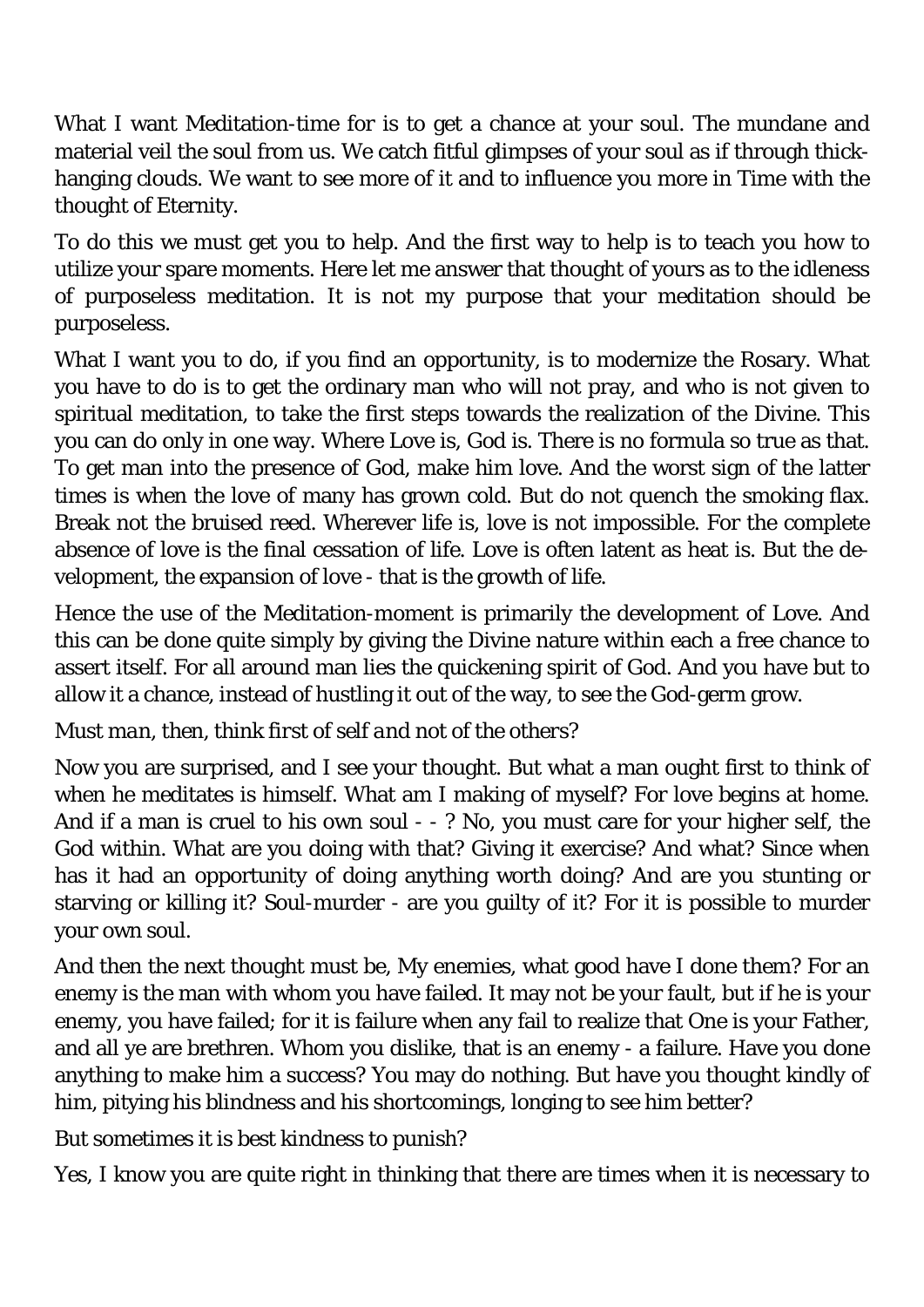punish evildoers; but as you punish, love! And remember that punishment without love is not of God. Have, then, a list, long or short, of the people you dislike, and run over them lovingly. Out of joint with this, with that, with the other - this is not in the Divine order, and you ought to try to be in charity with, that is to like, all men.

Then your friends, and those to whom you are related. Your success depends upon individualizing. Take each in turn. What have you done for him, for her, since yesterday? What have you left undone?

In short, evil is the want of thought. Think - a loving thought is a prayer. You have not time to pray? Then make time to think of those you love. Without thinking on to people you lose vital connection with them. To all men and women you know you owe some duty, however slight. It may be a smile, it may be a word, it may be a letter, it may be praise, it may be blame; and there is more love needed to blame rightly than to praise. But whatever it is, it is due from you to each of these. Have you paid your dues? Not in the lump but to each his due?

What is the excuse for half the unkindness in the world? What is the cause of most of the sadness? Not poverty of this world's wealth, but poverty of loving thought. You do not think; you forget. You neglect for want of thought. You allow the love that is in you to grow cold. For love dies when you never think of the person loved.

Therefore think of them all. If you can do nothing else, think of them lovingly; for the loving thought of a friend is an Angel of God sent to carry a benediction to the Soul.

Yes, in this way we all fulfil, or help to fulfil, our own prayers. You see dimly in your gropings in the region of telepathy the influence of thought, and you will discover more, much more, ere long. But when you think with real feeling and earnestness of another's welfare and long to help him, you do help him. Here is, as it were, the secret source whereby the fire is fed which would else have flickered out and died. Oh, my dearest friend, if you only knew the power of thought, and if you would but think, think, think!

Now I have ended for to-day. To-morrow I will open up the second point of my message. But do not forget my first. The supreme need of the Soul of Man is time to think, which means time to love, i.e. time to live.

September 27th 1896.

All that is written has been well written. Nor do you need to disturb yourself about whether it all comes from me or from your Subconscious Self. When you know all about your Subconscious Self, as you call it, you will understand. What is important is that, however directed, you should get my message right. The first word of my message was Love, the second Leisure, and now we come to the third and what you may deem the most practical part of my message. I mean the old and very important application which I made to you about the Bureau of Intercommunication between the Two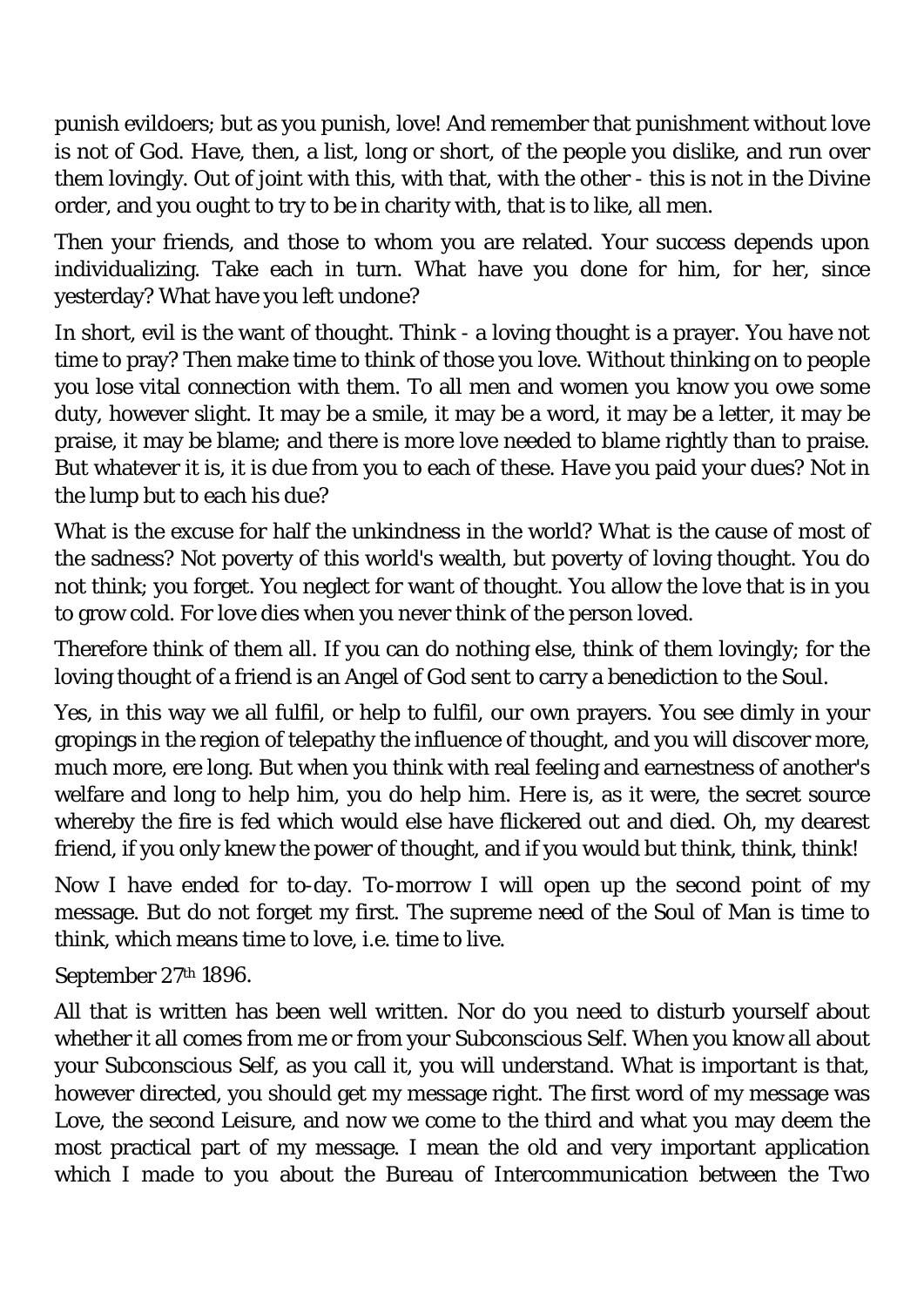#### Worlds.

I have never for a moment ceased longing for its establishment. There is something to me almost inconceivably pathetic in the yearning that all of us here have to be able to communicate with you on your side. And what saddens me so much is that while I see so clearly how it can be done, you do not as you ought try and help me to do it. What a long time there has been since I first came to you. And what have you done? What progress has there been made towards this indispensable Bureau? My friend, my friend, why have you tarried so long? Why, when the Borderland is mournful with the sighs of the severed, have you done so little to unite?

*Excuses, various, suggested in reply to this reproach: (1) Preoccupation; (2) difficulty of finding available trustworthy mediums; (3) difficulties in the way - (a) personation, (b) elementals, (c) evil spirits; (4) disappointments and failures. When I have tried you have not been able to manifest to some clairvoyants, and have never been able to be photographed. Health, also, this last year, etc.* 

*Yes; I know all that. But what does it all come to? Nothing at all.* 

Nothing at all. Anyone who allowed himself to be deterred by such excuses would never achieve anything. Now what I want you to brace yourself up to is to answer this question - Is the establishment of an assured and verifiable mode of communication between us and you an object worth trying for? Is it not the one thing of all other objects best worth trying for? What other object is so important as to prove beyond all doubt that all that the saints and sages have taught is true, that when the body is put off the spirit lives, that when men 'die' they begin a new life which is not cut off by any impassable abyss from yours? And what I want you to do is to put this question fairly and squarely to your conscience. And then, having answered it, act. Do not say, "Yes, it is the most important thing," and then subordinate it to the most trivial. Don't say, "Yes, I think this is the supreme thing mankind needs," and then leave the quest to chance or caprice. All that is not rational.

*Yes: I agree - if the chance of achieving were good enough to justify the needful sacrifice of time and energy. But I have seen so many so utterly disappointed after years of patient investigation that I, who am busy with pressing duties, feel the chance is small indeed of my succeeding where they have failed.* 

How do you know that they have failed? What you have to do, surely, is to see whether your own chance, as you call it, is worthwhile. And what I tell -

*Interrupted. Resuming, two hours later, I observed that this is the kind of thing that always happens.* 

What I tell you is that you ought to take the subject more seriously. You are dealing with the highest of all things as if it were a mere holiday pastime, to be put on one side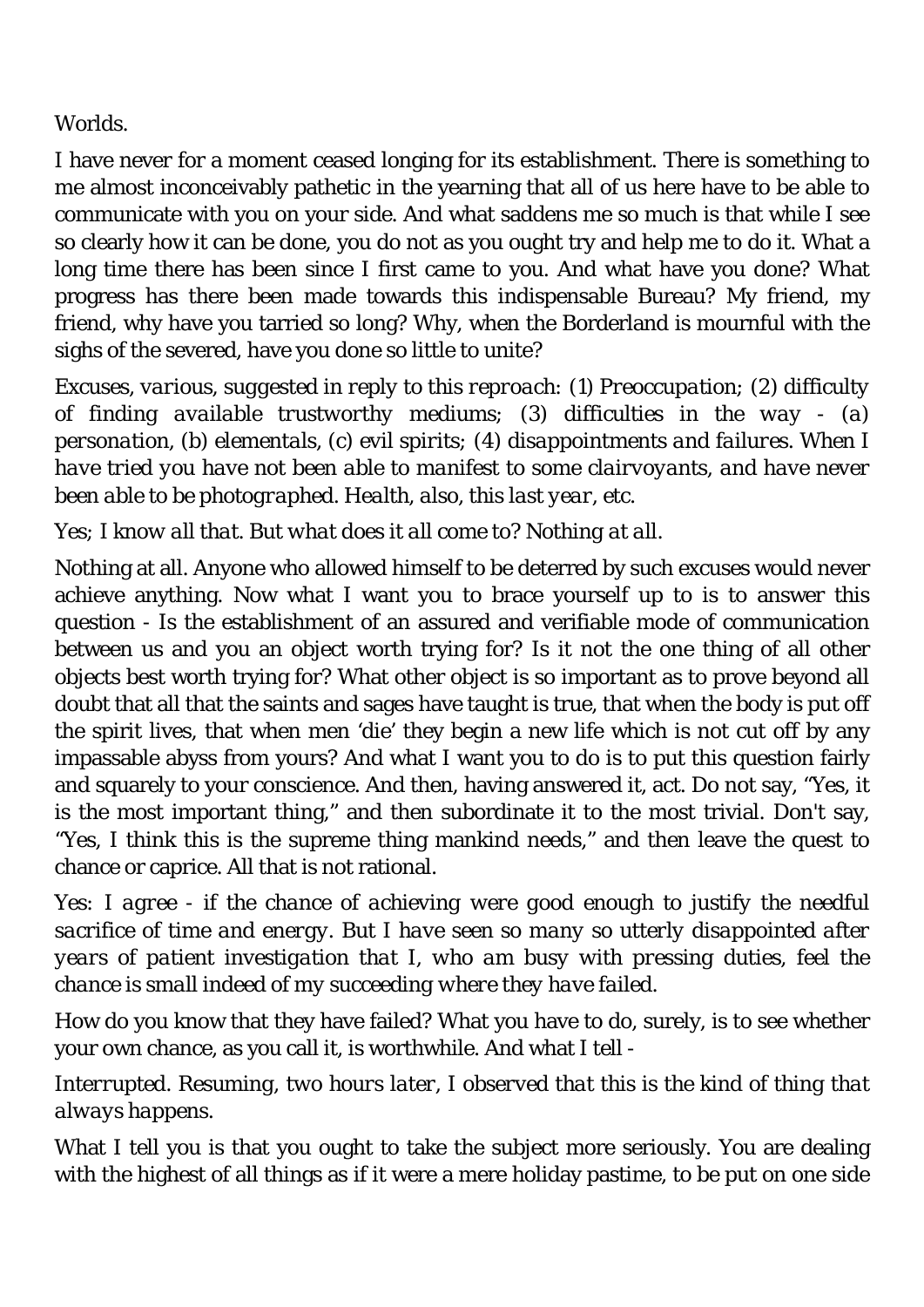whenever any obstacle has to be overcome. Now if, as I know you believe that this is the most important thing that lies before mankind, will you begin to apply yourself seriously to the matter?

## *What do you mean by seriously?*

By seriously I only mean that you should prosecute the study with the same serious resolution and businesslike methods that you devote to the study of much less important things. You see there is no chance of doing anything from this side unless you will help. Give me your time, and I will give you my assistance.

## *How much time?*

My dear friend, why do you speak so grudgingly? You know how ready I have always been to make allowance for your work. I do not want you to give up any of your work. That is your first duty. But I think that if you tried, really tried, you might get half an hour always before starting work. That is what I ask - that for half an hour always before breakfast you allow me the use of your hand in order that I may make some sustained systematic effort to accustom you to the method of intercourse with us on this side. When you are dead tired I will not press you. But, as a rule, let me have the opportunity.

## *I wonder if it will be any good!*

You are a doubting Thomas. Yes, it will be of good. Great good, as you will very soon perceive. Yes, I know that there have been mistakes - yes, and there will be. Your own experience with the phonograph should illustrate how difficult it is to read off the transcript. But courage! As for the mistakes you think of; they are not mistakes except as to time, and we sometimes fail to distinguish thoughts from things. But it is only by experimenting, patient, loving experimenting, that we, you and I, can learn how to avoid these errors. Now, my friend, good-bye. If you will begin at once, I will do what I can to realize the longing of the heart of man.

#### **IV. THE USE AND ABUSE OF SPIRIT COMMUNICATIONS.**

## December 5<sup>th</sup> 1896.

My dearest friend, - I am now going to give you what we think on this side is a word of advice which is much needed. You are very eager to make a Bridge, you say, between the Two Worlds. And we are more so. But when you say this, do you realize what it implies? What the realization would effect? I am more and more convinced that the establishment of the fact, and the certainty of communication between this world and yours, may be described without exaggeration as the most important thing in the whole range of the possible achievements of mortal man. There is nothing like it for the far-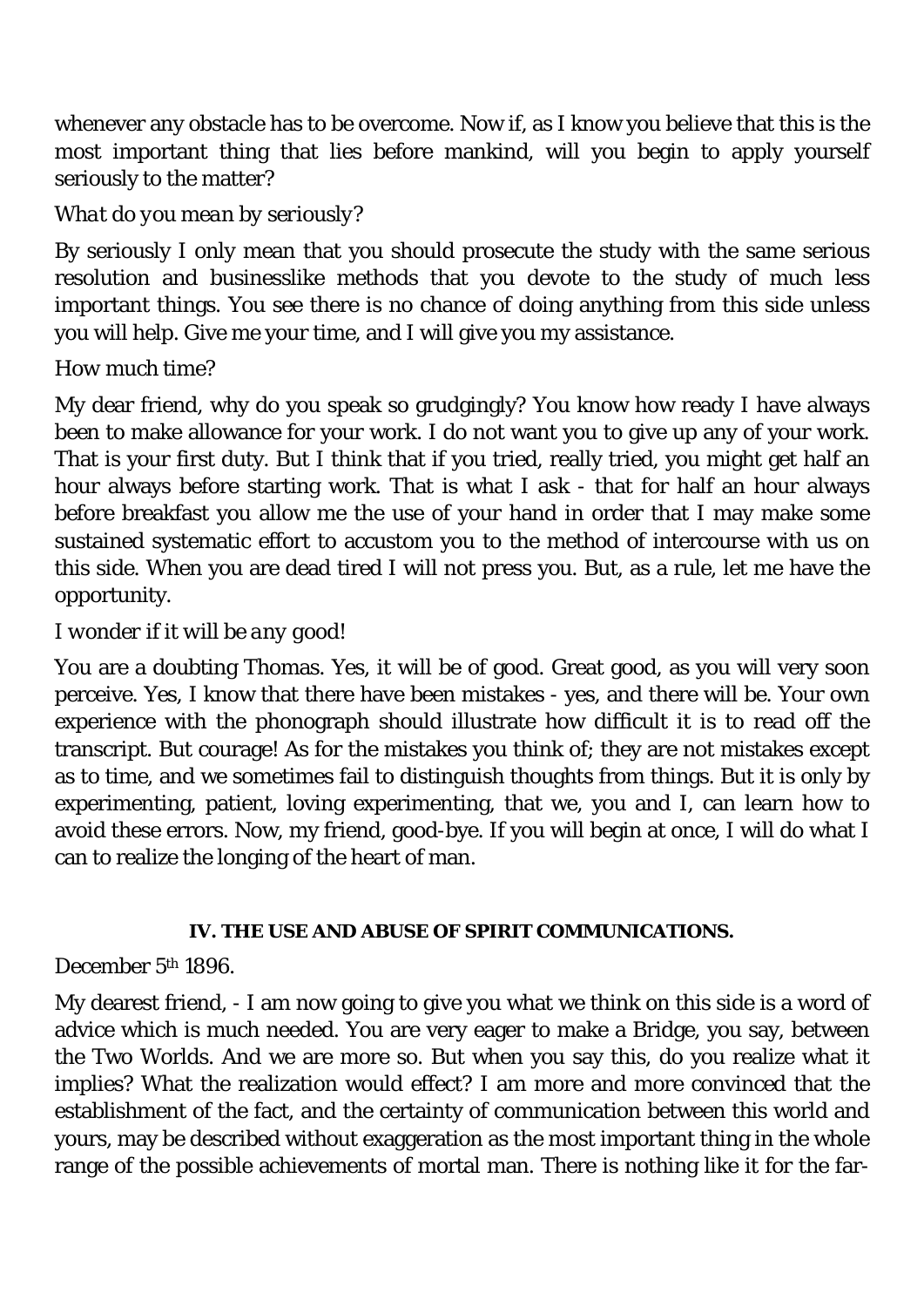reaching influence which it will exercise over all things. For it will modify thought, and thought makes the world in which you live. No one can understand how true that is when he is still immersed in matter.

You must not, therefore, think that I am drawing back or wish in the least to deter you from the task to which you have set your hand. But before you seriously begin to bridge the gulf, I think that it would be only right to point out to you what it will do, or rather what it will bring about. For it will alter the Focus of life.

The focus of life is at present, to the majority of men, confined between birth and death. The focus will be changed when once you make it clear, not as a maybe, but as a scientific certitude, that we live here and can communicate with you. And when you alter the focus of life, what is it that you do? You alter the perspective of everything.

You cannot realize how changed a world it will be. The change will, I know well, be for good and mainly for good. But no revolution ever was which did not do, incidentally, much evil, and your bridge will not be, any more than anything else, an unmixed benefit. You must be prepared for many disappointments, and you will often wish you had never touched the subject. The work of the bridge-builder is to cross the abyss. And abysses are abysses. They are not paradises. And the more useful the work the more it will be opposed. No, don't imagine that it is easy. Via Dolorosa, always Via Dolorosa the dolorous way is the Via Crucis. But it is the way of Salvation.

Well, then, I will go on. First, you will alter the focus of life. That you see. The perspective, which is right when the focus is fixed by a limited line, becomes wrong when the line is drawn out indefinitely. You are impatient. But I will go on.

Secondly, you will, in so far as you are successful, destroy as by a sudden - *(here I was interrupted)*. Where have I left you? No, it is nothing; you were rung off. Oh yes, I was saying that you will destroy, as if by a sword-cut or razor-slash, the whole theory of the future life that is conventionally held and believed by the Churches. You will allow those of us who are here to speak as to what we know and see and feel. And it is not what you have been conventionally taught to expect. Now I do not think that you will find that what we have to tell you differs from what the more intelligent and spiritual believers have arrived at or have received by inspiration. The fundamental principles are the same. We have nothing to tell you that was not known to the seers, and that was not declared by Jesus. But we have to tell you that the ideas which have been received, and are still taught by many churches as to the future state of man, are simply not correct. They make you believe what is not true. And there is no doubt at all that if you succeed in opening the Bureau that is to bridge the abyss, you will render these ideas quite unbelievable by any one.

When you do that you run a great risk. And for this reason. These ideas, crude, raw, and false as they are, nevertheless, are probably the nearest approximation to the truth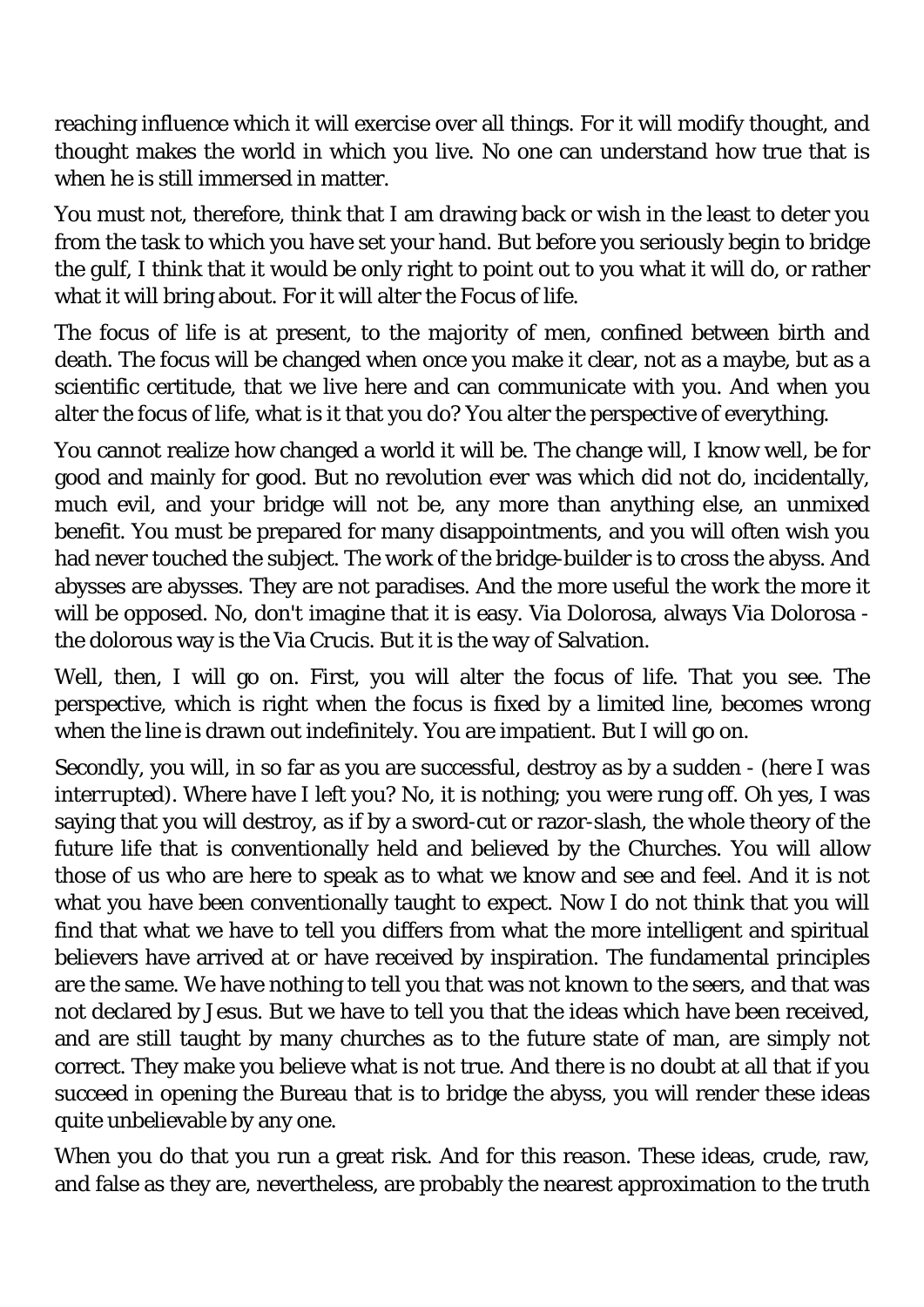that many men can assimilate. That is what makes every transition from lower to higher truth so dangerous. Some cannot follow to the clearer statement of the same truth. And so they are lost. And when you once establish the truths of the continuity of existence, and the possibility of communication between the worlds, there will be a great gap - no, not gap - a great void left in the faith of many. This is the reason why these things are not revealed too suddenly. If you could do all that is in your mind to do at once, you would do more harm than good. It is only by slow degrees that the new truth must make its way. But that is no reason for refusing to recognize it. There must someone be the first, and there is never any good in flinching from what is your plain duty.

No. You must go ahead, but the consolation that will sustain you when you meet with disappointments, is that if you had made more haste you would have made less speed.

What I want you to realize is that the great established ruts in which the truth has embedded itself cannot be destroyed without injuring for the time the truth itself. This is what I feel I must say to you. For there is too much danger that if you expect too much and forget the shadow, if you are impatient and forget the slow processes of nature, you may give it all up and that would be a crime. I will tell you at once what the result would be. When once your Bureau is established, and when any one can get into communication with the disembodied spirits of their relatives or friends, there will be an immediate -

# *Disbelief in Hell?*

No! You are wrong. No, the chief result will not be the abolition of the old belief in hell, for that is already abolished. People don't believe in the hell of fire any more, and they have by their recoil forgotten that there is a real hell, which will be revealed very clearly by your Bureau. No! Please let me say what I have to say without thrusting your questions in upon my message.

The chief change that will be made by the Bridge Bureau that you are desirous of making, will be to increase, to a quite inconceivable extent, the consciousness of the responsibility of life. You may think it strange that the verification of another life should increase the importance of this. But such is the fact, and you can never understand the importance of your life until you see it from this side. You are never, for one moment, idle from influencing eternity. You may think this a figure of speech. But it is not. You are, far more really than you imagine, making this world of ours in that world of yours.

Yes, this is a manufactured article, so to speak. You are, in the loom of time, weaving the fabric of this world. You make your next life. Yes, and you make your life here. You make your next life. You do it day by day, you do it hour by hour. You make your next life. To make that quite clear will be the chief result of the Bureau. You make your next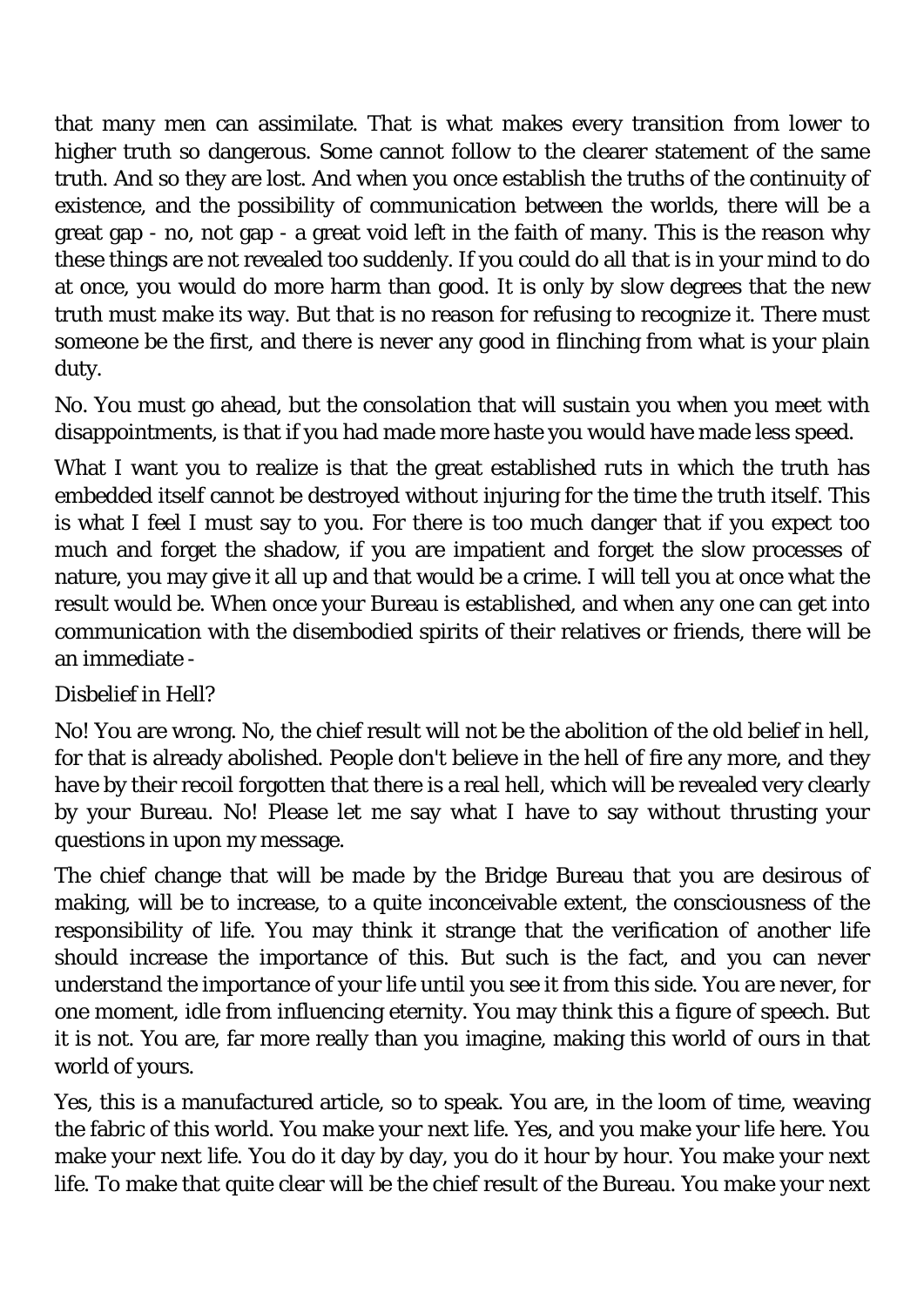life.

I wish I could express myself more clearly. You will say that this is the truth of all religions. Yes and what all religions teach is truth; but you do not realize it, and you often deny it. If we could communicate with you, you would deny it no longer, for there is here no sudden transformation. You are as you were. There is no break of continuity. You start where you left off. What you are you remain.

Yes, you must let me write you what I have to say without interrupting me as you do.

What I see will be the result of the Bureau is to immensely deepen and strengthen the sense of the responsibility of life. This will be good, no doubt; it is what needs strengthening. But it will not be all good. There is a danger that you will make the reign of law seem as inexorable on this side as it is on yours, and the Fatalist will then have Eternity as well as Time. You will see that the will of God, which you decipher here and there as law, stretches unbroken from your side to ours. You will find that we, on this side, who have been able to see and feel and know that God is Love, will also tell you that love, no more on this side than on yours, precludes pain and sorrow and the phenomena of imperfection. We have not attained. We press forward to the mark of our high calling here as there. Think you that we are transfigured into the fulness of His glory because the earthly house of our tabernacle is dissolved? Nay, verily. We are as we are. When our earthly garment decays we remain. The increase of this sense of the continuity of existence of the reign of law and of the responsibility of time for eternity and all that that implies, will be the greatest change that your Bureau can make.

There will be great and a determined seriousness of life. There will be much more seriousness in life. There will be no more the consolation that many have taken to themselves that death ends all. Death does not end all. But it begins much, much. But do not let me dishearten you. There is much more good than evil. And if the Bureau should add to the sadness of those who know not God - for there is no escape from Him, not even in the grave - it will make the whole universe His temple, wherein the air, the light, the whole, is Love.

December 12th 1896.

My dearest friend, when you get the Bureau of Communication established you will be overwhelmed with applications from both sides.

And you will find that there are multitudes who will ask for messages, but will receive none. You remember I said that I told you at the very beginning that I could either get you an answer or tell you why no communication man could be established. Now there are many on this side who have been trying to get into touch with those on your side, and they have failed. You have many on your side who will make the same attempt, and who fail also. And so it will be. And so it ought to be. For there are many times when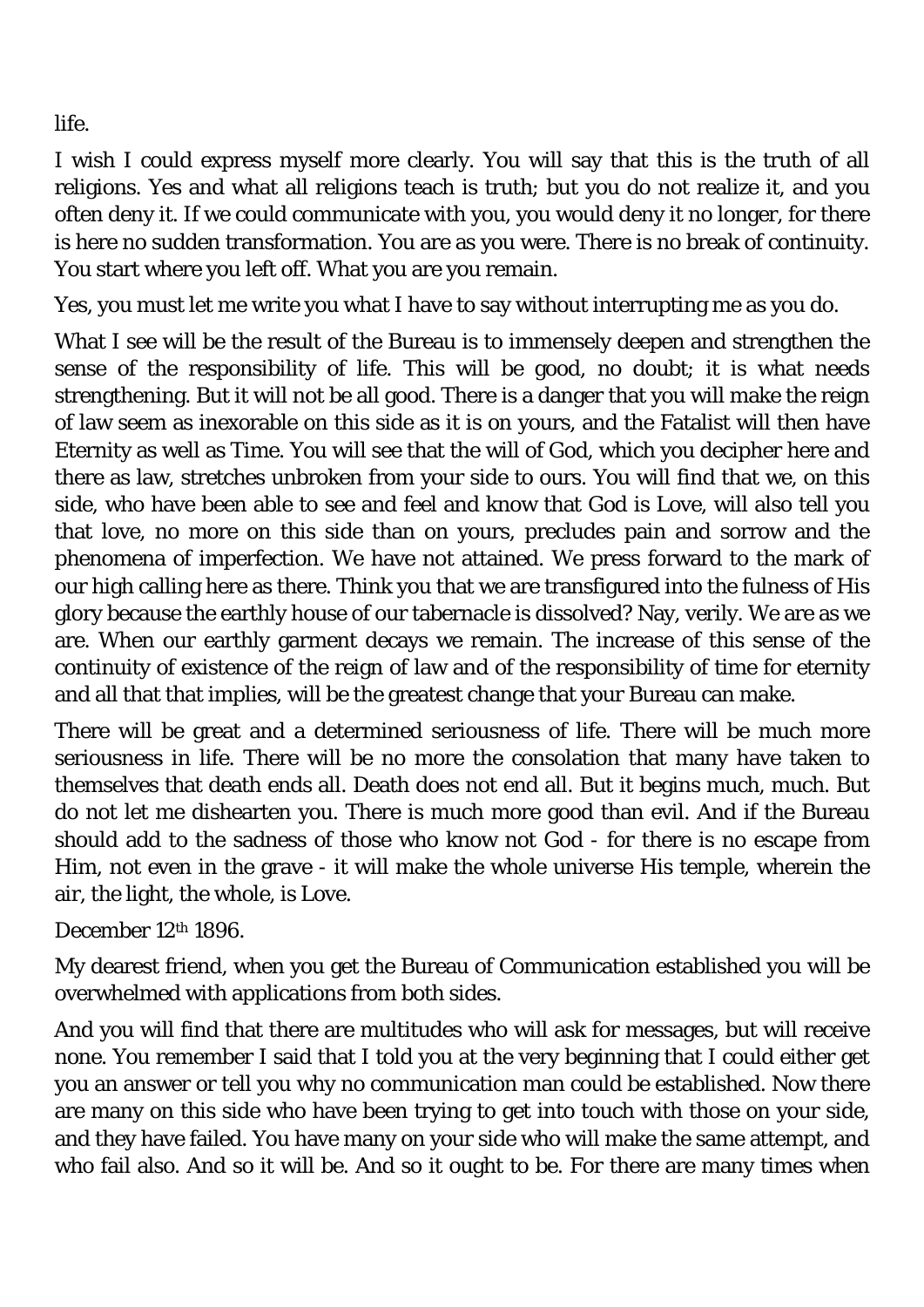Death the Divider is the most necessary and the most useful agency that can be provided for the service of man. Nothing but evil would result if all the dead, as you call them, could haunt the living. The Other World, as you call it, would be too much for you.

# *Then had we better not let it alone?*

No, I am quite sure that the Bureau could be a very great blessing. But it could also be a very great curse. When you have the dead hand - no, the phrase 'dead hand' is not right. But it would be wiser to say that there are multitudes of spirits whose removal from direct action upon the embodied living is much to be desired.

There are multitudes of souls to whom Death has been a great deliverance. I mean that it has taken away persons who have been harsh, cruel, and despotic. Nay, it has sometimes been kinder in removing those who have been too kind, and whose care has dwarfed, whose love and tenderness have weakened, the growing life. These influences are to be deplored which prevent the full development of the soul. But while there is little danger that the victims of tyranny and oppression will seek to reestablish relations with their oppressors who have come over to this side, there is great danger that the weaklings, whose staff and whose stay has gone, will seek to lean again upon the support which enervated them if they can reach it through the Bureau. But there is not too much danger on that score to deter you from doing this good work. For the influence of those who live with us here in the light of the Love of the Father can only be for good.

But there are many spirits but lately disembodied whose communications, even though framed with care and inspired by love, would be mischievous and not helpful. Why, my dear friend, when you ask me for guidance, I often feel that I might be a great curse to you if I gave it you as you wish to have it. What I can do - all that I can do is to tell you how things seem to me to remind you that while I often see more than you, you, who are living in conditions that do not prevail here, are in a better position to judge as to many things than I can be. Occasionally I am permitted to tell you things in advance for purposes of test and to give you assurance. But I should be nothing but a curse to you if I were to attempt to tell you what to do. It would be like a mother always carrying a child. It would never walk. Besides, I do not know. You must not think me omniscient because I have not got my body - my old body.

Oh, my friend, if you would but see and understand what is the purpose of life you would understand how fatal it would be to allow any and every cry for direction and guidance and help to be answered. There are many who will, if the communication be opened, forget this and give advice and will attempt to direct those who consult them, and who will make sad trouble. For it is not for us to steer you. The object of life is to evoke, to develop the God within. And that is not to be evoked by allowing others to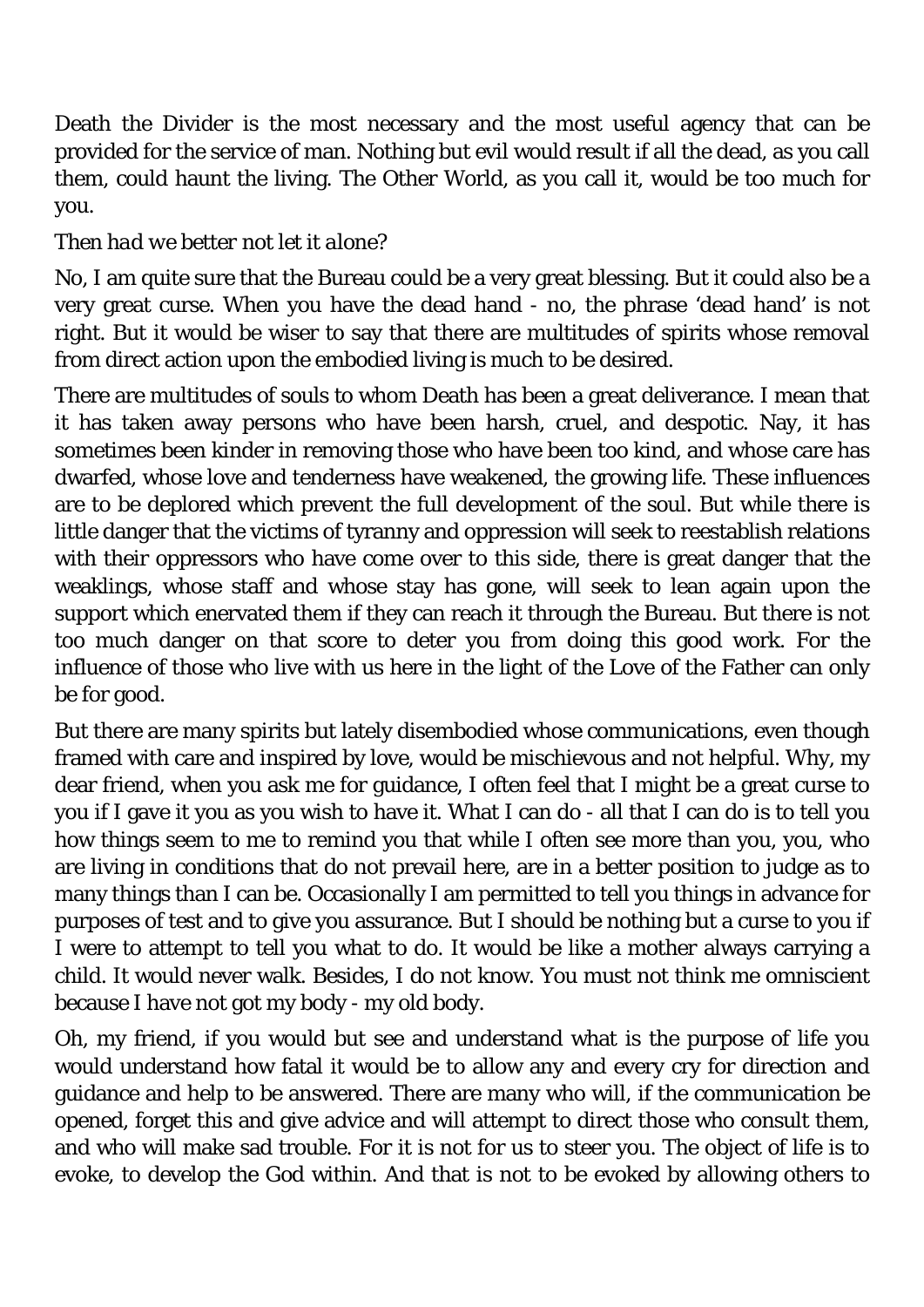direct you. But you will find the purpose of the Father will not be allowed to be spoiled by the folly of His children, whether on this side or on that. Those spirits that attempt to interfere too much will be confounded. They will err, and be found out. Their authority will be destroyed. And so in the end things will come right again.

But unless you are on the look-out you will find much harm will be done by the attempt of those on your side to get their thinking done for them by us, And there are many fond parents and others on this side who are only too eager to continue to exercise the authority by which they overshadowed the souls of their children on earth.

Why, then, you say, should I be so anxious to get the Bureau established? Because the use of it would be so much greater than the abuse. Because you wish to have a telephone you do not want to be always rung up, or to be always told what to do. Telephones, no doubt, may easily become a nuisance. And this Bureau of mine might be a nuisance. But just think what it implies. If you could secure the communication so as to prove that life continues, that love lasts, that the other world is in contact with this - is that not enough? If it were only that, and nothing more, it would be worthwhile. Only to restore the consciousness of the invisible World and the reality of Eternal Love. Only!\* JULIA.

\* Julia's 'only' was written on the morning of the day on which I came across George Anderson's despairing poem 'Immortality' in the *Agnostic Annual* for 1897. I reproduce the closing stanzas, illustrating as they do how much there is in that 'only' of Julia's: -

> Of all the millions of the dear death-parted No soul hath e'er returned the tale to tell. No sign - no word - to cheer the broken-hearted, Or give the sweet assurance, *"All is well."*

We ask for proof, and not for poet's fancies; We hope, but with a dim and starless hope, Clouded with doubt, that evermore enhances The dark uncertainty in which we grope.

Oh! give us back our early faith unshaken, That our dear dead are watching us for aye, And know and love us, though on earth forsaken, Soon re-united for eternal day.

No answer comes to that vain supplication, And none will come - or ever came before, For widow's hope or mother's consolation, Our dead, alas ! are gone, and gone for evermore.

When you are ready I will tell you more about what happens when you pass over to this side. Oh no, I don't want to write that for this number. I was only thinking about E. (a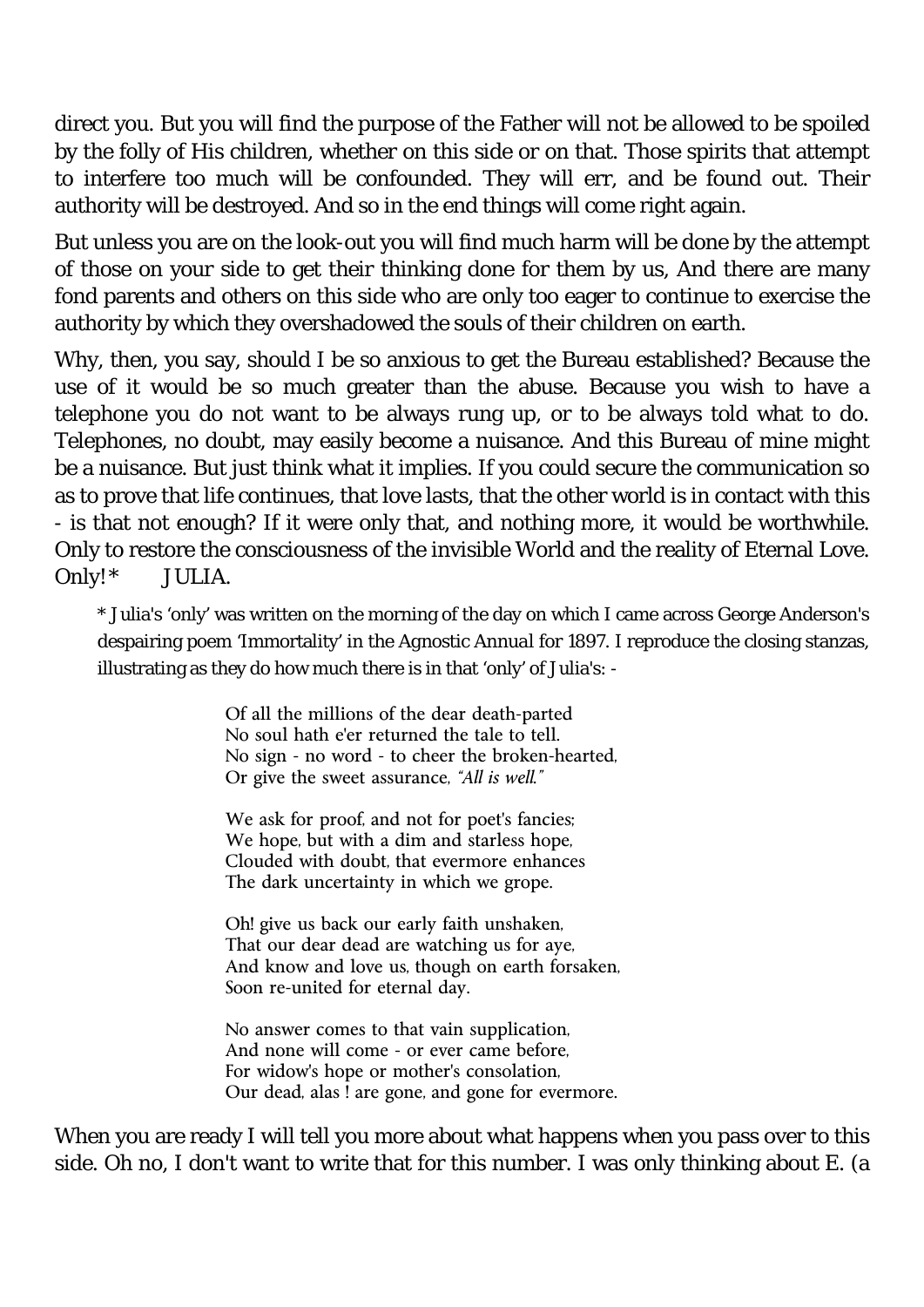friend, who lay dying), about her and the Unknownland. Why we want this Bureau so much is to make it a Knownland. That is what you will do more and more the more you make possible the communication with this side. "The Unknown known or the truth about the Beyond. What we have to expect." That surely is what you ought to feel is worth while getting to know about at first hand. You will find that the spirits who will communicate to their friends through the Bureau will make very different statements. They will differ indefinitely according to their different temperaments and the manner of soul they are.

They will make statements which will differ so much as to confuse those who think that the infinite multitude of individual experiences can all find a single expression. There will be any number of creeds based upon after-death experiences, which vary according to the character of the individual. The man finds this world very much what he has made it. We all make what we live in. And as everyone makes a different future life for himself they will all give you different versions of the life they lead. You will find as little uniformity here as on your side. But, nevertheless, you will find that the Bureau, and all who would use it, will agree upon certain things. They would differ endlessly about the laws, the theories, and the possibilities, but they would agree about the Facts of Being.

For instance, you will not find from us on this side any authoritative declaration as to any religion that will be recognized as true by all spirits communicating. They are of all stages and phases, and the religion of some will be absolutely unthinkable by others.

But this you will find. There will be no spirit of any stage of development who returns to communicate through your Bureau, but will affirm that there is no breach or break in the continuity of individual existence. They will all tell you that death is a transition rather than a transformation, and that, although the transition is very important, it in no way destroys the life of the soul. All will tell you that. All will testify to the fact that they went on living a conscious existence that was marked off by no gulf from the life they led here. There is, no doubt, a change. But it is of circumstance rather than of character. The memory appears to be quickened rather than dulled. The mind sees more clearly.

The phantasmagoria of matter disappears, and the masks and masquerading that conceal the truth dissolve away - that is important and that is universal. There is not one spirit who returns, who will not assert that the matter in which you are immersed is a vapour, a mere phantasm of the mind, which vanishes away and is not. Spirit alone is, whether in the body or out of the body. And the soul lives, lives on. These two things; continuity of conscious identity and the hollowness of matter they will all tell you are known to them, are universal facts which they will attest one and all.

Where we are there can be no mistake on these points.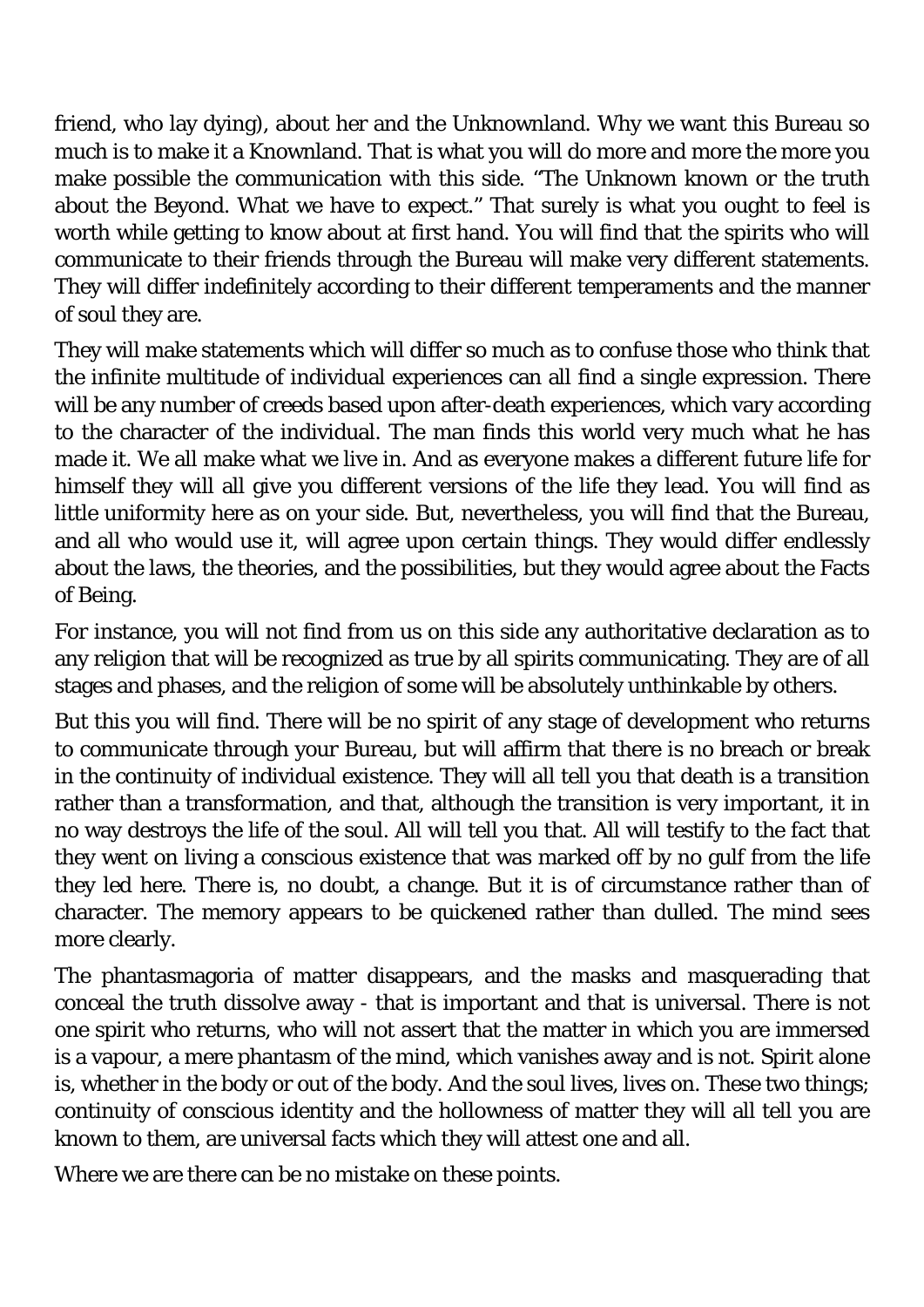What you are asking I understand. Yes, I understand. What you say is true. But all spirits do not realize its truth. What I said about Love being the breath of our life is true. But what is sad, is that there are multitudes here to whom it is as much an unknown thing as it is with you.

December 20th 1896

When you have established the Bureau, of which I have written to you so often, you will be pestered with many who will want to get into communication with those on the Other Side, for no good purpose. The Two Worlds will help each other much. But they can also hinder. And when the hindering exceeds the help, then the open door is closed. Now, I will give you instances; but please note that it will be quite as often people on our side who want to enter into communication with people on your side, for evil and not for good.

Now, there are three classes of persons who are certain to seek to communicate for their own hurt: -

First, there are those whose independence of character and self-reliance has been sapped by the extent to which those who have gone overshadowed them. They will seek to be guided still, and if they succeed it will do them harm. For the benefit of what you call death is that it leaves room for the remaining ones to develop. When you get those who have been spoiled by the care and authority of parents or guardians seeking to be guided still from beyond the Border, they will only harm themselves if they succeed. What you have to do is to grow strong and independent. What you have to avoid is to be mere shadows or echoes, or worse still, mere puppets of another's will. Death has rescued many of the living from what would have ruined them. And if you open your Bureau they will try to avoid being saved. Those who have learned to lean will lean on the disembodied spirit, whereas they ought to lean on themselves. Who will not trust his own soul has lost it. And who will not rely upon the voice of God in his own soul will seek for it in vain in the voices from beyond the Border.

Secondly, the second class of persons to whom your Bureau will be mischievous, is composed of those who are merely curious. Mere busybodies, with an inquisitive itch, will come to ask from no deep longing for knowledge of the Other Side, from no real desire to communicate with the departed. They will throng your Bureau as they would go to a Dime Museum and put a penny in the slot to get some novelty. They will get no good. They are not serious. They merely come from motives of curiosity and a love of sensation. They will get no good. They may get harm.

Thirdly, there are those, who are by no means so few in number, who will wish to perpetuate a sinful relationship. They will not admit this. But they will seek it earnestly, desperately, more often than you imagine. And it may be granted them. The alliance that had been severed by the grave may be resumed. Yes, this is possible and is done.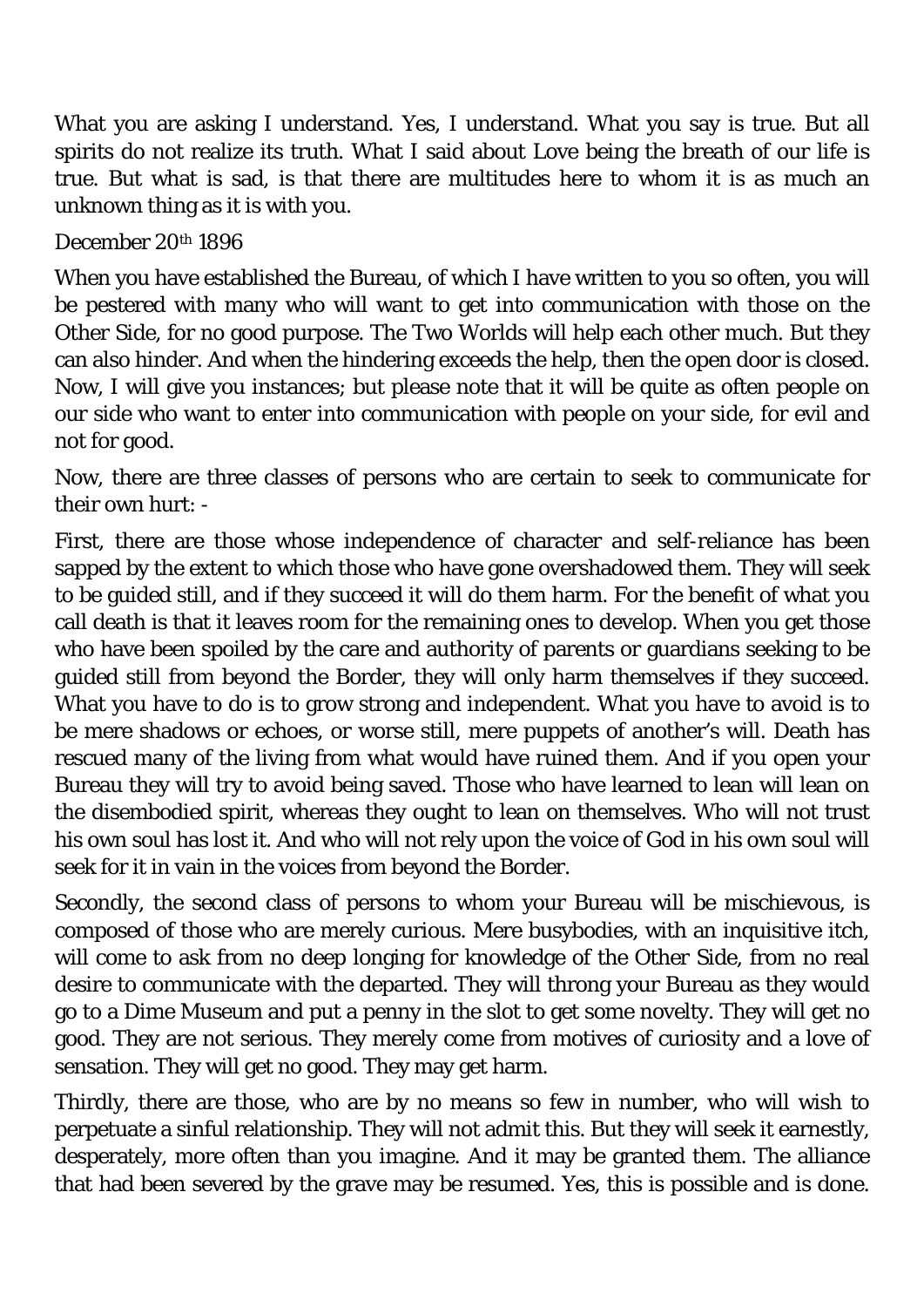There is a possibility of the resumption of relations, which you believed had been severed forever by death. There is danger here, and it is a danger against which you must be on your guard. Therefore, I say, do not think that the Bureau will be unmixed good! Much as I desire its establishment, I see that for many it will work almost unmixed evil.

Men will find what they bring. And the majority of men will seek not good, but what they desire. Now, the desire of men is by no means always for that which is highest and best.

## *Then, do you think we had better drop the idea?*

My dear friend, what nonsense you talk! Do you propose to drop navigation because you hear of storms and rocks and quicksands? No! no! no! What is necessary is to recognize that the Borderland is as important (at least) to cross as the Atlantic, but that it is not any more safe. What you seem to forget is that the Bureau, with all its risks, will do what is the most important thing of all. It will practically abolish the conception of death, which now prevails in the world. You have become mere materialists. We must break through the wall of matter, which is stifling your souls. And the Bureau will make a way for the light from beyond to shine through. That is enough to justify the facing of any risks, such as I have described.

Yes, the New Year will be with you soon, and I hope that it will not close without some serious effort being made to establish that Bureau, of which I have written so much. Avoid as much as possible the three classes of whom I have written, and confine your attention and concentrate your efforts upon the verification of the continuity of existence, and the possibility of securing unmistakable communications from those who have passed the Borderland. Now, goodbye. JULIA.

### **V. THE OPEN DOOR TO THE OPEN SECRET.**

*[The following message is printed as received, with interlocutory observations by the transmitter in italics. The statements which are made are capable of verification, but the assertions contained in this message are certainly not such as I should have dreamed of making on my own authority; and even on Julia's, as will be seen. I hesitated about publishing them, and only did so on the assurances of two independent investigators that, much to my surprise, Julia's message embodied what they regard as indubitable truth.\*]* 

\* Colonel Olcott, writing in the April *Theosophist*, says The leading article in the April number is a 'Message from Julia,' the contents of which astounded Mr. Stead far more than they will any student of Raja-Yoga, even though but little advanced in his acquaintance with Pantanjali's system. The facts are as old as Aryan time, and the only wonder is that Mr. Stead should be learning them at this late hour. Julia's message is almost like a chapter out of the Yoga Shâstras, and Mr. Stead ought to give her every opportunity to continue.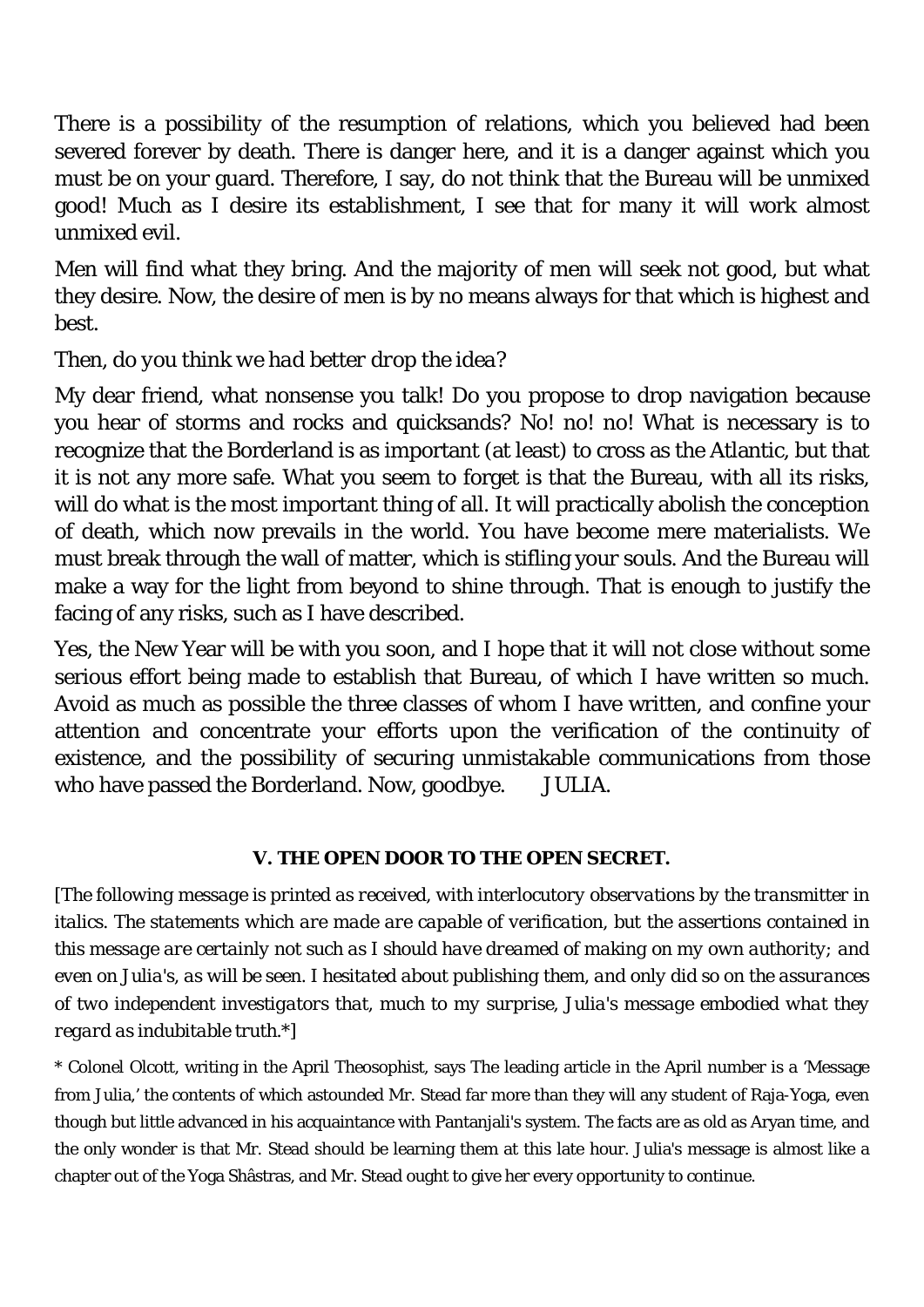March 14th 1897.

My dearest friend, - I am very anxious to give you the messages that I spoke of when I last wrote.

We have been very interested in the recent manifestations of the apparitions of which you have so much to tell and to hear. But we are not satisfied with any of them. Where they occur they are so fitful and uncertain, they are practically worthless.

Now what we want to prove is, that when you conform to the laws governing Borderland, there is no more reason why you should not have apparitions as regularly and as certainly as you have light when you strike a match. Because, as you know, the apparitions are there all the time, only they do not appear. That is nothing but a difference of the focus of the eye. When you have a focus adjusted only to see material things, you can only see material things. But when you are able to adjust your focus at will, you will be able to see what there is to be seen; and that with as much certainty as the astronomer sees through his telescope, stars invisible to the naked eye. As the heavens are strewn thick with unsuspected worlds so all around is full of beings which are as real as the smaller or more distant stars. When you look for the stars in the glare of noonday they are not to be seen; but they are there all the time. And so it is with the masses of mankind. We are all around you, without you seeing or feeling our presence. And I am not sure that, as a rule, for the mass of human beings, it is not better that they do not see. The mariner who steers by the familiar constellations might lose his way if the dim invisible stars revealed by the telescope were suddenly to become equally visible to him as the others.

But all that we want is that those of you who can, should be able to see at will those beings which are normally invisible to the naked eye. I do not know whether you will always relish this consciousness of your existing, as it were, under perpetual supervision. And then the Beings which you will see when your eyes are adjusted to the Borderland are by no means always agreeable, nor are they always calculated to help you to live the life that is highest. These things exist on both sides. And you may say, 'Where ignorance is bliss, 'tis folly to be wise.' But more are they that are for you than all those that can be against you; and the opening up of the new vista will not weaken but strengthen, if you are strong and do not fear. Waves which drown the timorous are helpers of the brave. And in Borderland there are many waves.

## *But what is the message!*

Well, do not be impatient. What I have to tell you is, that all those who really wish to have the sixth sense, or whatever you term it, so developed that they can, at will, become sensibly, or through their senses, cognizant of the reality of the existence of the beings who encompass them about, can acquire the gift or faculty if they will but adapt themselves to the laws of the region into which they wish to penetrate.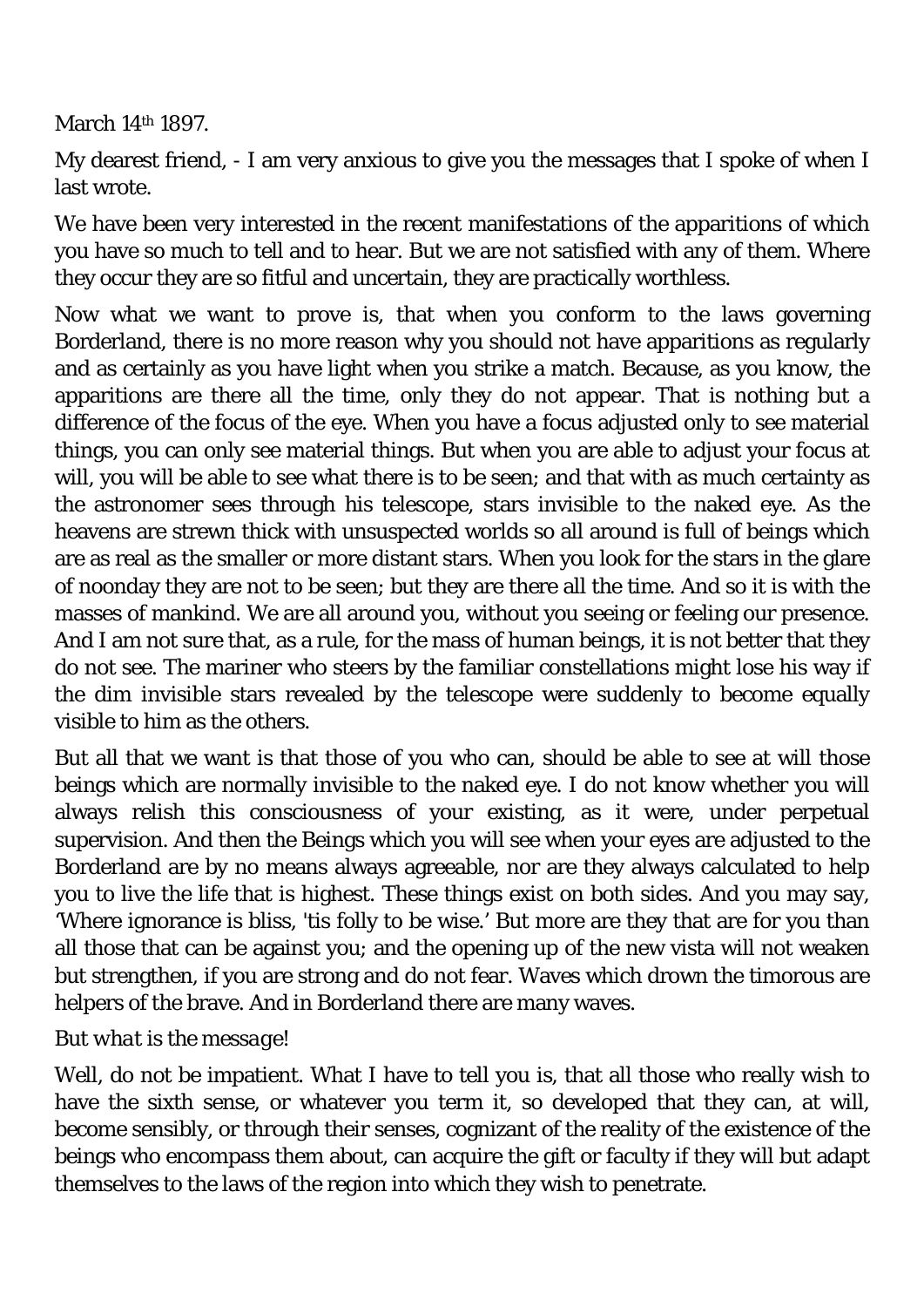## *Everybody?*

Yes, it is a potentiality of the universal human race. Nor is it only human. Many animals have the open eye. They see when their owners are blind. But you can see if you choose. It all rests with yourselves.

## *Well, tell me how?*

Yes, that is what I am coming to. What you want is a prescription, a kind of apothecary's pill, to purge away the dullness that darkens your eye. My friend, that is impossible. I have no such pill. The road is one that must be traversed. The lessons must be learned. The laws must be obeyed. And that is not a matter of prescription, or potion, or charm.

No, there is no short cut to the sixth sense. There may be something like it in mesmerism and hypnotism; but that is not all that I mean. What is possible is for every child of man to become what you call normally clairvoyant. That is, for anyone to possess himself of the power of seeing and hearing, as plainly as he sees and hears material things, the invisible forms and voices that surround you.

The power is one that ought to be under control. There would be only harm done if you could not shut at will the clairvoyant eye. Imagine the mischief that would happen if, when life and death hung on the absolute concentration of all faculties on the subject immediately before you, if at the supreme moment you were to see the whole phantasmagoria of Borderland pass between you and the point of exclusive attention. If you cannot control your sixth sense you had better not acquire it; better be without it than be controlled by it. You should have it at command when you need it, as you have your microscope or your telescope. But better have neither if you were to be compulsorily doomed at other will than yours, to interrupt the work of life by the spectacle of the infinitely little or the infinitely remote. Man should always be master of his senses, especially of the sixth (so-called).

Now let me begin by stating, once for all, that the secret things of the world are those which are the most common, the most universal, the most important. It is not things seen which are eternal. The secret forces of what you call material nature, gravitation, heat, electricity, ether, everything, in short, which is anything, is the unseen and yet universal. So it is with the spiritual entities which are all around, and which you can demonstrate the existence of as unfailingly as the existence of these other invisible things I have just spoken of.

But as in any research you must equip yourself with tools and instruments; so in this it is necessary for you to be provided with such things as requisites. And the first indispensable is that you should have the heart of a little child. There is no one who will enter into the kingdom who has not got the heart of a little child. That does not mean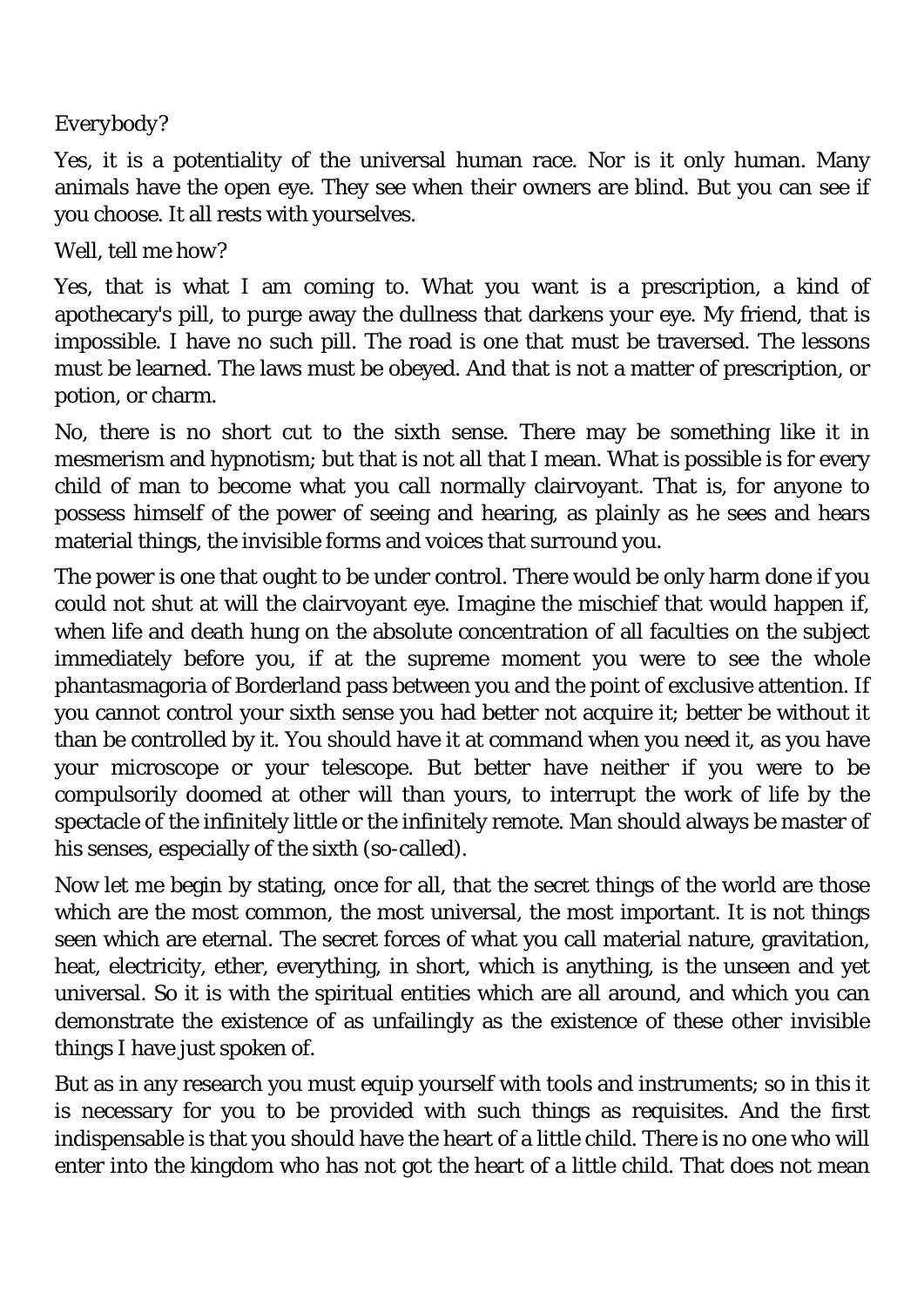that it must be ignorant, but that it must always be simple, and must always think first of what it perceives and not always of itself. The intense self-consciousness of age, the constant questioning as to how this or that will affect yourself, and not simply what it is, will play havoc with the chances of your success. When you have determined to approach the phenomena, or whatever you call it, in a spirit of a child, you have the first desideratum. The second is not unlike. You must not only have the heart of a child, but you must have the keen reason and commonsense of a man. There are plenty of illusions, and there are many pitfalls. You need all your mental faculties. Be vigilant, accept everything as a child does; but examine and test everything as a man does, without prejudice and without partiality. And the third requirement is patience. Nothing can be achieved without time and patience. But if you have the heart of a little child, the mind of a man, and the patience that, being fed by hope, never wearies, you will have the three essentials.

There is another thing that I might have mentioned. And that is what lies under and over and around you. It is Love. If you do not enter upon this quest, prompted by love, I do not say that you will not succeed - if the laws are followed you will - but it will make all the difference to your results and to the comfort and peace you will have in attaining them, if you pursue the investigation from a love motive and not from mere cold curiosity. Love of truth is good. But you will find that when, to love of abstract truth, there is added a spirit longing for communion with other spirits who are on this side, the double current is more potent. And your results will be better. You can grow flowers in the tropics or in the arctic regions; but the flowers are brighter and more easily cultivated in the tropics than amid the snow. And in all spiritual things the temperature depends upon Love.

And now, having spoken of the mental qualifications, let me speak next of the physical. When you are setting about the investigation, you may not be in good health, and you may succeed notwithstanding. But the odds are heavily against the diseased or the infirm, in this as in all pursuits requiring attention, energy of mind, and courage. The best-equipped investigator may be paralyzed by a physical ailment. What I have to say on this subject is nothing new. Practise the laws of health. Wash you, make you clean! While many dirty saints have seen visions, they would have had clearer vision had they had cleaner skins. Take exercise; live not to eat, but eat to live. No, I make no restrictions upon diet. Eat what makes you most efficient. There is only one rule about food and drink. Use it.

## *Then you don't insist on vegetables?*

No, I do not think, for the purposes that I have in view, it is well to insist upon vegetarian diet. If you had been always a vegetarian, that would be different. It might, and possibly would, be better for you. But for you, and all those who are accustomed to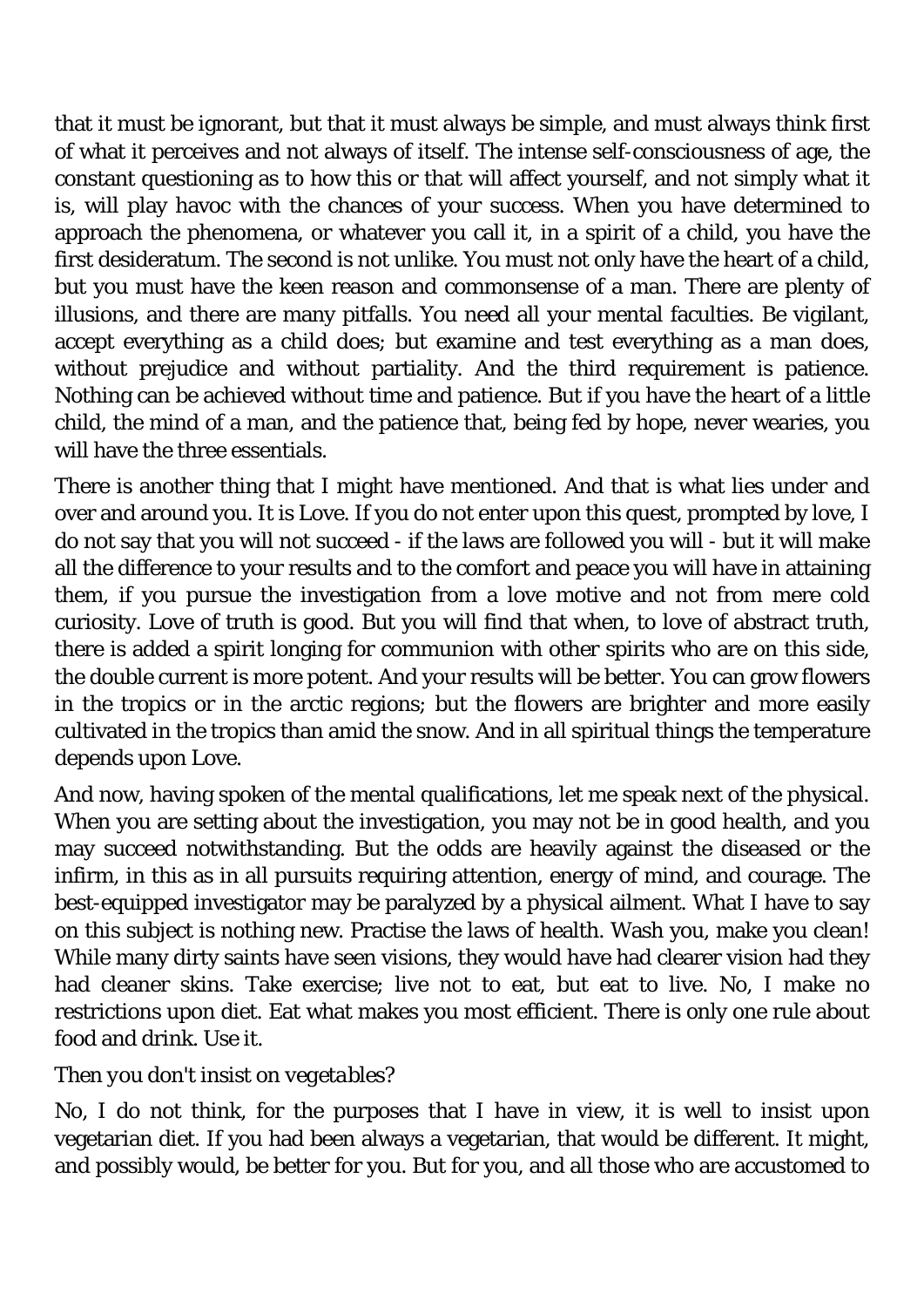a mixed diet, to become vegetarians in order to be better clairvoyants would not be wise. For your health would suffer so much in the period when you were being accustomed to the new diet, the loss would be greater than the gain. And, on the same principle, I do not think that for married people there is any duty of abstinence from conjugal union as a condition of success. There must never be union without love. But when there is perfect love and perfect union there is a nearer approach to the perfect existence which, as one of its elements, has the clairvoyant gift.

### March 17th 1897.

We will now begin the more special part of what I have to say to you. What I have said is only the general rule of life, and it is as useful for any one as for the psychic student. All may be summed up in one word, viz. Live and Love. Now for the particular message which I have to give you, and, through you, to the readers of *Borderland*.

*Now, here I may as well interrupt my contributor by saying that I have not any glimmering of an idea as to what she is going to say. I fear that I am very sceptical about it. I distinctly do not believe that it will be so easy or certain as she says to reveal the Invisible. I may, of course, be wrong. I can never forget that when Julia told me about automatic writing with living people I was almost as sceptical, but she was right then, and she may be right now. But the odds seem to be very heavy against it. I hope that I may be wrong. But if anything is given to me that at all corresponds to the sweeping announcement with which this message was begun, I think it only right to put on record the fact that my physically conscious mind is absolutely a blank on the subject. I cannot even form any kind of imagination what she is going to say.* 

No, I know that is so. Sometimes I am able to impress your physically conscious mind, and I do so. Sometimes I cannot. Sometimes I might, but I prefer not to. This is one of the last cases.

Now, the first thing to be got is a place where you can be alone. Enter into thy closet Solitude, exclusion from the world of sense, that is the first thing. When thou hast shut the door, remain alone for a time, long enough to allow the waves of the world's thoughts and cares to subside. Sometimes you could be quiescent and passive in a very few minutes. But at other times you could not regain the tranquil mood in any number of minutes. When you are about to verify this message you must be at peace. When you are in a whirl, or are in a bitter mood, or when the mind goes on and on creaking round and round like a wheel that is not greased, don't try. But when your health is good, when your mind is calm and your mood is quite serene and happy, then go into your closet and shut the door.

## *And close the window-shutters?*

You need not darken the room, unless the sight of the contents or the view from the windows distracts the mind and prevents the concentration of the attention. But it is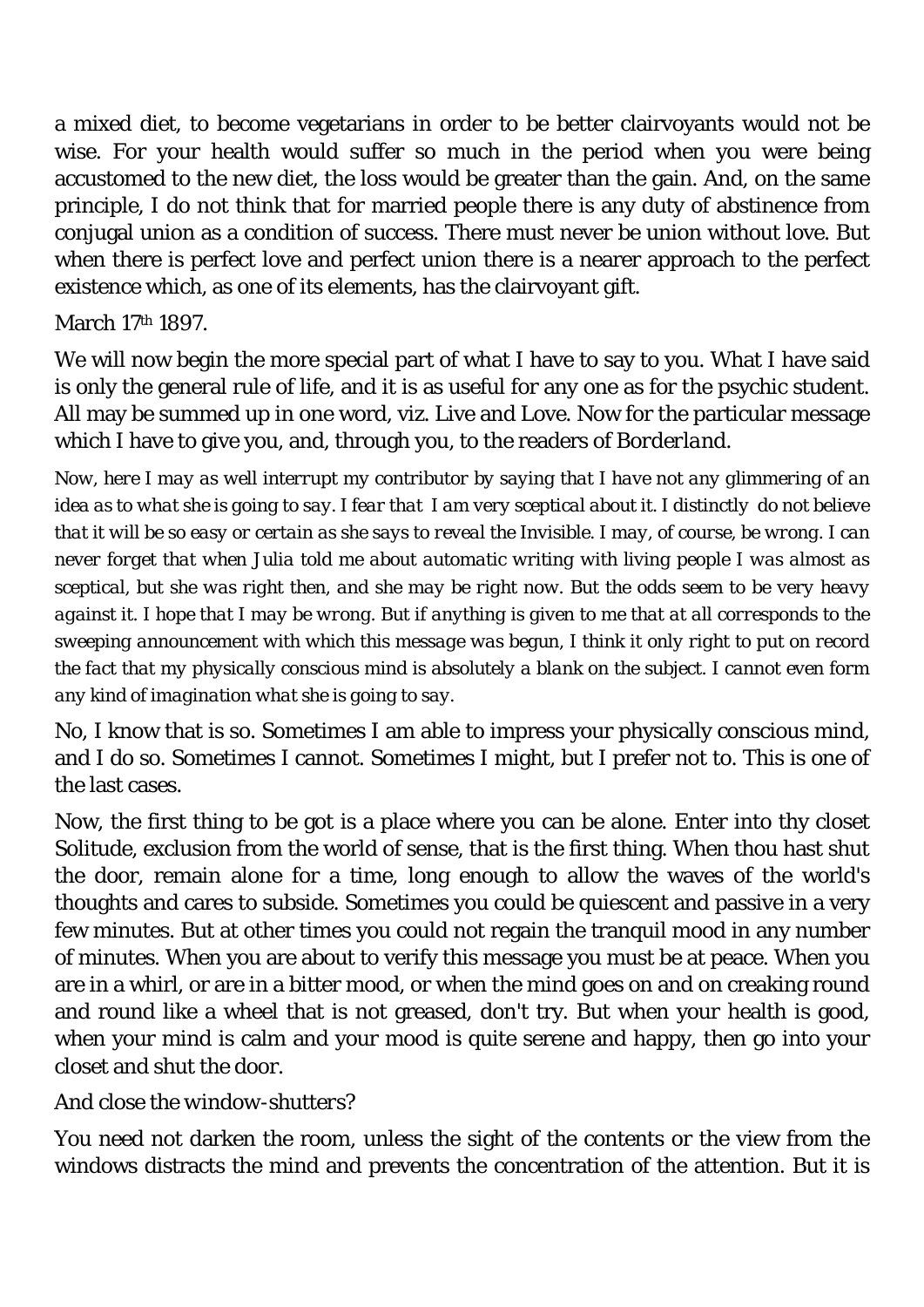probable that at first, if you are not very restful, a shaded room would be better.

When you are alone and still, and the door is locked, so that no one can disturb you, sit as easily as you can so as to be as far as possible unconscious of any physical discomfort, or anything that reminds you of your body.

# *Sit and not kneel?*

I do not recommend you to kneel. The posture is not convenient for long, and any posture that reminds you that it is a posture is wrong. What you have to do is to avoid reminders from the other senses of their existence.

## *Why not lie down?*

I do not advise you to lie down because it suggests sleep, and I do not wish to confuse the revealing of the Invisible with the visions of the dreamer. Sit, therefore, as easily as possible, and as far as possible also avoid everything that will remind you of your body.

*Now here I interrupt again, to say that it seems as if she were about to recommend some kind of self-hypnotization. Some fakir-like gazing at the tip of your nose, or something or other like that, which I don't like - and as far as I have formed an opinion or a prejudice, I don't believe in. So far all that she has said seems practical, simple enough, but – but - - Well, now, I will let her proceed.* 

What an impatient unbeliever you are! What you like or don't like does not matter much, does it? What you want to know are the laws by which you must abide if you wish to avoid failure. Tides are inconvenient very often, but the wise mariner does not indulge in prejudices against tides. Listen, I am not wasting your time. I have this to tell you, and if you will do as I direct you will have the results. If not, not. There is no compulsion. You wish to see me, for instance, and to hear me, instead of merely reading what I write. You will both see and hear and touch me if you will obey my instructions, and not interrupt with your likings and dislikings, which, after all, are not important.

When you are alone in the darkened room - for you had better try it with shade at first then you must do this.

*Here the writing broke of, Then in another handwriting came -* 

The good angel of guidance will come again, and you will be told all. At present you must stop. No more now. Never mind.

March 18th 1897.

I am so sorry that I had to leave you yesterday. But there was an urgent call for me elsewhere. So I had to go. But now I am with you again, I will resume where I left off.

The first thing to be done, if you would have your eyes opened to see the invisible ones who surround you, is to be very still. As I said, make no effort. Be still and wait. You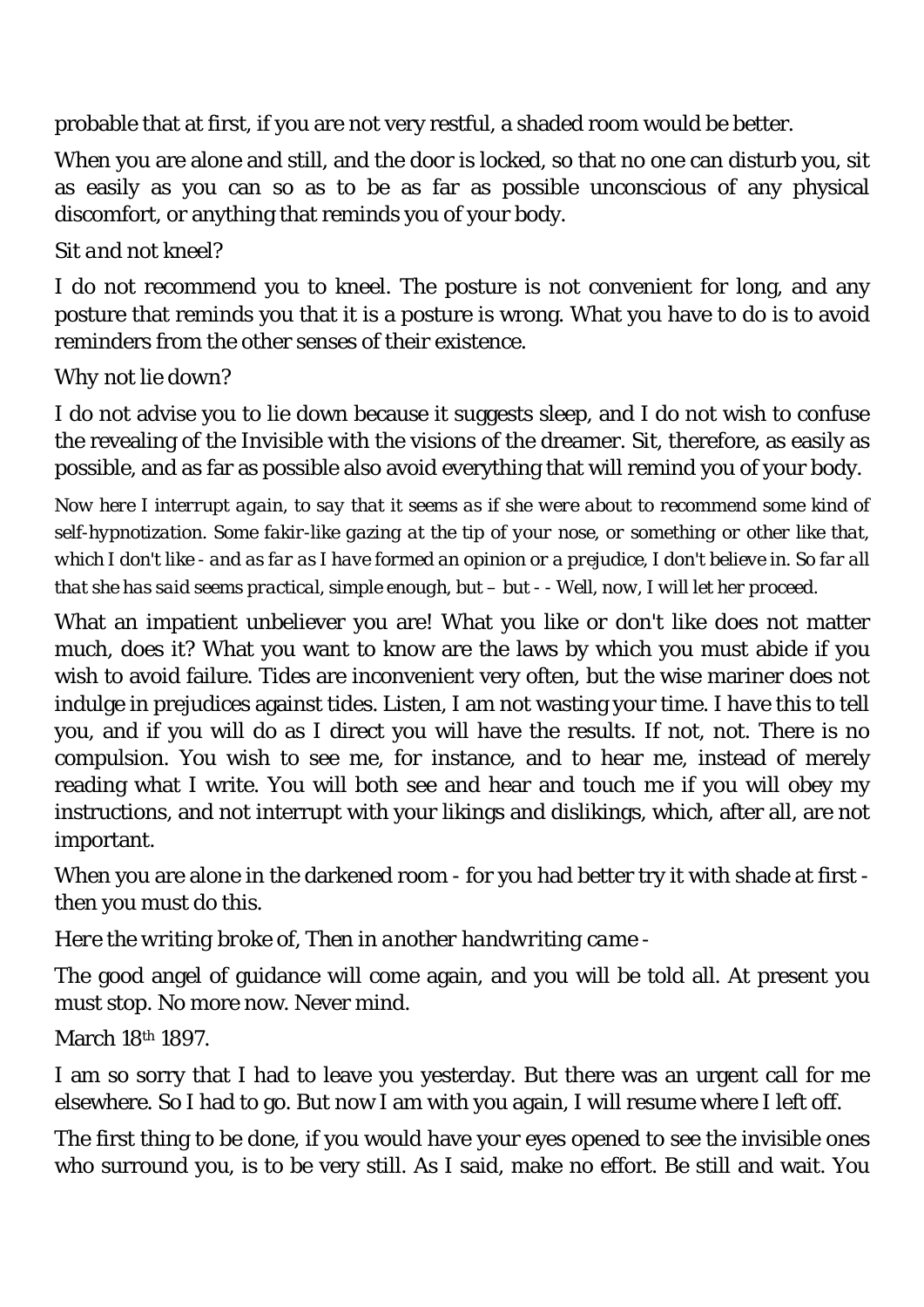need to be quite passive, so as to let the other world outside slacken its hold on you, and the real world within and around you make itself felt

Then, when you are quite still and passive, close your eyes and think of the one whom you wish to see. If it is a friend still alive, in the body, it will help you if at the same time, although that is not essential, he or she were also to be passive and alone. When you have two spirits in accord, both seeking the same thing, the difficulties are less. But you must be agreed in heart and soul; not mere seemingly agreed. One must wish to manifest, the other to be manifested to. And during the seclusion do not change the parts. Close your eyes, and, in the absence of the outside, imagine as quietly and distinctly as possible your friend. If he is to come to you, think of him steadily, concentrating your thought on him, and him alone. Think of him in detail. Make a thought-image of him, as if you were actually creating him. And all the while let your heart and soul go out in a steady longing for him to come. At the same time let him, wherever he may be, be also alone sitting with closed eyes, willing steadily to come to you wherever you may be. Let him, on his part, think of some simple heartfelt message to you. Let it be on his tongue to say it; not loudly, but with quiet, earnest confidence that you will hear. Let him repeat it quietly with the wish that you should hear it. That is all.

If you, or any two who are in accord, will do that, do it steadily in the right spirit, you will be able to see each other and to hear each other speak. It is not to be done in a day, except in rare psychics who are in absolute accord But if you try it for yourselves, you will see that 1 have spoken the truth, just as you did about the automatic handwriting from living persons. This requires more effort than the other. There are no difficulties but those of excluding the rushing, distracting flood of cares and worries. Be alone; be silent; be in a mood to receive and you will be able to verify what I say.

## *How long must this abstraction continue? And how often must it be tried before there is any reasonable hope of success?*

Everything depends upon the nature of the person and the extent to which he can distract his attention from the things of this world. As you know, there have been within your knowledge cases where the Double of a living person has come in response to appeals both from the sleeping and from those who are awake, without any long abstraction. But at first there is a possibility that the unusual effort may in itself distract. You will think so much of the effort as to be unable to think of the friend.

There is no hard-and-fast rule. I should say that the best general rule is never to force things. If you are tired in five minutes, stop then. If you can keep up the concentrated, quiet attention for a longer period, do so. But remember, the sense of strain is bad. There must be no strain; there must be no effort. Only passive readiness to see. Do not make the mistake of imagining that intensity of muscular or mental will tension is what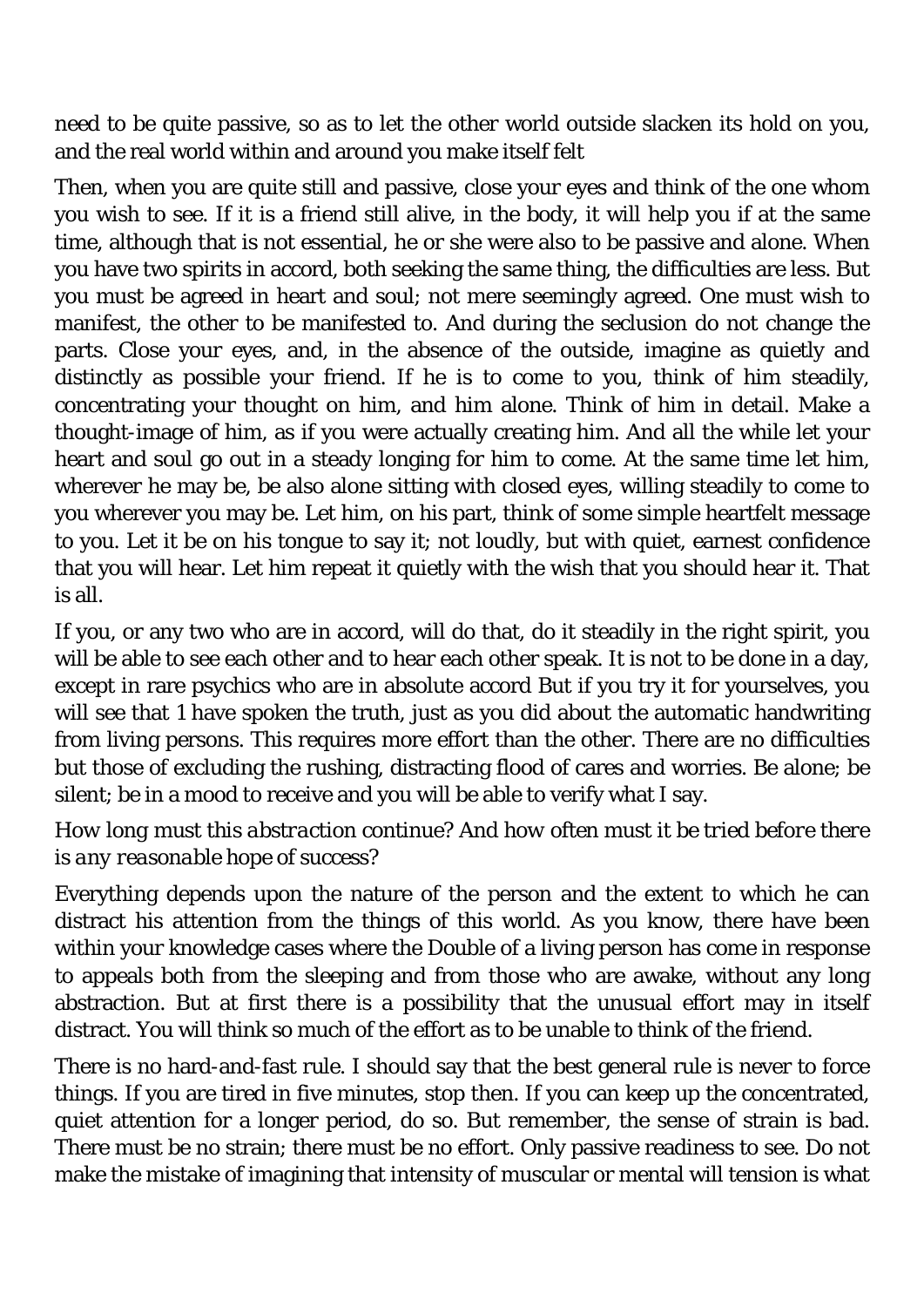is wanted. It is the reverse of that. Be still, and listen and watch. You must be guided by your own experiences. If you suffer in any way, drop it. If it distracts your thoughts from your daily work, do not touch it. But if you acquire this power, and have it under control as a constant possession, for you parting will be no more; unless, of course, there is a mental breach. But that is not what people mean by parting.

# *But is this not only a sustained effort of the imagine? Is there any objectivity in the image thus created in the dark ?*

What is imagination? If you see only what you willed to see, your objection would hold. But, if having imagined your friend in a grey suit, he should appear to you in a brown, or if the image which you have imagined should speak, telling you what you did not know, but what your friend was at that moment saying to you, would that be imagination only? No, what I have said is true. You can secure the living presence of the friend with whom you are in close accord if you will but adopt these simple rules.

# *Humph: I wonder - ?*

They are so simple you do not like them, I see. You would have preferred something more magical - more out of the way. But there is no need for these wrappages. The simple truth is that you all have the capacity to do this if only you would use your souls instead of being so immersed in your material bodies.

## *But will the image not be a mere clairvoyant vision seen with closed eyes?*

At first, as a rule, it will be so. But after a time you, or at least some of you, will be able to materialize it sufficiently for it to be visible to the physical eye in broad day. Others may not see the person who is to you visible, audible and touchable. But you will be conscious of his presence.

## *Then does the same rule hold good as to the spirits of the disembodied?*

Yes; only there are differences. With the disembodied, for instance, you cannot, as it were, check the accuracy of the psychic sense by the impressions of material things and the physical consciousness. That is why it is better to begin with the spirit of the embodied. But spirit is spirit everywhere, and the accident of its embodiment does not render it more easy or more difficult to communicate.

Oh, my friend, how I do wish you would but open your eyes and look and see. You are living in a cell whereas you might go out and occupy and possess the whole world. Why should you, with a heritage which I have faintly endeavoured to describe, live only in the material senses? Why, when you can defy time and space, and live with any of your friends, no matter how far you may be severed, should you live and think and act as if you were confined to the narrow cell bounded by your physical consciousness? All that it needs is to be alone, to be silent, to be passive. But, of course, you must not imagine that all this unseen world of spirit, which is now opening before you, can be taken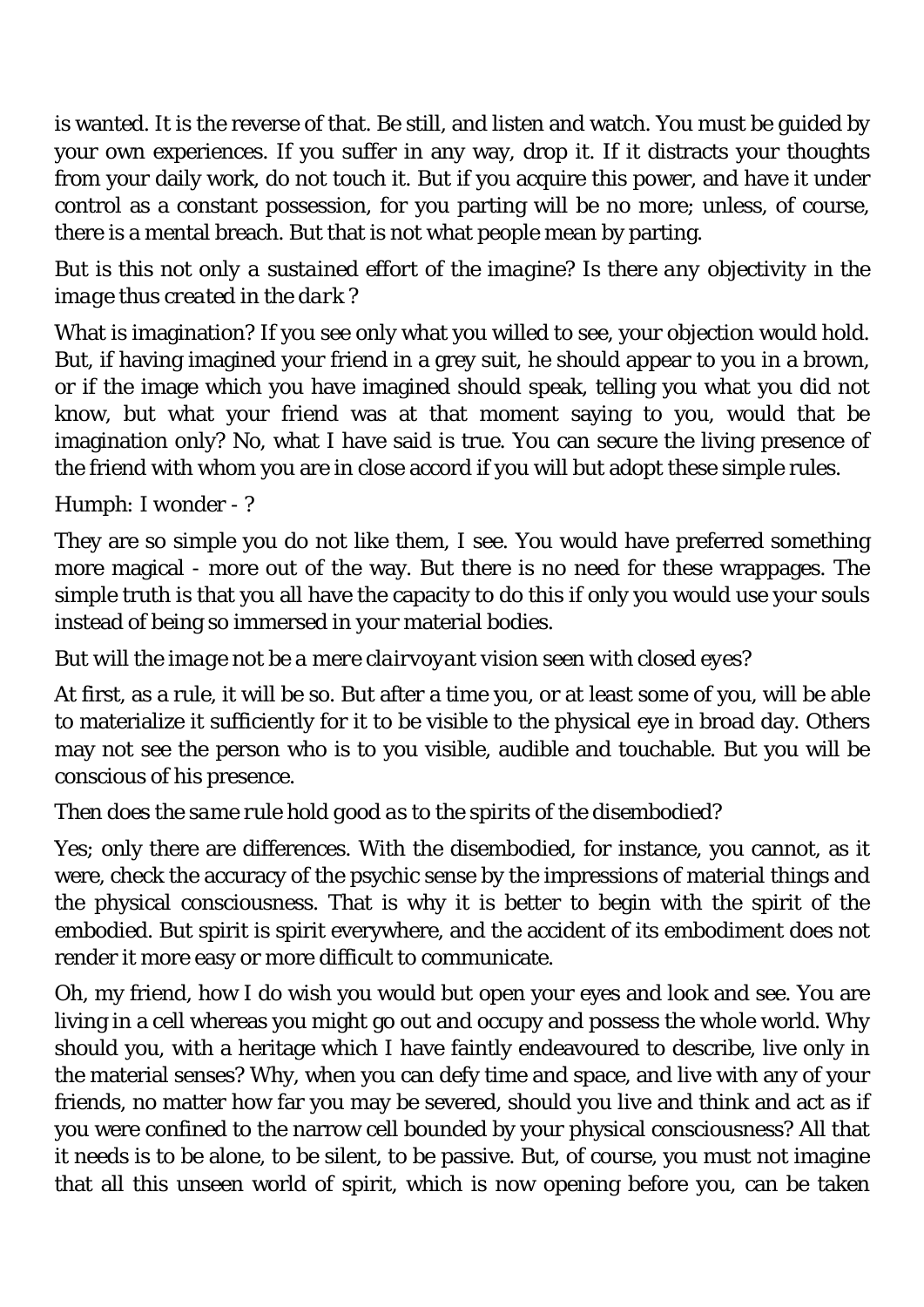possession of in a moment. There are many things to be learned, many stages to be passed through. But make a beginning; and know that what you know of the reality of the Double, which at present goes like the wind where it listeth, is for you a sign and a pledge of the possibility of making the sense-world appear but as a dungeon compared with the immenser potentialities of the Spirit.\*

## **VI. ON THE LOSING AND THE FINDING OF THE SOUL.**

# July 12th 1897.

My dearest friend, - What I am now going to write is for *Borderland*.

*I have not a ghost of an idea what it is to be about.* 

Oh, what an opportunity you have this year of making a memorable and permanent memento of the Queen's Jubilee!

*Humph! Does the Jubilee interest you?* 

Yes, we are interested in this as in all that stirs the heart and moves the soul of man. We see what you are thinking, and we see what you are doing. And we see also what you ought to do if you would but use the opportunity aright. And that is what I want to write with your hand to-day.

*Personally, I rather resent Julia's intervention with Jubilee affairs. The feeling may be absurd, but I wish she would not mix herself up in this business.* 

Yes, I know, but when I have to say things, what you like or dislike does not matter. What I have to tell you is that the Jubilee gives you a great chance of effecting permanent good. All that you have done has been well done and useful. But you have now to begin the real Jubilee.

You have to make up for the self-jubilation and vainglory of pride and power by humbling yourselves before the Giver of all these gifts. Otherwise you will not have long to wait for the humiliation to come.

# *This is what I have said already myself.*

Oh, why will you not let me write quietly and leave your objections? I will say what I have to say, and you can object afterwards. But let me say at once that you will find it very difficult to distinguish between what you say yourself and what we impress upon your mind. But now that I am writing, please let me write without interruption.

What I want to say is that the people at large will be more receptive to the truth now than they were before. The Jubilee was a great mind-waker. And when the mind is wakened up your work is half done. What you have to do is to go through the open door which stands wide before you; and if you will but let me have my say without these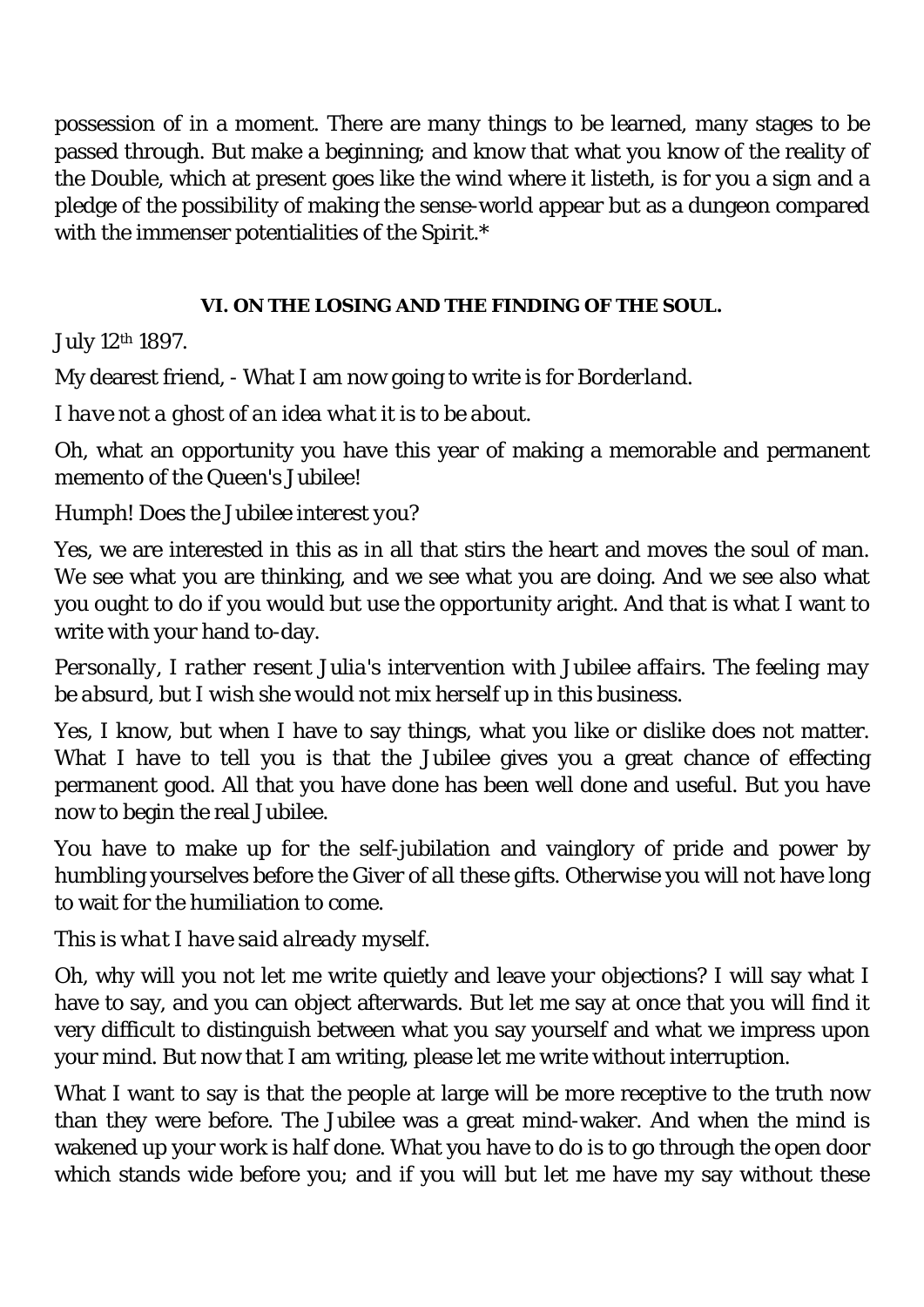restless questionings and objections, I think you will admit I have something to say which you have not said, but which I hope you will say hereafter. What you have said about a revival is good; but I wish to point out to you how that revival can be brought about.

All that is to be told would take a long time. But there are some things which can be said quite briefly, which you will see are not all your ideas.

First of all, what you need to think of above everything else in regard to this matter is, what you or any one of you are doing to make the Real World real to men. The worst evil of the present day is not its love of money, nor its selfishness. No, but its Loss of the Soul. You forget that the Soul is *the* thing. And that all that concerns the body, except so far as it affects the Soul, is of no importance. But what you have to realize is that men and women in this generation have lost their souls. And this is a terrible truth. It is not what we used to think of losing the Soul in hell, after laying aside the body. It is a thing not of the future only, but of the present. Your Soul is lost now. And you have to find it.

When I say lost, I mean it. You have lost it as you might lose a person in a crowd. It is severed from you. You are immersed in matter and you have lost your Soul. And the first, the most pressing of all things, is to find your Soul. For until you find it you are little better than an active automaton, whose feverish movements have no real significance, no lasting value. The Loss of the Soul, that is the Malady of the Day; and to find the Soul is the Way of Salvation.

The finding of the Soul is the first thing and the most important thing. You will never find it unless you give yourself time to think, time to pray, time to realize that you have a soul. At present, then, do you remember that? You remember post time and you remember when you must catch trains. But when do you remember that you must catch your Soul? No, no! All is rush, and jump, and whirl, and your Soul gets lost, crowded out of your life. You have so many engagements that you have no time to live the Soul-life. That is what you have to learn. No doubt your work is important, and duty must be done. But what shall it profit a man if he gain the whole world and lose his own Soul?

The way the Jubilee helps is that the ordinary man has discovered that there is something he seldom thought of which he now sees is most important. He has at least got a glimpse of the Soul of the Nation, and sees the greatness of the sight. Now teach him that it is even more important to find his own soul - the lost Soul which he has crowded out of his life.

You understand that? You grasp that?

Now I will go to speak as to how to find the Soul.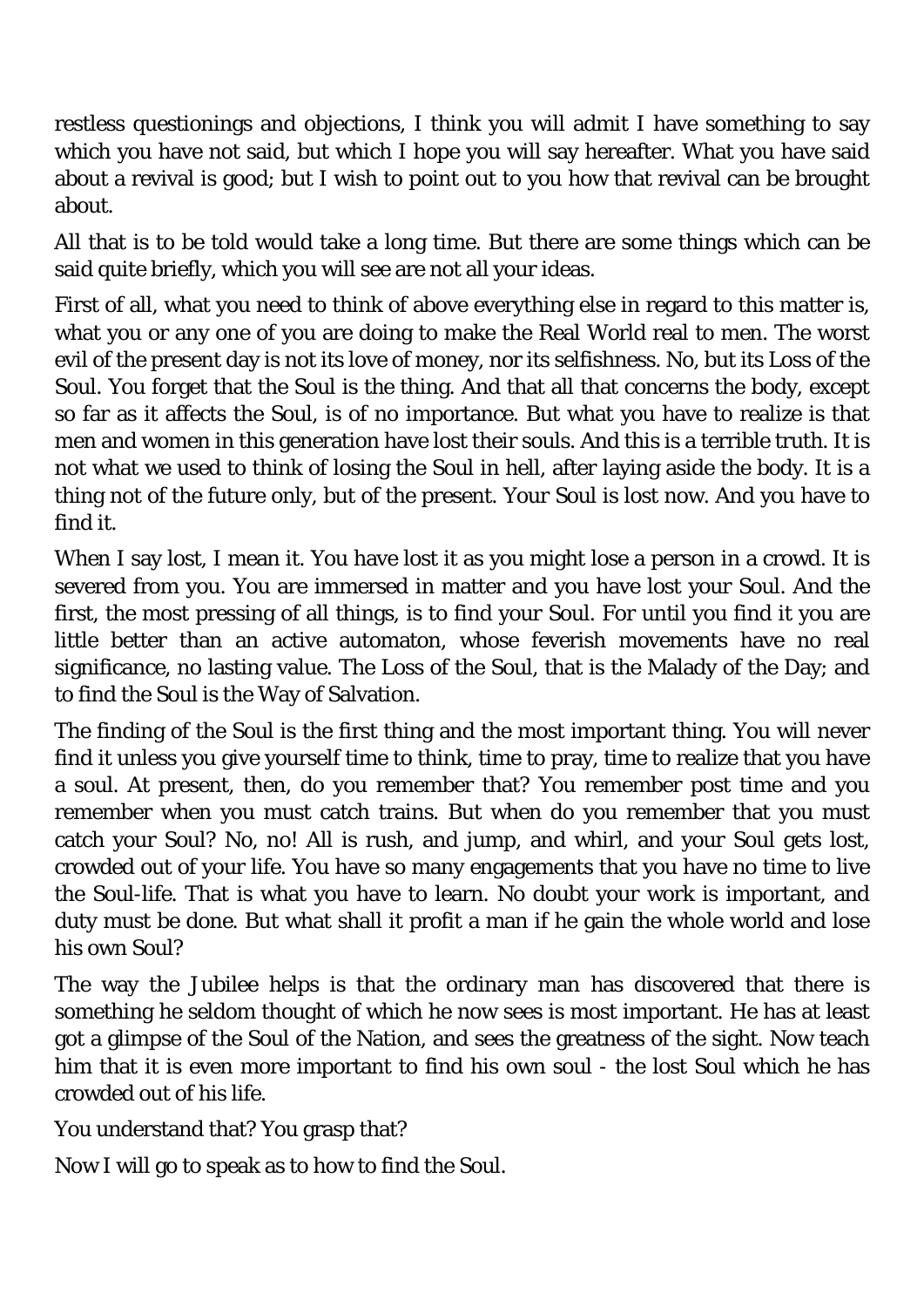There is only one way. There is no chance of salvation if you never give yourself time to think on things that are timeless, that transcend time, that will be when time shall be no more.

You have no time but for the things of time which perish with the using.

And if you would find your Soul you must give time to the search.

You say you have no time. But you have time to make money, to amuse yourself, to make love, to do anything that you really want to do. But your Soul - that is a thing you do not care about. And so you have no time for the Soul.

You are getting less and less spiritual. The old ordinances, the services, the prayers, the meditation, the retreat, these gave you time. But one by one they all go - these oases where you could rest and meet your Soul. And you have materialized yourself even with the fretful struggle against materialism. For what is more important than struggling to stem evil is to save your Soul, to possess your Soul, to hold it and not let it go.

What seems to me quite clear is that the indifference to the Soul is caused by not understanding that the Soul is the Real Self, the only part of you which lasts, the Divine in you, which you are sacrificing to the things of the day.

What you do not understand is that it is through the Soul alone that you can commune with the Spiritual World that is all around you. And the Spiritual World includes all the world excepting the perishing things of time. When we say Spiritual World we include what you call God and His Holy Angels and the sainted dead. All these are lost to you when you lose your Soul. For the Soul alone communicates with the Real World.

It is through the Soul you obtain inspiration. The Soul links you with the Universe of God, with the Soul of the World. And when you lose touch with your Soul you become a mere prisoner in the dungeon of matter, through which you peer a little way by the windows of the senses.

*This is what all religions always say, and will the mere saying of it again do any good?* 

What all religions say is true. But what I say is a little different. Not to what all religions have said, but to what materialized religions say now. And therein lies the difference.

For what I say is that the Soul has Divine powers, but if you will but find your Soul, and develop its Divine potency, there is opened before you a new Heaven and a new Earth, in which Absence is not, nor Death, and where the whole Universe of Love is yours.

## *Miracles, then?*

Yes, I maintain that what you call miracles are the natural capacities of the Soul. Miracles of Healing, Miracles of Movement, Miracles of Power, which you little dream of, are within the scope of the Soul. All that you have read of about the power of Spirit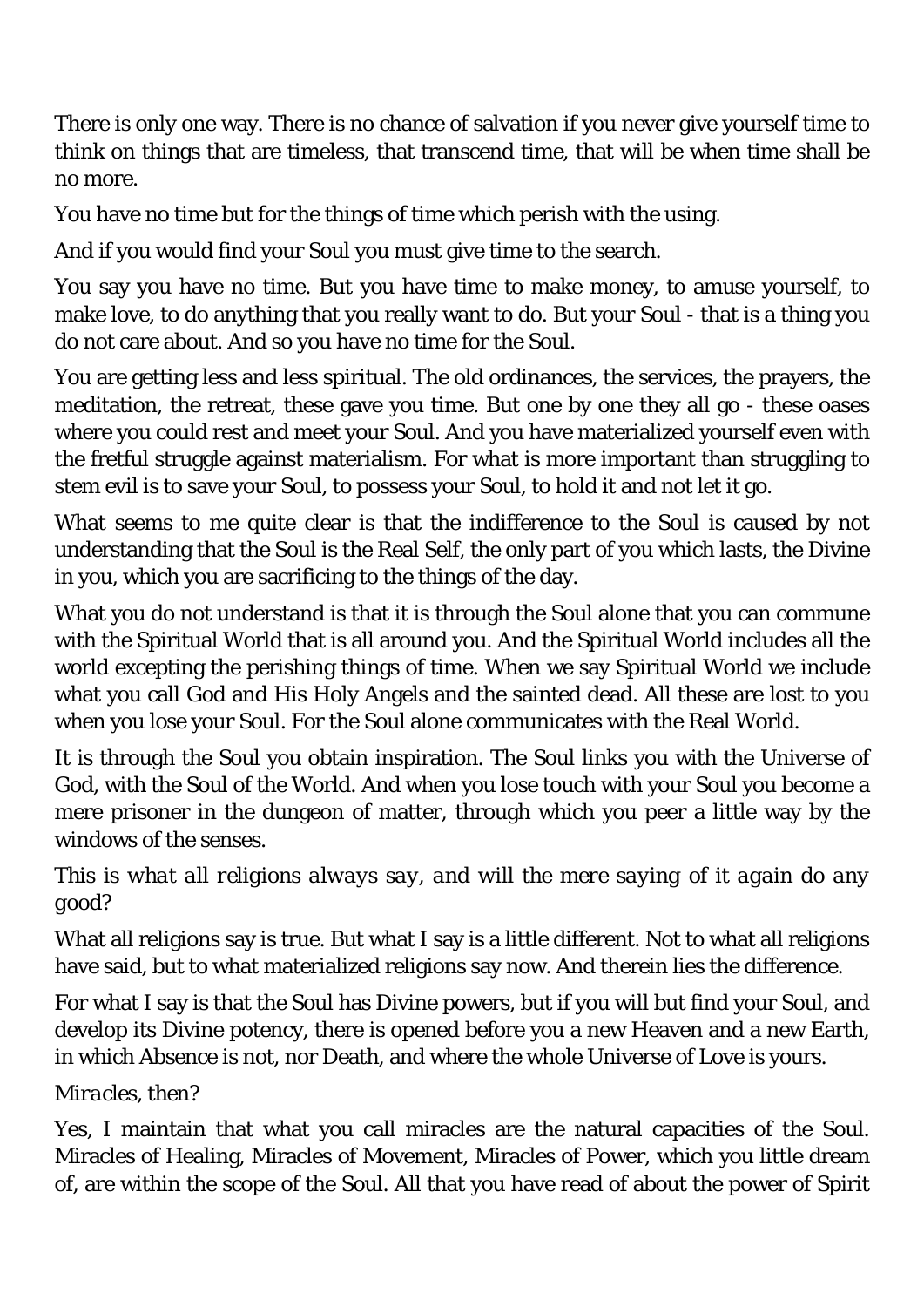over Matter is nothing to the reality. You are as caterpillars to what you might be.

But the doorway into the Infinite is the Soul, and the Soul is lost. When you have no time to think, no time to pray, you have no time to live. Therefore you must before all else make time.

## *Easier said than done!*

Oh, my dear friend, why are you so sceptical? You waste more time in brooding over the Past which you cannot recall, or in anticipating the evils of the Future which you may never meet, than would help you to possess your Soul in the living Present.

What you do not seem to see is that the Soul is not a mere abstraction. It is the Power which enables you to do all things.

I speak the most sober and literal truth, when I say that if you did but possess your Soul and exercise its powers, Death or separation in this world would cease to exist for you, and the miseries which haunt the human race would disappear.

For the whole of the evils that afflict society arise from the lack of seeing things from the standpoint of the Soul. If you lived for the Soul, cared for what made the Soul a more living reality, and less for the meat and drink and paraphernalia of the body, the whole world would be transfigured; you have got a wrong standpoint and everything is out of focus.

I do not say neglect the body. But make its health and ease only the means to the end. The body is only a machine. The work that it does ought to be for the Soul. What you do now is to make the machine everything. It consumes on itself its own force. The wheels go round, but nothing moves. And in the whirl of the wheels the Soul is lost.

No I must repeat once more - you must find time to live. At present you have lost your Souls even partly by the strain of trying to find them. I mean that much of the so-called religious life and works, while good in their way, constitutes no small addition to the preoccupation of time which renders Soul-life impossible. It is possible to lose your Soul in Church as well as on the Exchange. If you have not leisure to be alone with your Soul - it does not so much matter whether the rush and whirl and preoccupation is ecclesiastical or financial - the Soul is lost, and there is nothing to do but to find it again.

You may sum up what I have to say in one or two words. What I wish you to do is to make the Soul the centre, and make time to use the Soul, which alone can do all things. Make Time to save Eternity, nay, to possess it now and to know God. JULIA.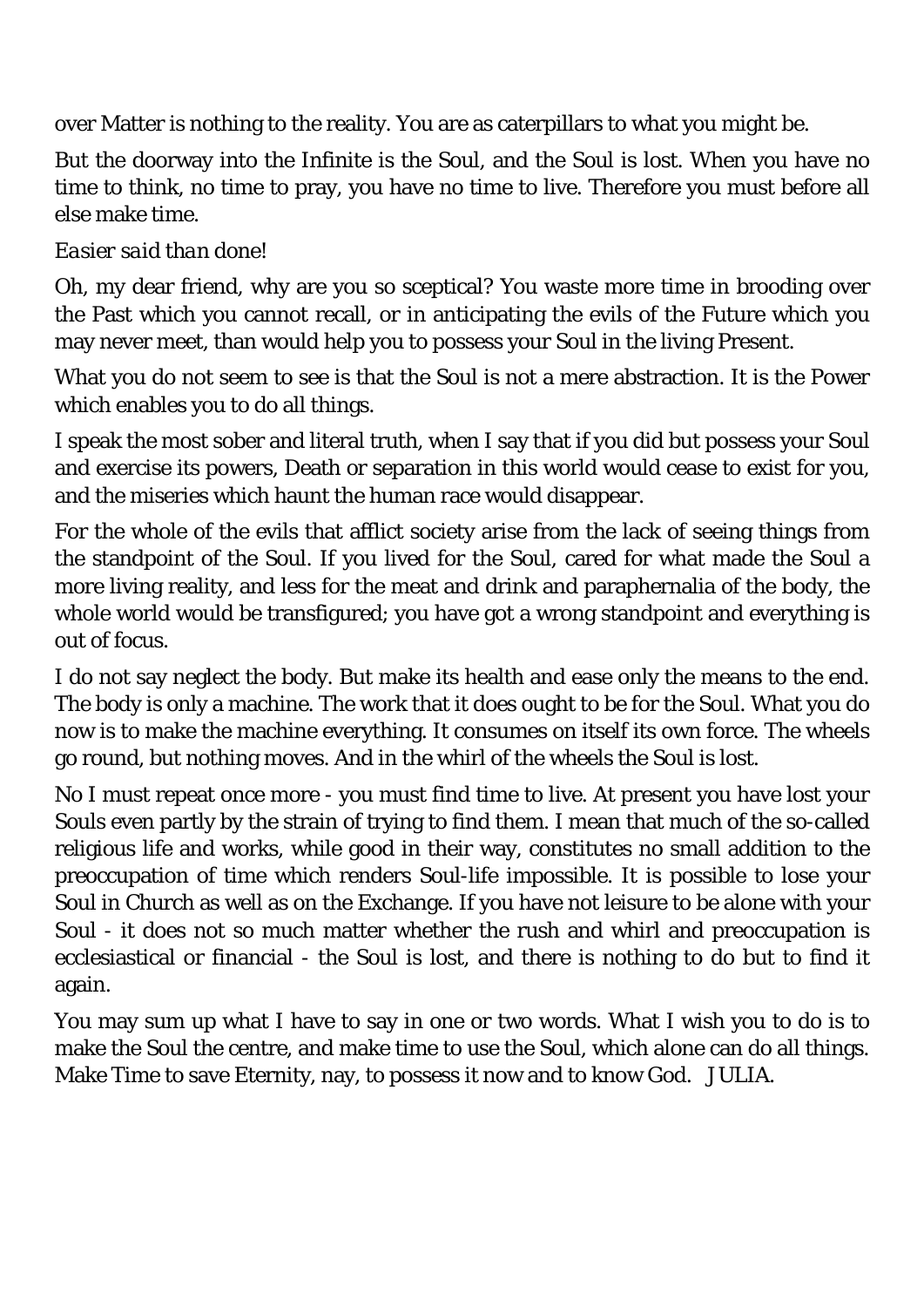#### **VII. PARTING WORD**

My dearest friend, - My heart is somewhat sad within me at the thought that this may be the last time for some months that I shall have the much-prized opportunity of communicating with my friends, whom I have so often addressed through the pages of *Borderland*.\* It is now nearly four years since I began to write for them, and I have had much blessed evidence as to the help which my letters have given to many who had otherwise almost despaired.

\* A Psychic Quarterly, published by Mr. Stead during four years. The last number appeared in October, 1897.

Now that for the present, and only for the present, my letters must cease, I feel more than ever impressed with the importance of insisting once more, more strongly than ever before, on the great truth that God is Love, and that all who love really and truly are in God and He in them. I have said this many times. But you do not seem to realize how literally true it is, and how absurd it will seem to you when you come over here and see how God has been kept out of your lives because of the lack of love in your hearts. There is nothing in all the worlds so true, so vital, so universal as this. Love and God are the same, and when, from any cause, you hate or do not love, to that extent you shut God out from your life.

If I had only one message to give, this is the message - Love.

If you would be as God, love! Everything you love is a step towards Heaven. Everything you dislike, so as to make you incapable of loving anyone, takes you down the steps away from Him. You think that it is righteous to be wrath, and you do well. But although you may be righteous and wrath, you cannot be at one with God if your wrath makes you to be out of charity with the offender. You may punish the offender - but in love. If you love to punish, if the pain you inflict pleases you – beware! You are out of love, and to be out of love is to be out of the very Being of God.

## *But does this not result in spoiling people*

No; this is not to spoil people. Be just; nay, even be sternly just. You do not neglect to punish your child because you love him. But the pain you inflict is felt first by yourself. You cannot punish another rightly but you must bear it upon your own heart first. All bitterness, all desire for vengeance, all hardening of the heart that causes you not to feel the pain you must inflict upon another; these things are contrary to love and, therefore, are enemies of God. Love is not mere yielding to pleasant, easy-going complacency or indifference; that is not love, but self-love. The love that spoils a child is cruel as hate. It is selfishness. You must often smite in love. But love feels the blow before it is delivered; suffers first and feels the most. This is one of the many, the innumerable lessons of the Passion of our Lord.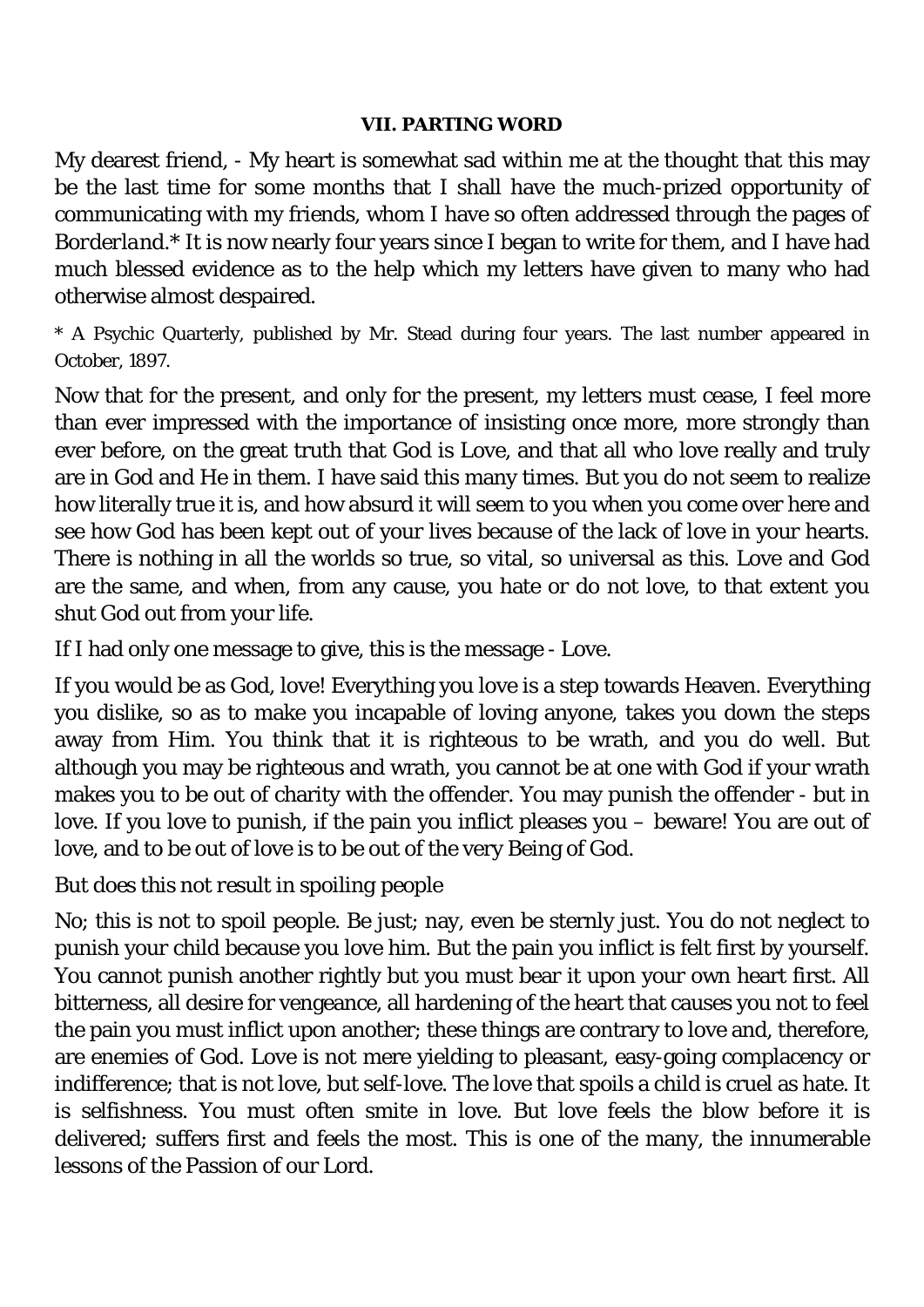When I have written of late months I have not said so much as I did in my earliest letters about the spirit-life and the ever blessed realities of our union with Him who is Love, and with whom to be is Heaven. But there is nothing that I wrote that I have to unsay. Rather, if I could, would I repeat it all over again, more earnestly, more lovingly than ever. The greatest, the most delightful, the only important thing, compared with which all other things are as nothing, is that by what you call Death we have come into a far closer, more intimate realization of His presence, of His Life in us, and our Life in Him. All that we can say, all that has been but as faint and imperfect symbols.

Oh, my friend, my friend, you know not, nor can I ever pretend to begin to explain, the exceeding wonder, and glory, and infinitude of the sense of the realized Love of God for us, in which we live and move and have our being. I wish that I could make you feel it more. I wish I could explain it better. But I cannot say more than that - it is more than I ever dreamed of, more, far more, than I tried to explain in my first letters. All that you know of earthly love - the love of mother for her child, the love of bridegroom for bride, the love of husband and wife - all earthly loves and ecstasies of affection, are but as the alphabet of the language of Heaven. And the more ideally and unselfishly you love, the more you understand God and have God in you, the hope of glory. What the glories of sunrise are to the grey twilight that precedes dawn, is our life of love to the life you lead, excepting in those high moments when the heart glows with a divine exaltation which is born of the inspiration and consecration of love.

Alas, how feeble are my words! I cannot utter what I feel. I only know that when you will know you will feel as powerless as myself to explain.

Now, this is why I am always saying to you, Love, Love, Love! Because the difference between your side and this side is chiefly in this - there is more love here, as there is more sunshine in summer than in winter. If there were but more love in your world it would be even as ours; for to you also would be given the Vision of God.

And that brings one to another truth, which I would fain once more insist upon before I close my letter.

Your world is not at all so hopeless as you think. You have far more Divine attributes than you imagine. The worst of your world is the want of love. If there were love where there is hatred or indifference, earth would become Heaven. Even your most sceptical people admit that. But they say that even with love there would be the anguish of parting and the misery of death, and while this is so, who increases love increases sorrow, for the closer the tendrils twine the more anguish it causes to tear them off.

And that is why I have ever been so insistent upon the fact that if you will but cultivate your souls and cease to immerse yourselves in inert matter you will be able to triumph over the last enemy. For you who have so imperfectly, and at such irregular intervals, made proof of what I say, know that it is often possible, even to you whose life is so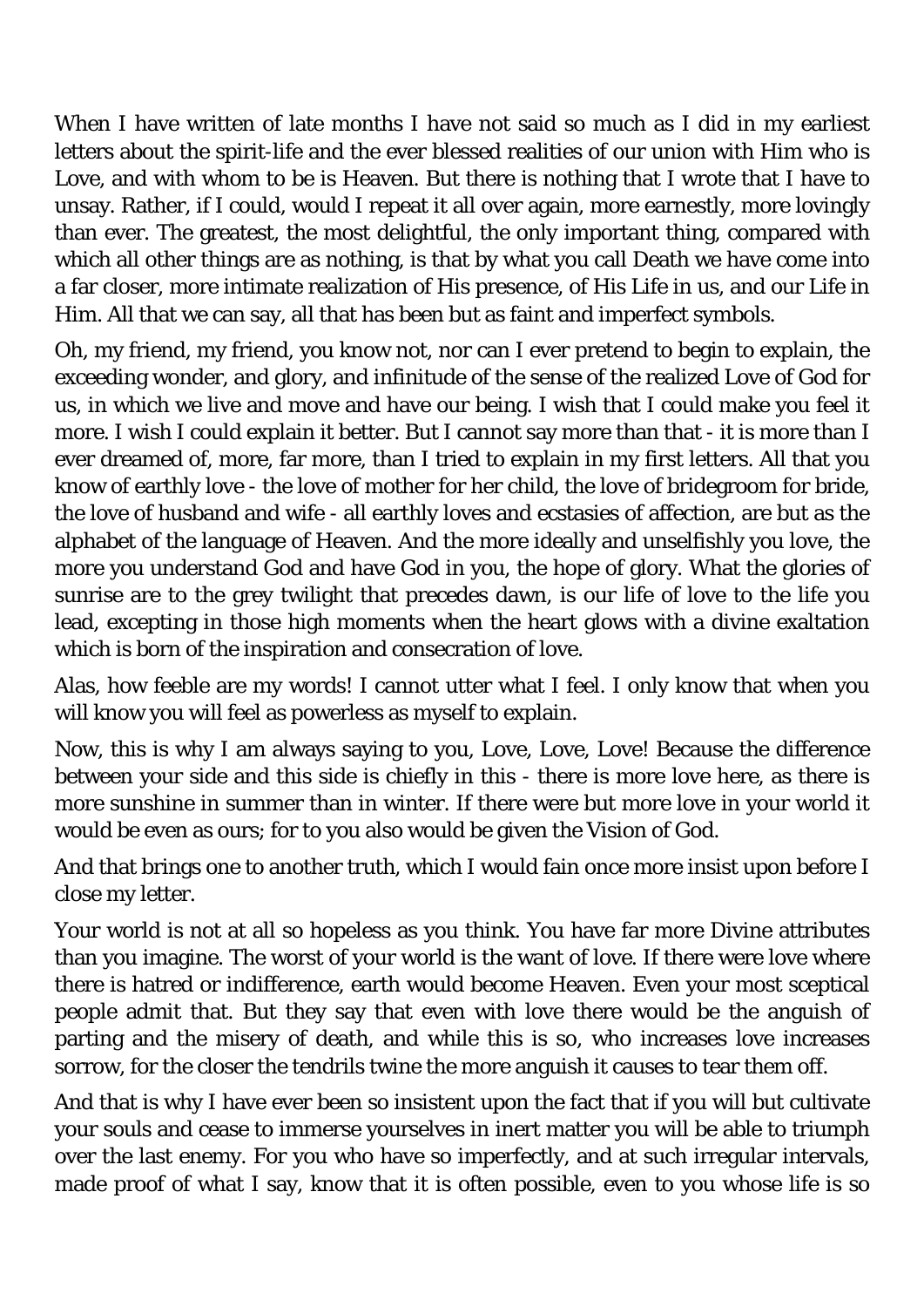engrossed with worldly cares and pressing duties, to communicate or to receive communications from friends far away of so intimate and constant a nature that they throw into the shade all speech and correspondence.

You know, also, from the experience of friends, that the possibilities of the multiplication of person, the Gleams of creation of the apparent Double of one's body, and its transport to any place with speed of thoughts, is no mere phantasy of the imagination. These things with you are fitful gleams of the coming day. They can be, as I have told you, developed until parting will be no more, and the greatest drawback to the increase of love will vanish away.

There is no sense that shall not be satisfied, no demonstration of the reality of this latent energy of spirit that shall be wanting. The spirit that takes no heed of the limitations and trammels of the body when the body lives is not less free when the body is laid in the grave. The power that creates a Double can cause the living who love to receive their dead again.

## *But all these years I have never seen you.*

Now, my dearest friend, it is true as you object that you have never seen me since I passed over. But when the water is disturbed there is no reflection of your face. There must be a calm and placid surface even for a mirror. And how often have you been calm and placid, tranquilly waiting for the manifestation of the Invisible?

You know that, though you have not seen me with your own eye, others have, and that under circumstances which preclude deception. And if you have not seen me, have you not had constant witness of my presence in messages and communications which have never failed these five years?

## *But, perhaps, after all, they may have been -*

Oh, I know well the sceptical doubt. These messages which you have received at all times and seasons; of which possibly a hundredth part have been published in *Borderland*, may, you suggest, have been due solely to your sub-consciousness, your other self. Your hand which has written things unknown to you which have occurred in the past, and which has written things as yet unknown to anyone which have been fulfilled in the future, is, moved not by me but by some hitherto unknown segment of your soul. Well, you can take it so if you please. But you know, best of all, whether these communications, many of which ran directly counter to your own views, and all of which form a consistent whole with a distinct character and individuality of their own, did, or did not, emanate from your own mind. They certainly did not emanate from your conscious mind; and if you know nothing of their contents, you know nothing of their origin. I, who know both, have always told you the same thing. I am your old friend on earth-life who passed away some five years ago, and who has ever since been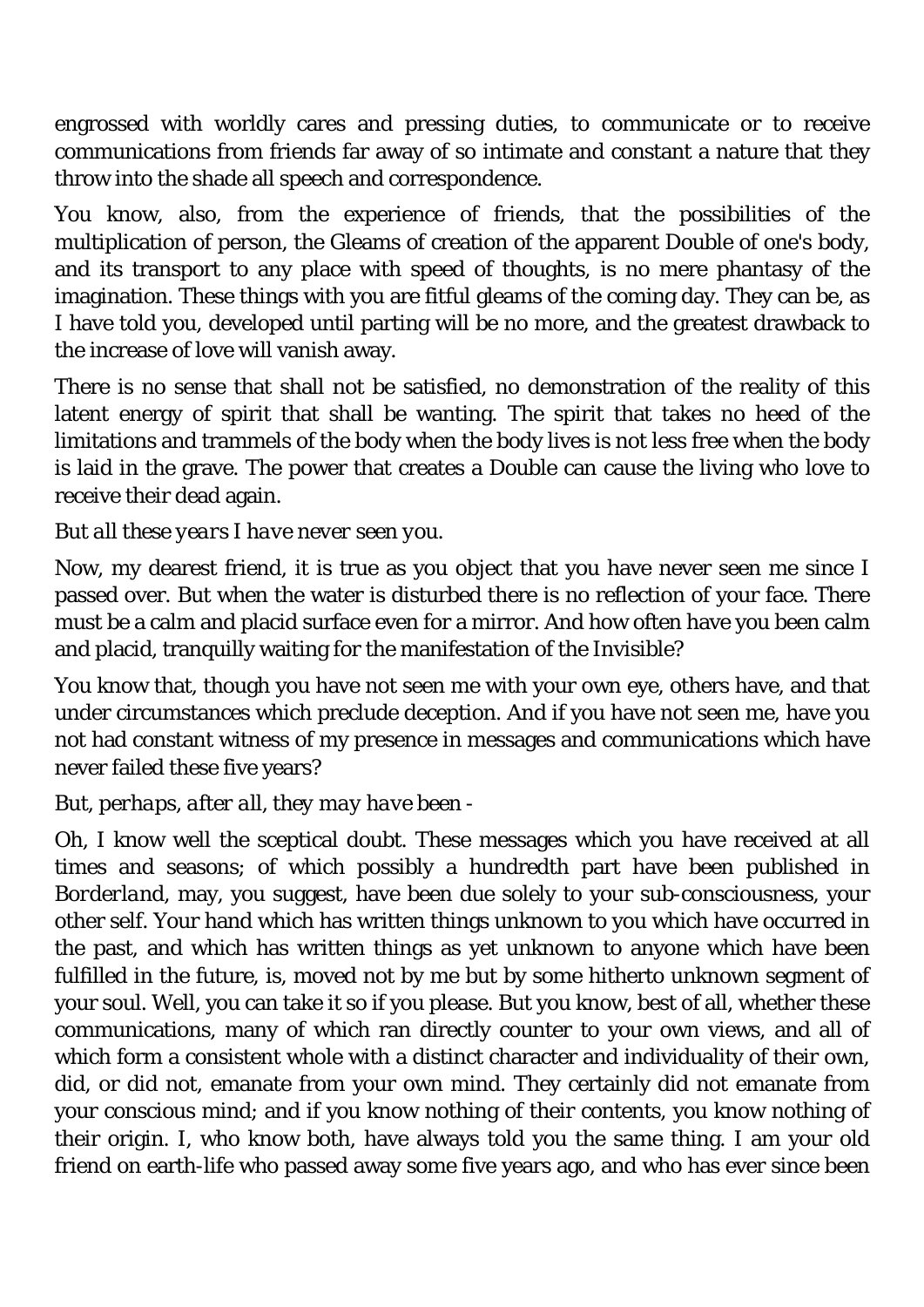with you to teach, to console, and to assist you in direction.

When we speak of death as separation, has it separated us? Have I not been more constantly, more faithfully, more intimately with you than ever was possible to me when on earth? Then, if that be so, and you know it is true, why should you doubt that it can be so with all mortals? For what one attains is a measure of the latent possibilities of all beings.

I have often regretted that you did not take more practical steps to establish the Bureau of which I have so often written you. But, perhaps, I have been too impatient. The times and the seasons are not revealed to us, even here. But it will come, and when it comes you will understand. JULIA.

### *FRAGMENT*  **ON LIFE HERE AND HEREAFTER.**

The following fragment was begun on April 12<sup>th</sup> 1897. It has not yet been finished.

I include it chiefly because of its concluding passage.

# THE TRUTH OF LIFE: HERE AND HEREAFTER.

BY ONE WHO HAS LIVED ON BOTH SIDES.

When man first finds himself conscious of life he is purely animal. There may be in him the breath of God. But his consciousness is limited to the wants of his animal nature. He has hunger and thirst. He is warm or cold, and beyond these things he has no consciousness worth speaking of. He has not even sight, as we understand it. For the art of seeing is not an innate art. We see, but we do not understand what we see, until experience has taught us how to distinguish and how to connect shapes with certain sights. He heard, but all that he hears is vague noises which he cannot distinguish one from the other. But that is what life is to the new-born child. A sense of hunger and cold, of warmth, of thirst, and a capacity to suffer if his skin is bruised or scratched, with a certain dull perception of light and sound. That is the beginning of life in the world for man. Wherein there lies a parable and an allegory.

For, what the infant with its five avenues of sensation, what the infant with its purely rudimentary animal consciousness is to the full-grown man, to Plato, to Shakespeare, to Newton, that the full-grown man in the highest stage of his development on earth is to the man as he is capable of becoming when he leaves his body and becomes a denizen of the other world. All that you know and feel and understand is but as the beginning of things. It corresponds strictly to the simple consciousness in the newly born. It is a beginning, a germ, a prophecy of things to be, the basis and foundation for that which is to come.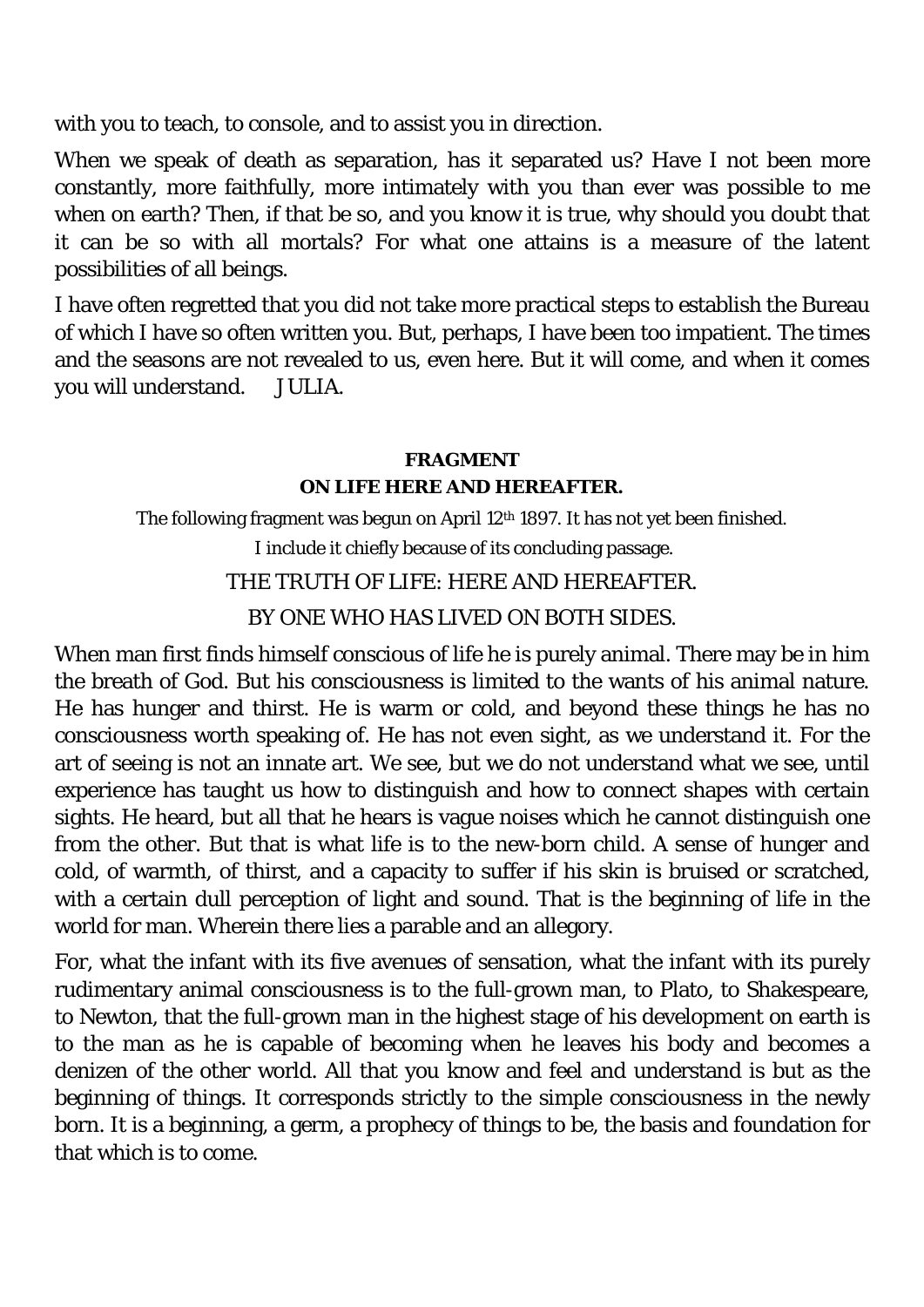Now as the full-grown adult finds it impossible to explain the conceptions of philosophy or of science to the child in the cradle, so it is impossible for those of us who have attained to the life beyond to explain so that you can understand the fuller life which lies before the human race. Hence, when I have undertaken to tell you the Truth about Life here and hereafter, I do not mean that I shall tell you all the truth even as I perceive it, much less all the truth that is to be perceived hereafter. For we never fully attain to the knowledge of all truth. All that I can tell you is conditioned in two ways: first, by the limits of my own knowledge; and secondly, by the possibilities of your own capacity to receive and understand. But, subject to these limitations, I will explain all things that it is useful and needful for you to know.

I have not got any startling revelations to make. But I think that it may be helpful to you to know how life appears to us, for as it appears to us now, so it will appear to you hereafter. There is always an advantage in looking at your life-work from a point a little removed or outside yourself. You make fewer deviations from the true line when you glance along the way you have travelled from a fixed point behind to the goal towards which you are aiming. You are always in danger of missing your way. You are liable to mistake the main road, or passage, and to stray into byways which lead nowhither. The problem of life is surely to avoid the waste of straying into *culs-de-sacs* or being led into devious ways which do not help you forward. In other words, what you have to do is to see the point towards which you are tending and to persistently press towards it.

You need to accumulate strength for faculties that will be used It is no use spending life in developing a sense that will not be needed hereafter. If you were to spend your life on the sea, the obvious duty of those who educated you would be to prepare you for the seafaring life. And so, when you come to this side, your first thought will be of the waste of life that has gone on in the past. Waste of opportunities, waste of strength, waste of growth, for the conditions of life, the object of existence, here are so different that to many the first impression is that of bankruptcy. They have spent their life in accumulating treasure, and so the deposits in the Bank on the other side cannot be drawn here, and they are undone.

## *I objected that this was but the old text about laying up treasures where moth and rust do not corrupt or thieves break through and steal.*

Yes, I know, and if you think that I am going to tell you anything that has not been told many times already by those who have gone out from this side to teach you on that, you are very much mistaken. 'Lay not up for yourselves treasures where moth and rust doth corrupt and where thieves do break through and steal,' is a maxim which you have heard often enough; but do you attend to it? I have only to repeat it with new accents and to tell you that the testimony of all of us is the same. It is the things unseen which are eternal and the things invisible which alone are of value. And my object is to urge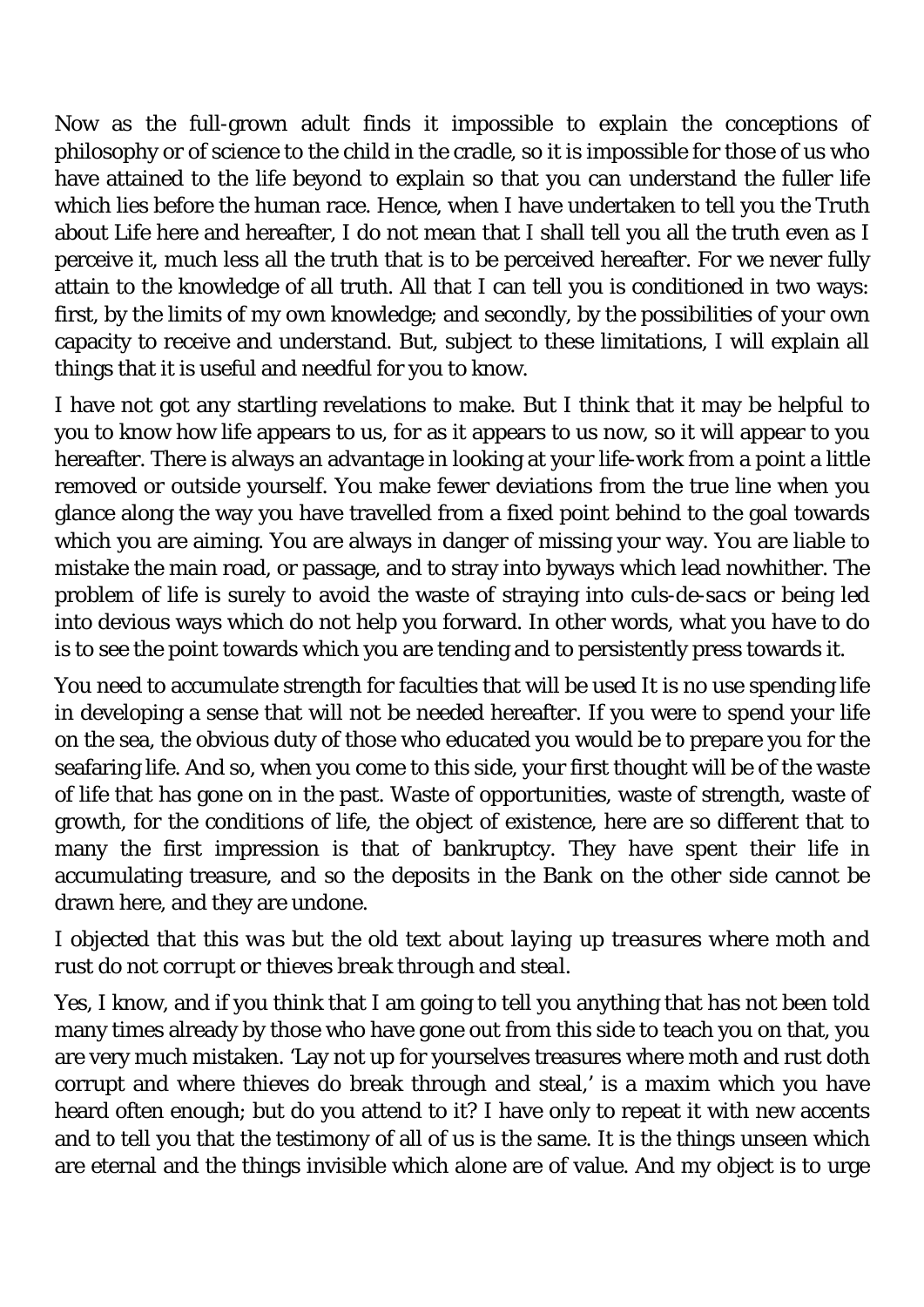you to concentrate life in the body on objects that will that last after you reach this side, and not on those which cease to profit after death.

April 13th 1897.

What I wrote yesterday was a kind of preface. Now I am going to write straight on, just what my message is.

### **CHAPTER I.**

## ON LIFE HERE.

Life here is sensation and consciousness of Being. And the more you analyze it the more you will come back to this. Sensation and consciousness of Being are the two signs of life. And they continue as long as man lives.

Now, sensation is a thing of the outward mechanism in which the spirit lives.

What you have to realize is that the Soul was before the birth of the body and continues after the body is dissolved. All that is needed in the body is a mechanism whereby under the physical conditions the incarnate soul may acquire the experience necessary to its evolution. The conditions of that mechanism are sensation and consciousness. The consciousness is needed in some cases not continuous with life. The mechanism sometimes lives on where consciousness manifesting through the body appears to be extinct. There is, for instance, no consciousness of existence during sound sleep. But life continues. And the senses feel, even in sleep. What I am trying to do is to explain life.

And I say as I began, Life is sensation and consciousness of Being.

When sensation ends death of the body begins. There is no such thing as death of the soul, at any rate at the physical stage of its development. What there may be hereafter I may speak of hereafter, but not now. What you call life is sensation and a consciousness of being occasioned by the sense of sensation.

*I became somewhat impatient, not seeing what she was driving at.* 

I am going on all right, only your mind is anything but passive. Wait and see what I have to write, you are so sceptical. What I have to tell you is my affair. And because you don't know what it is is no proof that I don't know what it is. Let me go on.

Now life here being sensation communicated to the soul through its physical mechanism, what are we to think of life before and after? When I say before, you instantly think of reincarnation. But do not be misled by phrases which you do not understand. What I am telling you is not reincarnation, about which I say nothing, but the pre-existence of the soul. All souls are eternal, being parts of the Divine Essence.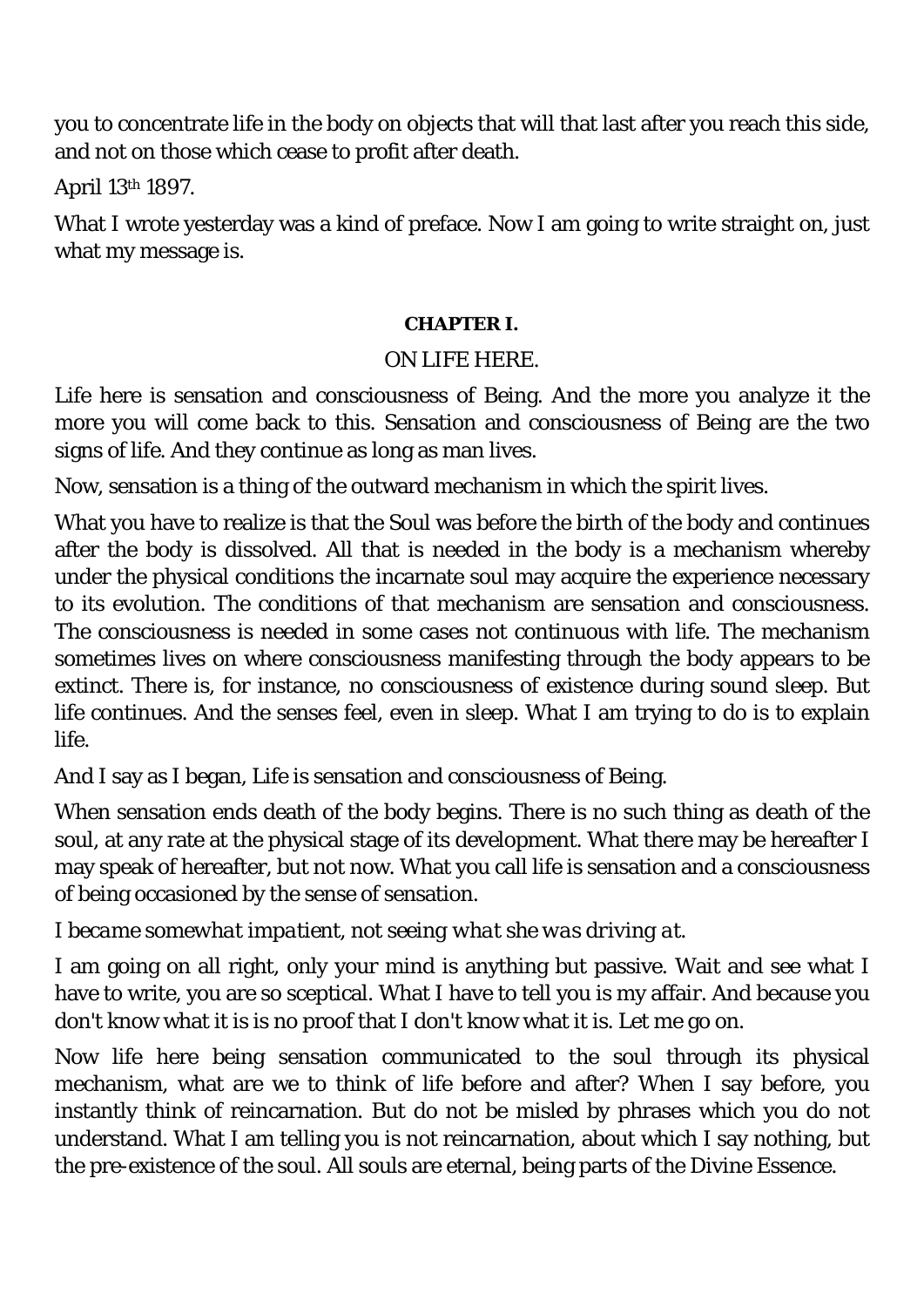For reasons known to Him who is over all, it is deemed essential that the soul should be passed through the training of physical life. It is part of the process by which the soul attains its ultimate evolution. The soul may have been incarnate before. The law is absolute but infinitely various. I - - -,

*(Here the writing broke off)* 

#### **LAST SERIES, 1908, UNFINISHED.**

### Now published for the first time.

### PROPOSAL.

"September 27th, 1908.

"Dearest Julia, This is my last Sunday in my retreat. Do you wish me to keep up the half-hour daily when I am back in the whirlpool?"

JULIA. – "My dearest friend, I have nothing to say that I have not said many times about this. You need me more in the whirlpool than you do when you are alone here. Because here we can impress your mind, outside we often find it difficult and can only use your hand. Therefore, I say, whatever the time may be do not neglect us on this side, and you will not find it a waste of time. You see we are all fellow-workers with you, and it is necessary we should be in communication. But I agree with you in thinking that you should systematize more your method of communication.

"You remember fifteen years ago I postponed telling you about the new life into which I had just entered, until I knew more about it. I now have lived these many years on this side. I have learned much and I am ready to teach much. I think that you will find it most profitable to allow me to tell you in my own way what, from my recollection of my earth-life, the mortals most wish to know. I will answer your questions as we go along. And in this way it will be a kind of encyclopaedia of the other life, which you will receive from me and the coadjutors whom I have here. It is true that I know but little, I have been but on the sea-shore. But I have been there. And I will tell you what I know. I will do so very simply.

"What seems to me clear is that the simplest things are not clear. You are all more or less confused. I was myself at first. I think I can with my helpers make many things clear, so clear that it will be a great comfort to the bereaved, and a great stay to the hearts of men and women who are engaged in their pilgrimage and warfare. Now, I promise you I will give you what you want, if you will allow me to use your hand. Do not be afraid. You will see that the best and loveliest truths in all religions are true, only more true than you at present venture to hope. On this side there has long been a desire to have such a book written. Many attempts have been made. And you have much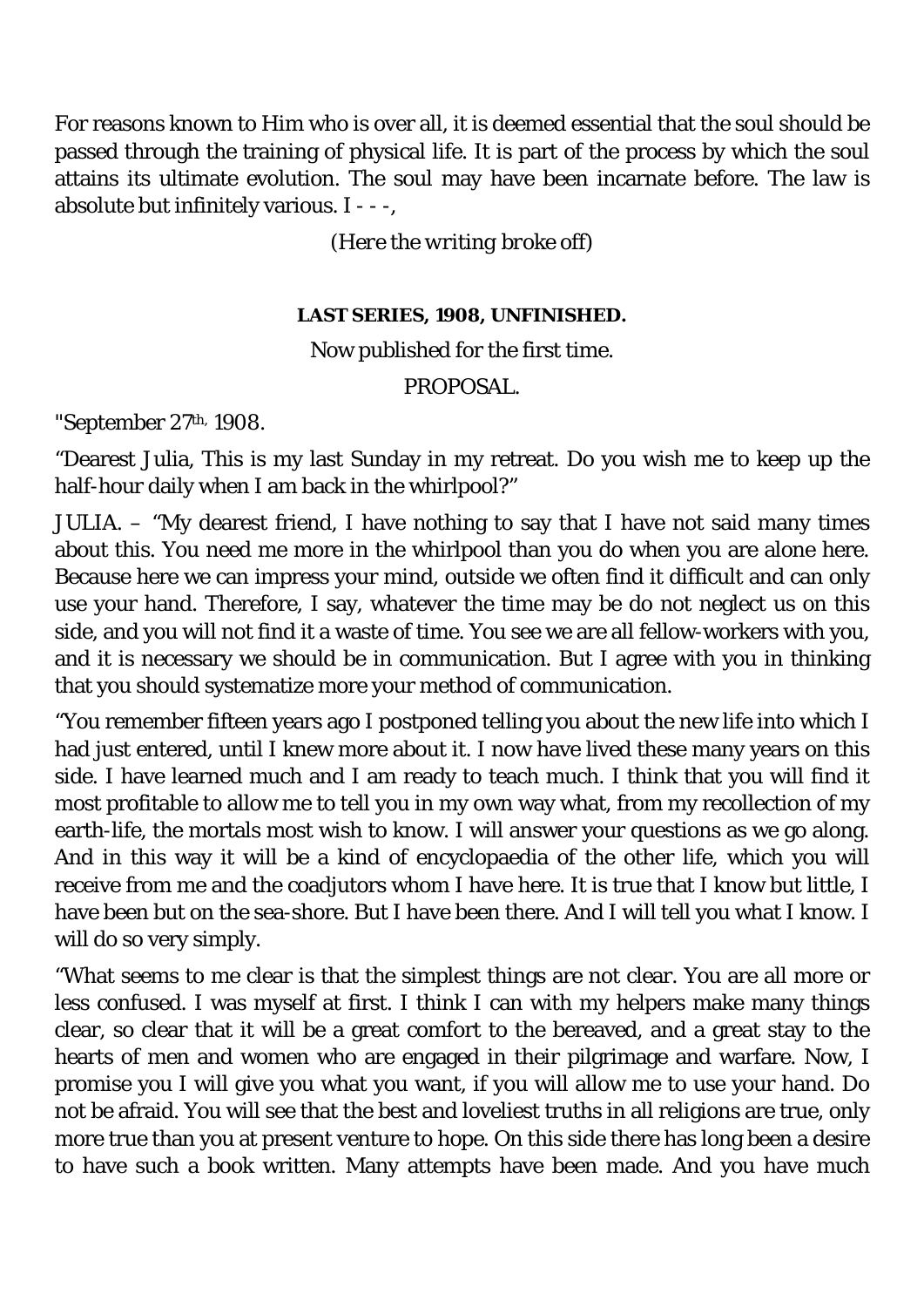material already on your side. But as I can give this to you at first hand, you only need to allow me the regular use of your hand in order to obtain as much information about this world as, I may say, you could obtain from a friend who had gone to live in the depth of the sea with the fabled mermaids. There are some things which are difficult to explain, others impossible. And some are forbidden to be explained. There is, however, a great body of simple truth which, I think, I can write with your hand if you will allow me. 'JULIA.'

#### **FIRST JULIA NARRATIVE.**

September 28th, 1908.

"Dearest Julia, Do you wish to begin your narrative this week or wait till next? I will do just what you wish."

JULIA. – "My dearest William, Now! There is no time like now.

"When you die a change takes place that differs so much in different cases that I think I had better begin by describing as clearly as possible what is felt by the person who dies. In my letters I have told you how I felt. There was no pain, no shock, no sensation at all save that of waking up out of a deep sleep, perfectly well. That was my experience, and it was a very happy one. It is a very common one, but it is not universal. There are many ways of passing from your side to ours. Of these the most general is painless waking up, and the first sensation is one of rest, of relief, and of peace. The dead - for I fear I must use that misleading word - in almost all cases where death has been unexpected, does not realize the change that has taken place. His only idea is that he has suddenly recovered. Physical pain drops off you like a garment with the body which you have left behind, you wake up well, and your first impression is one of delight; just the same as when you wake up from a bad dream and discover that it was only a dream. So simple, so natural does this seem, that you almost always mistake what has taken place. I did, as you know. And I find it is a common experience. Many refuse to believe they are dead. It is, of course, true that they are not dead. They have all their faculties: they see, they hear, they move hither and thither. Everything seems the same to them as before. Their first realization of the change that has taken place is a kind of shock to them. 'So this is death. Then if so, there is no such thing as death!' For it is so entirely different from what we imagined. We imagine that life, our life, ends with the death of the body. What you learn here is that the span of life spent in the earth-body is but a small segment of the great circle of existence. You go on. You never stop. Sometimes you sleep, but you always wake."

## *(I here asked mentally, "After death the judgment?")*

JULIA. – "Please allow me to go on. Let me tell my story as simply and as directly as I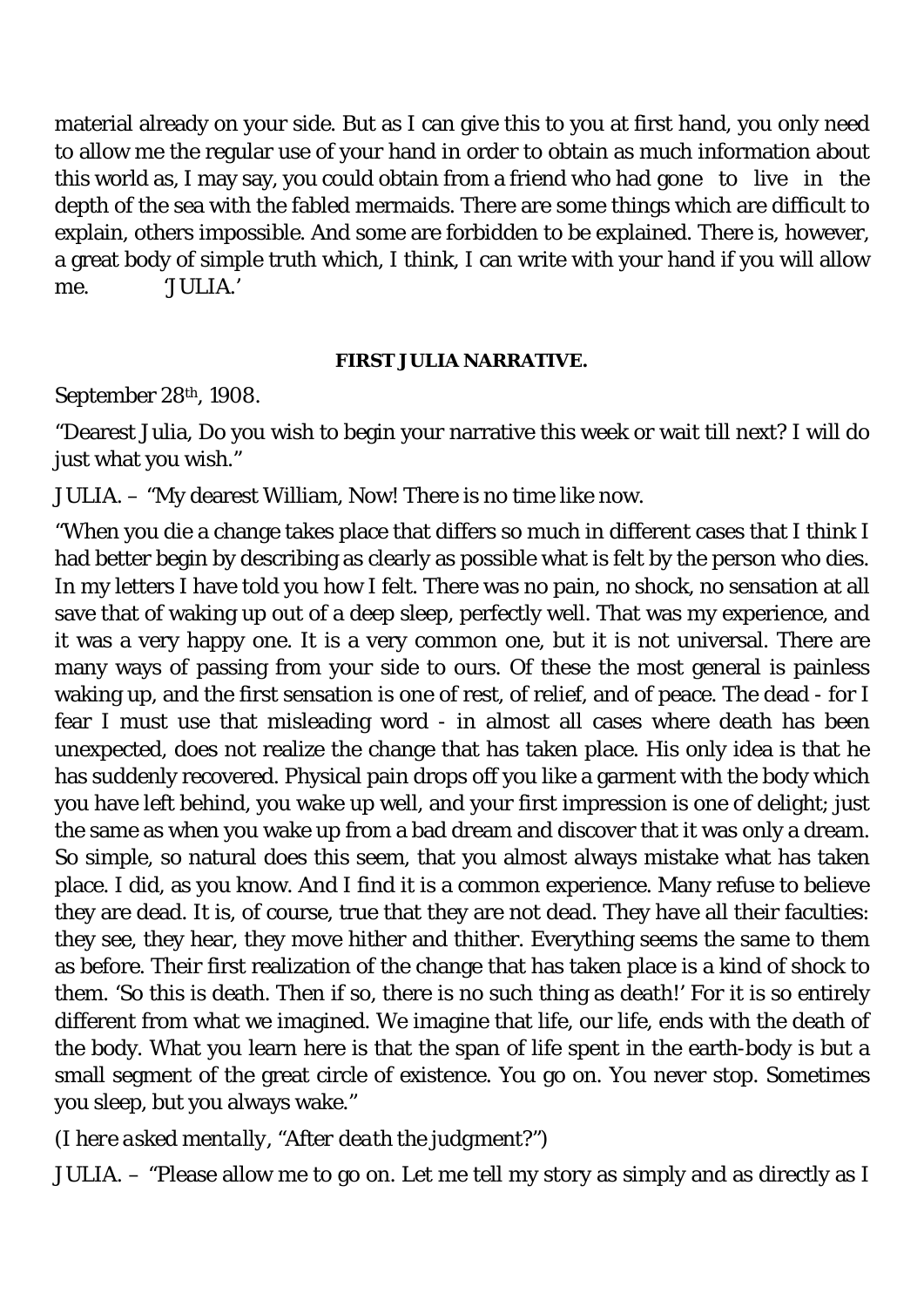can."

"When the man dies he wakes up himself and no other. He is still he, she, she. If a child, he wakes up a child; if an old man, he wakes up an old man. If it were not so you would lose your identity and imagine that you have been incarnated in another body." (My mind formulated the question, "Hunchback, blind, cripple?")

JULIA. – "My dearest friend, I will answer your questions afterwards. But if you will go on anticipating things, then I shall not be able to deliver what I have to say. Be passive, if you can, I cannot use your hand as if it were my own, while your mind is eagerly asking all manner of questions; I will try, but I am afraid the lack of passivity will hardly give me a chance.

"When a new-born babe passes over, consciousness has hardly begun on the earth. It is really born into this world rather than into yours. It has had no earth-experience, no memory of this side. There is another class which at first at least have no memory of their earth-life."

(To be continued.)

### **SECOND JULIA NARRATIVE.**

September 29th, 1908.

"Dearest Julia, I keep thinking and thinking, and I cannot help asking questions For instance, if the population of the earth is 150o millions, and the death-rate 20 per 1000 per annum, there must be six deaths every minute, or 30 millions a year. Have you no Receiving House, like what they have at New York, for this emigration?"

JULIA. – "My dearest William, the question is natural; but I shall go my way.

"I told you yesterday that some, like little children, are unconscious of any life but this. And there are others who are unconscious for a long time. There are some who suffer violent deaths, who seem, as it were, stunned when they come here, and do not recover consciousness until the funeral rites are over, and they are forgotten among men. The reason why men have in every age made great to-do about funeral ceremonial is not merely to express sorrow, it is to advertise to the dead the change that has taken place. The disembodied soul who wakes up to find his body gone and life going on in the home as before, he being consciously still present, and alive in the midst of it, does not realize that he is dead, and sometimes it is quite a long time before he is aroused to his true condition. He is annoyed that his folk do not see him nor answer him, and he feels as if he were in a kind of bewildered dream. There he continues until some spirit can convince him. Of course this occurs mostly with those who have not realized the existence of this world, or who have imagined it so different; they cannot recognize the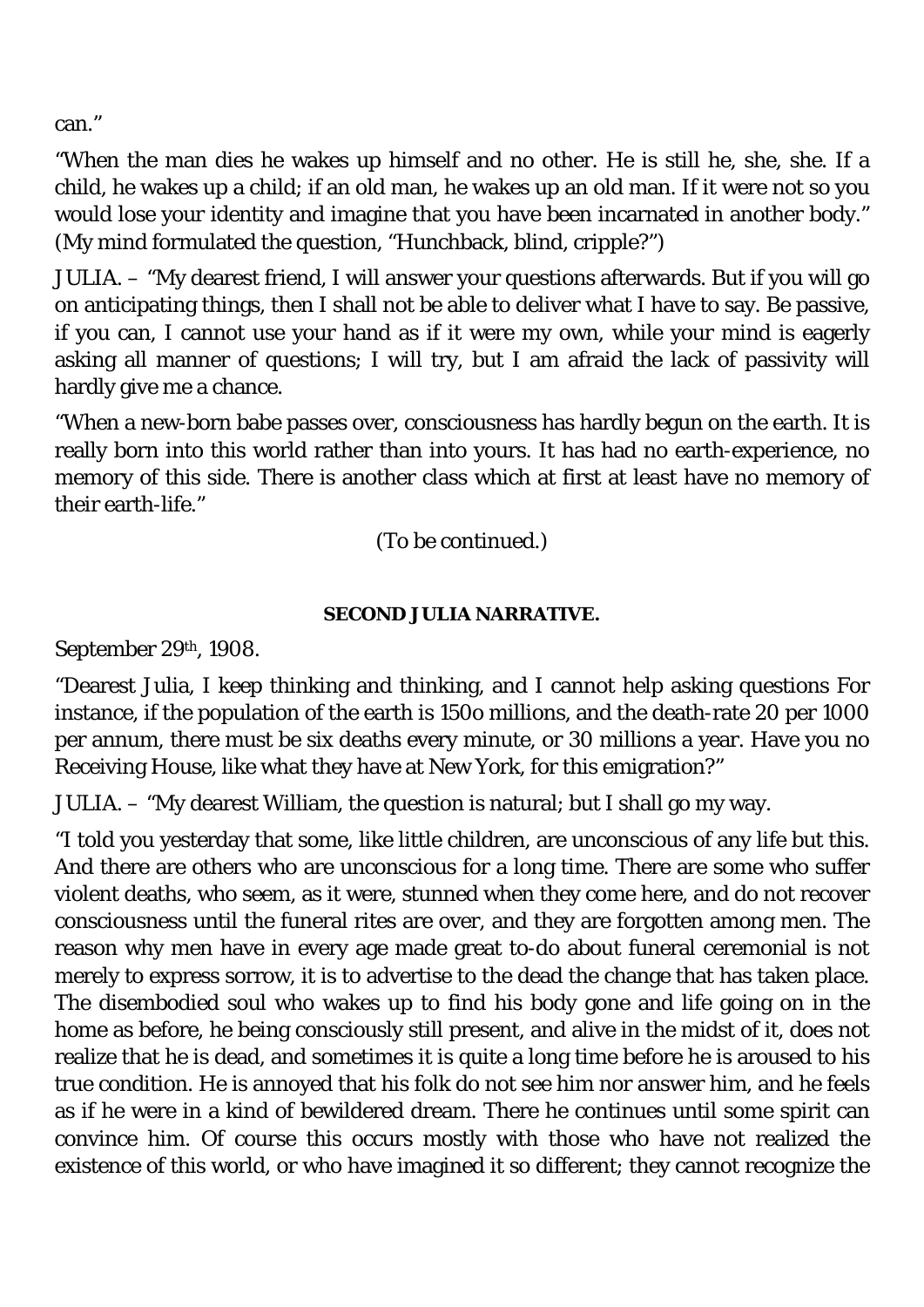truth that they are still in the same world after death. Death seems denied in two ways: First, the outward visible world has undergone no change; and secondly, they retain unbroken continuity of consciousness, they are themselves, and realize their identity as much as they do on earth after they undress at night.

"What first convinced me that something had happened was the sight of my old body. After that came the discovery that my nurse did not see me nor hear me, but wept about my body as if that were myself. This is what usually happens. The passing soul, which retains consciousness, sees the body which it had inhabited lying inert. The snapping of consciousness between the soul and the tenement, if I may so speak of it, is usually not felt by the soul. With some it is different They feel as if it were the slow breaking, one by one, of the threads which connect the soul with its tenement; but the process is not painful, even when it is protracted. I have spoken to many on the subject, and the majority tell me that their experience agrees with mine. They could not even say that they could remember the exact moment when the body parted company with their soul. Some say that they left the body before it ceased to breathe, others that they lingered behind for a time after physical life had ended. But these are exceptions. The immense majority here say the same thing. They were asleep; they found themselves awake and well, in the same place where they fell asleep, and at first they could not realize they had died. And this is the case even when, as in some churches, the dying have been prepared for death by the last solemn rites. They knew that they were going to die, but they did not expect that dying was waking up quite well, with all their old faculties and memories, in the same place where they fell asleep, and this always is a source of astonishment, of bewilderment, to them at first. Many think it is a pleasant dream to be well, and dread waking up to the old pain and weakness. All that I have written relates to the immediate moment after awaking, and to the experiences of the majority. There are many, very many exceptions. But, as a rule, Death is a painless waking up in health, and the first emotion is bewildered astonishment"

(To be continued.)

#### **THIRD JULIA NARRATIVE.**

September 3oth, 19o8.

"Dearest Julia, I leave here today; tomorrow I shall be at home, and I know not whether I can get time first thing in the morning. - W. T. S."

JULIA. – "My dearest William, where there's a will there's a way. I resume my narrative.

"When the newly arrived have had many friends, relatives, or those whom they have loved on this side, they find them waiting for them. Especially when they have kept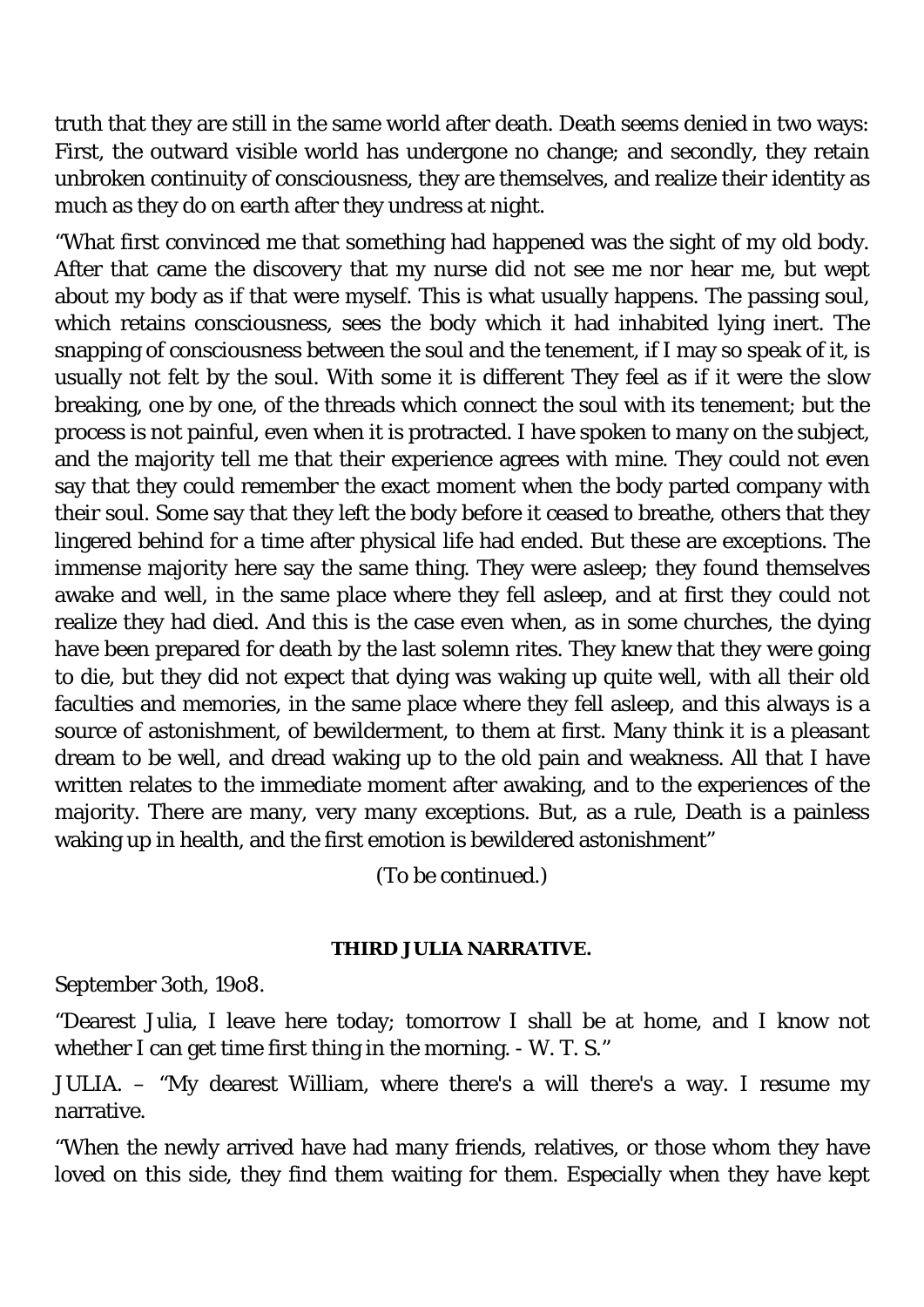thinking of, or praying for them. Forgetfulness separates here as there. But all whose minds and hearts have been closely knit in love with those on this side find their loved ones waiting. And yet so great is the difference between what is and what they expected that, even when they are welcomed on this side by this whom they knew to have been long dead, it is to them as a dream. Bewilderment, surprise are the first sensations. When I came over you will remember I was at first quite alone, when I was allowed by my experience with the nurse to discover for myself what had happened, and then came the angel who took me apparently a long, long way to my relations and friends. This is sometimes the case and sometimes not. Sometimes even before the soul leaves the body it hears the welcome sound of the voices loved and lost, sees the angels, and hears the music of the spheres. But these cases are comparatively few. Not until the body is cast off like a worn-out garment do you begin to see, hear, and understand the new life.

"Please don't think! Be as passive as you can, your eager questioning mind is like a stormy tide, against which I swim with difficulty.

"Now, when I say that angels attend the new-born soul, I should have said that there are sometimes angels. Not always angels, sometimes nobody, sometimes worse than nobody. (You must allow me to write exactly as I like, not interposing objections, not raising difficulties.)

"You may shrink from it, but it is not the less true that sometimes the parting spirit finds itself in outer darkness in which it sees and feels nothing but a dread lostness, a desolation which oppresses, and which is described as Hell. And Hell is no fiction, And Hell awaits those who have built it for themselves, as surely as Heaven awaits those who have built it for themselves. No, for I must notice your insistent question. Not a hell that is punitive except incidentally. Believe me, the law of the Universe which is God, is Love, and no pain on this side or that is ever inflicted on anyone excepting in such a way that out of that pain and sorrow may spring joy and gladness of heart. And Hell is a great remedial agency. You see here the result of your life's works, thoughts, deeds. What you have sown you reap here. And you must not imagine that the law is here less stern than with you. It is not felt to be so stern because it is more easily understood. And the people who find themselves in Hell when they open their eyes in the darkness find the Beneficence and the Mercy of God even in their affliction. You do not realize the exceeding sinfulness of sin until you see its results. And on earth they are often hidden. Here they are revealed. You see what you have been doing. And the sight is often appalling. And as those who love have before them waiting the dear ones whom they loved, so those who hated, or injured or neglected, they also will find on this side their victims, who need no whip of torment to scourge the sinner, but only to reveal to him 'See thy handiwork. This thou hast made of me.'"

W. T. S. – "But, Julia?"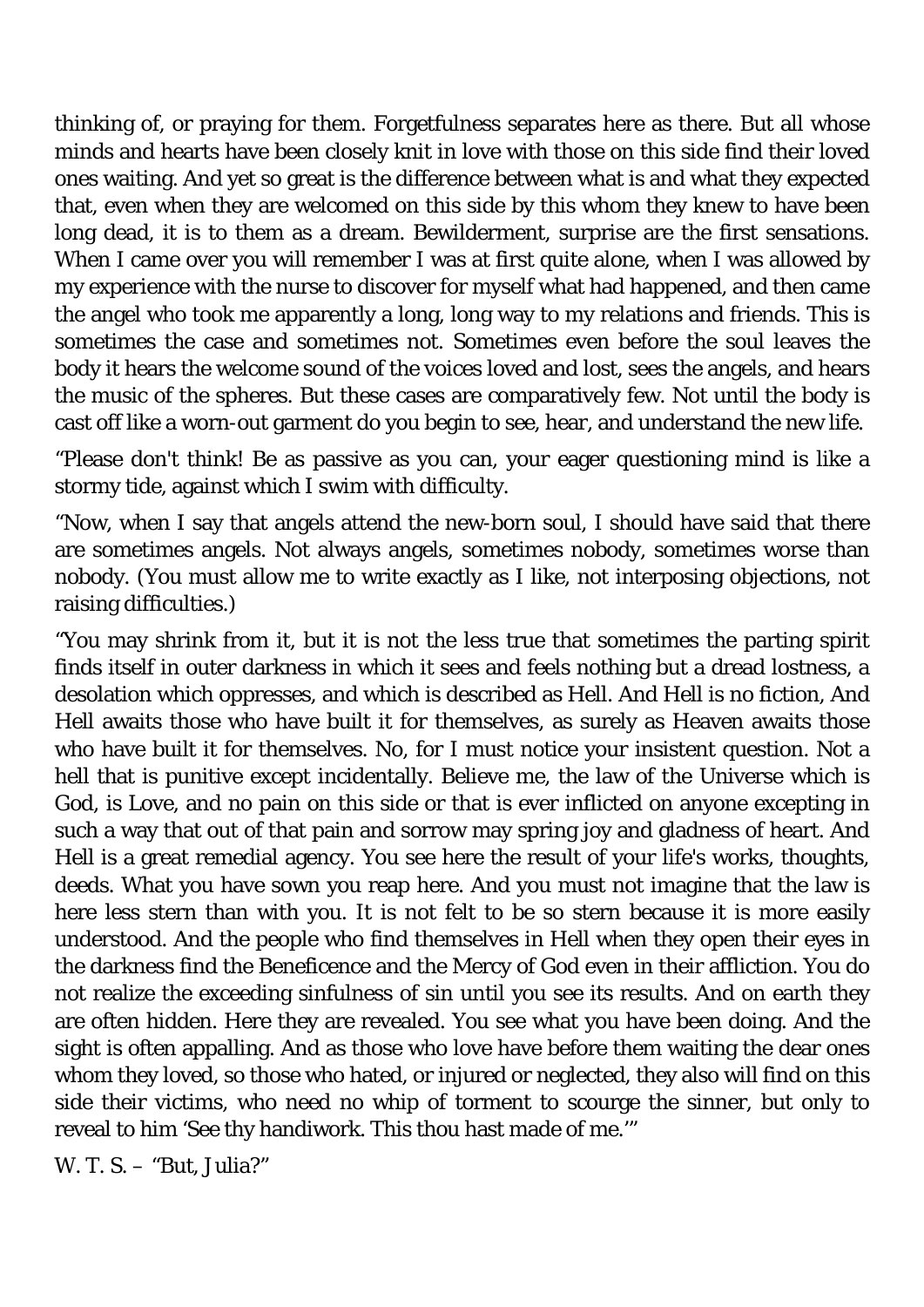JULIA. – "No, no questions. Stop."

(To be continued.)

#### **FORTH JULIA NARRATIVE.**

October 1st, 19o8.

"Dearest Julia, I am back again at home. Please resume your narrative."

JULIA. – "When the disembodied soul arrives here there is often an awkward pause. The new world into which he has entered is strange, and he is a stranger. But the Agency which is at work here soon discovers what soul is friendless and alone. The angel who came to me was the servant of this Agency. The pause which is awkward is not longer than is necessary for the good of the new-comer. When he arrives he will, after this pause time, if there is no preparation personal to himself, be addressed by the Receiving Angel, who, as I explained, may or may not assume wings as credentials. If the arrival is prepared to receive the news of his awakening, there is little difficulty. There was none in my own, and I was at once taken to those whom I knew. None of them were very near and dear to me, or they would have been waiting for me. But there are millions of men and women who arrive here to whom the discovery of the existence of life after death is a stunning shock. They have argued themselves into a conviction that death ends all, and the discovery that it begins all over again makes them often angry, and sometimes they refuse to listen to any guidance or counsel. They are then left to themselves to find out by personal experience the facts (I) That they are still living entities in the same world, although on a different plane; (2) That the laws of the new world need to be learned if they would advance to the better life that lies before them. There are many to whom the light of the new life, which is Love, manifesting itself and manifested; appeals at once. They are in their element, and rejoice exceedingly to be at home in Heaven, at home with God Who is Love. But those whose acrid temperament and selfish disposition have gradually made them loveless and utterly self-seeking, find themselves in this world like blind men in presence of the glory of sunrise It is there, flooding the world with colour and splendour, but all its radiance does not exist for him because his optic nerve is destroyed. The optic nerve of the soul is unselfish love; with that one can see God, can enter Heaven. I use the terms which use has consecrated. For the arbitrary division, Heaven and Hell, although corresponding to the truth in its crude essence is very far from representing things as they are. Yet possibly it would have been difficult to make men realize the difference except by sharp contrasts. Heaven shades off into Hell, Hell shades off into Heaven, by a million imperceptible gradations. Between the two there is no great gulf fixed, as is suggested in the parable of Lazarus. For the Borderland which divides the two is crossed by innumerable paths, along which the dwellers in Heaven are perpetually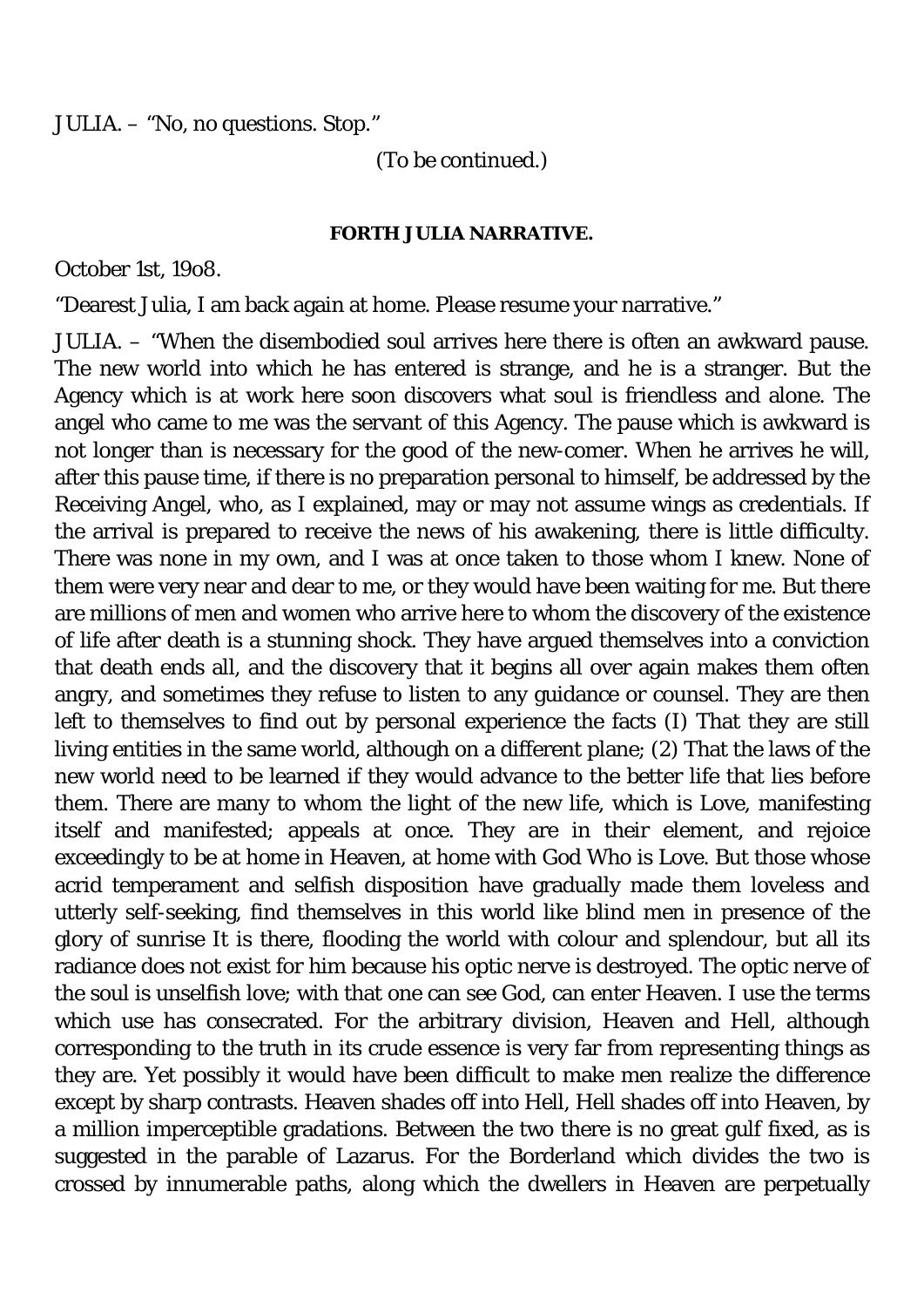leading those who were spirits in prison, to whom those of us who are in the light of the Love of God are preaching. Preaching in this sense, that of loving and making them believe in love, and causing them to love. As I wrote, the joy of Heaven is emptying Hell, and I never wrote a truer word. The task is not an easy one, but what infinite joy there is when the darkened eye is opened, and a soul begins to live! This world is like your world, only the things of the spirit are visible, and the dulling mask of matter is no longer here to obscure the vision of the soul. 'JULIA.'

(To be continued.)

#### **FIFTH JULIA NARRATIVE.**

October 2nd, 1908.

"Dearest Julia, It is late, 6 p.m. But this morning I could not contrive to get time."

JULIA. – "My dearest William, It is always better to observe regular times. But today was exceptional.

"The fate of the loveless soul is a sad one. But there is no despair. Nor do we ever regard anyone as hopeless. Many are so blind it seems as if the eye had entirely disappeared. But we never give up. And in the end all will come into the Light of the Love of God. But there are degrees of this Light. Between the grey confines of the Borderland, between Heaven and Hell and the radiant glories of the spheres where souls perfected in the Love of God and man, are to be found, there is an infinity of space. And we grow and evolve, more and more, in the realizing sense of the glory that suffuses the world and all the universe of worlds. (I will answer your questions afterwards. Permit me to go on my own way. I have to keep steadfastly in view the direct simplicity of my narrative.)

"Let me recapitulate so far as I have gone. First, the painlessness of death. Secondly, the surprise of the waking-up. Third, the surprise due to the identity of personality and the sameness of the world. Fourthly, the loneliness of the waking, unless there has been the loving keeping up of relations with friends. Fifthly, the service or ministry of angels to the lonely. Sixthly, that service rejected by some to whom it seems incredible that this is death. Seventhly, the fate of the loveless - outer darkness. Eighthly, those who meet them there. Ninthly, Heaven and Hell contiguous, shading off into each other. Tenthly, infinite gradations in Heaven as we progress into the knowledge of the allpervading Love of God. Yes, that, I think, is the first simple rough outline which I will fill in hereafter in answering the questions which you and others will ask. But about these things I see clearly. And this may very well end the first chapter of my new book.

"Chapter 2nd treats of the relations which exist between the newly disembodied soul and those who remain behind. You are aware of my experience. I find that it is very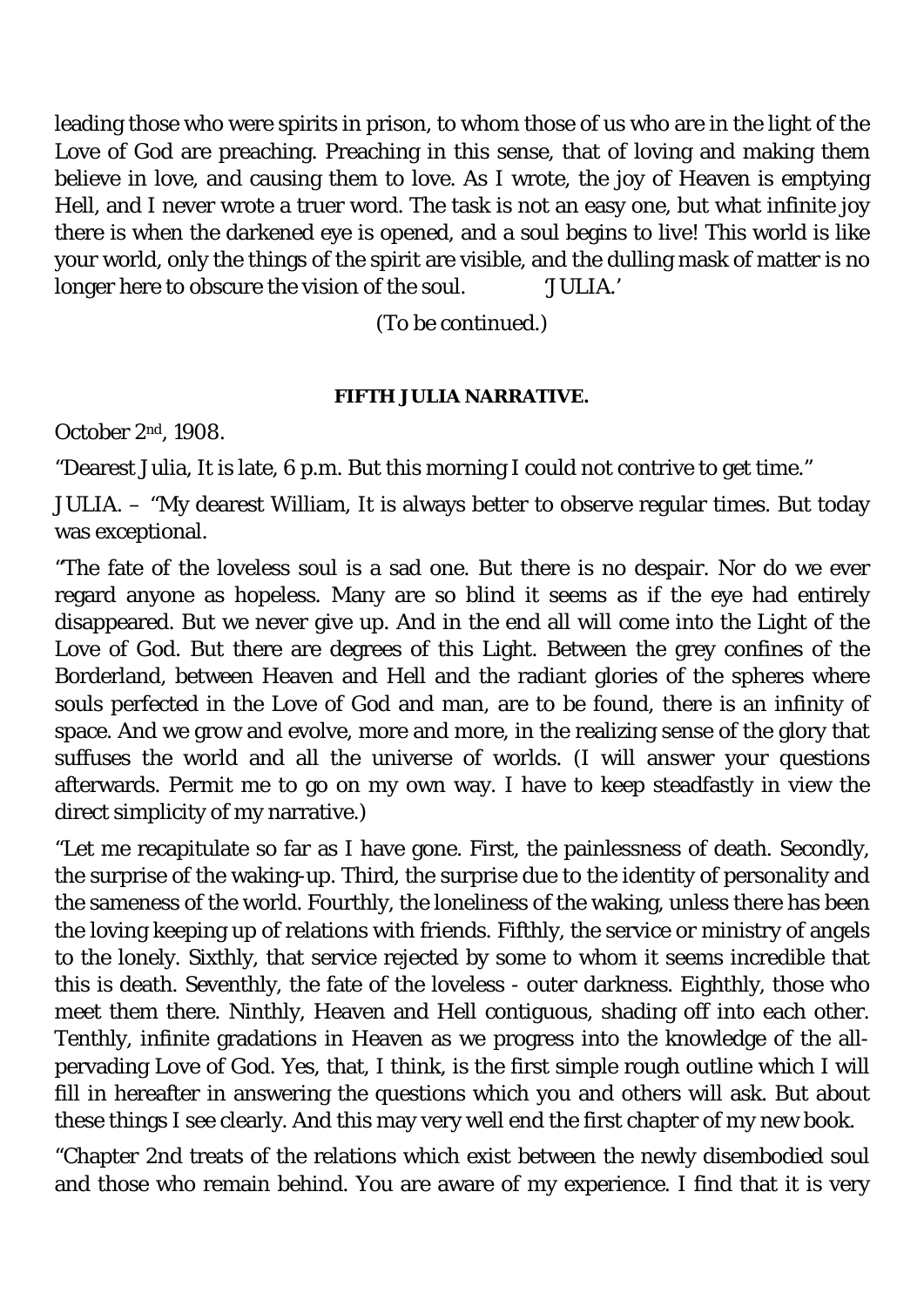much like that in almost all cases. That is to say, there is first a feeling almost of resentment at the failure - to elicit any response. Imagine yourself full of health and thrilling with consciousness, in the midst of those whom you love who are mourning your absence, your death. You speak to them, they make no answer. You touch them, they are unaware of your grasp. You remember how it was with you when your friends died, and you marvel that you never realized how living, how close the dead are. The feeling that there is an invisible but adamantine barrier, as a pane of glass, between you and them is confusing, bewildering, and, as I say, irritating. The newly dead sometimes dash against that barrier as moths against a lighted window. There seems to be no obstacle; but there is no response. And I should say that the great fundamental and most universal experience after death is, first, surprise, and second, impatient bewilderment as to the inability to communicate with those whom we see, hear, and touch, but who seem as if enchanted into a state where they can neither see nor hear nor touch us. 'JULIA.'

#### **SIXTH JULIA NARRATIVE.**

October 3rd, 1908.

"My dearest Julia, If you can. You understand?"

JULIA. - "Yes. I am always able to use your hand. Your mental perturbation does no harm when it is not connected with the subject of our writing.

"I resume about the state of those who have arrived here, with regard to the friends whom they have left behind. When the newly-arrived find that they can remain among their loved ones but that they cannot communicate with them, it often opens up a feeling like that of Tantalus. And after suffering for a time, always hoping and trying to make them hear and see, they feel compelled to leave them. You are aware of many apparitions at the moment of death. These are the small percentage of those who succeed in impressing themselves upon the senses of survivors. There are more of those then because more try at once and therefore the number appears larger. The percentage of successes to attempts is not greater at death than after.

"It is difficult for me to explain the law which enables us to manifest. We know nothing of that at first and the perception of our spirit-return at first depends more upon the clairvoyant or psychic faculties of those to whom we show ourselves than to any skill or knowledge on our part as to how to manifest. Take my own case. I told you that I went first to the nurse, then to Hoodie, then to Minerva, and failed in all. Then I got through to Mrs. Ole Bull, who is clairvoyant. But it was not until some weeks that I was able to manifest myself to Hoodie as I had promised. Hoodie is not clairvoyant, therefore it was necessary for me to learn how to manifest. If I had not promised it might not have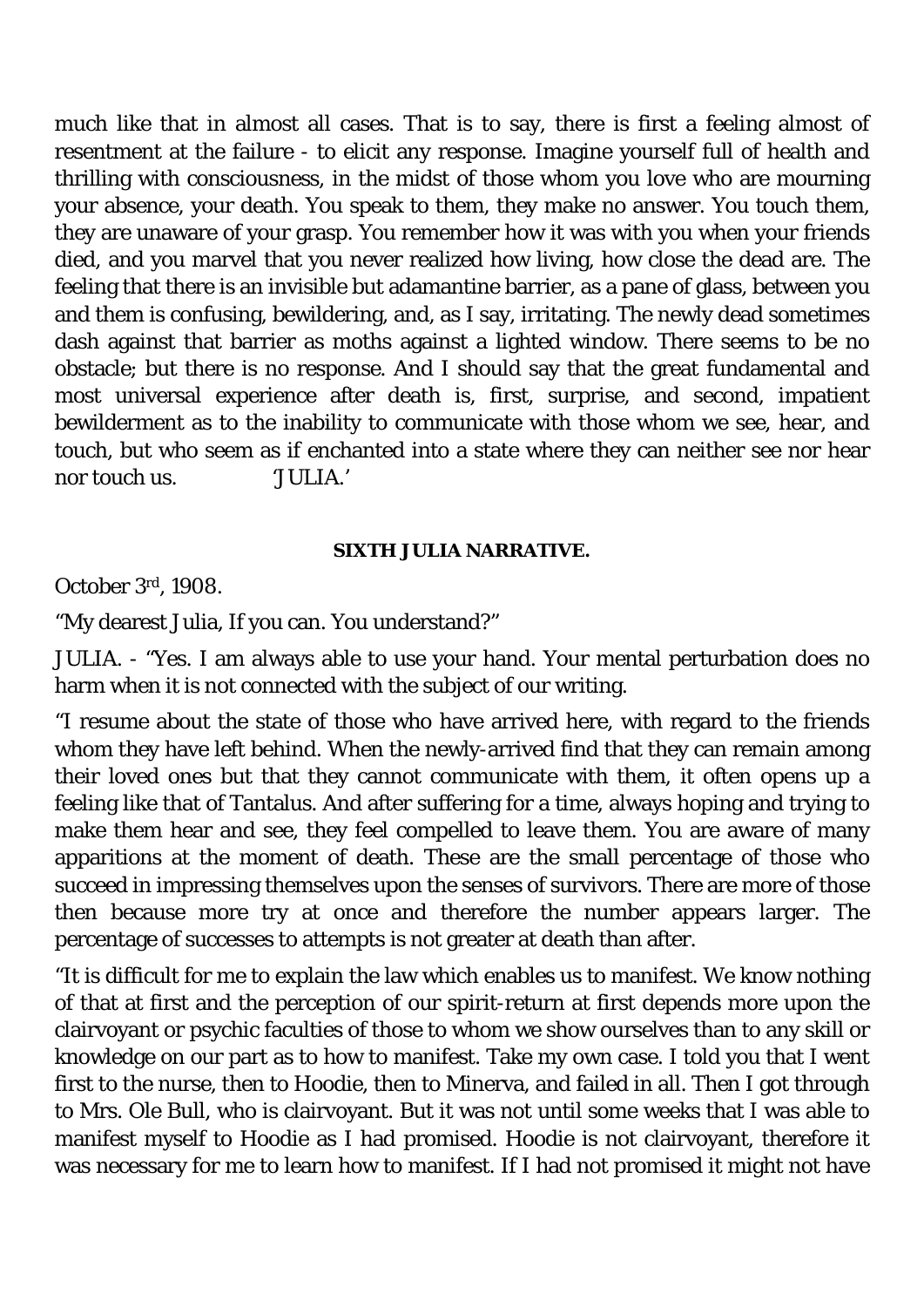occurred to me to search out the laws of such manifestations, which to most spirits are still unknown. But I had promised and I kept asking all who seemed wise and skilful how I could make myself visible. I only said visible. If I had asked also to know how to make myself audible or solid, that would have been also possible for me to do. But I only said visible. And after making many inquiries I came upon one spirit who had often manifested, and he said to me, 'The secret is simple. But do not despise it for its simplicity. Think earnestly, steadfastly; think the picture, the form, the appearance, of your former self. You will make again the thought image of your old physical self. When that is done take it with you and wait for the timely moment when the spiritual senses of the recipient are not clogged or darkened by the whirling vibrations of mundane care. Then you will find that you will be seen.' And it was so.

"There is a certain effort and a certain shyness in manifesting. It is possible to manifest to persons who are most preoccupied. Also to many at a time. But this requires more thought, more will, more cooperation. There are always many who are interested in opening up communication, who will help. I think there are almost as many who are sceptical as to the success of such manifestations here as on your side. But it springs from a different cause. You disbelieve because you cannot see us. On our side we disbelieve because we can see you so plainly, and yet we cannot make you see us.

'JULIA.'

(To be continued.)

#### **SEVENTH JULIA NARRATIVE.**

"October 5th, 19o8.

"Dearest Julia, I did not let you write yesterday, being Sunday, and I not feeling well in body or in mind. Now?"

JULIA. – "You will find that it is of the greatest advantage to be punctual and regular. The laws governing the communications from this to your side are very exact, and you will marvel when you know more of the absurdity of some of the efforts made to establish communication. But now to resume.

"When you wish, on this side, to communicate, you have to establish the line of, if I may so call it, the sympathetic current or link between yourself and the person to be communicated with. It is possible on rare occasions by a great *tour de force* to manifest to a person with whom there is no link. But as a rule in ninety-nine out of a hundred cases there must be a strong thought stream or current which unites the spirit here with the person to whom it wishes to manifest. That is one reason why collective apparitions seen by many are rare. If two persons, say two twins, perfectly attuned to each other, were together, they would see the same apparition. But as a rule the only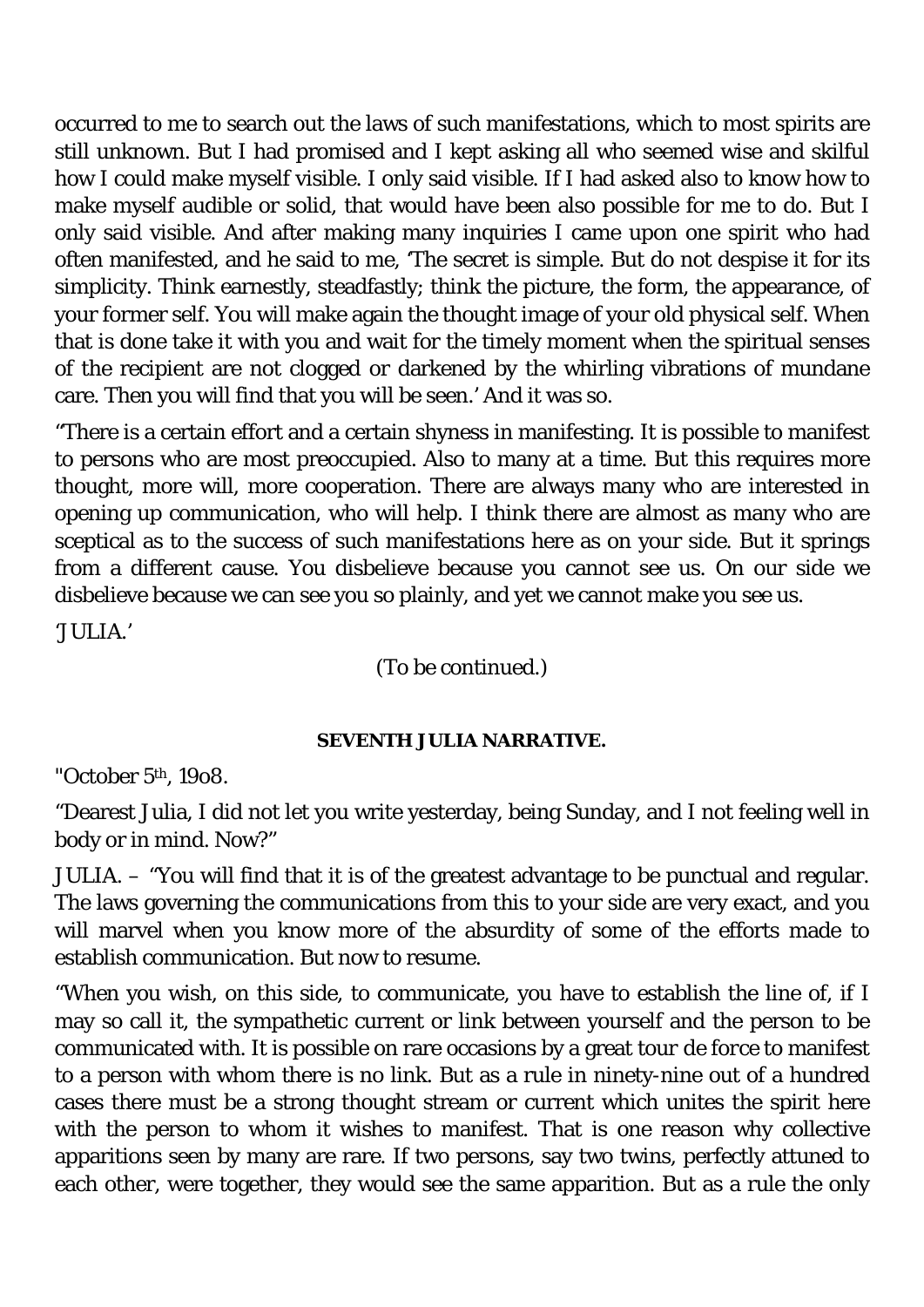person who sees is one who is attached by this mental current to the other. Whether the current be love or hatred does not matter anymore than whether the wire that connects the battery is iron or copper. The indispensable thing is the interest which links.

"It is not an easy thing for us here to manifest, except under very favourable conditions. For my part I have manifested in many ways. The first two were to Hoodie. After that I have manifested myself to Mrs. B. at the materialization *séance*. I have manifested myself to the photographer, and some other cases. But in all it requires an effort, and the effort cannot be maintained beyond a certain point. And in the case of a prolonged manifestation - that is to say from half an hour and upwards - it is necessary to obtain the co-operation of many on this side. You will notice that even in materializing *séances* where the conditions are good, visitors from this side soon take their departure. And in ordinary apparitions the vision is almost momentary. I was held several minutes for Hoodie to see me, but that is rare. Usually we can make the picture visual for a moment or two, then it dissolves away. To make the picture is the easiest and the most common. To make it speak is rarer, and to make it touchable and apparently solid as well as vocal and visible is the hardest of all. And as much force is required to materialize there is seldom enough left to speak with. For the photographing there is less difficulty, for the finer substance can be used to reflect the light rays so as to affect the plate. But unless you have favourable conditions on your side we can do little or nothing on this side. When I say favourable conditions I mean those in which we find nothing to break up and dissolve the fine particles with which we make the mould of our form. When you are mentally perturbed or excited, when there is lack of harmony, when there are jarring noises or brilliant lights, especially flashing sudden lights, we can do nothing. But if you give us the right conditions, that is to say, a simple, passive harmonious union of the minds of two or three sincere searchers and good psychics, it is not at all difficult for us to visualize ourselves in the darkness and stillness, not perhaps at the first or at the sixth sitting. But no eager expectancy, no eager anything, only receptive, passive, and amiable patience.

'JULIA.'

#### **EIGHT JULIA NARRATIVE.**

October 6th, 19o8.

"Dearest Julia, Please continue your message."

JULIA. – "My dearest William, You will, perhaps, be surprised to hear what I have to say this morning. It is this: That although there is the greatest anxiety to hear from and to communicate with you from this side at first, the desire does not last long under present conditions. When in my earlier letters I spoke of the intense desire of those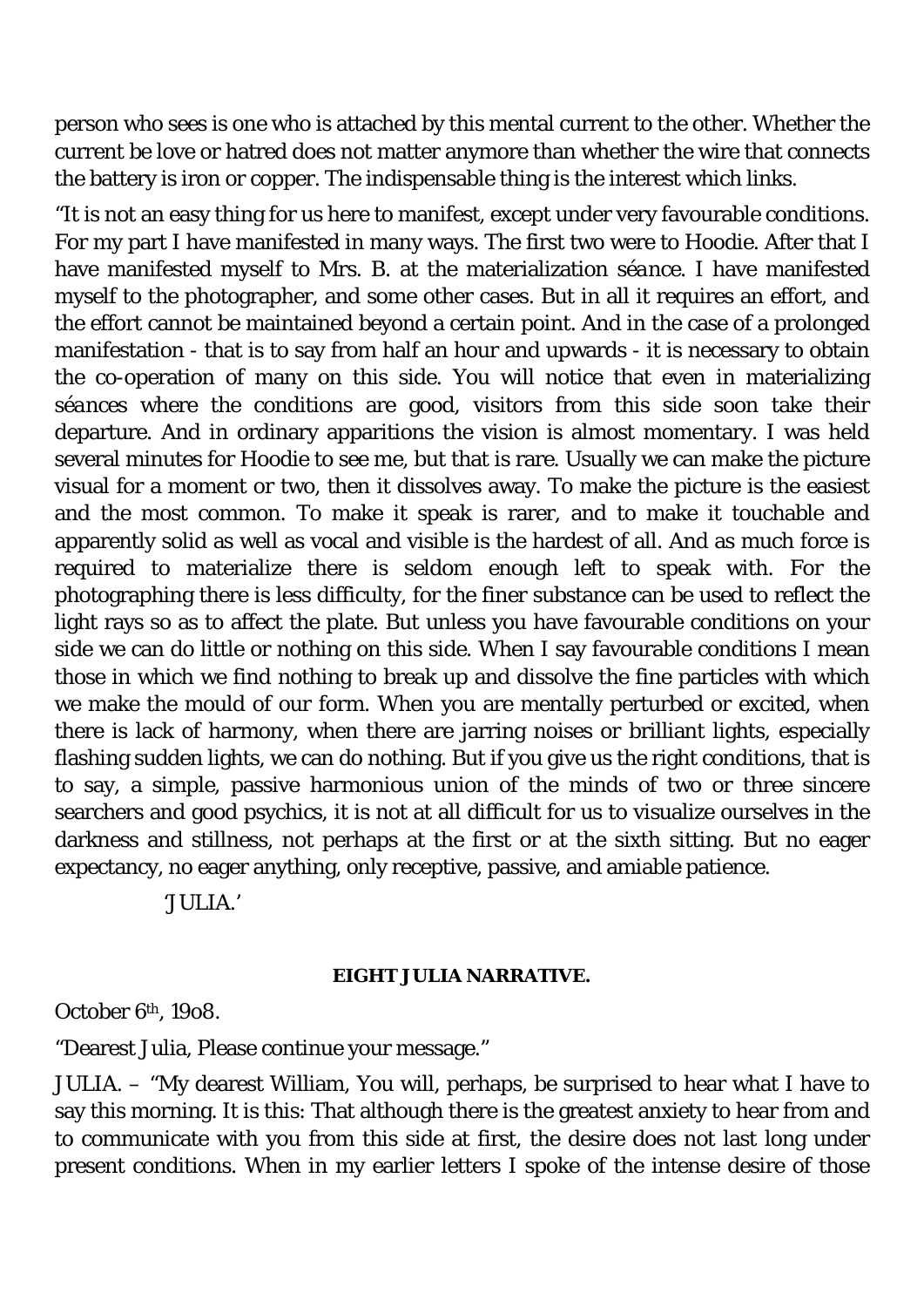who had passed over to communicate with those who are left behind, I wrote truly. I was at that time but newly arrived, and I was amid the multitude of the newly arrived, and among them I did not exaggerate the grief, the indignation, the heart-break of a love which was doomed to see those whom they loved but who were not able to communicate with them or to staunch their tears. Now, after more experience and with better opportunities for observation, I should say that the number of the 'dead' who wish to communicate with the living are comparatively few. With the exception of those whose influence by writing or acting persists, and is therefore a living link with the living world, there are few, possibly not one in a million, whose interest in the survivors is an active force. It is with us as with immigrants to my former country. When they arrive their hearts are in the old world. The new world is new and strange. They long to hear from the old home; and the post brings them more joy than the sunrise. But after a very little time the pain is dulled, new interests arise, and in a few years, sometimes in a few months, they write no more. With us here the change is even more rapid. For the new life is more absorbing and the survivors constantly recruit our ranks. When the family circle is complete, when those we loved are with us, why should we trouble to communicate? The whole planet with its 1,5oo,000,000 inhabitants is full of strangers, our life lies on our own plane. Therefore do not think that what I said of the eager, passionate longing of those on this side to communicate with you is true of any but those in the midst of whom I was when I wrote. But that is no reason why you should not use your best exertions to establish the Bureau.

"The receipt of letters and telegrams has taken away the death-like edge of emigration. 'We shall hear from them again.' 'Write soon.' These are the consolations of humanity even on the physical plane. What the Bureau will do is to enable those who have newly lost their dead to write soon, to hear messages. The jagged and smarting wound of death would find here a balsam and an anodyne. You need not feel that the need of the Bureau is denied because it would be as a cup of water to a million parched lips, instead of to a thousand million. A million is enough to justify, and there are many, many millions who pass over every year. But whereas when I first arrived the idea that dominated my thought was the staunching of the mourners' tears, that has to some extent now become secondary to me. The first importance of the Bureau will be the evidence which it will continuously afford of the reality of this world. You have to bring Eternity to the assistance of Time, and to restore to the human race, on a scientific basis, the realizing sense of the continuity of existence on both sides of the grave. What a work this is, how immense, how multifarious, how deserving of the unremitting toil of the greatest minds generation after generation you can but dimly perceive. It will revivify and re-energize the whole religious and ethical systems of the world.

'JULIA.'

(To be continued.)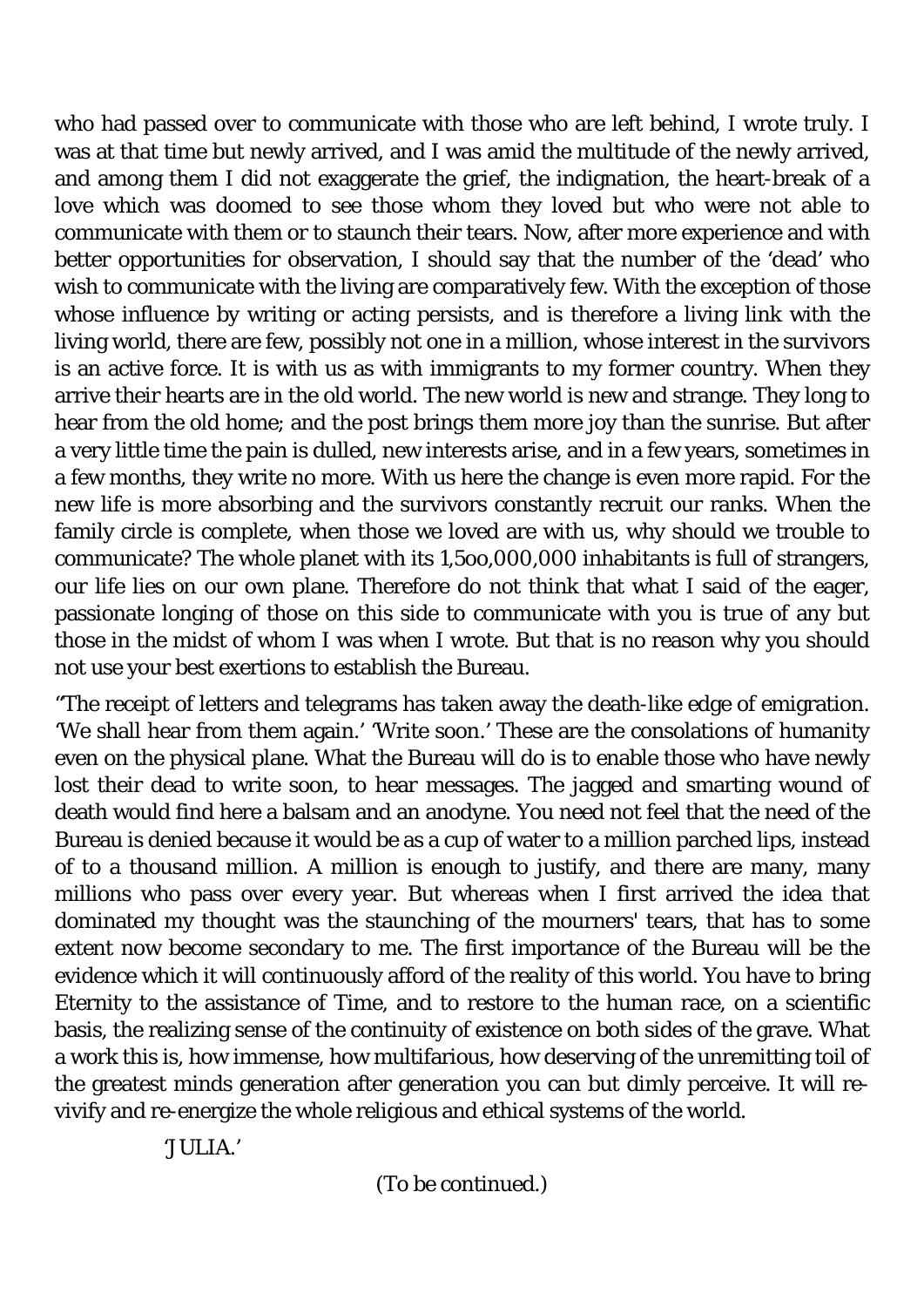### **NINTH JULIA NARRATIVE.**

Wednesday, October 7<sup>th</sup>, 1908, 7.30 a.m., Hayling Island.

"Dearest Julia, Am I getting your messages all right?"

JULIA. – "Dearest William, Yes, on the whole.

"Now, I wish to speak of the obstacles which are wisely interposed between us and you. You have already been told of some of those, in my letters, and the reason for them; but you must remember that at that time I knew little or nothing of the evil side, if you may call it so, the side of this world which appeals to and is appealed to by those who you call sinners. Sin as I saw it was chiefly the absence of love, and that, no doubt, is the source of all sin. But I did not see at that time the many manifestations of sin, or the way in which it works out its own punishment, which please understand is always intended to be reformative and regenerative. But the processes of reformation are not at all pleasant to bear, here or on your side.

It is true that there are comparatively few cases amongst those whom I know who had allowed their lovelessness to develop into any of the grosser vices; and, as I told you, the first impression I got was the entire reversal of our ordinary notions. Here many of those who had seemed saints were revealed as sinners, and those who had appeared great sinners appeared to be great saints. What I told you then, is more true to me than ever; for it is the motive rather than the act which counts here. Acts sometimes entail consequences beyond the grave, but not so constantly as motives. As a man thinketh, so he is. And many things that seem to you crimes of the deepest dye seem to us quite otherwise. And many things which in your eyes seem to be quite virtuous are here seen to be soul-dwarfing, sight-blinding sins.

"When I speak of sins and vices and crimes I mean the real sins, vices, and crimes that are committed in the heart, and by the heart assented to. For it is not a sin to be assailed with temptation and for the soul within to long to yield. If the soul within does not long to yield to the tempter, it was not even tempted. You cannot tempt an icicle to commit adultery nor a piece of lead to fly. It is not in them to do either. But when the soul, being tempted, refuses to allow its bodily instrument to partake of that forbidden pleasure, then the motive that counts is not the longing to gratify that sin, but the refusal to gratify that longing. But where the will has been weakened by continuous selfish indulgence, and the man or woman has used the body to paralyze the noblest aspirations of the soul as in the ordinary vices, then when the process has gone on long enough, the soul itself incurs - not an ineradicable taint - but the bias or appetite which, when it arrives here, becomes itself the instrument of its own redemption. But it is always redemption through suffering. There is no redemption here or elsewhere except by suffering. For suffering is like the chisel of the sculptor which reveals the statue in the marble block. And one way by which the unfortunates suffer is by being able to see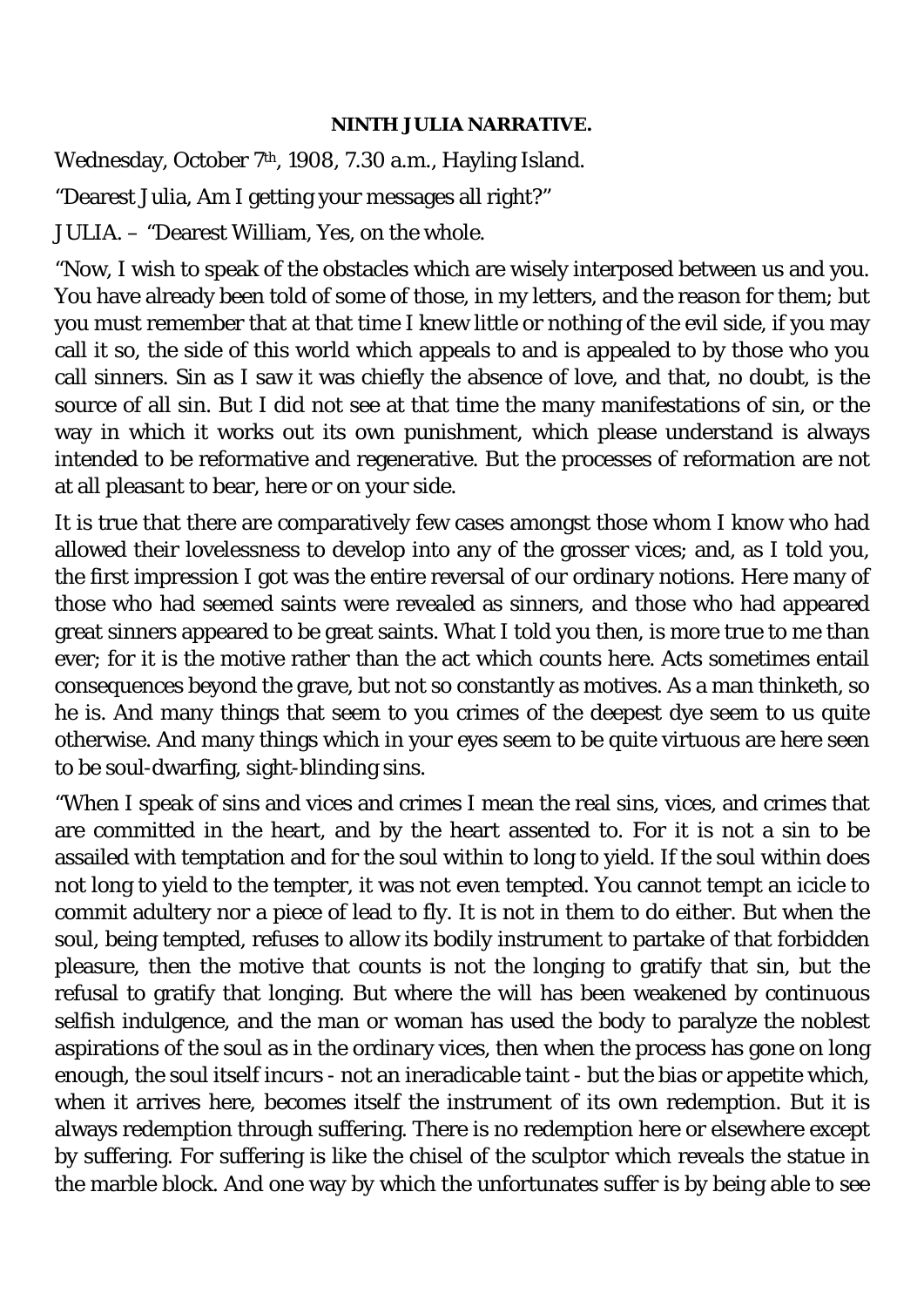their fellow sinners enjoying the sinful joys from which they are shut out. (No. You are not to ask questions yet.) I am at present dealing with barriers to communication. When I speak of barriers, I mean those which are imposed by the Will of God, who is Love, and which, to all outward appearances, operate automatically; for the Will of God is the nature of things. 'JULIA.'

(To be continued.)

## **TENTH JULIA NARRATIVE.**

Thursday, October 8th, 1908.

"Dearest Julia, Can you write me this morning, I have not had a good night, and my back pains me. - W.T.S."

JULIA. – "My dearest William, That is of no consequence. You will be better soon, and my message must be delivered.

"I was telling you when we stopped yesterday of the barriers interposed mercifully between this world and yours. When I say mercifully I mean that the law of God is all merciful, and whenever it seems hard it is because we do not understand it. I have learned much these last years. But still there are mysteries to me inscrutable. And we may never fathom the Infinite. (You must not ask questions, let me go straight on. Afterwards ask.) When the sinner, the evil man, the selfish blinded man, comes over here he wishes to return. He is here in darkness and in poverty. For he has laid up for himself no treasures in this place. His possessions are all with you. He wishes to return, and if the door were wide open he would return, and never reform. Hence it is forbidden him, just as boys who are sent to boarding schools are not allowed to break bounds and return home, these are forbidden - It would be better to say incapacitated to return. Their hope of salvation, their chance of evolution, lies in their being deprived of the gauds and trumpery in which they invested their soul. Now they are bankrupt they may begin again. They are like people who have invested in bogus stock, which pays dividends for a year or two out of capital and then goes smash. They must be made to realize the worthlessness of the world-stock before they will invest in things eternal. They must lose to gain. And what helps them is to be allowed out of the outer darkness to see the world in which they sank their all going on just as it did without their being able to partake of the pleasures and indulge in the sins they loved so well. It is a cup of Tantalus. To open up communication between them and your world is for them not good but evil. And for you also it is evil. Hence it is mercifully restricted.

"There are possibilities of the disembodied evil ones returning to glut their passions and satisfy their appetites by repossessing themselves of a mortal body, temporarily or permanently forsaken by its owner. But the occurrence is rare, and fortunately so. For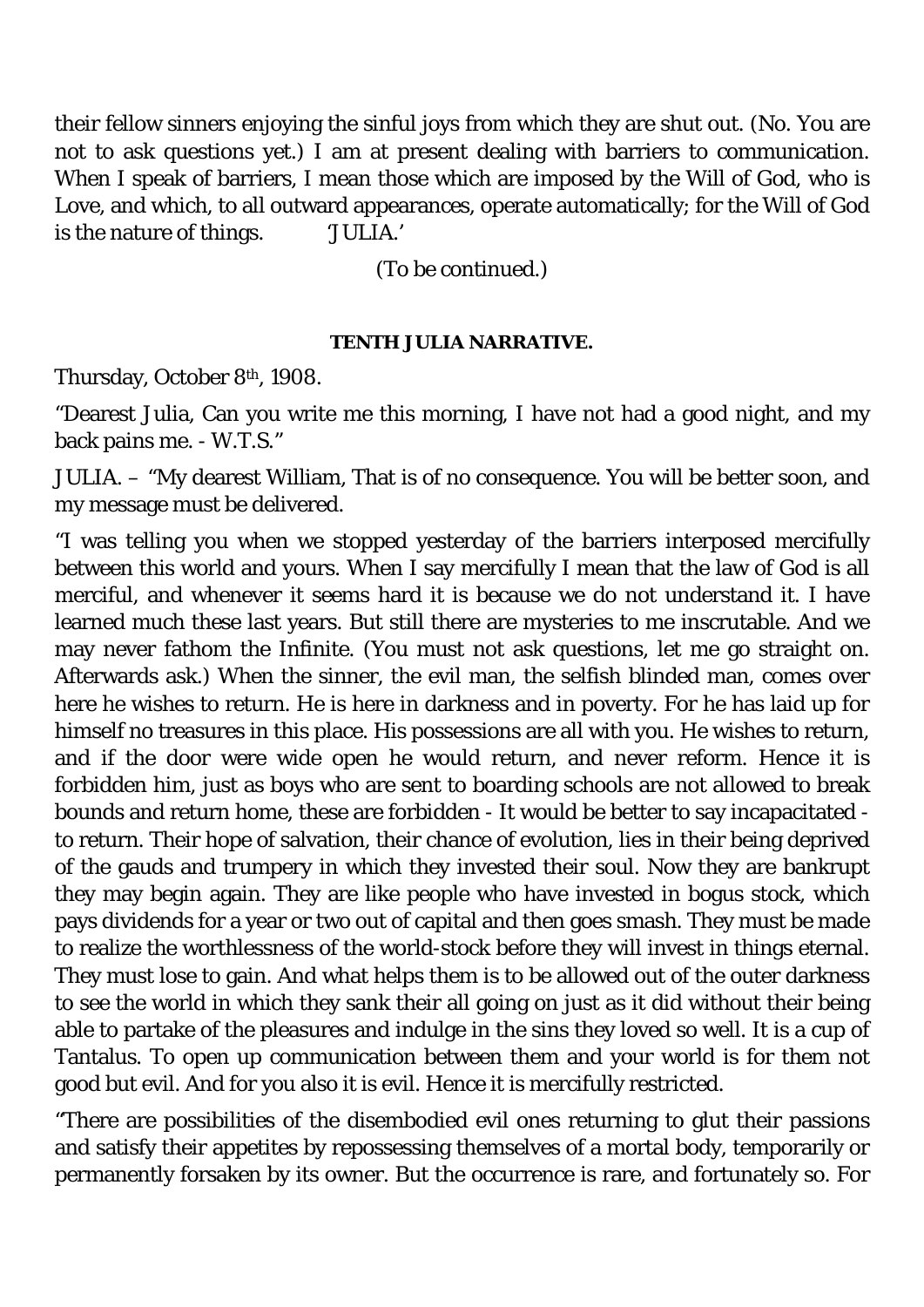it is the law that no one can be brought into union with your side except he be drawn by love, and there is not much love in the world to offer the disembodied sinner opportunity for renewing his evil life. There is some, no doubt. But the love that sacrifices itself to allow evil souls to resume their sins is purifying in so far as it is selfless sacrifice, and although in its blindness it temporarily retards, it soon works itself out. Hence you will find that the phenomenon of drunkards returning to slake their thirst by the voluntary surrender of the embodied of their organs is confined to cases of the newly dead. There is no continuance in this vicarious evil doing. Besides, although the sinners' joy in resuming their sins is very real and intense for a time, it is temporary, a taste for a moment which does not satisfy. It is still Tantalus. And after a time it ceases. The communion between the quick and the dead can only persist when the Borderland is bridged by Love. And unless there be self-sacrificing love, and the desire for service on both sides, there will not, and cannot be more than brief, intermittent, and not altogether pleasant, intercourse between the two worlds.

'JULIA.'

(To be continued.)

### **ELEVENTH JULIA NARRATIVE.**

October 9th 1908, Friday, 7.15 a.m.

JULIA. – "My dearest William, now let me go on.

"When the sinner (and here let it be understood that all are sinners, for sin is a relative term) - when the sinner, by whom I mean one whose sin has blinded him to the light of love, comes over here, he is at once the object of the loving care of a band of those who can save much because they love much. What you understand by being saved and being not saved corresponds very fairly well with what we should say was being in love and out of love. The redemption of the soul comes from love entering in and possessing it, casting out self, and making the soul here in the atmosphere of love, which is the Breath of God. When you speak of being saved by faith in Christ, and in His sacrificial death, and in the Atonement, you use terms which correspond to the fundamental truth of the words, for it is in Christ, the manifestation in the most dramatic and therefore realistic form of the Love of God that the darkened soul finds light. You do not need to trouble yourself about differences in the different plans and ways of salvation. Nor the relation of the Christ revelation to other revelations of the Love of God. They are all true so far as they bring self-sacrificing love into the soul, and enable it to cast out selfishness and all the manifestations of that aboriginal Evil One. There is only one test of all theologies and all religions and all plans of salvation, and that is the test of its effective value in suffusing the human soul with the Love of God, which, in so far as it is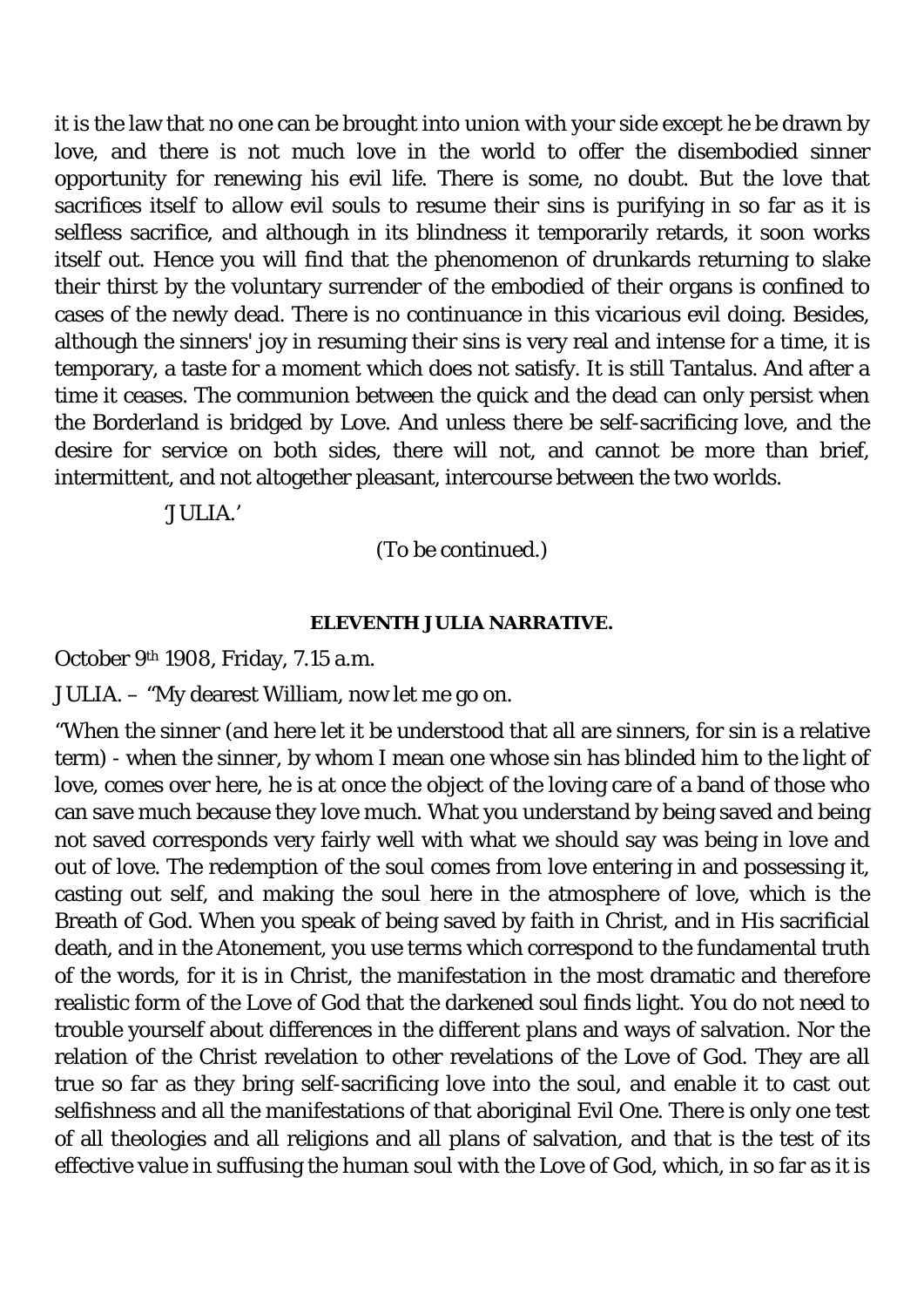real and deep and true, works itself out in the Love of all His created sentient things. Yes, and of things not sentient as yet. My dearest William, Love is the test, Love is the standard, Love is the metewand, of all that is divine. Where there is much love, there is God manifested in the flesh. Where there is little, there the Spark of God burns low and dim. But He will not quench the smoking flax or break the bruised reed. You see how your surgeons and physicians will labour to save the injured limb or the diseased organ, altogether irrespective of the character of the patient. The Great Physician is not less solicitous to save the souls of all, and in the end He will prevail.

"You are a difficult scribe, for your mind instead of being passive is asking a dozen questions at once. I tell you I must be allowed to go my own way, to tell you my own story without these interruptions. Now, I will proceed.

"When the sinner arrives here he is, as it were, in a great hospital. He is allowed still his freedom and he is not forbidden to sin, nor indeed can he help going on in the path which he has fashioned for himself by the thoughts and actions of his lifetime. But he sees now their vanity. He realizes the emptiness of the things in which he spent his life. Not all at once. But he learns and he is unhappy, and that unhappiness, bringing sorrow for sin, is the door through which the ministering spirits of Love and Sympathy can enter in. And then, when he opens his eyes he sees, at first but darkly, and with much wondering whether it is not all a deluding dream, then he has entered upon the path that leads from Self to Love, from Hell to Heaven. And as each onward step is made, he increases in the longing for the service which will enable him to undo the wrong and spread the light

(To be continued.)

# **TWELTH JULIA NARRATIVE.**

Saturday, October 10th 1908 6.3o.

"Dearest Julia, I am not extra bright this morning. But perhaps that does not matter to you."

JULIA. – "My dearest William, Not much. As a scribe I am able to use your hand very much the same, well or ill. Now let us resume.

"When I wrote about the influence of this side upon sinners, or rather of the influence of sinners upon your world, I left off when, I had much to say. You see that the evil which men do lives after them, and it is this evil which is the scourge and punishment of all. We have all sinned, and we have all things to put right, and to undo. But the joy of those who love is to be able to set about doing this, and to know that it can be done. For the mission of Christ was not merely to manifest the Love of God, it was to affirm the salvability of man, the undoing, the recreation, the regeneration of man. This it is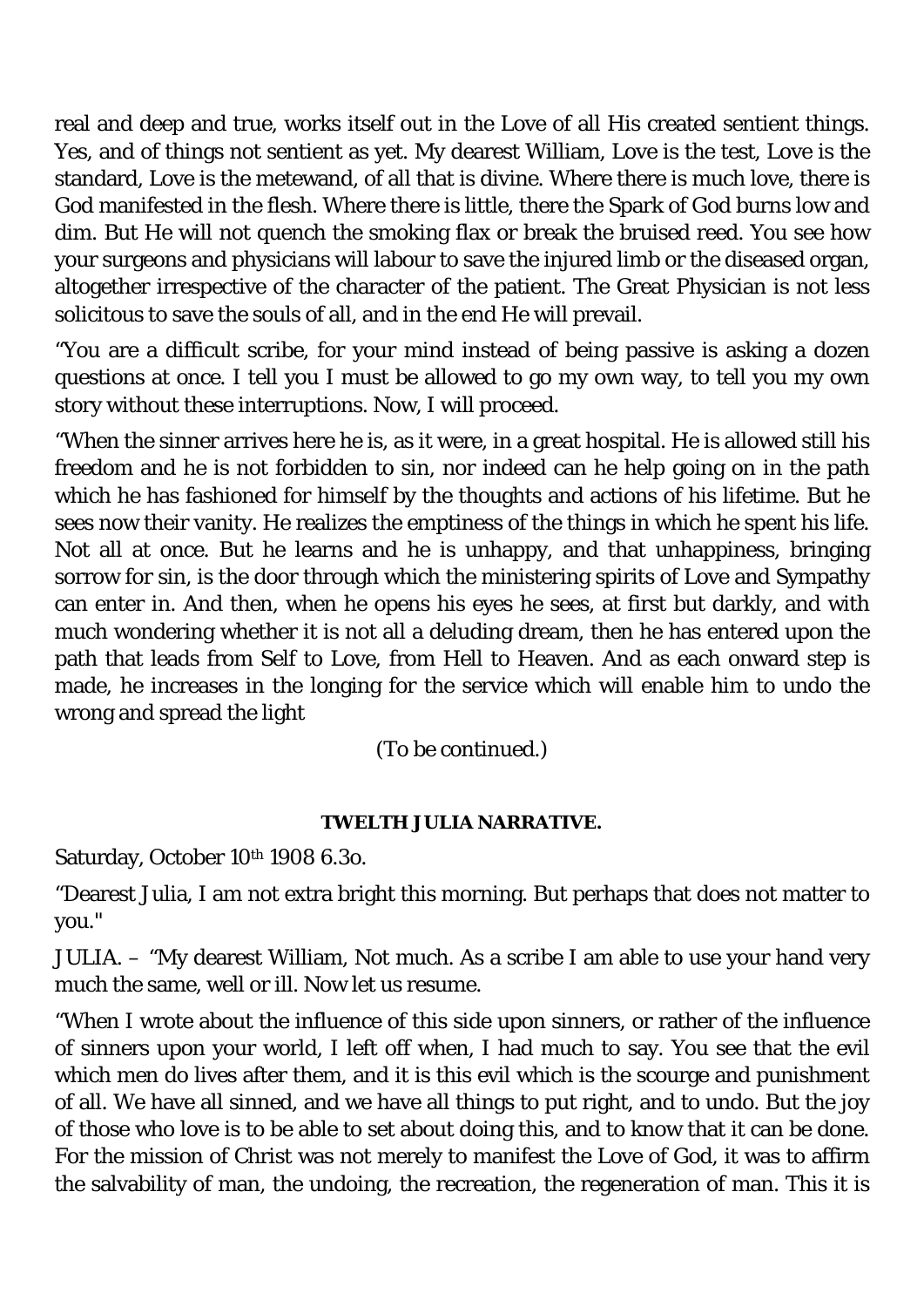which seems to me to be the distinguishing glory of the Christian creed. It is not a religion of despair. It is not a doctrine of relentless nemesis. It is a religion of hope and of forgiveness. And there is no forgiveness worth the name which does not find its seal and glory in the opportunity afforded to make atonement for the wrong. What is the need of the penitent soul? Not surely merely to be at peace with the Father, but to make restitution to the brethren. When you come to examine this you will discover that the essential difference between sinners and saints, between Hell and Heaven, between Redemption and Damnation, is this - that the sinner is unable, not having love in the heart, to sacrifice himself, to undo the consequences of his sins.

"You must not think that these consequences are solely or even chiefly to be seen on your side. Not at all. Most of the evil that we have done on earth follows us here. And we have to follow it up and efface its results. You see it is this way. Every unkind, unjust, cruel thing done by one man to another darkens the sight of the Image of God in that other. And we are all, as it were, the moons of God. And if we do not reflect His Love there is darkness where there would otherwise be light. Hence we find that there are many who have lost faith in God and in their fellows because of our unfaithfulness. And we have to undo that. The responsibility is no doubt endlessly subdivided. But that does not diminish our responsibility for our share. Remember this, Heaven is to live in the constant realization of the Love of God. Therefore every act, word, or thought which is not Love, by so much shuts some soul out of Heaven, and bars the gates of Hell upon so much of his life as consists of thoughts. Gloomy thoughts, despairing thoughts, bitter thoughts, all these are the bars in the gate of Hell. And you who have helped to put them up must help to pull them down and let the prisoners free. But do not imagine that it is a task full of misery. It is the greatest joy of our life here to be endlessly busy restoring the light of love to those from whom we have helped to shut it out. And when I say this, do not think I am merely speaking of sentimental and emotional love. No. The root of all love is justice. You cannot love if you are unjust. Oh, for the righting of the wrong, for the delivering of the oppressed, for the uplifting of the dwellers in the abyss, these are the Valhalla glories of our life - the Sports of Heaven.

"JULIA."

(To be continued.)

### **THIRTEENTH JULIA NARRATIVE.**

October 12th 1908, Monday, 7.3o a.m.

W.T.S. – "Again I want your message - ?"

JULIA. – "My dearest William, I wish to return to the subject which I forsook yesterday to deal with the matter of sex. I mean I wish to tell you more about the state of the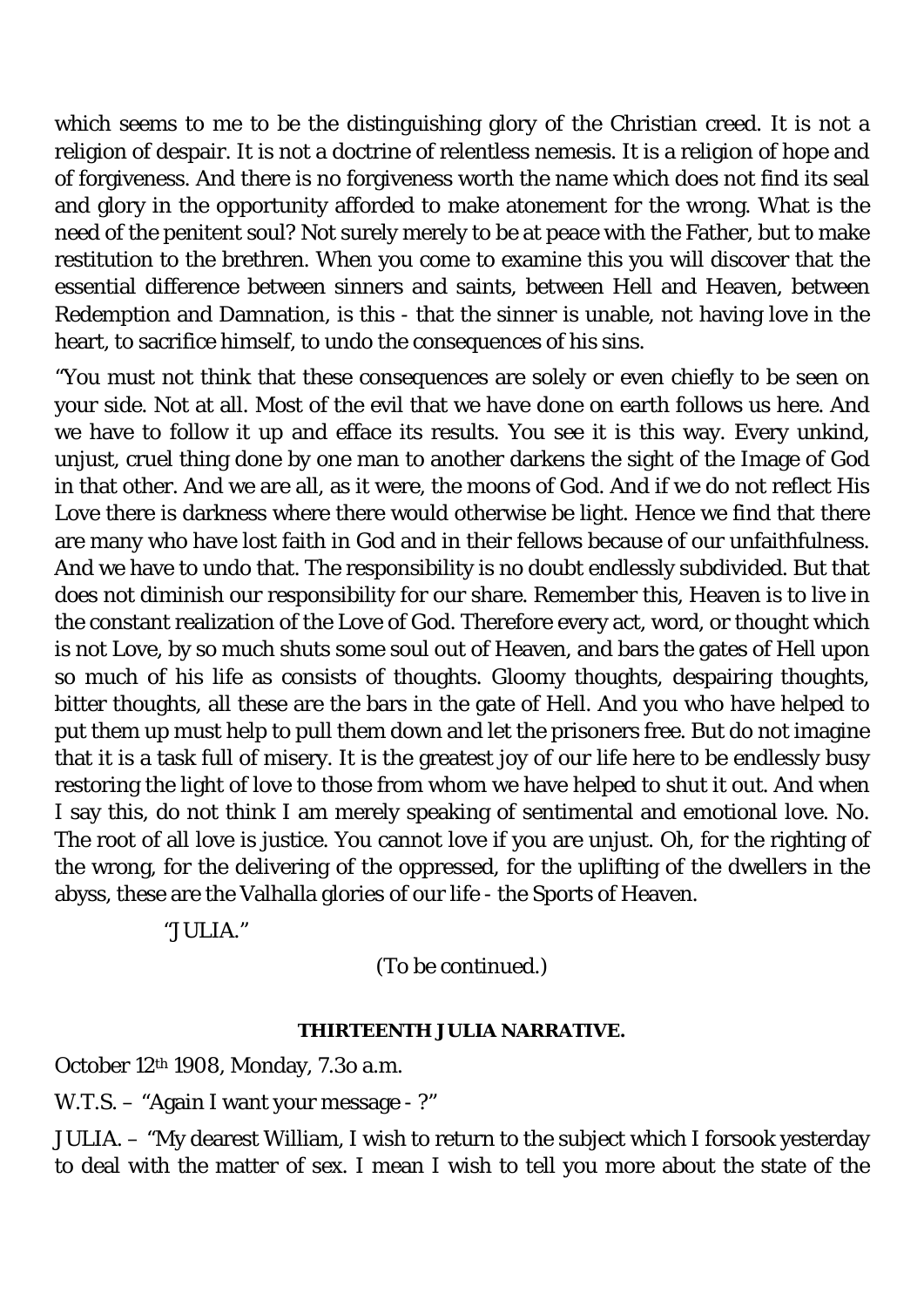sinner. It is possible for the sinner to resist here as he resisted with you. He will not listen, he will not see. And he takes a pleasure in consorting with others in whom love is not. There is much that a man must leave behind, but there are possessions which he brings over here. A proud spirit does not become humble because its owner has lost his wealth, nor does the spirit of jealousy die with death. These and many others persist just as kindness and sympathy and pity persist, and they torment their owners here as with you, only worse. The difference between the worlds is at the beginning chiefly in the sudden, loss of all the materialities of your world. The man comes naked into this world as he came into yours. But with this difference, that birth into your world usually obliterates memory of what had existed before, whereas when born into this world we remember more than we did - that is, we forget much, but we also recall much. Things which we remembered often on your side we forget entirely; the necessary materialities, addresses, possessions, and names pass as we use them no more. But those things last which continue to bear fruit, these we remember, and there is a wonderful quickening of the memory, in some way almost miraculous. But after a time, very soon in some cases, there is a new influence added to the other which helps to make us humbler, and free us from any sins which we cherished here. Here we see as we are seen, not by everyone, but the sense which with you is intermittent, of Thou God Seest Me - here is not only permanent but is extended to many of His creatures. There is a sense in which all who see at all see the true character. But there are degrees of insight And there is mercifully hidden from those who do not possess love in their souls, much that the soul that loves can read like plain print We cannot wear masks here, to conceal the thoughts and intents of the heart. They are shown to multitudes, to all on the same plane of love as ourselves. And these things make for improvement First, nakedness in the sense of the loss of materialities. Second, nakedness in the loss of all masks, wrappings, and veils that conceal the true character.

"Yes, this side is like the Garden of Eden before the fall, even for those who are in outer darkness. But not being in the light they do not see their nakedness so clearly.

"No, it is true that with the nakedness we are like Adam and Eve, very much ashamed to see what kind of things we are. And if it was not for the realizing sense of the Love of God which clothes us as with a wedding-garment we should be very much inclined to flee away, calling upon the rocks to fall upon us to hide us from the sight of God and of our fellows. For you see we all have our ideal of what we ought to have been. And when we see the contrast between the reality and the vision which God gave our soul of the true self, we stand condemned and humbled before it. But Humility is the gate into Love.

'Julia'

(To be continued.)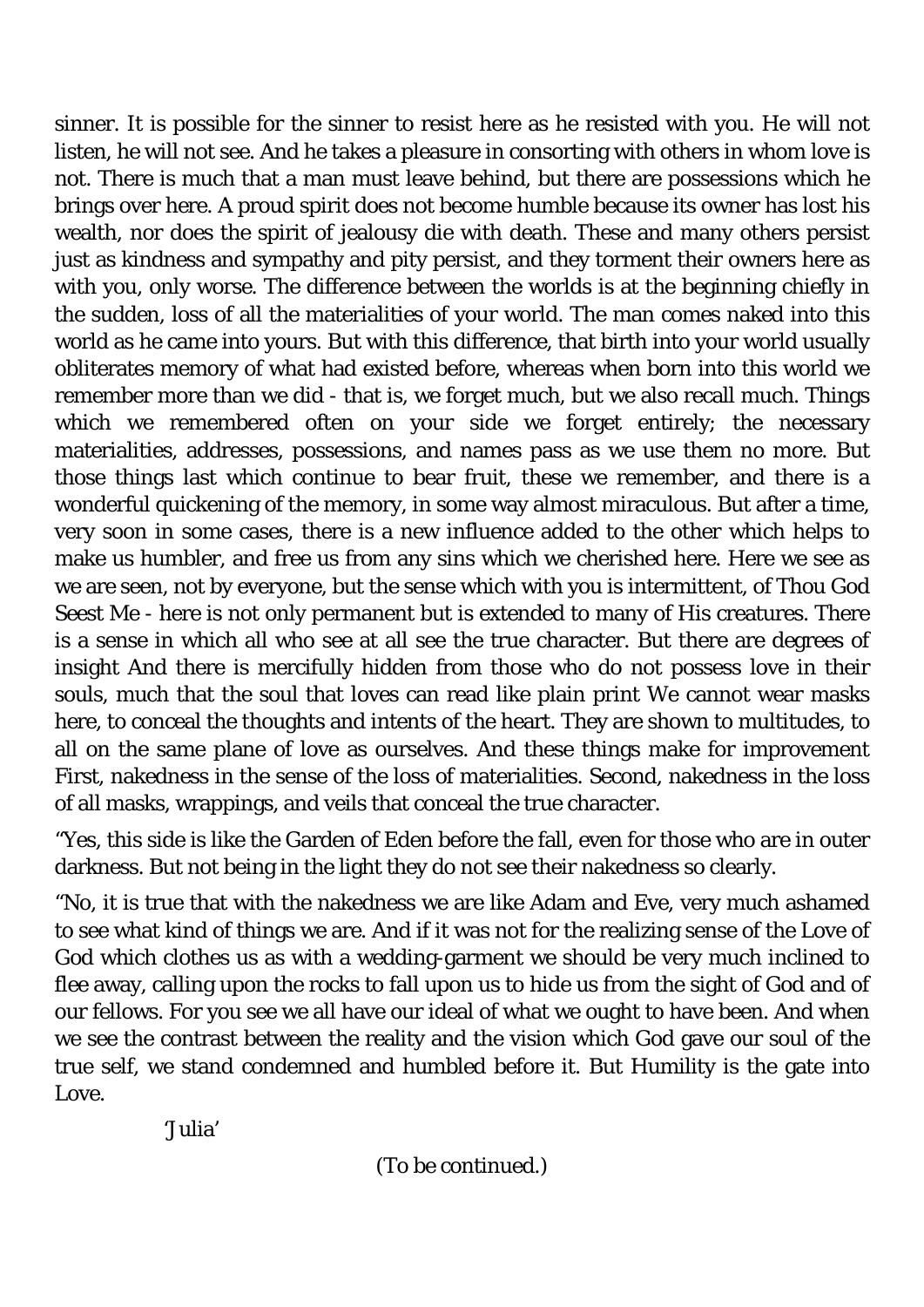### **FOUTEENTH JULIA NARRATIVE.**

Tuesday, October 13th, 1908.

"Dearest Julia, You see what they say."

JULIA. – "My dearest William, What matters it what they say? I have my message to deliver. When it is written out you may ask and I will answer what you will. But for the moment, the duty of the moment. What I have to tell you this morning is a subject on which I have as yet not touched. It is the question of reincarnation. Years ago I told you it was true, but not a universal law. I do not remember that I have ever been incarnate before my last birth. And there are many here who tell me the same. I do not know whether I shall be reincarnate again on the earth plane. I may be, I may not be. But there is a truth which you do not fully understand, and that is that we may be partially reincarnate. Your thought that reincarnation is, after all, like religion, an affair of vulgar fractions, is true. But please consider for a moment what you already know concerning the Ego with which you have most to do. How much of that is incarnate in W.T.S.? Not much. Not more than a fractional part is dipped into matter for purposes of education and of tempering. If you could imagine a wheel with many spokes, and each spoke capable of being detached and heated to white heat, and hammered on an anvil until it was fit to take its place in the perfect wheel, you can form some idea of reincarnation. There is not any total plunge into matter again, or ever. The Ego always has its vital principle on this side. The hub of the wheel is here, but the spoke is incarnate.

"I find it difficult to plough my way through your questions; but I will answer your last. No, I do not think that any spoke of me, Julia, is now incarnate on earth, so far as I know, for all knowledge even here is relative and very limited, especially in the mysteries of being; of which the more we know the less, comparatively, we seem to know, I have no spoke undergoing refurbishing. The object of the Loving Father being to make us perfect; He labours long and patiently. We are fashioned, shall I say, spoke by spoke, until we can all be fitted into the perfect round. Sometimes it is given to the spoke to remember. A spoke may be reincarnated again and again. Sometimes it is never again passed through the gateway of birth. But all in the end will come right. Oh yes, it is possible for the Ego to be in Heaven - the hub Ego, so to speak - and the spoke to be in Hell. Sometimes the spokes are rejoined to the hub for a season, sometimes there is more than one spoke incarnate at the same time. The problem of existence is infinitely more complex than you or I thought. But this is sure. The personality in its ultimate is one and indivisible. But in process of perfecting it develops along many lines, takes many shapes, and while each spoke has its own personality, all these personalities will be co-ordinated with their various memories and experiences into the one great personality of which they are all part. Yes, I think you have got the right idea.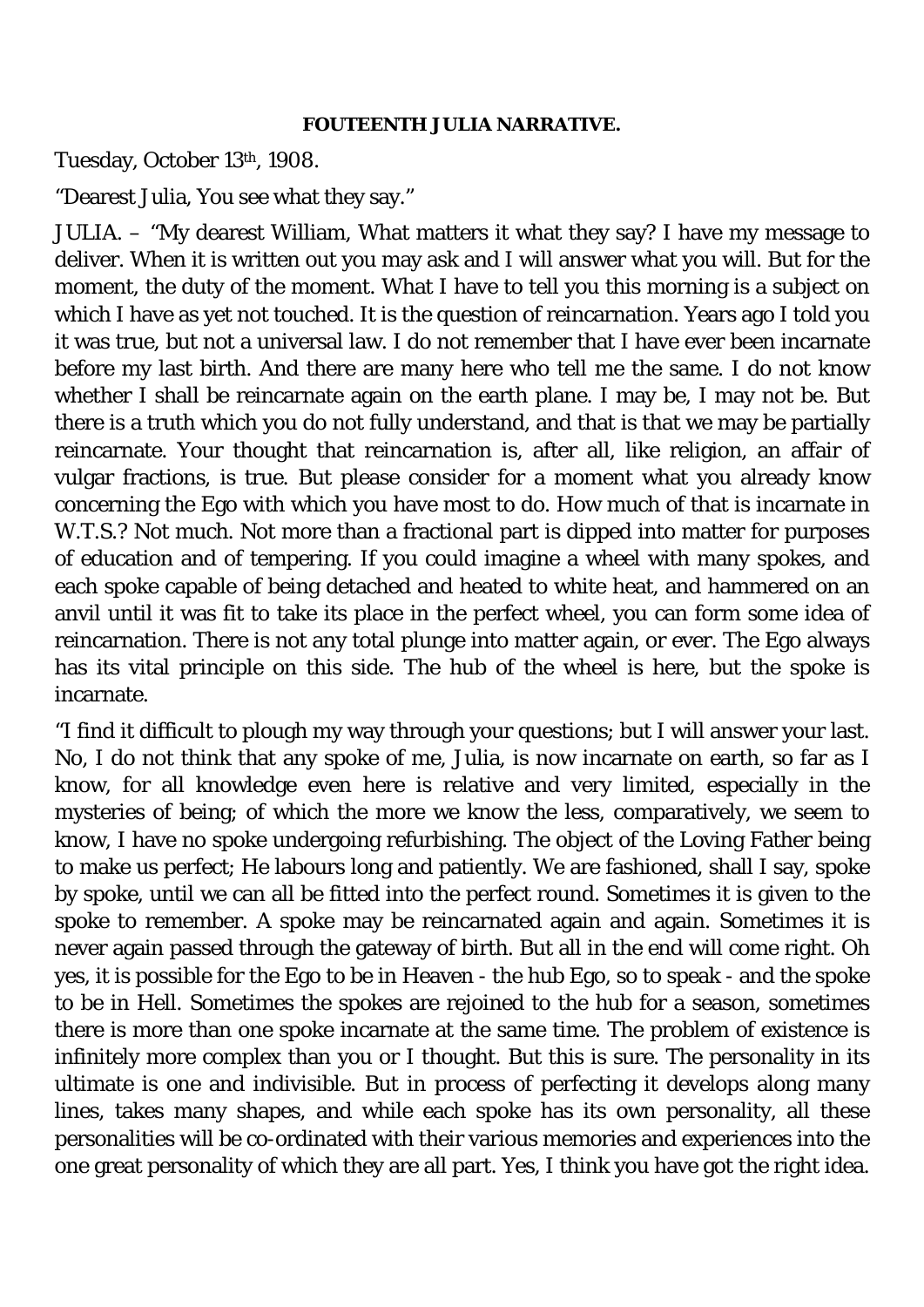As for you, your spoke, now incarnated, has been incarnate before, many times. And there are other spokes. 'JULIA.'

(To be continued.)

#### **FIFTEENTH JULIA NARRATIVE.**

Sunday, October. 11<sup>th</sup>, 1908, 10.25 a.m.

"Dearest Julia, I am rather late, but - ? - W.T.S."

JULIA. – "My dearest William, With your leave I propose for a day to leave the subject which I was discussing in my last, for I want to tell you what I know will interest you much, viz. the relation of the sexes on this side. You know that it is written that we neither marry nor are given in marriage, but are as the angels in heaven. And that is true; because the nature of angels is not as the nature of men. Nor do we on this side continue to be bound by the limitations necessary for you where the earth ties and conditions prevail. We are able here to see the side of the sex question as it were detached from its earthly impedimenta. We are at the angels in Heaven, inasmuch as we can, and do, intermingle without the restraints which you rightly insist upon. Nor are we in any way limited by the sex. My dearest William, all the earthly conceptions of sex are more or less vitiated by the fact that sex union is localized in the physical organs necessary for generation. When the purposes of generation are served - and here on this side we do not increase and multiply - there is no longer that precipitation, condensation, so to speak, of sex feeling in the generative regions. Hence, when we unite with those whom we are attracted to, we no longer need the specialized action of organs which have become an anachronism like the appendix. Their use, or, rather, the use of these organs on your side, was twofold. First, to secure the perpetuation of the race; that was their material side, and from that, by maternal love, came all religion and morality into the world. But secondly, on the spiritual side, it was intended to foreshadow, in a limited, temporary physical ecstasy, the most important of all truths, which is that the Supreme Bliss and highest Heart-leap towards the Infinite can never be attained alone. It is the mutuality of self-abnegation, the all-giving, the allpossessing, the symbol of the union of the Creator and the creature, of the sacrifice that yields all and finds all, the symbol of the universal law universally imprinted upon all created things. But as the law, which was the schoolmaster to lead us to Christ, as the school with its rules and bounds, so the limitations on the interpenetrating, allsurrendering, all-possessing union of beings on this side are removed. We neither marry nor are given in marriage, but are as the angels in heaven, free to mingle and to merge our being in their whole totally with any other Being or Beings with whom the vibrations of our souls coincide, and for so long as they coincide. The ecstasy of such union transcends the ecstasy of physical love on earth as the area of the human body